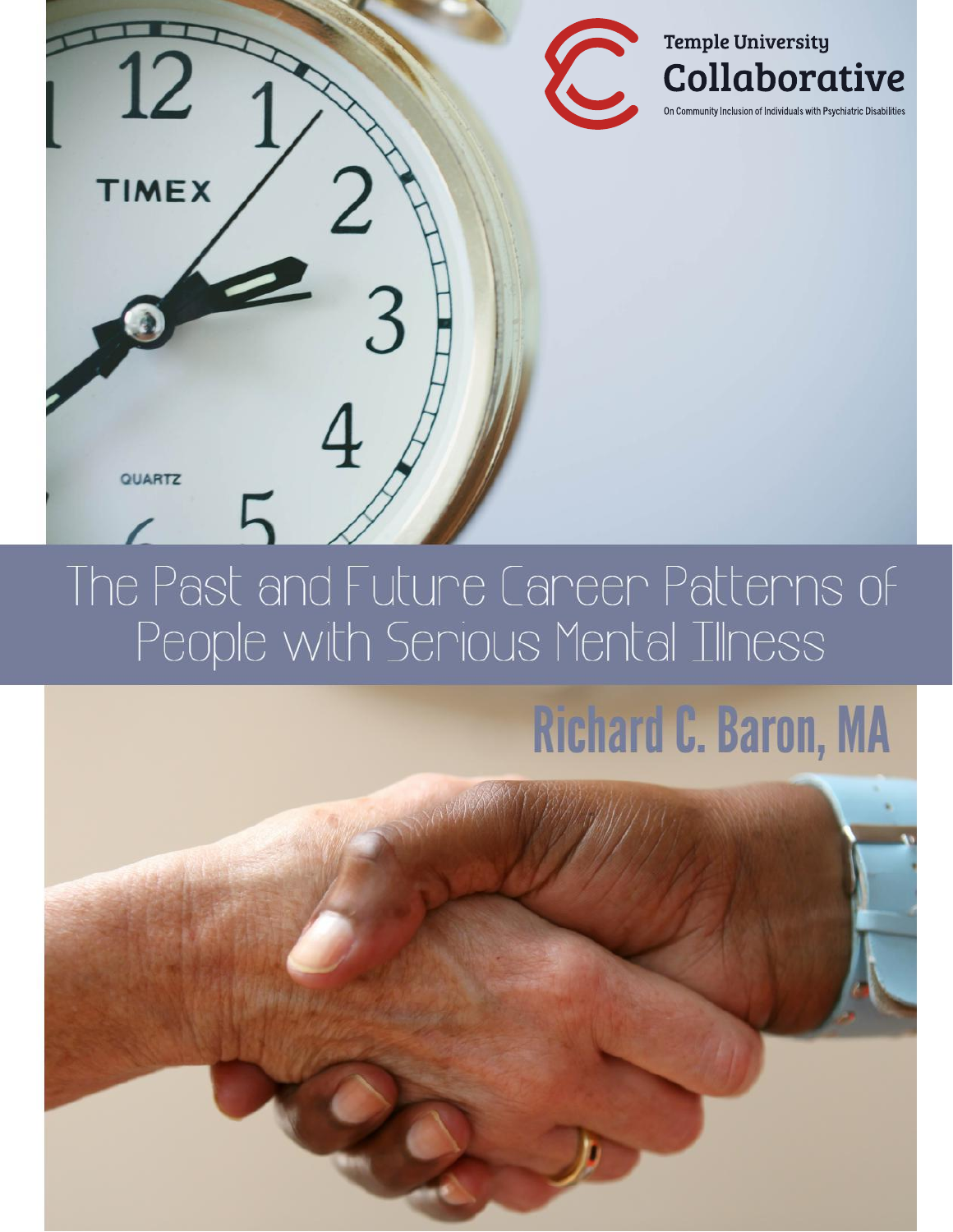## **The Past and Future Career Patterns Of People with Serious Mental Illness:**

## **A Qualitative Inquiry**

**Richard C. Baron, MA**

**Supported under a Switzer Fellowship Grant from the National Institute on Disability and Rehabilitation Research (Grant Award H133F980011)**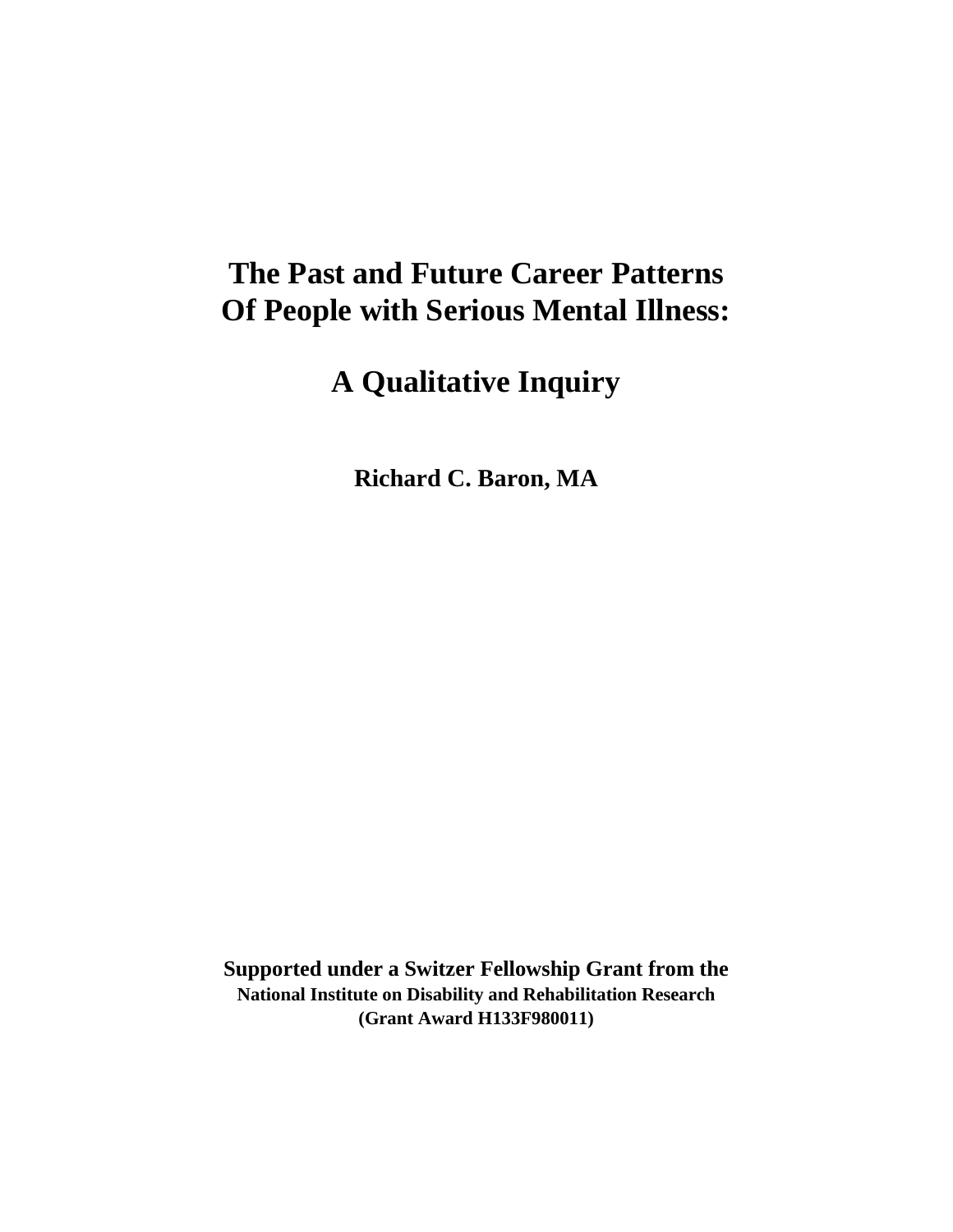#### *Acknowledgements*

This report would not have been possible without the support provided by the Switzer Fellowship program at the National Institute of Disability and Rehabilitation Research (NIDRR), which provided me with a year to pursue an independent qualitative research project at the heart of my professional concerns. Special thanks are due to Ellen Blasiotti, who oversees the Switzer Fellowship program, for her enthusiasm for this work.

I am also in debt to Dr. Irvin Rutman, who served for many years as the Director of Matrix Research Institute (in Philadelphia), where much of my interest in the employment potential of persons with serious mental illness was framed. Dr. Rutman, who nurtured my career in the psychosocial rehabilitation field, set a wonderful example of intellectual curiosity that I continue to value in my work.

Thanks are due to the psychosocial rehabilitation agencies who agreed to assist me in identifying interviewees and then served as hosts for many of the interview sessions: The Green Door Program (in Washington, DC); Independence Center (in St. Louis, MO); Thresholds (in Chicago, IL); St. Luke's House (in Bethesda, MD); Blue Earth County Human Services (in Mankato, MN); Carelink (in Delaware County, PA); and Potpourri (in Albany, NY) were particularly helpful. Several other agencies with strong employment programs were also extraordinarily cooperative: Matrix Research Institute in Philadephia (PA); the Corporation for Supportive Housing in New York City (NY); the Howie The Harp Advocacy Center in New York City (NY); and the Gateway Vocational Program in Montgomery County (PA).

I am very appreciative of the thoughtful contributions to the project made by Mark Davis, one of the nation's leading advocates for mental health consumer empowerment, who encouraged the project, served as an interviewee, and then helped to organize a focus group of consumers to review the preliminary findings with me. The project would have been much the poorer without the additional contributions of my friend Michael Solomon, who not only allowed me to ramble on about it whenever we had lunch, but also agreed to serve as the subject for the pilot test.

*I am especially mindful of the way in which this final report was strengthened by the five colleagues I asked to review earlier drafts: Susan Rogers, at the Mental Health Association of Southeastern Pennsylvania; Jessica Jonikas, at the National Research and Training Center on Psychiatric Disability at the University of Illinois in Chicago; Dr. Barbara Granger, the Director of Training and Dissemination at Matrix Research Institute; Dr. Mark Salzer, at the University of Pennsylvania Department of Psychiatry's Center for Mental Health Policy and Services Research; and Dr. Donald Dellario, Executive Director at Matrix Research Institute.*

I have the most profound sense of obligation to the thirty-eight people who agreed to participate in these interviews. They were invariably gracious, frank, curious, and kind. I can't think of anyone I interviewed who didn't impress me with their strength of character, their sense of humor, and their compassion for people with serious mental illness who want to work.

To my wife, who encouraged and supported the entire undertaking for far longer than anyone else would have reasonably tolerated, I am forever grateful.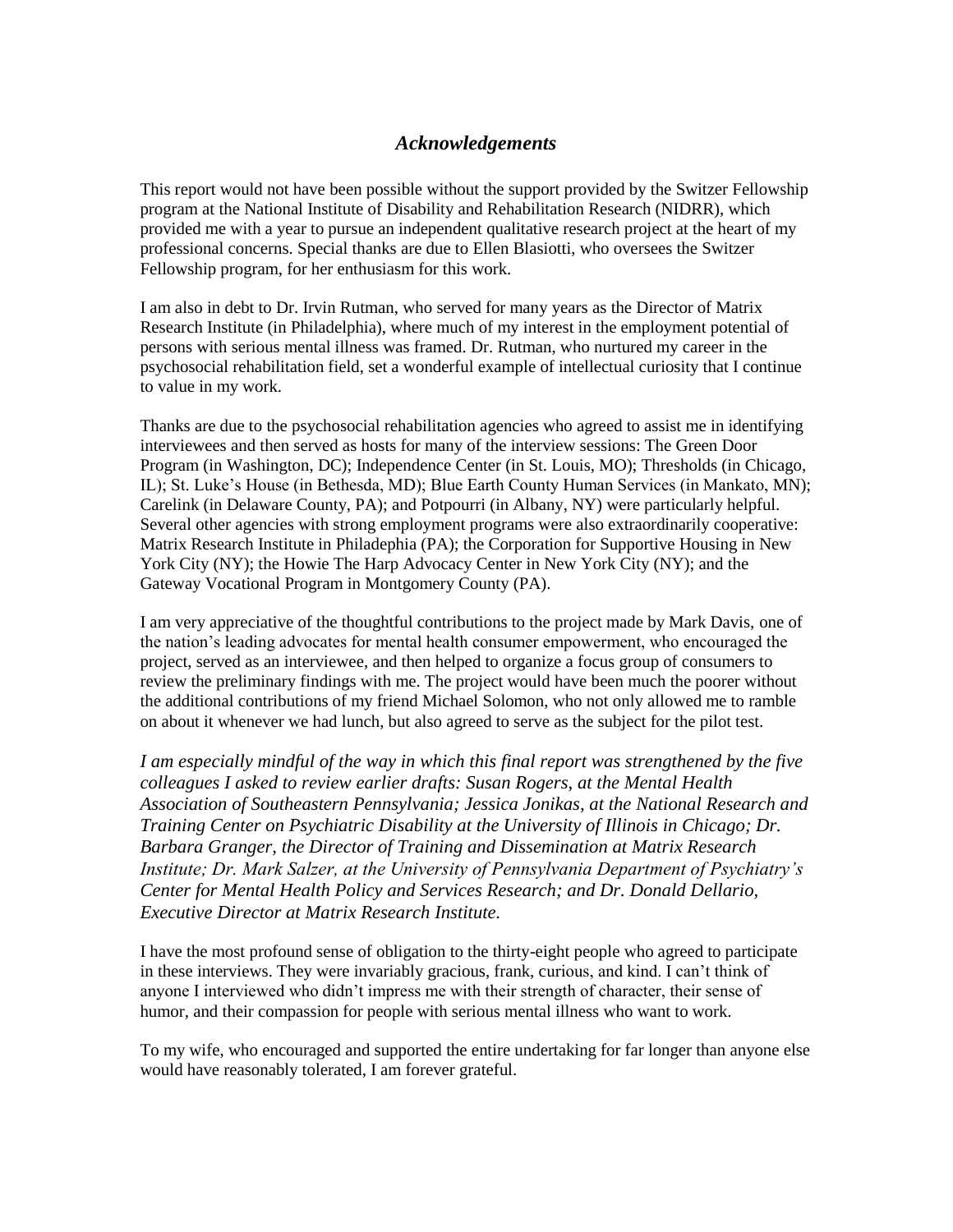## **Table of Contents**

| <b>One</b>   | <b>Introduction</b>                                                   | page 4  |
|--------------|-----------------------------------------------------------------------|---------|
| Two          | <b>Getting the Information</b>                                        | page 13 |
| <b>Three</b> | <b>The Participants</b>                                               | page 20 |
| <b>Four</b>  | <b>Preparing for Work</b>                                             | page 27 |
| Five         | <b>The Jobs</b>                                                       | page 36 |
| <i>Six</i>   | <b>The Job Experience</b>                                             | page 45 |
| <b>Seven</b> | The Impact of Social Security Benefits                                | page 61 |
| Eight        | <b>Looking Ahead</b>                                                  | page 67 |
| <b>Nine</b>  | The Career Patterns of People with<br><b>Serious Mental Illnesses</b> | page 74 |
| <b>Ten</b>   | <b>Implications for the Future</b>                                    | page 79 |
|              | <b>References</b>                                                     | page 88 |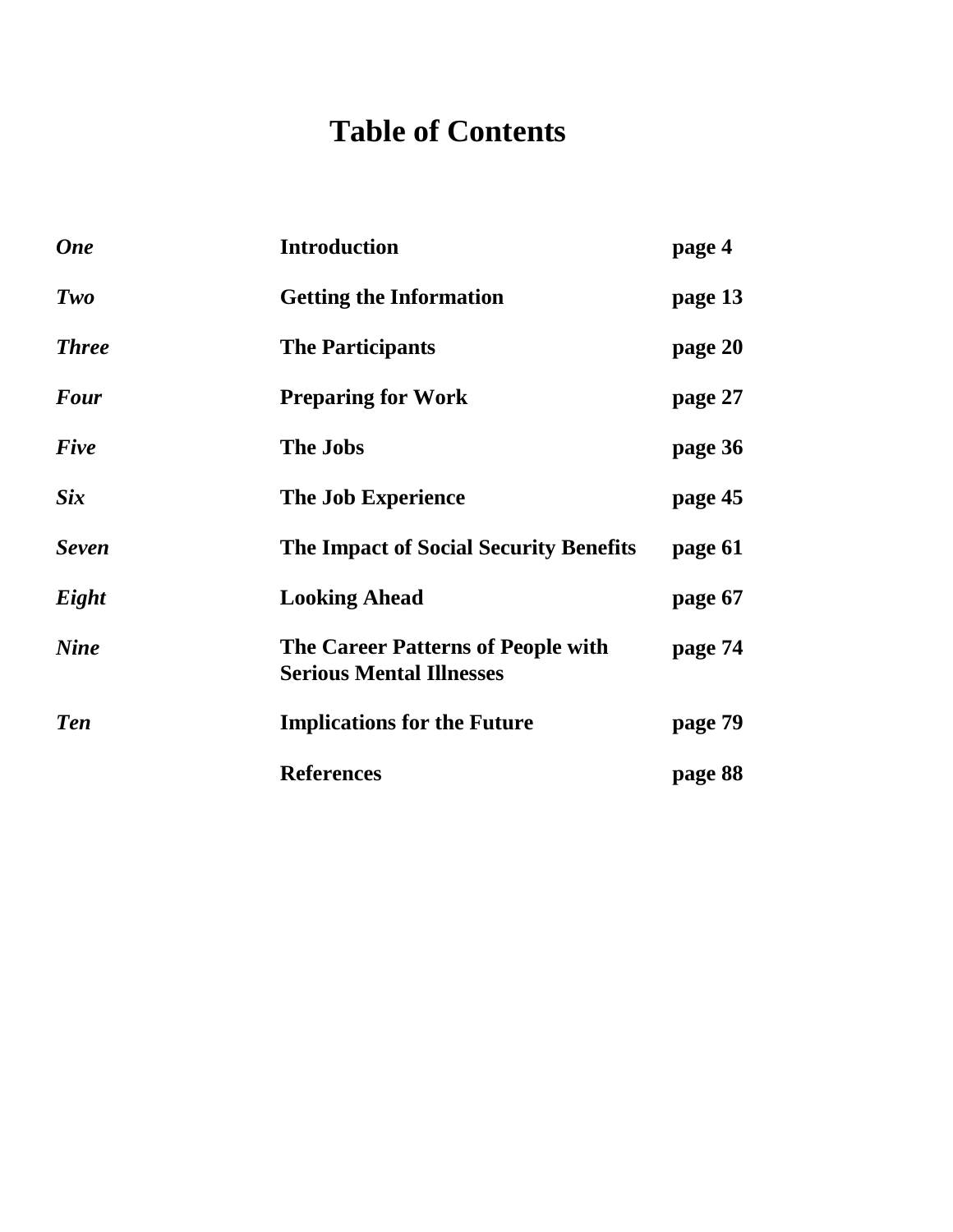#### **I. INTRODUCTION**

*Bernice Scarborough is a 61-year-old Black woman from Chicago, currently living alone in a house originally owned by her late mother. After finishing high school, Bernice began working for her mother selling hair care products door-to-door, something she has done on and off for the past 40 years. She also worked as a punch press operator for one summer, but then had a job operating a folding machine for four years, until the company went out of business. At that point Bernice was drinking a good deal, which led to a stay in a psychiatric hospital for nearly three years. After discharge she quickly picked up a job as a dishwasher, which she left after two years for a job as a blower for a fur coat manufacturer, where she was laid off after six months. A five-year job working on pin ball machines ended when the company went out of business, which then led to more drinking and a second hospitalization. At discharge, Bernice went on SSA, but after a few years she was referred to a psychosocial rehabilitation program, which helped her to find a full-time factory job at the National Shaving Company, where she worked two years until Social Security 'caught up with her' and threatened to remove her from their rolls. She worked part-time for several more years at NSC, but now works part-time at a day care center for preschoolers. At this point Bernice is thinking about retirement, " . . . but to tell the truth, I'd rather be working than not working."*

*Myria Manfred is a fifty-year-old White woman from the midwest with a Bachelor's degree from the University of Minnesota, where she pursued her interests in music. Following graduation, Myria taught for one year in a 'travelling arts program' for high school students in South Dakota, but left after one year to travel with a boyfriend who had other plans. A year or so later she returned to graduate school, and while there worked as an assistant in the Philosophy Department. At this point Myria was having fairly severe emotional problems, so she dropped out of school, and left her job: she was feeling disconnected from people, hearing voices, and struggling with drugs. Myria did very little for a number of years, seeing a psychiatrist, travelling, and living with her parents. In 1984 she began receiving SSA support, and for another decade nothing much changed. "It just didn't seem like anybody was saying to me that I had to go to work, and for some reason I wasn't bothering to find a job myself either." After a series of short term hospitalizations Myria began working with a psychosocial rehabilitation program, which assigned her to a number of part-time community jobs. Myria usually left those jobs after three months because of the menial nature of the work and the dishearteningly low pay. More recently, she has begun working part-time for a mental health consumer self-help program, but intends to return to school one day and resume her career in music education.*

#### **The Focus of the Study**

This study of the past career patterns and future career prospects of persons with serious mental illness provides a longitudinal portrait of the ways in which those who are often characterized as having an unsuccessful work history and only modest vocational prospects in the years ahead relate to the world of competitive employment. Its emphasis is on discerning long term patterns: where have these folks been and where are they going? Oddly enough, neither our mental health nor our vocational rehabilitation systems have complete answers to these questions. On the one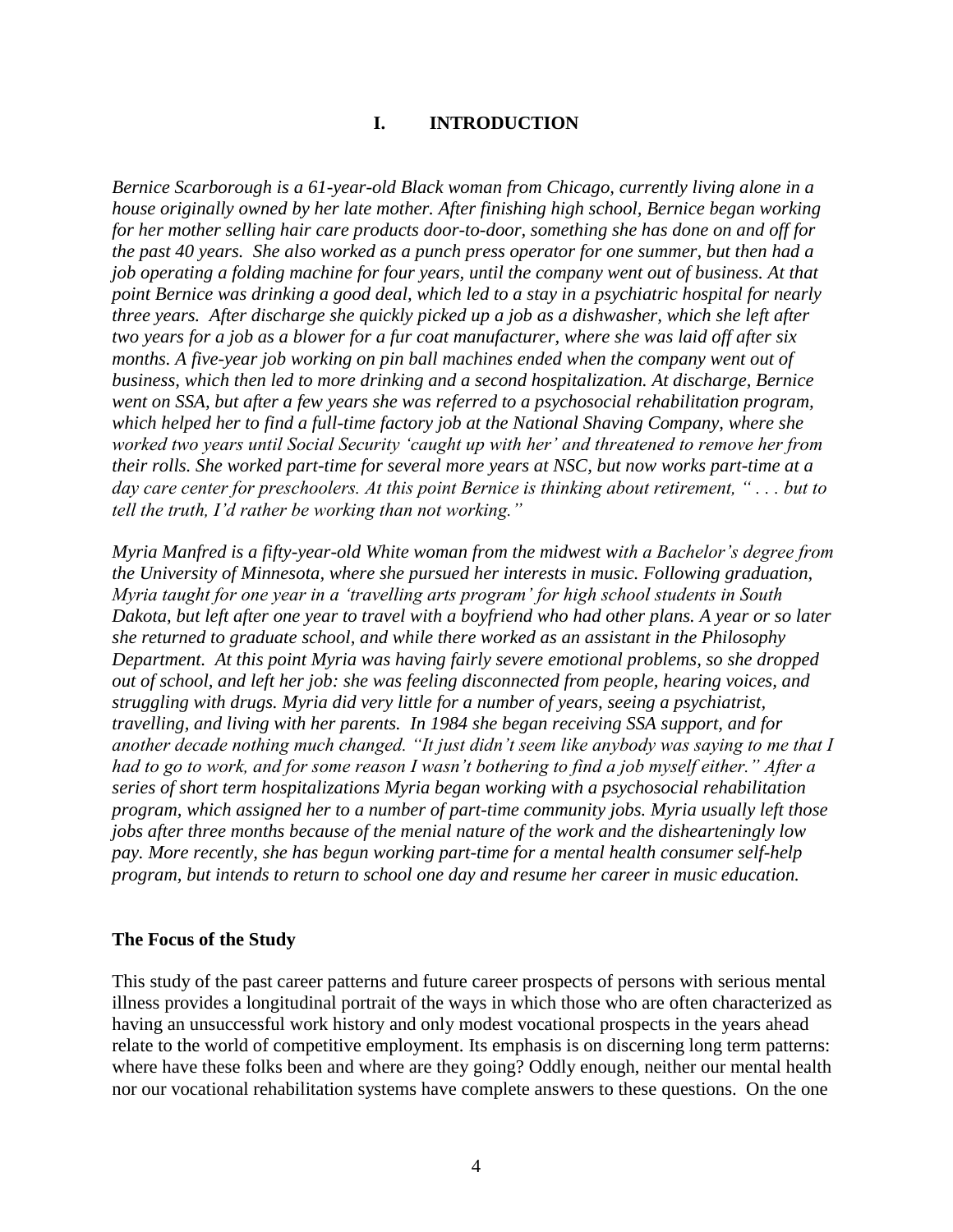hand, mental health intake forms rarely capture much of a new client's work history beyond his or her current work status and the last job or two. On the other hand, vocational rehabilitation providers haven't tended to look very far ahead, focusing on placement and stabilization on the job and assuming that the future will take care of itself. As a result, this study suggests, we may have some inaccurate and potentially damaging notions about both the past careers and the future prospects of people with serious mental illness.

Two sub-themes have emerged in the process of doing this study First, the study also examines the degree to which mental illness has played a role in shaping past work histories and whether interviewees anticipate mental illness intruding into their careers in the future. Second, however, the study explores the degree to which the past and future careers of persons with mental illness differ from their coworkers without disabilities, particularly those in the entry-level and unskilled job categories where so many people with serious mental illness are working.

The study addresses a number of other issues of course: Are people motivated to work or not? What kind of training and rehabilitation programming did people receive? Were their on-the-job experiences terrible or wonderful, or just okay? Why did people leave their jobs? And what impact does the financial and medical support of the Social Security Administration have on work patterns? The answers to each of these questions provided by Bernice Scarborough were quite different from the answers provided by Myria Manfred: I would not have guessed that Bernice had worked so hard for so long, and I can't imagine what Myria did with her time all those years without a job. Understanding the similarities and differences in their relationship to the world of work is at the core of this exploration.

#### **Background to the Study**

Riding the train from Philadelphia to New York City one January morning to give a talk at a conference about employment for persons with serious mental illness, I spent most of my time staring out the window. This was a midweek 7:05 am train, and it was crowded with people on their way into 'The City' for the day: from the conversations around me I learned I was with stockbrokers and manufacturing supervisors and teachers going to their regular jobs, but also architects lugging their drawings to a presentation later in the morning, buyers for a clothing chain checking out new fashions, and potential workers going in for interviews. As I peered out the window, I was aware of the traffic build-up at every intersection we passed: it was still before eight in the morning, but the daily rush-hour crush was already at full tilt, and while it was heavy enough in the small towns and commuter suburbs we passed, the closer we got to New York the more phenomenal was the volume of movement of people toward their jobs.

The press of people in New York itself was, of course, still more remarkable. Penn Station was a sea of workers on their way to their daily assignments. Changing subway trains on my way to my conference, I discovered such a mass of people changing from the E train to the Number 6 train that it took ten minutes to get from the train door to the stairs leading off the platform. My mild claustrophobia about this situation was alleviated by the sounds of a dreadlocked young man at the other end of the platform playing a steel drum, banging out, incongruously enough, the theme of *Bonanza* in a calypso rhythm: he was already at work, while the rest of us were still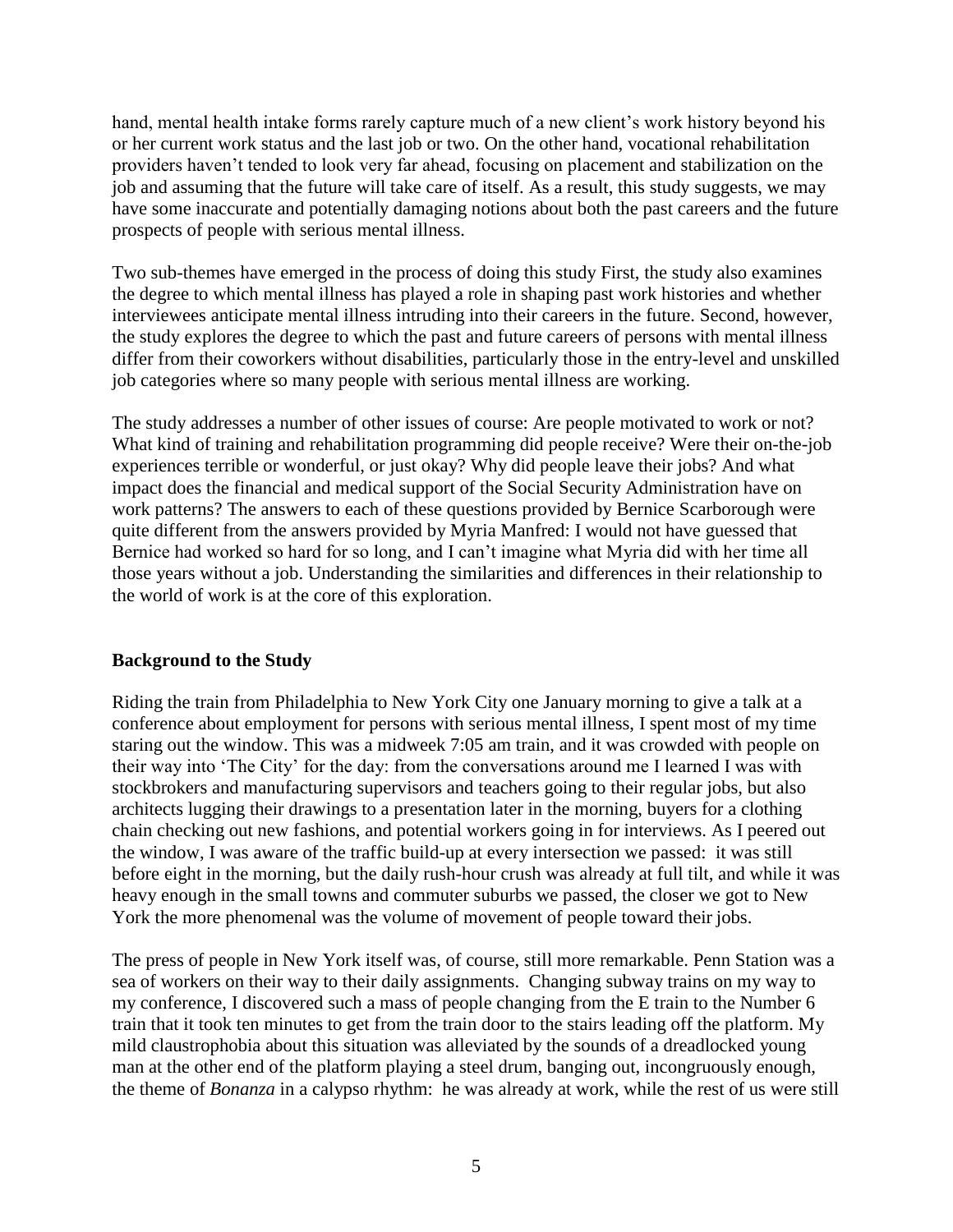on our way. This is the way it is for most of us, almost every day of our adult lives: we get up early, we get out of the house on time, we make our way – across town, over the highway, or through the suburbs – to our jobs.

Even those who don't rush off to the job – homemakers, consultants, telecommuters, etc. – tend to be busily engaged in one form of work or another throughout the day. Homemakers, however, have entered the job market in increasing numbers over the last generation, often soon after their children start school, and the still-small but growing number of consultants operating their own businesses or telecommuters who work out of the house often complain that they are busier than ever. Ours is a culture, for good or ill, that emphasizes productive employment, and does so with such pervasiveness that many people define themselves, at least in part, in terms of their jobs.

Except, of course, for those few who do not have jobs, and – in particular – except for the vast majority of persons with serious mental illness, who are not working. With work so central to the lives of almost everyone else, what is the meaning of unemployment and underemployment in the lives of those who suffer from a significant psychiatric disability? If our careers – from our twenties to our sixties – occupy an enormous amount of our time and energy, what is it like for persons who work much less over that same adult life span? Despite its frustrations and anxieties, work still provides most with a level of both intrinsic and extrinsic rewards that people find hard to replace once they have retired: what then are the circumstances and satisfactions of working-age people who have a more tangential relationship to the nation's labor market?

This study sought some greater understanding of these questions by attempting to look in two directions – backward and forward – at the same time. In looking backward, the study explored the long-term career patterns of people with serious mental illness in order to develop a more complete portrait of their past involvement in the world of work. In looking forward, the study sought to shift the programmatic preoccupation with 'placement rates' to the longer-term perspective of 'career development:' new entrants to the nation's mental health systems, typically arriving in their late teens or early twenties, may have stretching before them another thirty, forty or fifty years before retirement is a reasonable alternative, yet we have given little attention to what their careers are going to be like.

Indeed, it is often noted that for people with serious mental illness 'vocational careers' have been replaced with 'mental patient careers,' but it doesn't take much sensitivity to recognize that this cannot be a satisfactory substitute career for most people, given the centrality of work in our culture. For most of us, work is a major source of income, ego strength, and activity, and we would be lost without it. Nearly two millennia ago Galen noted, in 172 AD, that "employment is nature's best physician and is essential to human happiness" (in Strauss, 1968, p. 663), and Freud famously argued that much of our life is devoted to seeking satisfaction in love and work (Freud, 1953). Surely such observations must apply as well to those with serious psychiatric disabilities. Marrone and Golowka (1999) have recently argued, persuasively and passionately, that work is critical for persons with serious mental illness by noting its economic, mental health, citizenship, and status benefits. In addition to such esoteric arguments, they note as well that work is also "a way to help people develop possibilities for intimacies, love, and sex" as well as "a better start on the rest of the 'American Dream' than unemployment and poverty."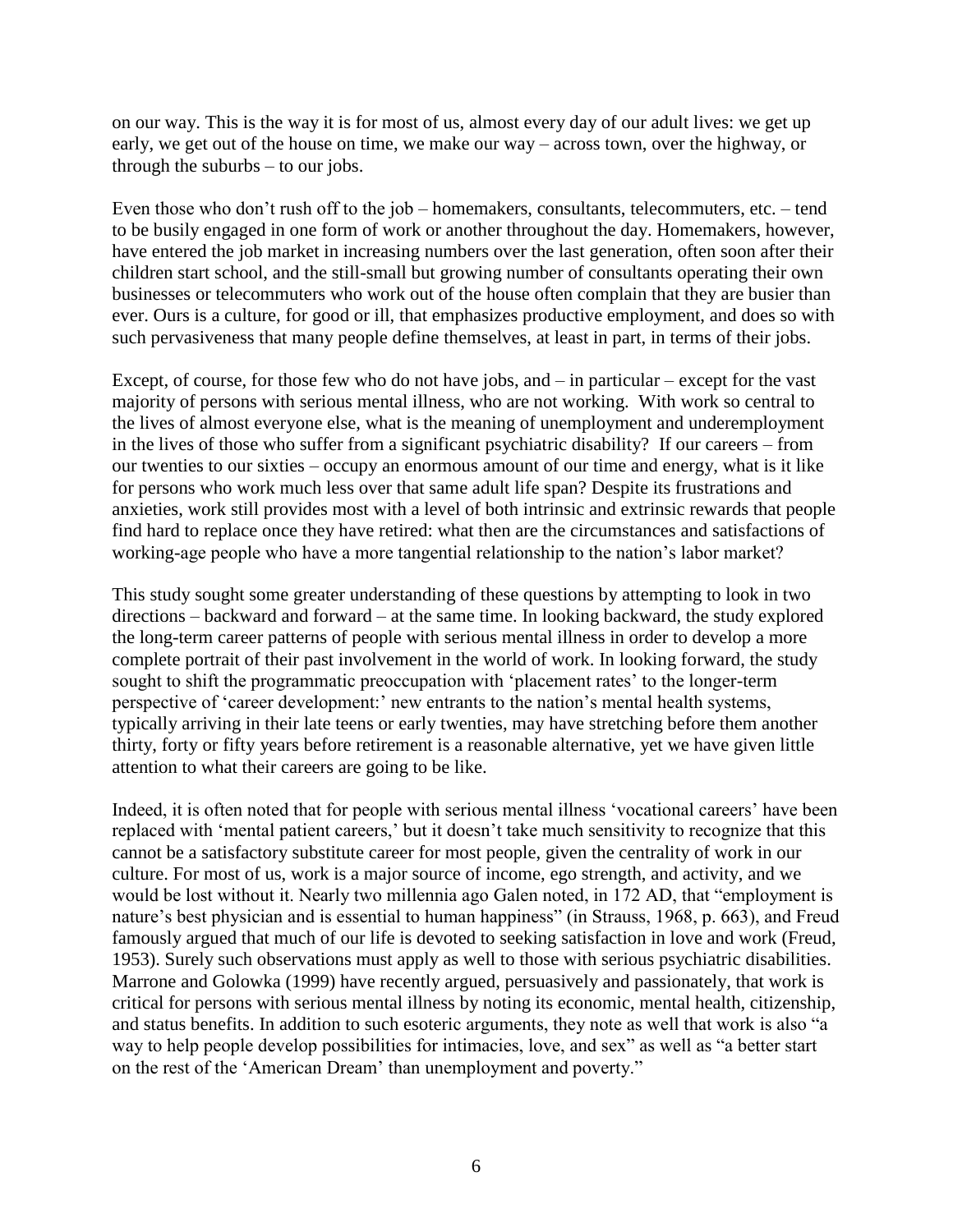Yet, most persons with serious mental illness in the public sector are currently unemployed. Repeated studies over a twenty-five year period show both a staggering rate of unemployment (in the 80% – 90% range) and little change in the rate of unemployment over all those years (Anthony, 1978, NIDRR, 1992). It has been argued (Baron, 1999) that a "culture of unemployment" exists within the community of serious mental illness that is quite pervasive.

*Looking Back.* In looking back, the reasons for such a marked level of unemployment vary, but four broad clusters of reasons are generally cited: the impact of symptoms, the inattention of systems, the lure of subsistence level financial support, and the routine discrimination of employers and co-workers.

First, the symptoms of mental illness do indeed make it difficult for people to work: paralyzing depression, abusive voices, visual hallucinations, paranoia, and overwhelming anxiety can all readily be understood as significant barriers to vocational performance. Although there is a steady advance in the development of new psychopharmacologies that alleviate many symptoms, a 'cure' continues to elude us, and many people face daunting challenges to their ability to concentrate and contribute in the workplace. This study sought to learn more about the impact of the symptoms of serious mental illness on past work experiences.

Second, however, the dramatically high rates of unemployment that still plague the field may also be caused by the way in which many human service professionals have consistently discouraged employment in the past. Within the mental health field, clinicians, counselors and case managers have tended either to delay discussions of employment until substantial progress has been made in alleviating or overcoming the illness itself or to actively discourage employment as a threat to symptom stability. In addition, personnel in the state vocational rehabilitation systems have often discouraged both rehabilitation and work for those clients with the most severe mental illness, believing that any significant symptoms make it unlikely that the individual seeking services will benefit substantially from rehabilitation programming. In such an environment, people with mental illness begin to doubt their own capacity for work. This study sought to learn more about whether or not interviewees still found that mental health and vocational rehabilitation systems discouraged employment.

Third, there continues to be great concern about the degree to which people with serious mental illness rely on the subsistence level of financial and medical support that comes with eligibility for the Social Security Administration's SSI and SSDI program. While the 'work incentives' written into the SSA Act in the 1980s did make it possible for people to work to some degree without losing their eligibility, the regulations surrounding these work incentives were often impenetrable and few people have taken advantage of the opportunities provided. The impact of the recently enacted work incentives, which go much farther than ever before in protecting the income and medical benefits of SSI recipients and SSDI beneficiaries who work, is still unknown. This study, however, sought more information about the impact of subsistence-level support on past careers.

Fourth, there remains a strong conviction that an additional problem has been the prejudice of employers and co-workers to the presence of people with serious mental illness in the workplace, focusing on the reluctance of employers to hire and the tendency of coworkers to harass.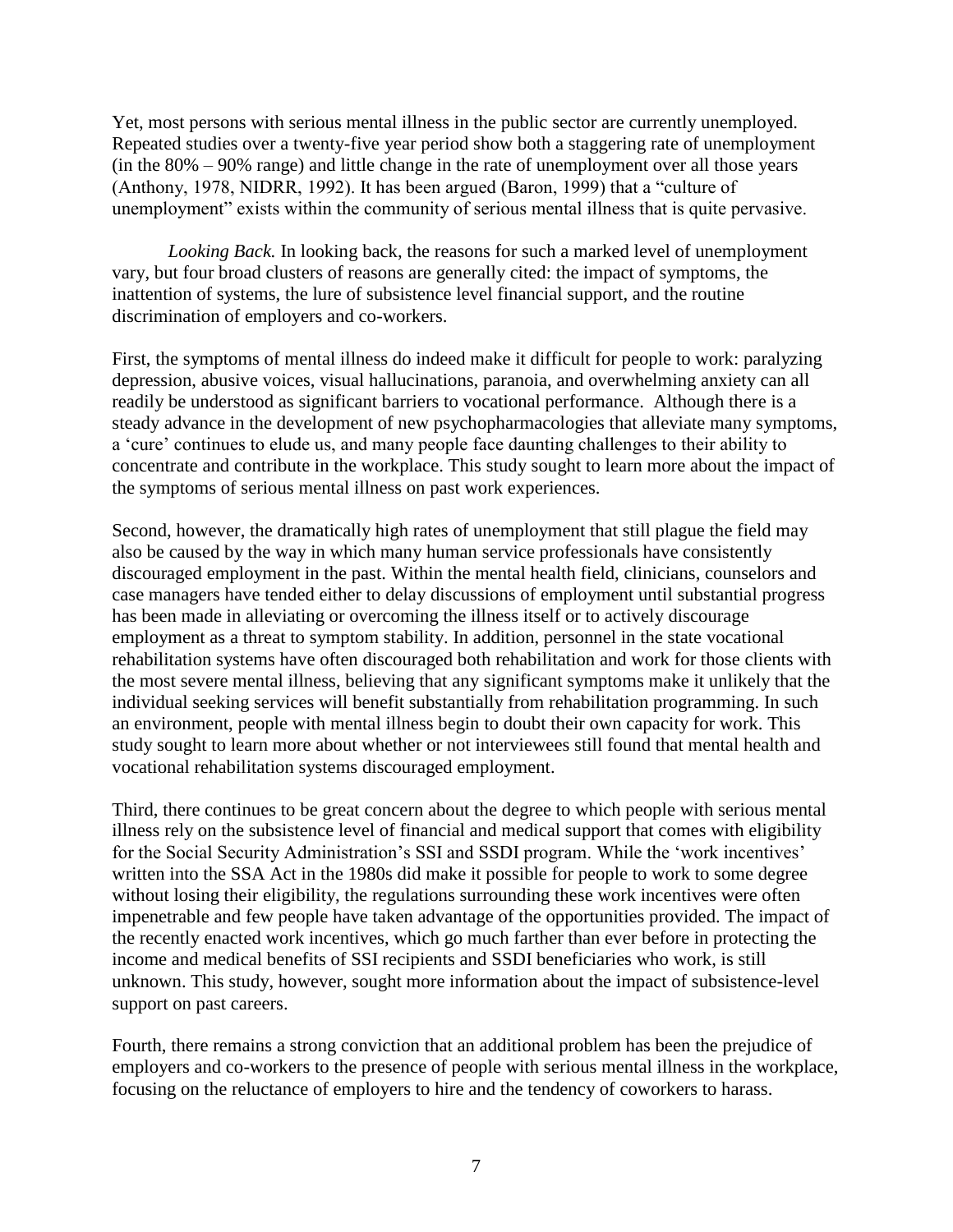Although the Americans with Disabilities Act was designed to help solve such problems, there remain many subtle ways for employers and coworkers to keep people with serious mental illness from entering or succeeding on the job. This study sought more information about the impact of such prejudices on career patterns.

*Looking Forward.* Even in those programs where work has become an important goal to which both clinical and vocational personnel devote themselves, the focus is often, as noted above, on 'placement,' a short-term goal with little long-term vision. Part of this preoccupation with placement rates reflects the way in which programs are funded and evaluated by federal and state grants: a chronically short-term demand for 'results' that can be cited in the next budget request leave rehabilitation staff with little time to consider the longer-term 'career' possibilities for those they serve.

Part of the problem, as well, is rooted in the history of career counseling as a field, in which the assumptions of career stability that may have once been quite accurate no longer adequately explain how careers develop. The traditional model is one in which personal characteristics in combination with the demands of the labor market move young adults, after a relatively brief period of experimentation, into a chosen field of work that leads to a lifetime career. Much of the research into career development has concerned itself in the past with understanding how those personal characteristics or labor market exigencies steer people into their lifetime careers (Syzmanski and Hershenson, 1998), and career counseling has sought to clarify that process for people. But the labor market has changed dramatically in the last generation, with both job mobility and career foci changing far more rapidly than in the past: not only do most people hold far more jobs over their lifetime than was true a generation or two ago, they also are likely to move from one career to another as their needs, or the needs of the marketplace, alter over time.

Contemporary realities have begun to reshape academic and programmatic approaches, and there is today a far more complex sense of the dynamics of both mental illness and the labor market. On the one hand, the mental health community increasingly recognizes the way in which individuals with serious mental illness change over the years, with pharmacologic treatment, rehabilitation programming, and the passage of time all tending both to alleviate symptoms and to allow for the development of effective coping skills. The disabled individual who is seeking help in finding a job today may be ready to move to a new and more demanding job within a year or two, making 'placement' only a short-term approach to a long-term career. On the other hand, the national economy's volatility only heightens job mobility: long-established businesses disappear and wholly new industries take shape, making old skills obsolescent and demanding worker flexibility in meeting new responsibilities.

This study, then, sought to learn more about the *vision* that people with serious mental illness had about their own vocational futures. It has become essential for the mental health and vocational rehabilitation fields to consider the long-term careers of people with serious psychiatric disabilities much more intensively, to develop a vision of the *distant* employment possibilities that transcend this placement, or the next. This study was designed to help develop that vision of the long-term career possibilities of people with serious mental illness.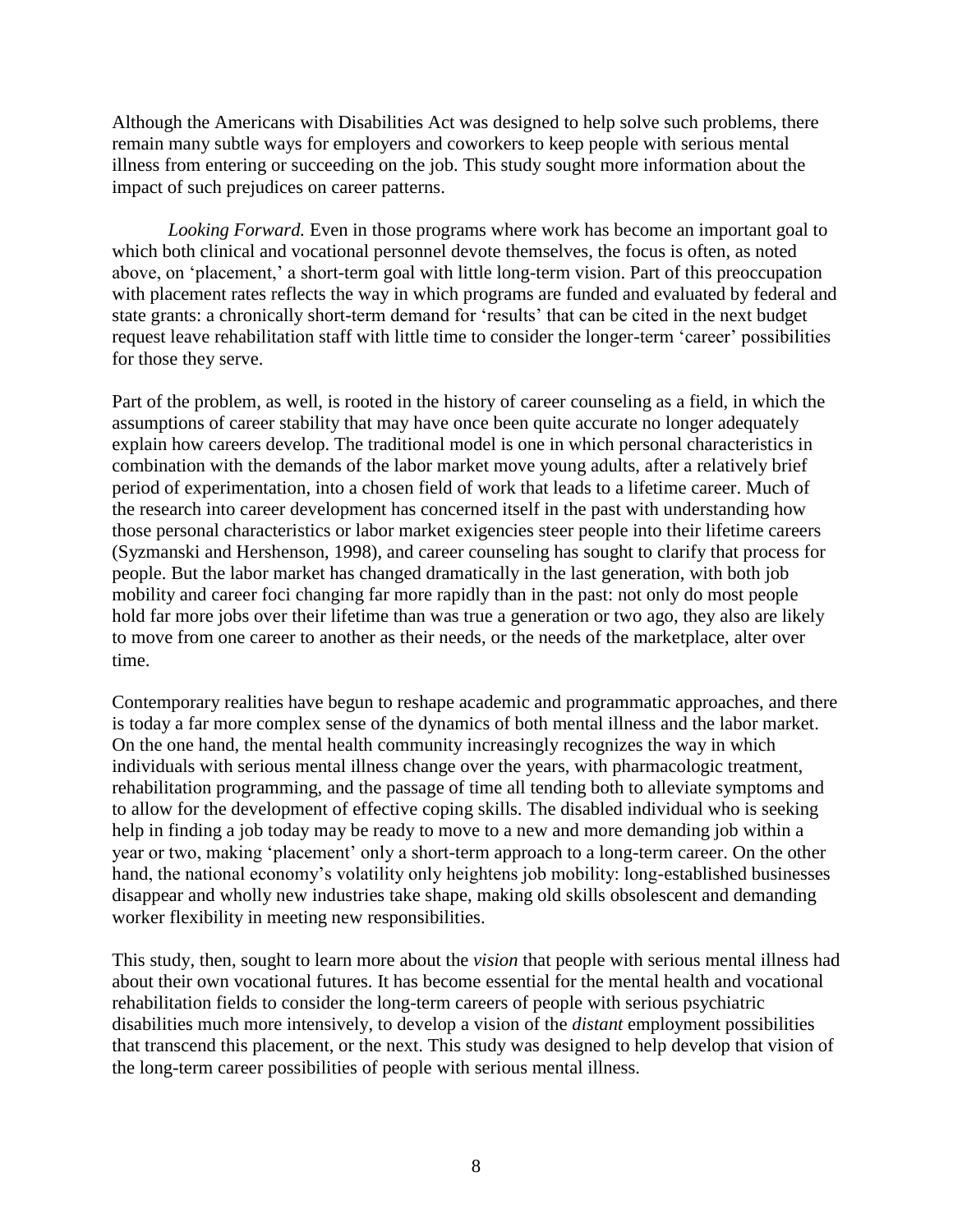#### **Current Information**

In looking forward, of course, it is always useful to take stock of what we already know. In this sense, there is both good news and bad news: on the positive side, we know that people with serious mental illness *should, would, and could* work, but on the negative side we are also acutely aware of the substantial barriers to employment and the difficulty even the best rehabilitation programs have had in helping people to succeed in the competitive labor market.

On the positive side, then, there are grounds for considerable hope. Many authors have commented on the growing evidence that people with serious mental illness *should* work. Marrone (1999) points out that "no hard data exist showing that helping people move into employment (even nagging them into it) is bad," while there is sufficient data that work is valuable in strengthening positive self-concepts, improving self-mastery, increasing life satisfaction, and relieving symptoms (Harding, et.al, 1987, Van Dongen, 1996, Blankertz, 1997, Rutman, 1992), in addition to the income and lifestyle advances that may result. The benefits of employment, and the disadvantages of unemployment, are of course not limited to people with serious mental illness. For the general population, it has been shown that prolonged unemployment leads to diminished perceptions of self-worth (Cohn, 1978) and higher rates of suicide, mental illness and substance abuse (Mallinckrodt and Fretz, 1988), as well as a drop in expectations and motivation to seek work (Feather and Davenport, 1981). It should not be surprising that these problems are similar, or perhaps intensified, for people already suffering from mental illness.

That people with serious mental illness *would* work, if the opportunities and supports they need were available, is a finding repeated in most surveys of consumers of mental illness (Rogers, et.al., 1992), in which work endures as a primary marker of one's relative health and normality.

But even if people should and would work, *could* they? Hospital-based programs, sheltered workshops, and a wide range of community agencies with in-house work crews have demonstrated little success in moving people out of these segregated vocational programs and into competitive employment. However, the last thirty years have witnessed the emergence of a number of more effective rehabilitation program models for people with mental illness. Such programs have different names and particularities but very common principles.

The major models being used around the country today include: *Transitional Employment* (TE), which typically 'acquires' jobs from employers and then makes them available on a half-time, six-month basis to clients of psychosocial rehabilitation programs; *Supported Employment* (SE), which seeks long-term placements, but provides both intensive on-the-job support initially and as-needed backup to client and employer over the long-term; *Individual Placement and Support*  (IPS) programs, which utilize both TE and SE approaches, but also emphasize the importance of ensuring a strong clinical/vocational linkage over time; *Mentoring Programs,* which place people with academic or experiential qualifications into white collar positions with the help of on-site co-workers who agree to mentor them; *Programs for Assertive Community Treatment* (PACT), which utilize similar approaches within the context of group case management designed to ensure cross-systems cooperation; and *Consumer-Operated Programs*, which also tend to work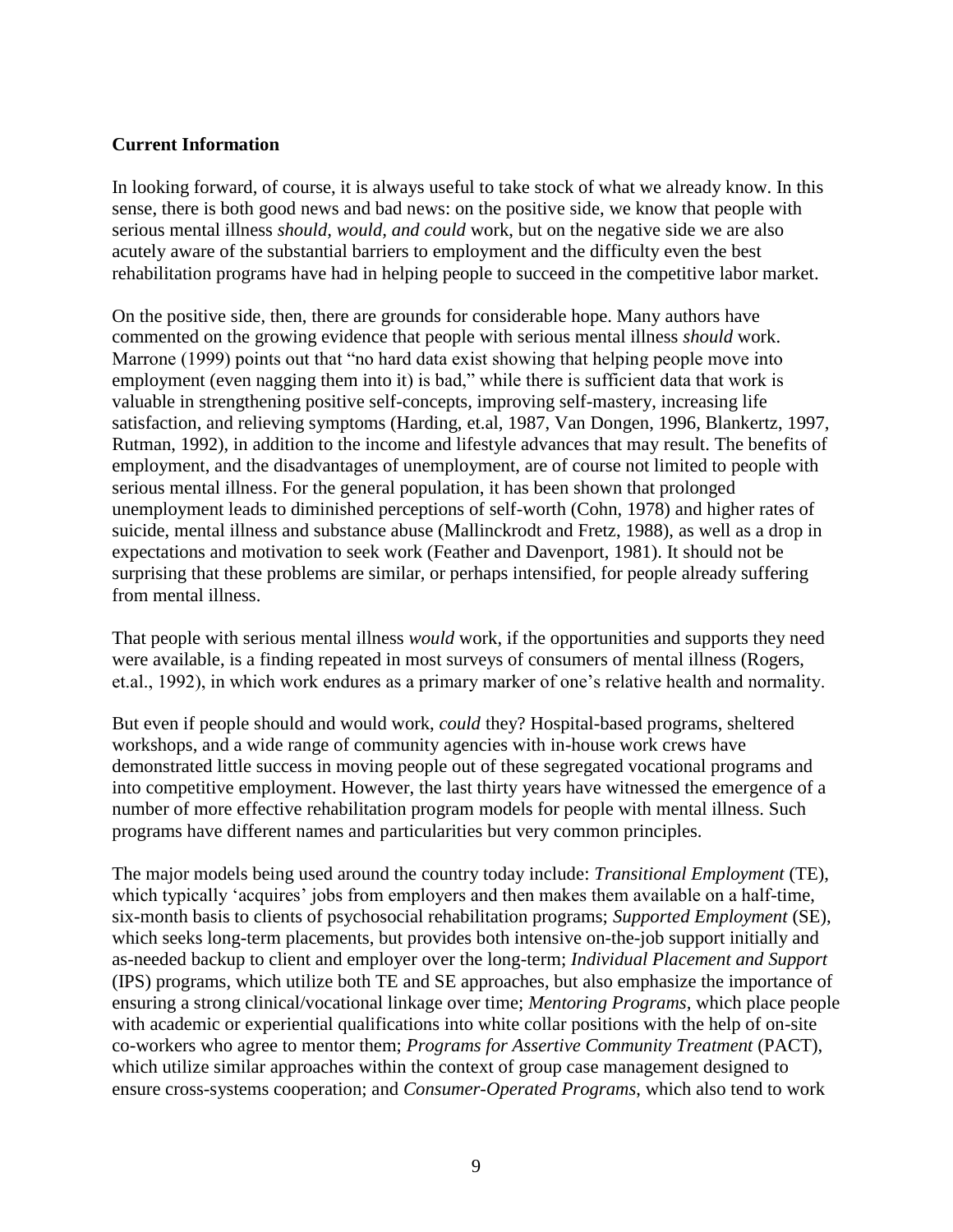along the same lines, but with a much stronger peer-support and peer-counseling programmatic emphasis.

The common principles that make these programs so effective are relatively straightforward: a) rapid placement into a job in the mainstream workforce is preferable to extended training and endless preparation within a non-integrated workshop setting; b) extensive support – for the client, for co-workers, and for the employer – should be available initially, upon the client's request, to assist with stabilization on the job; and c) long-term support is critical, both to help clients hold onto jobs in difficult times and to help clients move on to new jobs whenever it is appropriate. Utilizing such common principles has enabled the best of these programs to make substantial progress, placing an average of 50% of those they serve into competitive employment (Bond, 1997, Cook, 1995).

On the negative side, however, there is as yet little evidence that these programs have succeeded much beyond increasing initial placement rates. While improved placement rates into competitive employment are hearty accomplishments on their own, they do not tell us very much about the underlying interests to which this study is addressed: what are the long-term career prospects of people with mental illness? While it is true that research funding has not encouraged the type of long-term follow-up studies that would answer such a question, what we do know is not very encouraging.

We know, for instance, that even these successful programs report that the wages their graduates earn are low (Botterbusch, 1999; Barry, 1999; Fabian, 1999; and Bond, 1996), low enough, in fact, that very few successful graduates have become ineligible for the support of the Social Security Administration. We know that the jobs that agencies assist clients to obtain, through either direct placement or through counseling individuals who find their own jobs, are often entry-level, low-wage, part-time, and poor-benefit positions (Bond, 1996, Gervey, 1998), which of course accounts for the consumers' continuing level of economic dependence on Social Security. We know as well that job tenure is not extensive, with people rarely holding on to the job they obtained through the agency long enough for it to constitute a 'career.' What then, one might ask, are the likely long-term career prospects – the working pattern over the next 30 or 40 years – for the individual just now entering the mental health system? We don't yet know. To help answer these questions, this study turned to people with mental illness themselves, with a series of questions about their past working careers and their future ambitions.

#### **The Perspective of the Researcher**

While the qualitative research initiative reported on here seeks to present the views of a wide range of consumers on their past and future careers, it certainly reflects the researcher's world view as well. I pursued the research with an eye toward two types of outcomes: first, what could consumers of mental health services tell us about the way in which mental health and rehabilitation *policy* could better support the employment aspirations of people with serious mental illness; and, second, what could the same group tell us about the essential aspects of the *counseling* relationship between individual rehabilitation workers and those they serve.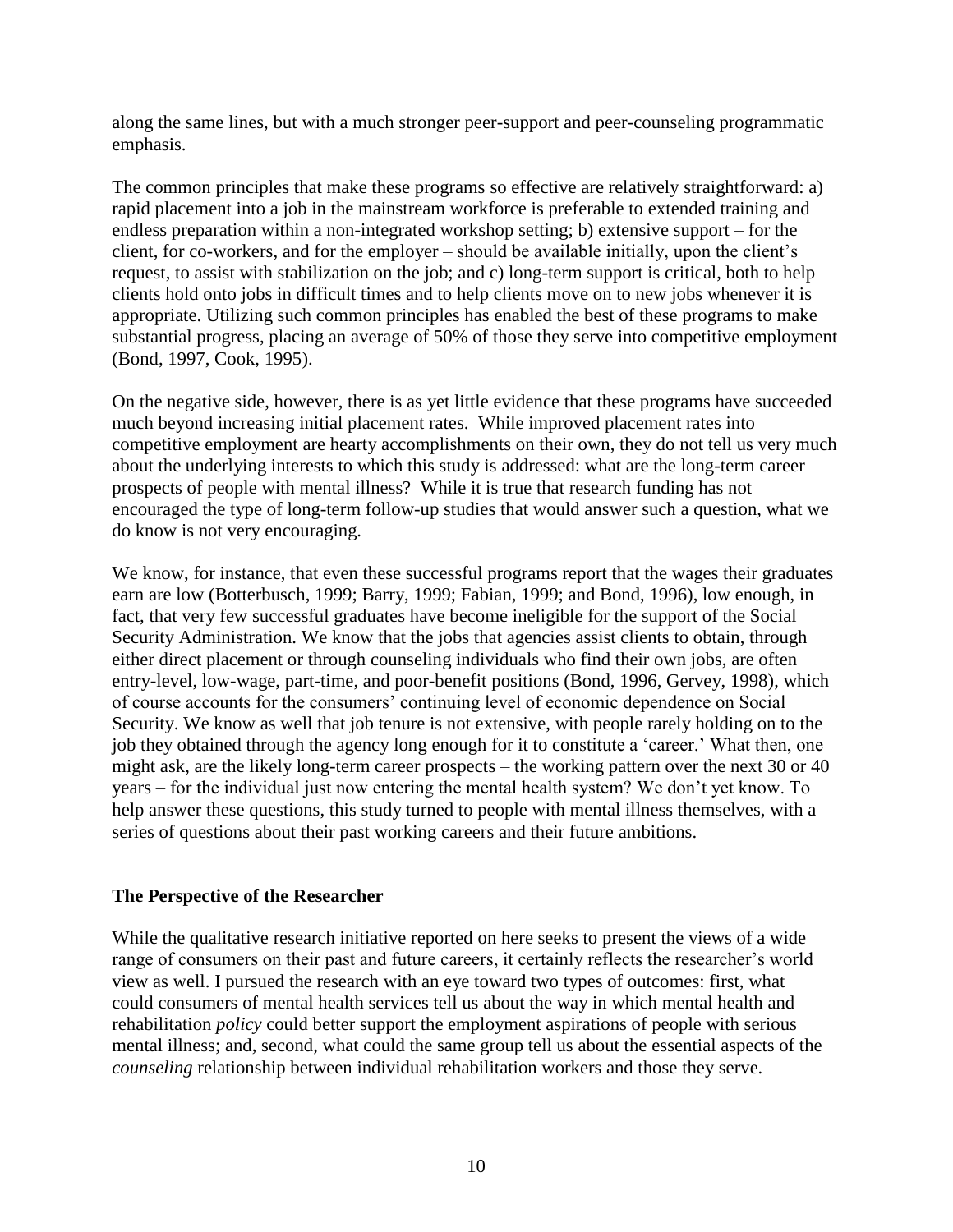*Policy issues* were initially uppermost in my mind as I framed the research agenda. First, I had spent twenty-five years involved in research, training, public education and policy analysis at Matrix Research Institute (MRI), a private nonprofit information development and dissemination agency in Philadelphia, with an increasing focus over the past decade on employment issues for persons with psychiatric disabilities. Much of our work at MRI had concerned itself – from both a research and a training perspective – with the mental health and vocational rehabilitation policies that local, state, and federal governmental agencies framed to support the employment aspirations of those with disabilities. I had as well worked for many years with the International Association of Psychosocial Rehabilitation Services (IAPSRS), whose member agencies had long promoted employment for people with mental illness and whose agencies collectively provided many of the vocational rehabilitation services available across the country. IAPSRS has been active in helping to frame federal policy, in assessing the effectiveness of varying employment programming models, and in shaping employer attitudes toward people with serious mental illness.

Thus, from a professional perspective, I came to the project strongly supportive of the view that most people with a serious mental illness could be working if public policy provided real opportunities and assistance. At the same time, I came to the project with a strongly held set of beliefs about the ways in which public policy continues to either overlook or only mildly ameliorate the problems of poor people in general, a concern raised by a wide range of current economic analyses about the widening gap in the country between the economically advantaged and the economically disadvantaged. I was, therefore, interested in public policies that not only helped people to work but also gave them access, through work, to the economic prosperity that seems so abundantly available to the rest of the country today.

*Counseling issues* emerged as an area of focus as the study got underway. Without much clinical training or experience, I tended to view the important issues from a rehabilitation perspective: How well did clients function in their past jobs? What kind of rehabilitation services had been productive for them in the past, or would serve them well in the future? What aspirations did they have for their careers in the years ahead? And so I found myself, in interview after interview, wondering how I would respond as a counselor – as a job coach or as a case manager or as a clinician – to the history and hopes of the clients with whom I talked.

Part of what motivates any individual to seek and to sustain employment is a *vision* of the future for themselves, of what work will provide for them and of where work will take them over time. Because, it has been noted many times, one of the most distressing aspects of working with people who have suffered through serious mental illness is their lack of hope for a viable future, it is one of the fundamental aspects of the counselor's role to help generate an alternative vision. I had heard from hundreds of persons with mental illness over the years, in training programs and conference settings, how often and how clearly they remembered the first time someone  $-a$ psychiatrist or a social worker or a family member – had explained to them that they were seriously mentally ill and that this meant they "would never work." At the same time, however, there were growing trends – in the recovery movement, in the emphasis on self-sufficiency embodied in the nation's welfare reform legislation, and in the expectations born of the changes in the Social Security Act's work incentives – that people were increasingly challenged to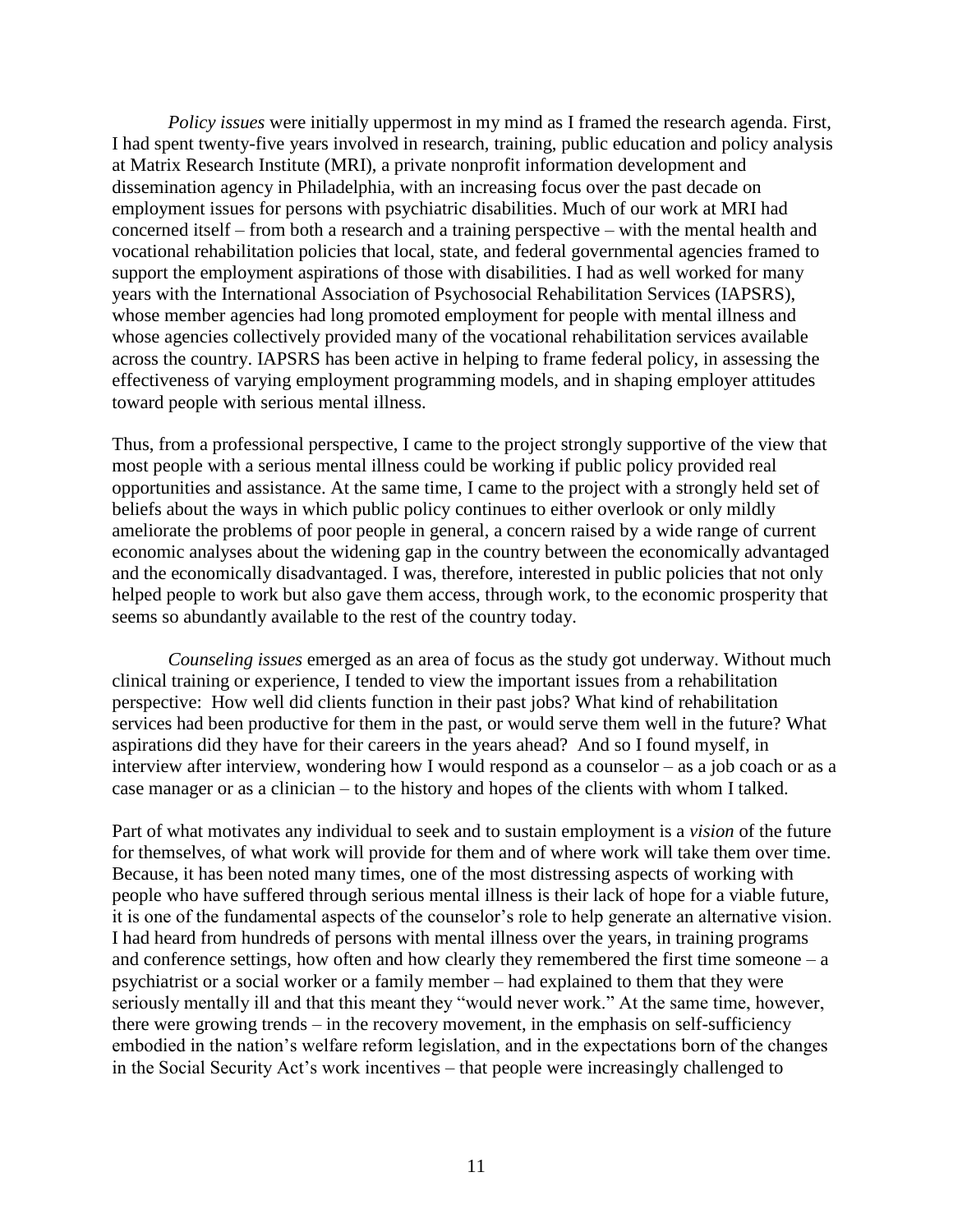provide entirely for themselves. How do counselors best respond to these opposing forces when face-to-face with the client?

Answers to these concerns were not available from existing research. Although there is a growing body of literature on employment for persons with serious mental illness, it focuses almost exclusively upon assessments of the effectiveness of the wide variety of vocational rehabilitation program models. While important, such information provides little information on the past careers of the clients they serve or the distant careers people can expect. To provide some light on those issues, I turned to the client.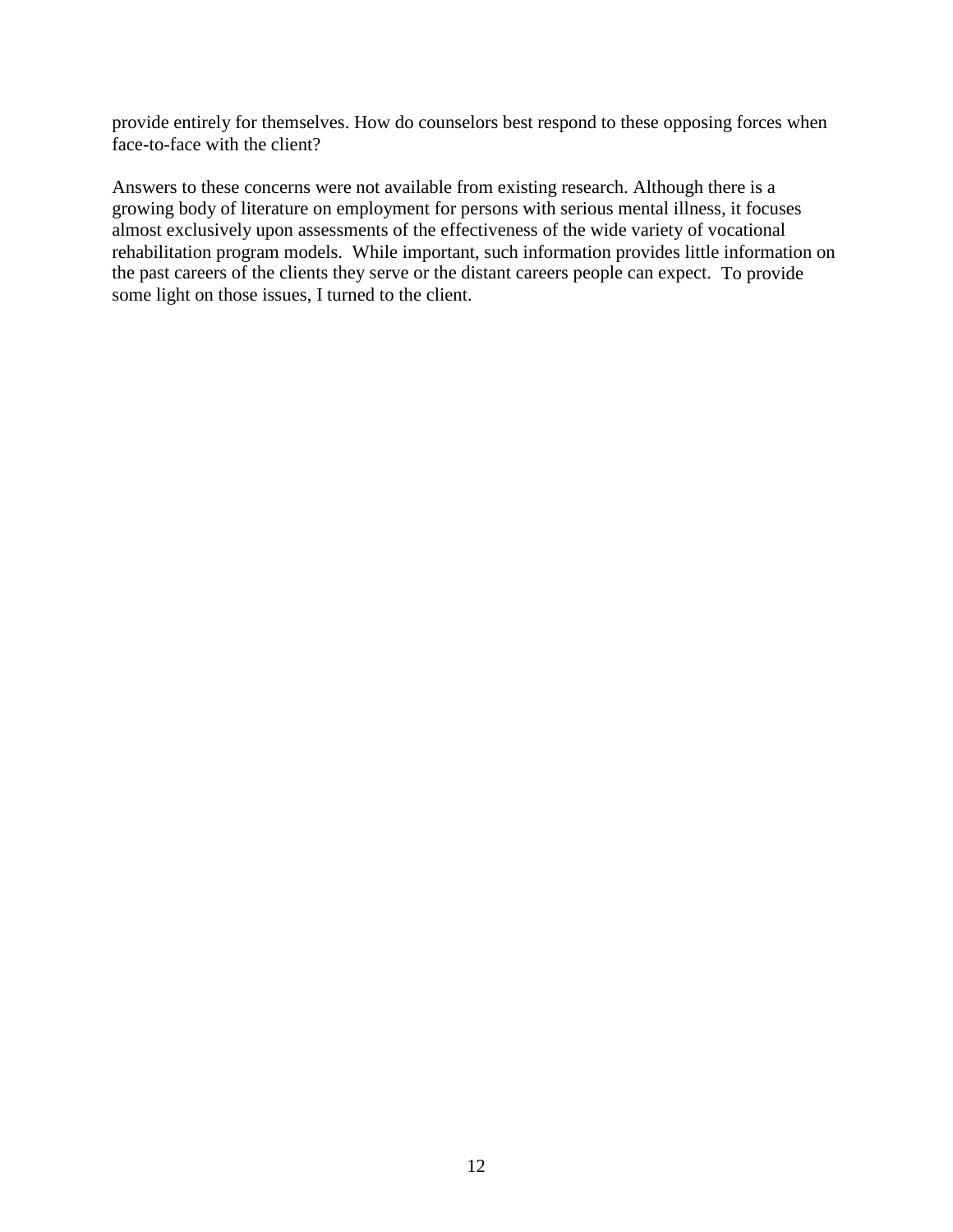#### **II. METHODOLOGY**

*Leo Bruckner is a 21-year-old White man who appears to be a bundle of energy in a sleepy rural town ninety minutes south of Chicago. His first job "would be when I was ten years old and ran away from home to join the carnival: the owner had to send me back home after two months when he saw my picture on a milk carton, but I worked with the same carnival every summer after that for ten years." Throughout his adolescence Leo was in and out of foster homes because of a difficult relationship with his mother. In his senior year in high school he had been placed in a training program installing insulation in the same company where his mother worked, but "I screwed up so bad they were going to fire me and my mother unless I got out of there." He made his way a year ago to a psychosocial program, where he works five days a week as an expediter in the assembly workshop, but the program has been encouraging him to enter a welder training program he's not all that interested in. His short-term plan is to drive a truck, which he has done in the past despite the fact that he doesn't have the necessary license, or to own and operate another carnival. In any case, he plans on working because ". . . I really don't want to be dependent on SSA."*

*JG is a 50-year-old African American man working in the same workshop where Leo is the expediter. Asked about his past career, JG says, "there really isn't much to tell: after I graduated from college, I worked for two years at an art gallery selling prints, and then for the next 25 years – from 1969 to 1993 – I was a partner in a real estate property management firm in South Chicago." When the real estate market changed there, JG's business collapsed, and he spent the next two years living on savings and having increasing emotional difficulties, which led to his seeing a psychiatrist. It was his psychiatrist who suggested that JG could "get away from the stresses of his life" by applying for eligibility to Social Security, moving into a group home in a rural community, and working in the local psychosocial rehabilitation program's assembly workshop. Although the program has encouraged JG to seek other jobs, he is stymied, he says, by either a lack of transportation, the fear that earning a substantial income will force him out of his group home, or problems with his back. He expects to remain in the workshop for another ten years or so, noting that ". . . I'm not very strongly motivated about work."*

#### **A Qualitative Research Initiative**

The study reported on here attempts to capture the experiences of 38 very different people as they each struggled to balance their mental illness with their work aspirations. In framing a research effort that provided a portrait of past work experiences and future work hopes, it was increasingly clear that a quantitative initiative might not suffice: it seems inadequate to report on the average experiences of people as different as Leo and JG. Although they see each other every day, they are separated by 30 years of life experience, race, education, energy levels and – perhaps most importantly – dreams. A qualitative research initiative seemed far more likely to be able to capture both their differences and their similarities – and those of the 36 other people whose stories are the basis of this report – than a purely quantitative effort.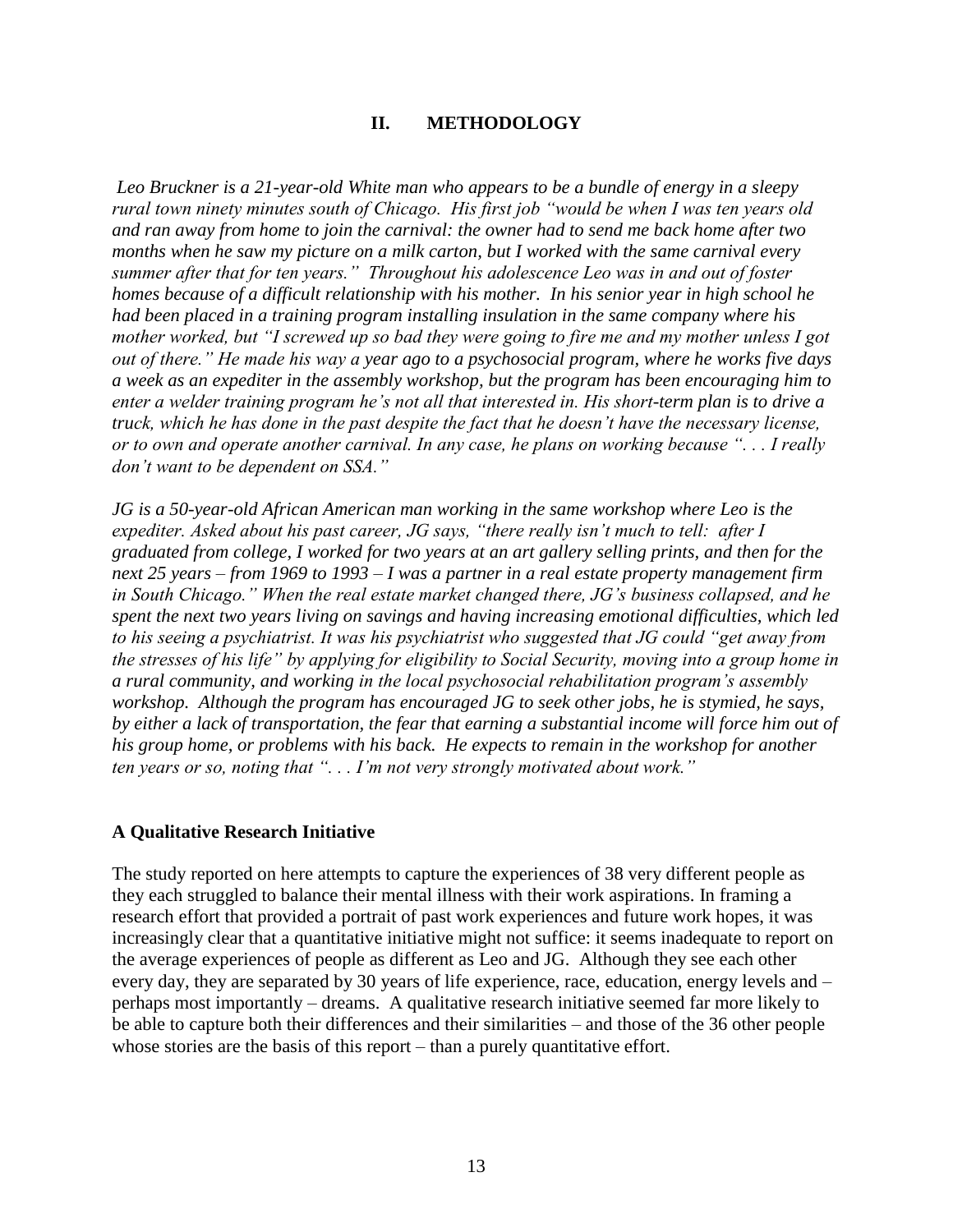Although the economic and time restraints implicit in the one-year Switzer Fellowship grant from the National Institute on Disability and Rehabilitation Research that provided support for this effort also suggested a qualitative approach, it is increasingly clear to researchers in both the mental health and vocational rehabilitation fields that some of the most interesting research questions are the most complex: even the most rigorous of quantitative analyses often suggests multiple factors that account for various career patterns. Qualitative research seemed a better way to enhance our understanding about the complexity of these human experiences in the workforce.

#### **The Methodological Approach**

This report is based on extensive interviews with 38 people with serious mental illness and an intensive analysis of the transcripts of those interviews, followed by a review of preliminary findings with both human service professionals and other consumers of mental health services. In particular:

. A number of psychosocial rehabilitation agencies throughout the Eastern and Mid-Western sections of the country were contacted and asked to recommend clients who would be interested in participating in the interviews. Each agency was sent a one-page written summary of the research objectives to share with potential interviewees, and after agency counselors had identified a number of people who were interested in both the research topic and the \$25 fee offered, appointments were scheduled at mutually convenient times. Recruitment of participants also included contact with consumer-operated programs (where the same procedures were followed), and a presentation to a local (Philadelphia) Depressive and Manic-Depressive selfhelp meeting, where two additional interviewees were identified for later interviews. No one who volunteered to be interviewed through this process was eliminated from the study.

. Interviews were scheduled in New York (NY), Albany (NY), Chicago (IL), St. Anne (IL), St. Louis (MO), Minneapolis (MN), Washington (DC), Bethesda (MD), Philadelphia (PA) and two suburban Philadelphia sites, in Lansdowne and Plymouth Meeting, so that urban, suburban, and rural settings were each represented. The cooperating psychosocial rehabilitation agencies were both small programs serving a geographically compact area and large agencies serving, in several sites, major metropolitan communities. Although I had long-standing relationships with many of the agency personnel who agreed to cooperate with the study, in general I minimized my contacts and conversations with them on site, focusing my time and energies on the interviews.

. In most of the settings I met interviewees at their psychosocial rehabilitation program, although in half-a-dozen cases I met with people in restaurants or homes. I typically spent about 15 minutes at the beginning of the meeting introducing myself and explaining the survey's focus, purposes, funding, and procedures to each interviewee, basically reviewing the information they had already received in the course of the staff's initial contact. In every case the interview was conducted in a private room with neither other clients nor staff present.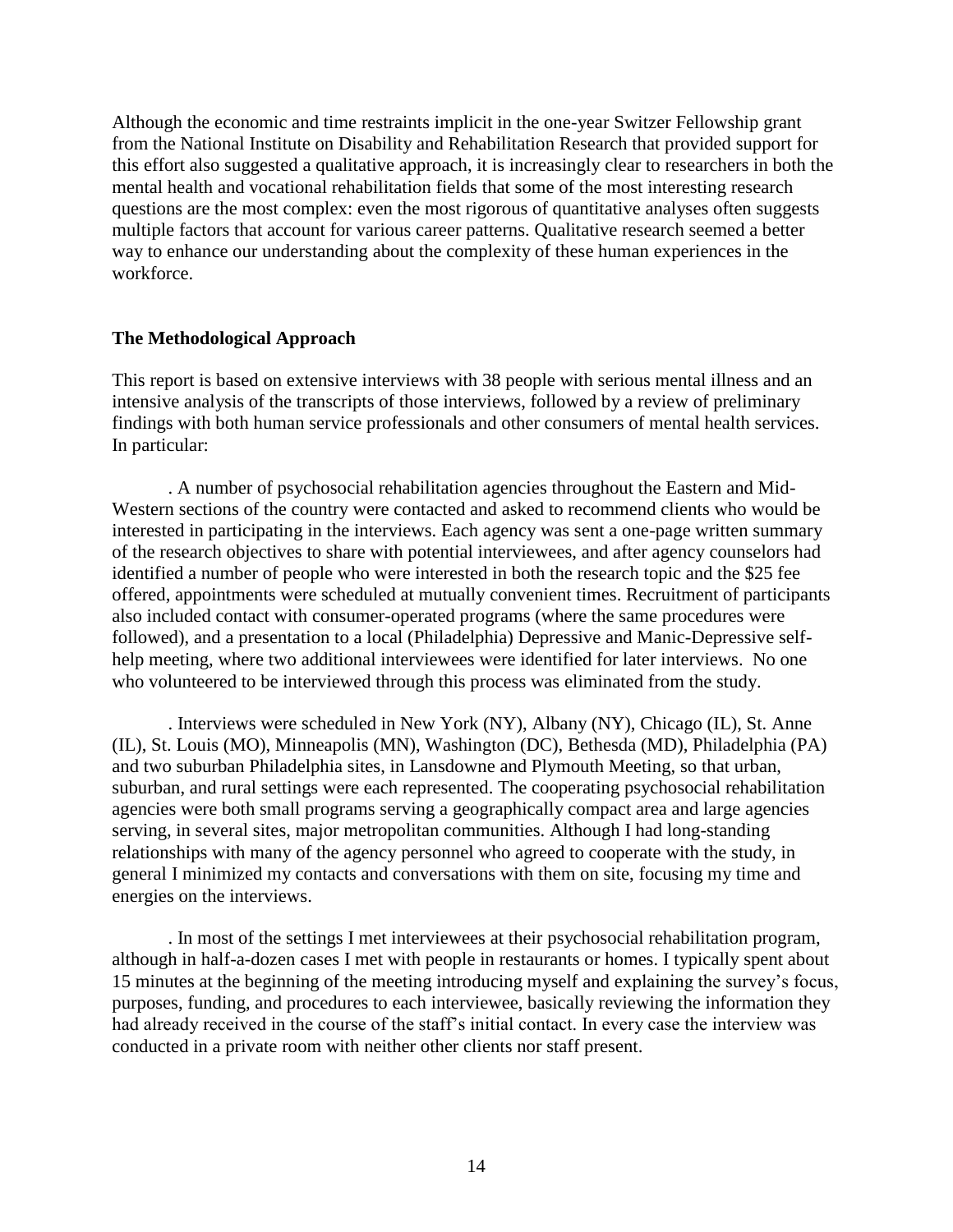. Each person was asked at that point to sign an 'informed consent' form, which reiterated the major points of the previous discussion. However, as part of the consent form process, I also asked each interviewee whether or not I had permission to tape record the session, which served as the basis for the transcripts and subsequent analyses. Each interviewee was also asked to indicate on the consent form whether or not I had permission to use his or her real name in any subsequent reports or articles based on these interviews, and most people (30 of 38) readily agreed to have their names included: for the 8 others who decided they would rather remain anonymous in case families were embarrassed or employers were made wary, I have used initials in this report.

. The interviews lasted from 90 to 120 minutes: although I explained to each interviewee that if they found any particular question or general line of discussion upsetting, they could either take a break or cancel the rest of the interview (without forfeiting their fee), this never happened. In general, interviewees seemed quite pleased to contribute to the research initiative, and the interviews generally proceeded for as long as the interviewee felt he or she had something to say.

. The interviews roughly followed the same format: each interview began with some very basic demographic questions (age, residential circumstances, family relationships, ethnicity, etc.) about the interviewee; interviewees were then asked to talk about their general attitudes toward work and its meaning for them; the bulk of the interview time was spent asking interviewees to talk about their first work experience and each subsequent job they had held, with questions about each job title, hours, duration, performance, and reasons for leaving; with a final set of questions focused on the interviewees' plans and hopes for the future. This general format was frequently modified to give the interviewees time to expand on the way in which their psychiatric disability did (or did not) impact on their work performance, their assessment of their co-workers, and their involvement with a psychosocial rehabilitation agency's vocational programming. The interviews, with only a semi-structured format, resembled a conversation more than a formal interview, and succeeded very often in putting interviewees at ease.

. I took extensive notes in each session, as a backup to the transcription process and as a way to identify particularly interesting points in the interview. Following each interview, however, I generally took a few moments to note any particularly striking items in the interview itself, any suggestions for further pattern analysis, and any thoughts on alternative or new questions to be asked of other interviewees that occurred to me. Each taped interview was later transcribed in full.

. The transcriptions were transferred to The Ethnographer program, a well-tested format for qualitative analysis, and working with the transcriptions I noted major and minor themes, repeated patterns, and significant differences. As the major themes of the analysis emerged for the group of interviewees as a whole, I used The Ethnographer program to explore further themes that would distinguish between men and women, among interviewees from different socio-economic or educational backgrounds, or among those from different ethnic groups. Although a few such differences did emerge and are noted in this report, these were relatively rare.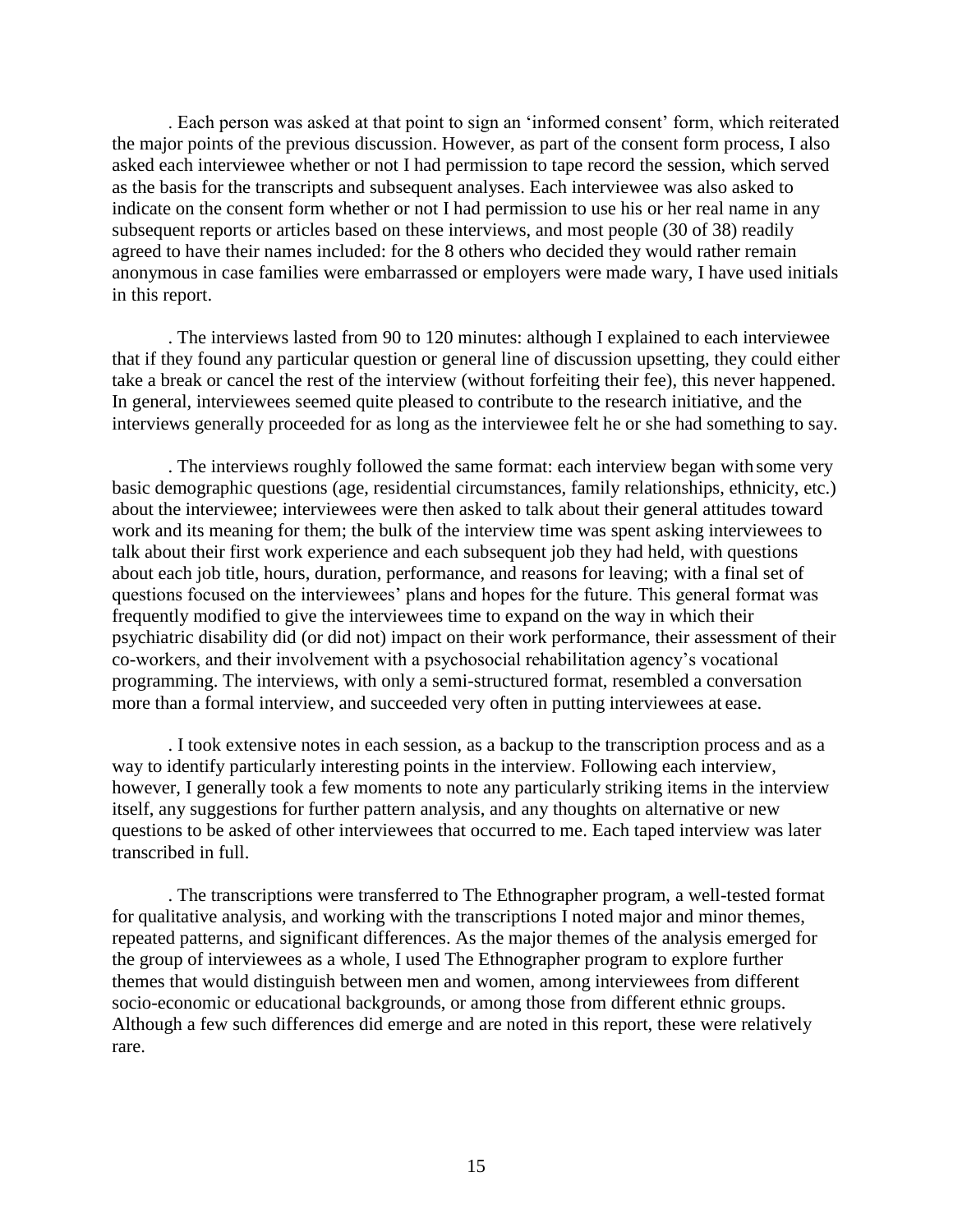. A 'Preliminary Report' was developed soon after the final interview, and this was shared with a number of individual mental health or vocational rehabilitation professionals and consumers for their responses. The Preliminary Report, developed prior to the detailed qualitative analysis described above, highlighted a number of quantitative findings: the number of jobs held; the average job tenure; the most frequent reasons for 'job leavings,' etc., and these too are a part of this report. A focus group of consumers from the Philadelphia area also reviewed the 'Preliminary Report' and made major contributions to the interpretation of the data. The 'Preliminary Report' was also mailed to each of the interviewees for their comments.

#### **Notes on the Methodology**

While the overall methodology of the study proceeded much as planned, there were several significant shifts in the research process and perspective as the project went forward, as is both likely in and important to qualitative research initiatives.

First, before undertaking the formal interviews, I asked a close friend of mine who had struggled with mental illness for his entire adult life to allow me to 'pilot test' the process and the questions in a trial interview with him. One of the most important findings from the pilot test was the degree to which I became aware that discussions of the past careers of people with mental illness will inevitably surface raw and uncomfortable feelings, particularly with regard to the degree to which individuals may feel that they have failed to meet their work potential. I reexamined the assumptions underlying my questions, and revised both the questions and probes in a way that sought to obtain the same information but within a less judgmental framework, so that interviews with those who were disappointed in their careers would be less likely to dwell on or conclude on their failures.

Second, after the first half-dozen interviews I became concerned that the cooperating psychosocial agencies may well have been referring to me those clients who they thought I would find most interesting: those with substantial past careers and exciting vocational plans, those who were most articulate or analytic; those with more than enough personality to sustain the 90 minute interview. In my future requests to the agencies, I specifically requested a broader variety of people – working and not working, motivated or not motivated, articulate or reticent – to help insure that I was getting a more complete view of the world from a wider variety of clients. Agencies responded to this request quite readily.

Third, unlike many qualitative interview surveys in the literature, many of those who participated in these interviews were unwilling to speculate on the broader social issues that affected them or to provide an in-depth analysis of their experiences. Although in the earliest interviews I had been asking such questions as 'what do you feel was most helpful to you in seeking work' or 'what are the major barriers to your finding suitable employment in the future,' I found I had better success asking clients simply to tell me the story of their past careers in a relatively linear fashion, to talk about how they felt their mental illness had impacted on their work performance at each job, and to imagine their immediate and distant work futures. There was little in their discussion of an analysis of the systems that served them, the effectiveness of the programs they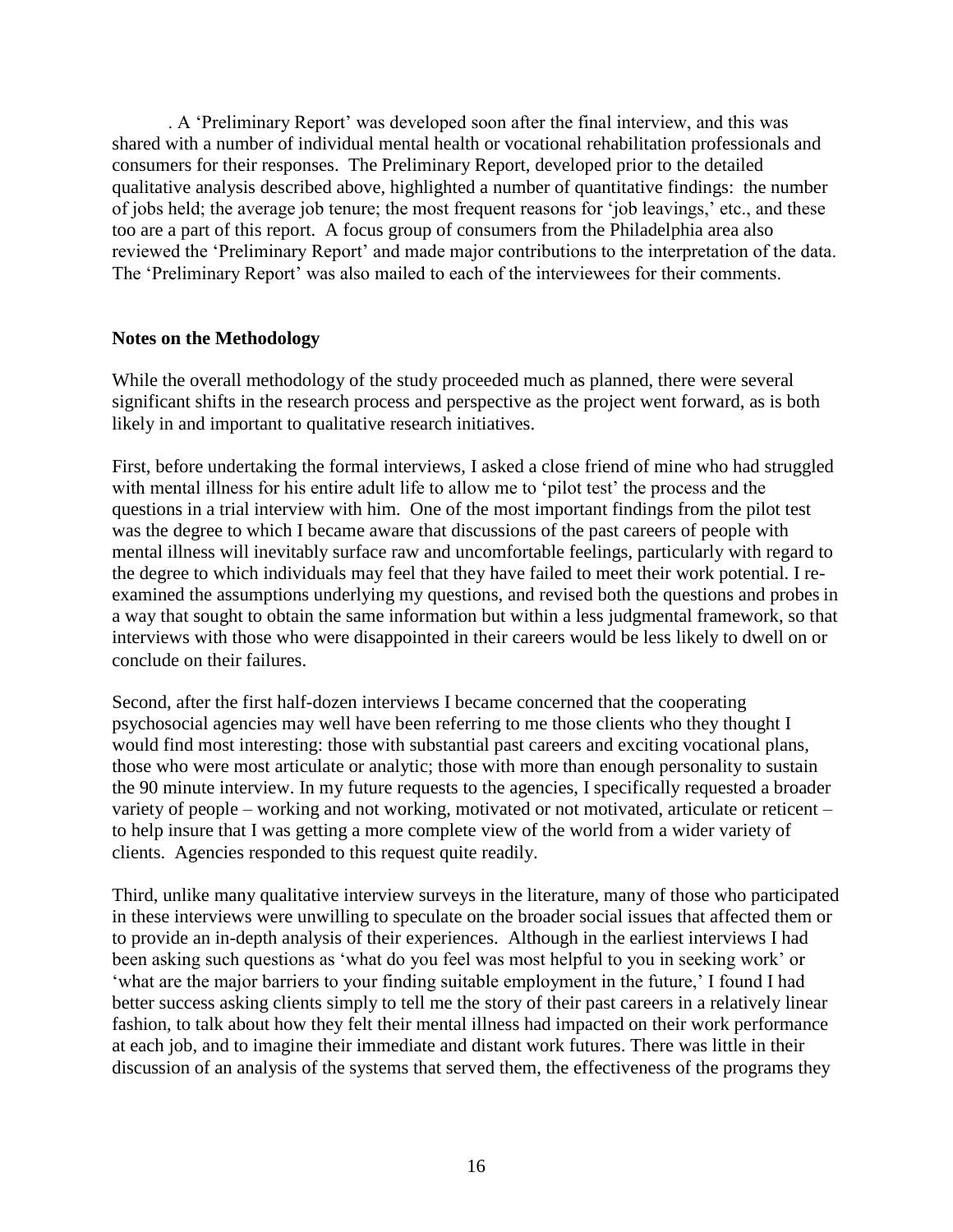were in, or the broad social forces arrayed against them: there was, however, incredible richness and poignancy in their individual stories.

Fourth, about midway through the interview process I began to recognize a recurring theme: many interviewees felt not only that they had often performed quite well in this or that job, but also that they had performed as well as, or better than, their non-disabled coworkers. Although I had not initially thought to ask them this kind of comparative question, I did begin to ask interviewees I talked to later in the process about their coworkers, and I began to read much more extensively in the literature on 'normative work experiences' about how people without significant disabilities fared in the same types of jobs held by the interviewees. This comparative analysis has become a major theme of the study.

Fifth, I was deeply surprised and disappointed by my own prejudices. I generally met the interviewee at a psychosocial rehabilitation agency's lounge, and found myself quickly assessing the client on the basis of his or her clothing, his or her graciousness and articulateness in greeting me, or his or her overall 'presentation.' My heart frequently sank upon saying hello to a disheveled young man, or a woman whose manic gestures and frantic speech were barely under control, or the slow talking and glazed-eyed older fellow who could hardly seem to acknowledge my presence, or the fast-talking con artist. How, I wondered, was I going to get through the interview without becoming bored or frustrated? I would then spend the next 90 minutes relearning how easy it is to be misled by appearances: almost invariably, I would find myself charmed or fascinated or deeply sympathetic as the interviewee willingly and frankly talked intelligently and passionately about work. I did get bored twice, but then I was infatuated much more often: like so many others, I had let surface features cloud my view of the vital person behind the mask of mental illness.

Sixth, then, I concluded the interview process with a deep sense of debt and gratitude to those who were willing to share their stories with me. People were patient while I fumbled with my notes or the tape recorder, gracious as they went over, again, the sequence of jobs because I had misunderstood something five minutes earlier, and startlingly frank about both their successes and their shortcomings at work. In part, this was the nature of the interview process, in which people happily responded to the request to tell a part of their life story to an interviewer who seemed really quite interested. In part, this was the natural generosity of people who know what it is like to need help now and then. I had a wonderful time, and my thanks to the interviewees are heartfelt.

#### **Challenges to the Integrity of the Data**

Challenges to the integrity of the data reported on here are important to acknowledge, for there are inevitable questions about the degree to which interviewees accurately reported their past careers and honestly talked about their future ambitions. I believe they were essentially both accurate and honest, for a wide range of reasons.

On the one hand, I was impressed with the clarity with which people remembered jobs – some of which they had held over 30 years ago – and the circumstances that led to their leaving those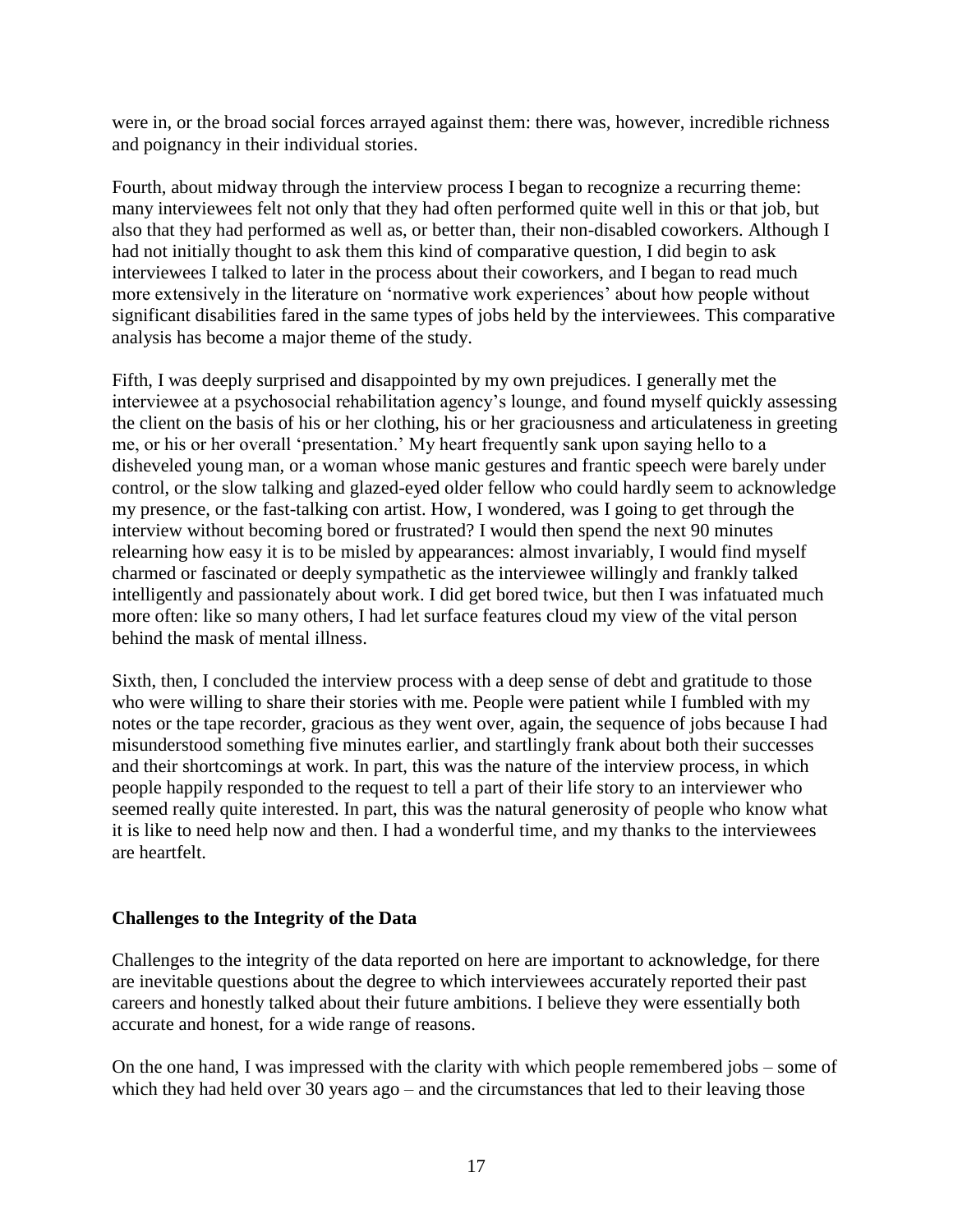jobs. While people readily acknowledged that they may not have been able to account for every single job and weren't exactly sure of the month they started this position and left that post, they were able to talk about the types of jobs they had held in some detail, to remember their supervisors and coworkers, and to talk about what they liked or didn't like about particular jobs.

On the other hand, they were able to talk without embarrassment or defensiveness about the problems they had had on some jobs – about problems with concentration or consistency, about coming in late or missing days because of depression or drinking, about their attitude problems or the paranoia that quickly led to hospitalization – and did so in a way that lent credence to their more positive estimations of their performance at other times in other jobs. Further, the interviewees were, for the most part, disinclined to view 'job endings' – whether they quit or were fired – as someone else's fault: while there were the usual stories about unpleasant bosses or nasty co-workers (that is, the sorts of stories one hears about any workplace), these were only infrequently referred to as the reason someone was fired or decided to quit.

Indeed, there is some confirmation in the literature (Cook, 1992) that the self reports of clients with psychiatric disabilities about their employment experiences are relatively reliable: in one study, Cook and colleagues compared self reports with independently gathered information from employers and counselors and found no significant discrepancies. It is interesting to note, as well, that when reviewing the data in the 'Preliminary Findings' paper with a focus group of mental health consumers, the participants in the focus group were mildly annoyed by my asking whether they thought I could trust self reports, asserting that people with serious mental illness were no more likely to purposively misrepresent or defensively misinterpret their work experiences than the non-disabled worker.

At the same time, a number of other questions about the validity of these responses might be asked. Were the people who participated in the interviews reasonably representative of the widest range of experiences? Thirty-eight people is not a large number, by either quantitative or qualitative standards, but there were so many common themes and consistent perspectives that emerged from these thirty-eight interviews that it is hard to discount the unanimity of opinion in several key areas. Although the characteristics of the interviewees are discussed in the following chapter, it can be noted here both that the process sought out people from reasonably diverse geographic and demographic backgrounds, and that each time there seemed to be a preponderance of interviewees with similar characteristics, efforts were made to seek out people with quite different characteristics: e.g., when most people in the initial interviews turned out to be currently employed, new interviews were scheduled with those who were not working, and when most people seemed to have a strong middle-class family background, interviews were scheduled with those from more economically constrained or dysfunctional family settings.

How broadly do these interviews represent the past careers and future prospects of people with serious mental illness? To be scrupulous, the applicability of the findings is somewhat limited by the process, described above, for selecting interviewees: they were almost exclusively being served by public mental health systems, had all been involved with local psychosocial rehabilitation agencies, community mental health centers, or consumer self-help groups, and had all been involved, with varying degrees of success, in some type of work-oriented rehabilitation program.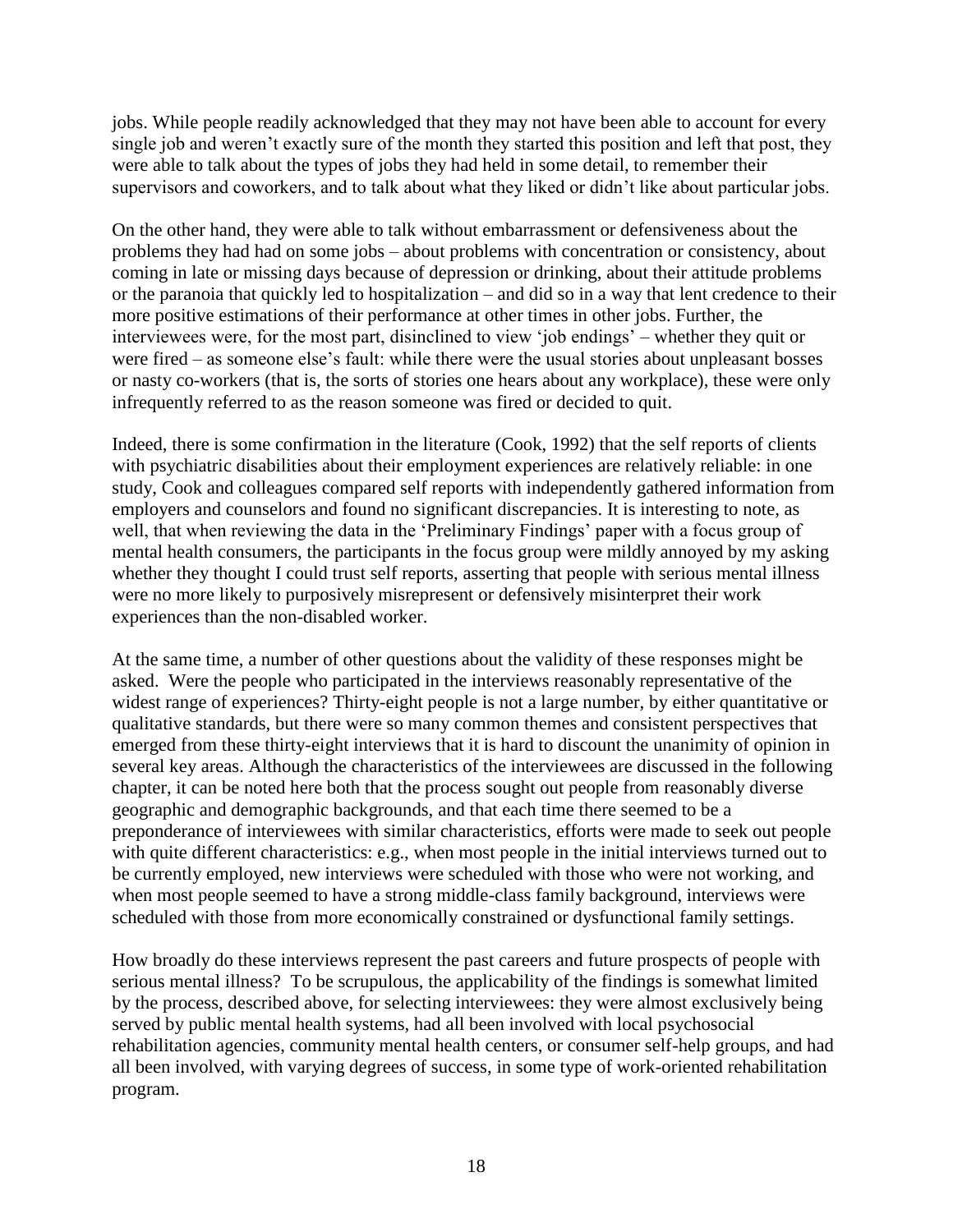This suggests, at the very least, that the findings may not apply to people whose economic advantages or symptomatic problems have allowed them to avoid the public mental health system. It is also true that the findings may have little relevance to the most seriously disabled clients, those who remain actively psychotic, institutionalized, or unwilling to participate in a community-based psychosocial program. At best, the findings may be understood to represent the experiences and hopes of a broad range of persons with serious mental illness in public mental health systems who have also received services from psychosocial rehabilitation agencies, without shedding much light on the experiences of either the least or most disabled of clients. It is this broad middle range of clients, however, to whom public mental health policy and current rehabilitation practice must address itself.

If the data do accurately reflect the experiences of this middle range of clients in public mental health systems, the interviews raise some profound questions about our preconceptions about both the past careers of people with serious mental illness and the future prospects for them in the competitive labor market. The data provide considerable insight about the way in which mental illness does or does not impact on job performance, and the way in which the nature of the labor market plays as important a role in their career as their illness. That insight can be critical in re-examining both the public policies and professional practices that need to change if we are to meet their needs for a long-term engagement in the labor market. At the very least, the data suggest that the field needs to re-examine a number of its assumptions about the answer to the question – "where have these folks been and where are they going" – that is at the core of this qualitative inquiry.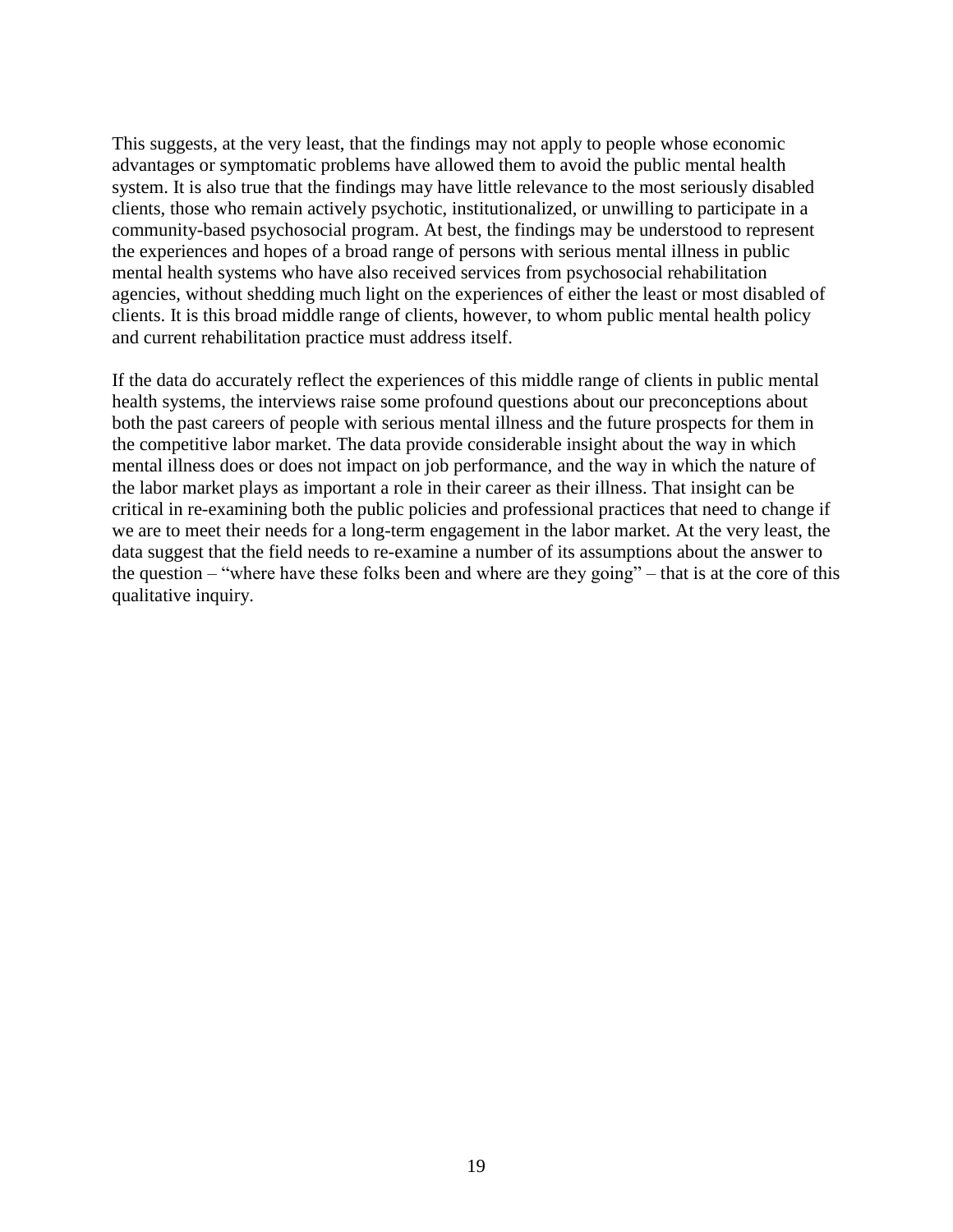#### **III. THE INTERVIEWEES**

*Norma Maxwell is a cheerful 31-year-old African American woman living in New York City. Although she currently works as an administrative assistant for a mental health housing program, where she also resides, her ambitions are to make a living as an artist, with either her drawing or her singing. Born in upstate New York, Norma was raised in a family that emphasized education, employment and independence, and she feels that her problems have set her apart from her more successful siblings. After one year at Howard University, where she had worked part-time as both a waitress and in telephone sales, Norma dropped out because of poor grades, some financial problems, and emotional difficulties. Returning home, she worked at a number of different jobs – hotel clerk, nurse's aide, library staff, housekeeping – that were mostly seasonal in nature or foreshortened by one of twelve different hospitalizations. Some years ago she moved to New York City to pursue the life of an artist, but shortly found herself homeless and then hospitalized, eventually making her way toward a major mental health housing provider, who provided a home and then a part-time and now full-time job as an administrative assistant. Norma dreams of making it as an artist, but keeps working as an administrative assistant for the sake of the stability it provides.*

*Chris Macaluso is an Italian-American from South Philadelphia. He is 26, lives at home, and works 32 hours a week as an usher in a local movie house, a job he enjoys, he says frankly, because ". . . I like the girls." He had worked in local grocery stores most summers throughout his adolescence, but after high school he ran away from home. He was picked up by the police – who found him confused and convinced that he was actually Michael Jackson – and returned home. After a year or two of idleness, eligibility for SSA, and repeated hospitalizations, Chris was referred to a local psychosocial rehabilitation program, where he spent four years in various day activities until they helped him to land the movie usher's job. On the one hand, Chris is intent on living the 'American Dream' and looks forward to marrying, owning a car, and raising a family in a home in the suburbs. On the other hand, Chris is not sure about what job to move to next: "To tell you the truth, I do want a better job – with better pay and better benefits – but I'm not sure that I want to move from the job and benefits I have now, but I do want a better job eventually."*

#### **The Demographic Characteristics of the Interviewees**

In many ways the interviewees resembled those served by the public mental health system in community settings. Of the 38 persons interviewed:

#### *Setting*

- . 71% were from urban settings (n=27);
- . 16% were from suburban settings (n=6); and
- . 13% were from rural settings (n=5).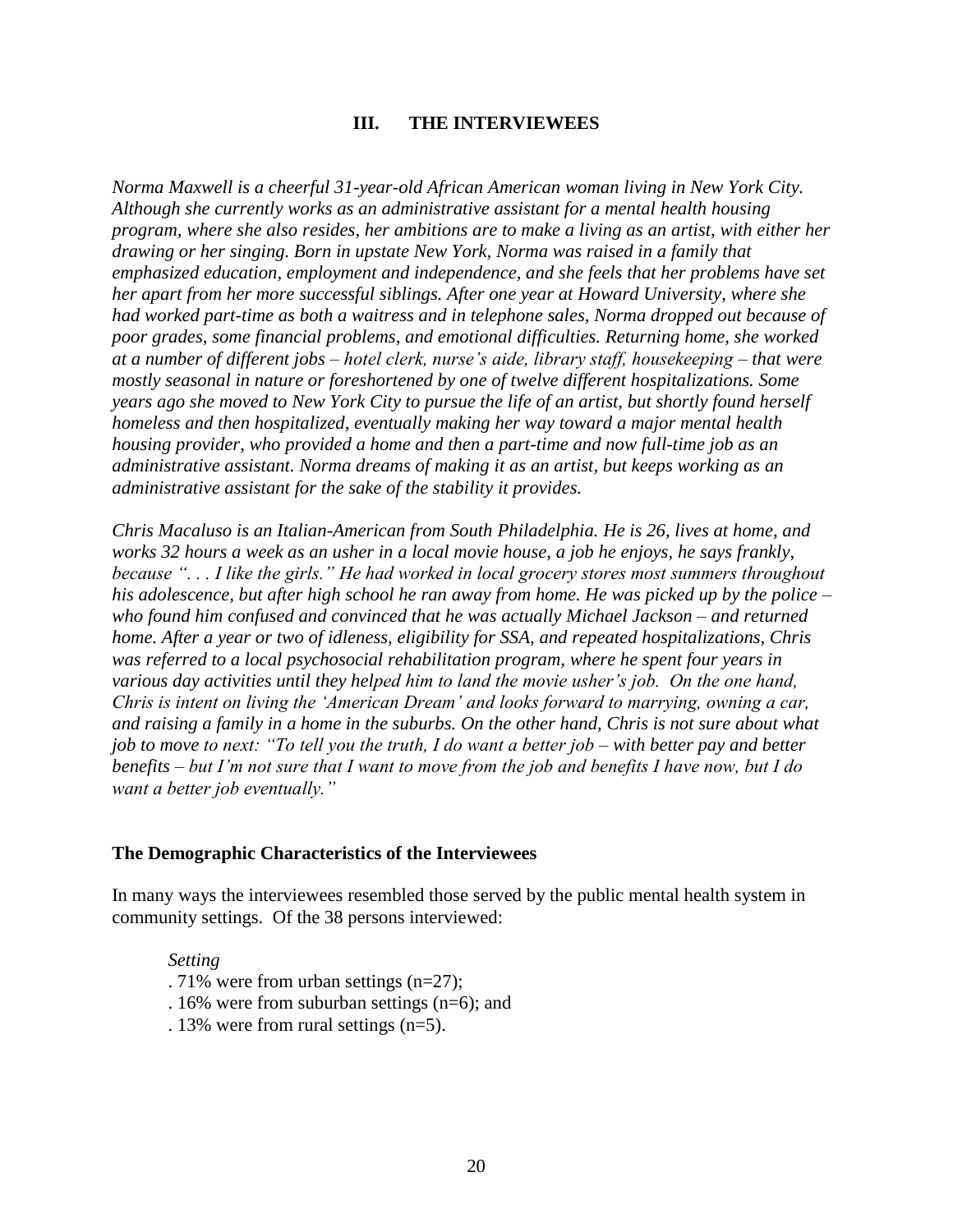#### *Ethnicity*

- *.* 66% were White (n=25);
- . 26% were African-American (n=10);
- . 5% were Latino (n=2); and
- . 3% were Asian-American (n=1).

#### *Gender*

- *.* 66% were men (n=25); and
- $.34\%$  were women (n=13).

#### *Education*

- . 8% had not finished high school (n=3);
- . 45% had graduated from high school (n=17);
- . 21% had some college (n=8);
- . 21% had completed a four year college education (n=8); and
- . 5% had a post-graduate degree (n=2).

#### *Age*

- . 3% were teenagers (n=1);
- . 16% were in their twenties (n=6);
- . 16% were in their thirties (n=6);
- . 50% were in their forties (n=19);
- . 10% were in their fifties (n=4); and
- . 5% were in their sixties (n=2).

#### *Secondary Handicaps*

*.* 18% had secondary handicaps (n=7), including mental retardation, brain injury, blindness, missing limbs, etc.

*Employment Status at the Time of the Interview*

- . 52% were working (n=20); and
- . 48% were not working (n=18).

The interviewee group was somewhat over-representative of African Americans and somewhat under-representative of women. Educationally, the interviewees as a group seemed much like the US population as a whole, with about 50% without any college experience and 50% with at least some college (Pigeon, 1999). It should be noted as well that the age range of the group – particularly when combined with their educational achievements – suggests that if these individuals had not been disadvantaged by serious mental illness we would expect to find both a wide range of vocational experiences and many people well along in their careers. This, as we shall see, is not the case.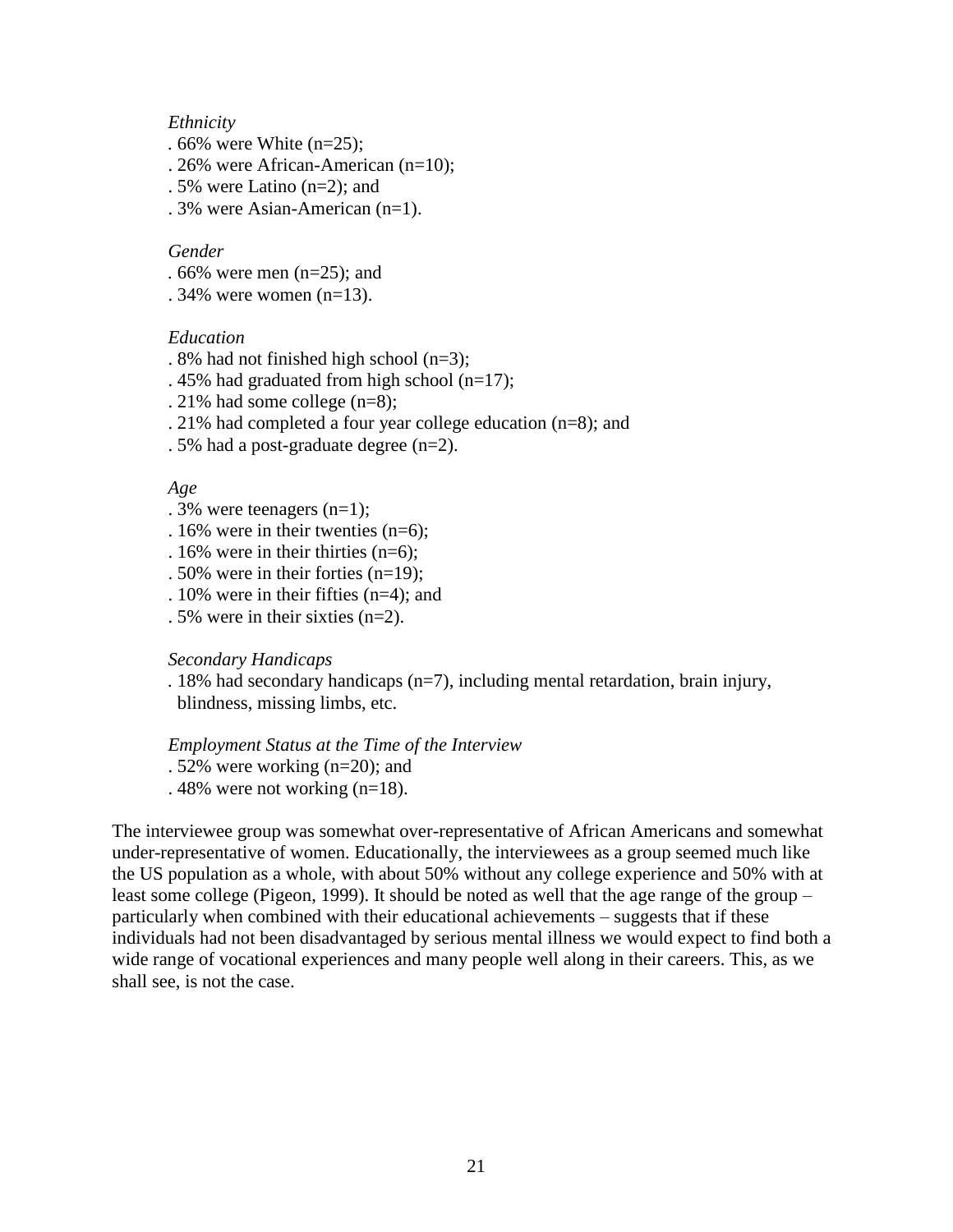#### **Personal Lives: An Overview**

In the course of the interviews, sometimes in response to a direct question and sometimes in relationship to the explanation of a particular work-related experience, I learned a good deal about the personal lives – beyond the demographics – of the interviewees. Several aspects of their lives struck me as particularly important in the context of studying past and future careers.

First, almost everyone was living in very constrained economic circumstances, and the majority lived at or near the poverty line. Their individual economic circumstances differed only in regard to the degree of financial support they received from family members – mostly parents – and the type of services support (housing, recreational activities, etc.) they received from their psychosocial rehabilitation agencies. It was not surprising to find that fully 85% (n=32) of those interviewed had received support from the Social Security Administration in the past, but it was telling that most (79% / n=-35) were still receiving either SSI or SSDI at the time of the interview, even though more than half of the group (53% / n=20) were currently working. Only one person owned a house (which she had inherited from her mother), and only four or five people owned an automobile. Vacations, as several participants pointed out, were more often taken at the State Hospital than in faraway resorts. These were people at some considerable remove from 'The American Dream.'

Second, the people I interviewed were often quite personally isolated. More than half of the group (58%) lived by themselves, either in their own apartments ( $n=12$ ) or in some form of supported single-person housing  $(n=10)$ , with another four persons in group homes and six persons living with their parents. Only two people were living with other adults of their own choosing. These residential arrangements also reflected the complete absence of married relationships: 71% of the group had never married (n=27) and 29% were currently divorced  $(n=11)$ , although two or three people did indicate they were living in a romantic relationship with someone. I was greatly surprised as well by the relative rarity of children in the lives of those I interviewed: only 7 people (18%) had children, but most (86%) of the fourteen children of the group were either adults now on their own or were living with grandparents or the ex-wife or exhusband of the interviewee. Although many of those I talked to maintained healthy and very supportive relationships with parents, siblings, nephews, and nieces, they also talked often about the degree to which their 'aloneness' was viewed by themselves and their families as one key aspect of the 'failure' of their lives.

From the employment perspective, however, I wondered – but did not ask about – the career implications of their personal circumstances. On the one hand, most of the interviewees had no one to talk to at the end of either a long, frustrating day or a successful, exciting day – no one to share the experience with, no one to provide a new perspective on problems at work, and no one to strategize with before catching the bus in the morning. On the other hand, I wondered how much the absence of dependents – of spouses with expectations or children with normal needs – impacted on the motivation of the interviewees to fully participate in the labor market: does living on one's own without family responsibilities lead toward a more casual attitude about the importance of work on a day-to-day basis? While these are questions for another study, they are worth considering in light of the actual work experiences and ambitions to be reported below.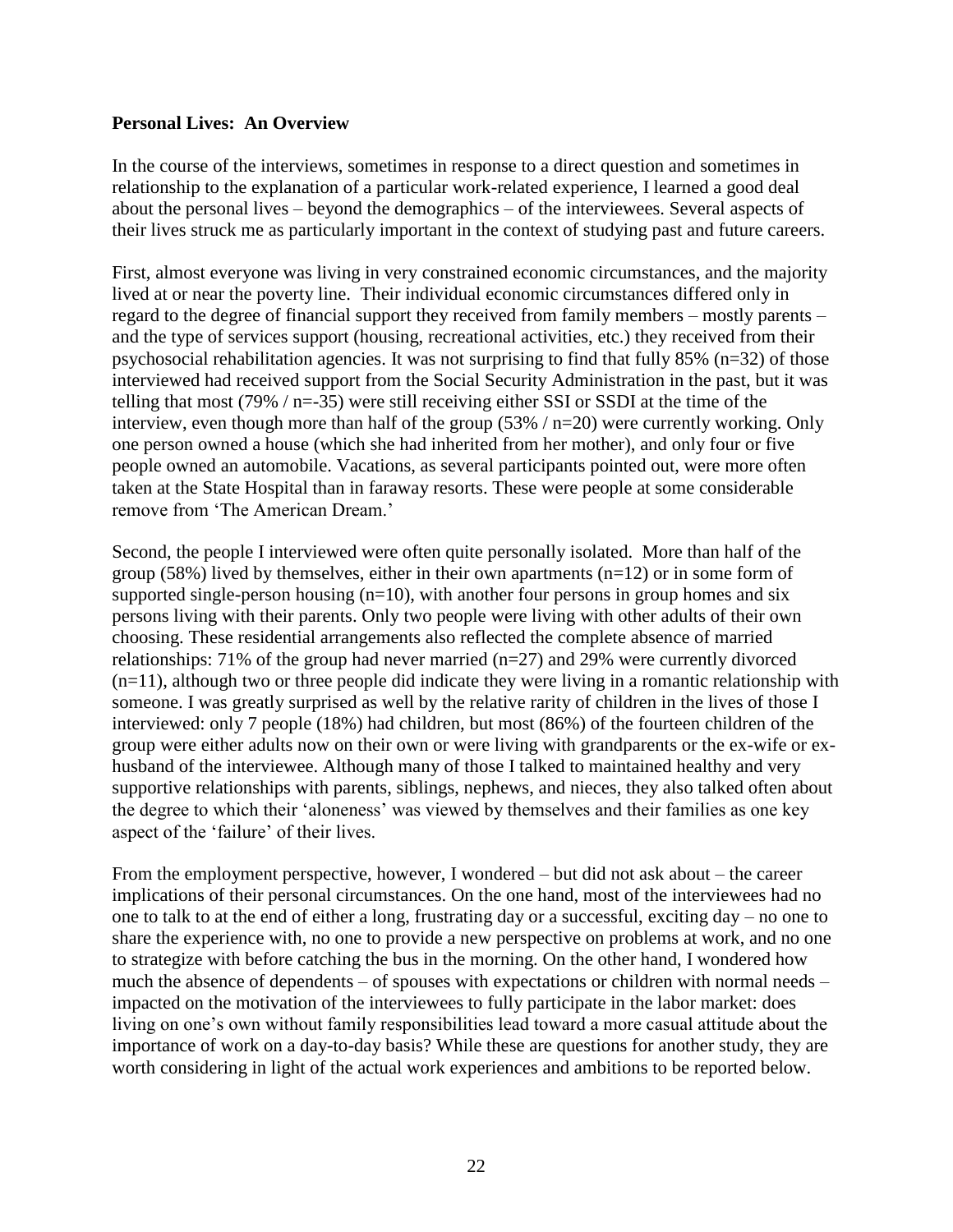#### **Mental Health: Onset, Diagnoses, and Symptoms**

*Onset.* These interviewees' description of the onset of their emotional problems validates much of what one reads in the professional literature: while a few people were aware of and received professional treatment for mental illness in their childhood, for most people the real onslaught of problems began when they were older teens or young adults.

*I had a lot of problems as a child. There were a number of suicide attempts – at least five – while I was a young teenager, and I had a lot of problems as an adolescent. (Ron Berman)*

*After high school I had a girl friend, and it just wasn't working out, and I now can see that I was beginning to get sick then. I wasn't aware of it, though. But I was always worried, and that was leading into delusions, and that went on for a couple of years before I got help, when I was 22. (VIDS)*

*I can look back on the fact that I was mentally ill and go back with my history and say this is mental illness and this is not, and that goes back to my youth as a matter of fact. But where it really got serious was in my senior year at college: I had about six months before I graduated, and it became a serious problem. (Steve Counts)*

*Well, after a while at a junior college I started going almost full time to Northeastern University: I was there for three and a half years, doing pretty well . . . but I left without a degree because I had my first nervous breakdown. Now, I always thought that my breakdown was caused by my parents' divorce, but I was also drinking a lot, and then I became totally self-conscious about personal hygiene problems. (MM)*

*By the time I was in high school I was having a lot of problems with Obsessive Compulsive checking behavior, although I didn't get help with it because my family was totally focused on the much more serious problems my brother was having. I was hospitalized in 1982 when it got so bad no one could ignore it anymore, and of course it then was a problem for me in college, so bad that I had to come home after a year and finish my degree closer to home. (DW)*

In most instances the first episode of serious mental illness – whether it led only to a visit to a psychiatrist or resulted in a brief psychiatric hospitalization – did not immediately alter the individual's overall plans, nor the hopes of their families. Many people responded to their first seriously psychotic episode with a relatively rapid recovery and a return to their usual activities: people who had been in high school went back to class, people who were working almost immediately set out to find a new job, and those in college returned to school in one way or another. People picked up the thread of their lives with an expectation that this incident had been an aberration and was now behind them. Although new problems and repeated hospitalizations often awaited them, it was often years before some people lost their faith in their ability to complete their education or find a job that realized their potential.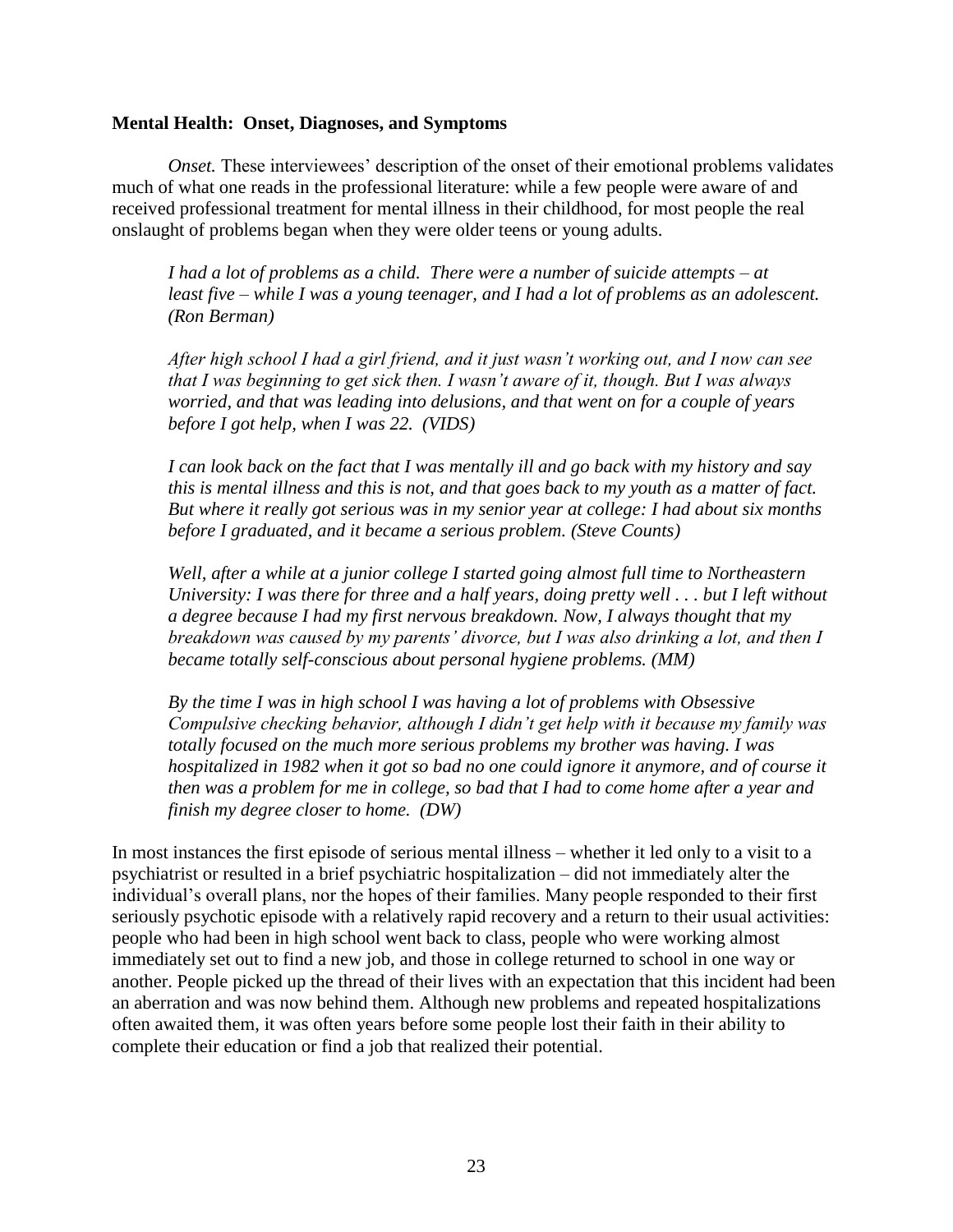*Diagnosis.* The survey did not directly ask the interviewees about their diagnoses, and it is interesting to note that without an expression of interest on the interviewer's part the people in the study rarely raised diagnostic issues themselves. Diagnoses appeared to have very little meaning to the interviewees. Several people commented wryly on their diagnostic labels:

*The diagnosis I have now is of a bi-polar disorder, which I think is the right one, but before that I was seen to have schizophrenia, and then depression only, and this and that diagnosis over the years. (Ron Berman)*

and others seemed not to know very much about their diagnosis and its implications:

*All I know is that I have been on medication for a long time. I can't remember what my diagnosis was: it may have been depression or something. (Armenta Taylor)*

and they rarely thought about or mentioned the relevance of their diagnosis to their working careers. Diagnoses were of interest to mental health professionals, but of limited utility, it seemed, to the clients they saw.

*Symptoms.* On the other hand, the interviewees were much more concerned about their symptoms, the impact of symptoms on their capacity to work, and the degree to which symptoms could or could not be controlled with medications. Symptoms, and not diagnoses, were seen as a major source of their problems (in relationships, in coping, and in work), and it was the symptoms of their illness that led to hospitalizations and all the consequences of hospitalization.

The symptoms were quite varied and often quite frightening, and most people were able to reel off a list of half-a-dozen different symptoms they had experienced in the past or that they were still attempting to cope with in their daily lives:

| . anger                 | . low tolerance for stress |
|-------------------------|----------------------------|
| disorganized thinking   | . compulsivity             |
| . visual hallucinations | . auditory hallucinations  |
| . depression            | . mania                    |
| . lost time             | . paranoia                 |
| . preoccupations        | . anxiety                  |
|                         |                            |

*I had a temper and didn't know how to control it. Nobody ever knew I had a temper: I used to take it out on myself, but I was constantly under stress. (Steve Markind)*

*For a month I started hearing voices. I heard a lot of them, and they caught me by surprise. I knew some people that heard voices, and they know what to expect, but I didn't know what to make of them the first times. What you have to do is not pay attention to them: you can't believe them at all, the things they say to you, whether it's good or bad. (Lou Deardon)*

*I think too much, and I focus on myself and my inadequacies. (GD)*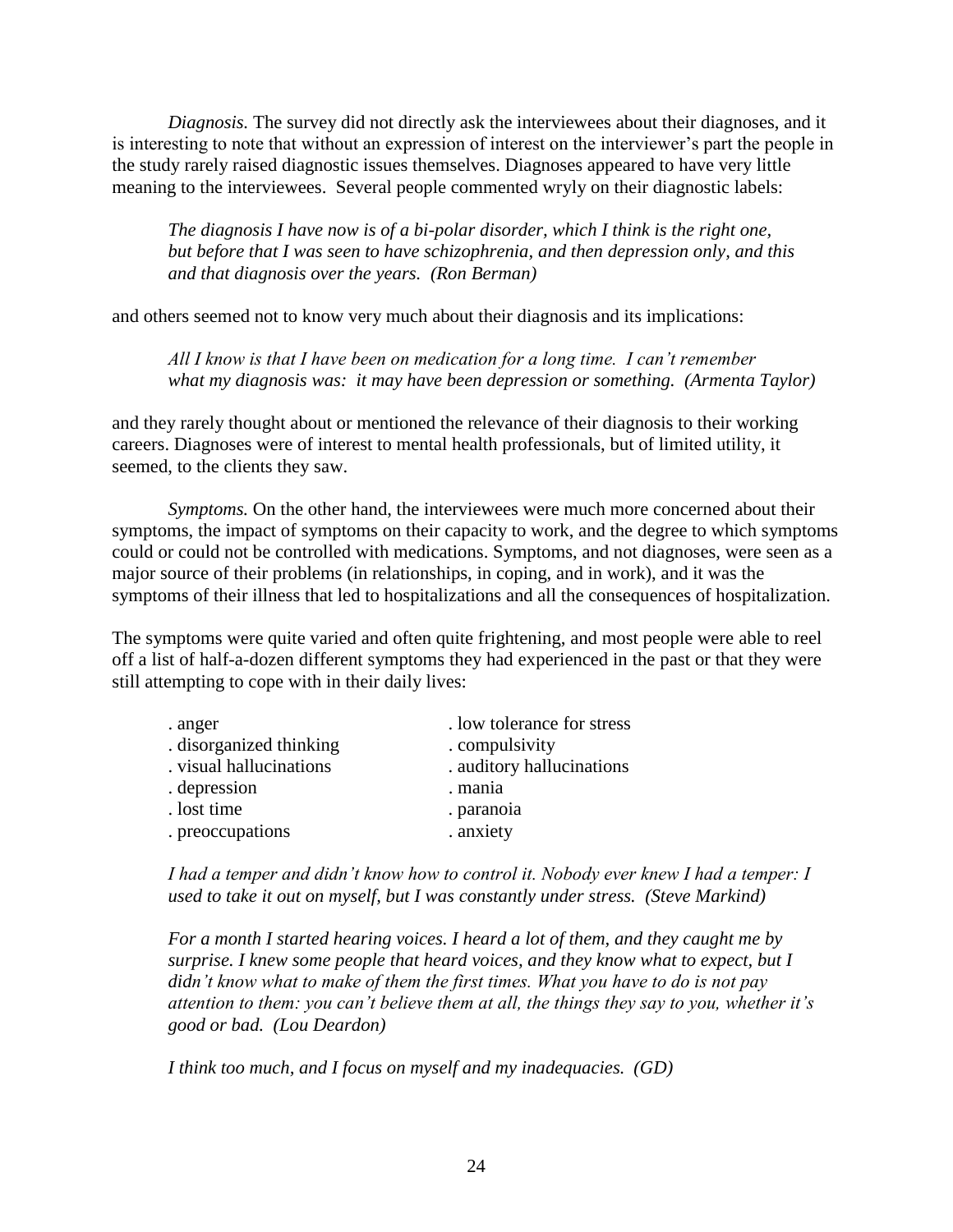*I have manic depression and I tend to get agitated and verbally abusive, or very irritable (particularly when I'm very manic and stop sleeping at night) and then I wind up in the hospital. Of course every time I wind up in the hospital I lose my job because I don't show up for work. (Cindy Emerald)*

*I was hearing things, and I felt like I was losing my mind, and I was finally going crazy. I was very depressed, I remember, and sort of becoming unconnected with the people around me, and then everybody was trying to hang onto me but I was getting worse all the time. I couldn't sleep at night at all, and the nights I did sleep I was having nightmares, which continue to this day. They're different from the one twenty years ago, but they're still nightmares. (Myria Manfred)*

*Just these ups and downs. There was no one thing. I think loneliness was a big part because I didn't make any friends at my new job. And I just got to where I didn't want to live anymore. I do believe that I have a choice about my actions, but at that point I knew nothing about mental illness and knew nothing about why I was feeling the way I was feeling. (Monica Zachoe)*

There was less awareness, but some mention, of the 'negative' symptoms of mental illness – such as social withdrawal and shyness, or a lack of motivation or lethargy – that also impacted on both relationships and employment.

Moreover, it is important to note that people had been struggling with symptoms of mental illness for many years. Those in their 30s and 40s and 50s had first experienced symptoms in their late teens and early twenties, had lived with these symptoms for most of their adult lives, and did not expect their symptoms to vanish any time soon. There was considerable appreciation for the increasing effectiveness of medications in helping to alleviate the most disruptive aspects of their symptoms, but so many problems remained that many seemed resigned to the continuing presence in their lives – even if on an intermittent basis – of the symptoms that were now so familiar to them. They had watched helplessly as their symptoms destroyed relationships, dragged them toward hospitalizations, and made work difficult and sometimes impossible for them to sustain, and it was their sense – as we shall see – that these symptoms would continue to disrupt their lives.

#### **Vocational Identity**

In reviewing the transcripts of the interviews, one of the most significant issues to emerge was the consistent *absence* of interviewees who spoke of themselves in terms of their 'vocational identity.' They talked readily and frankly about various aspects of their lives – age, marital status, living circumstances, diagnosis and symptoms – but they rarely talked about themselves in terms of their vocational status, as most other people do. No one described themselves as a waiter or handyman, teacher or accountant, although these were some of the jobs they had held in the past. Even those people who were working never suggested that I could get to know them by learning what they were doing for a living. Several people were working as consumer advocates or as leaders in consumer-run drop-in centers, for instance, but they too failed to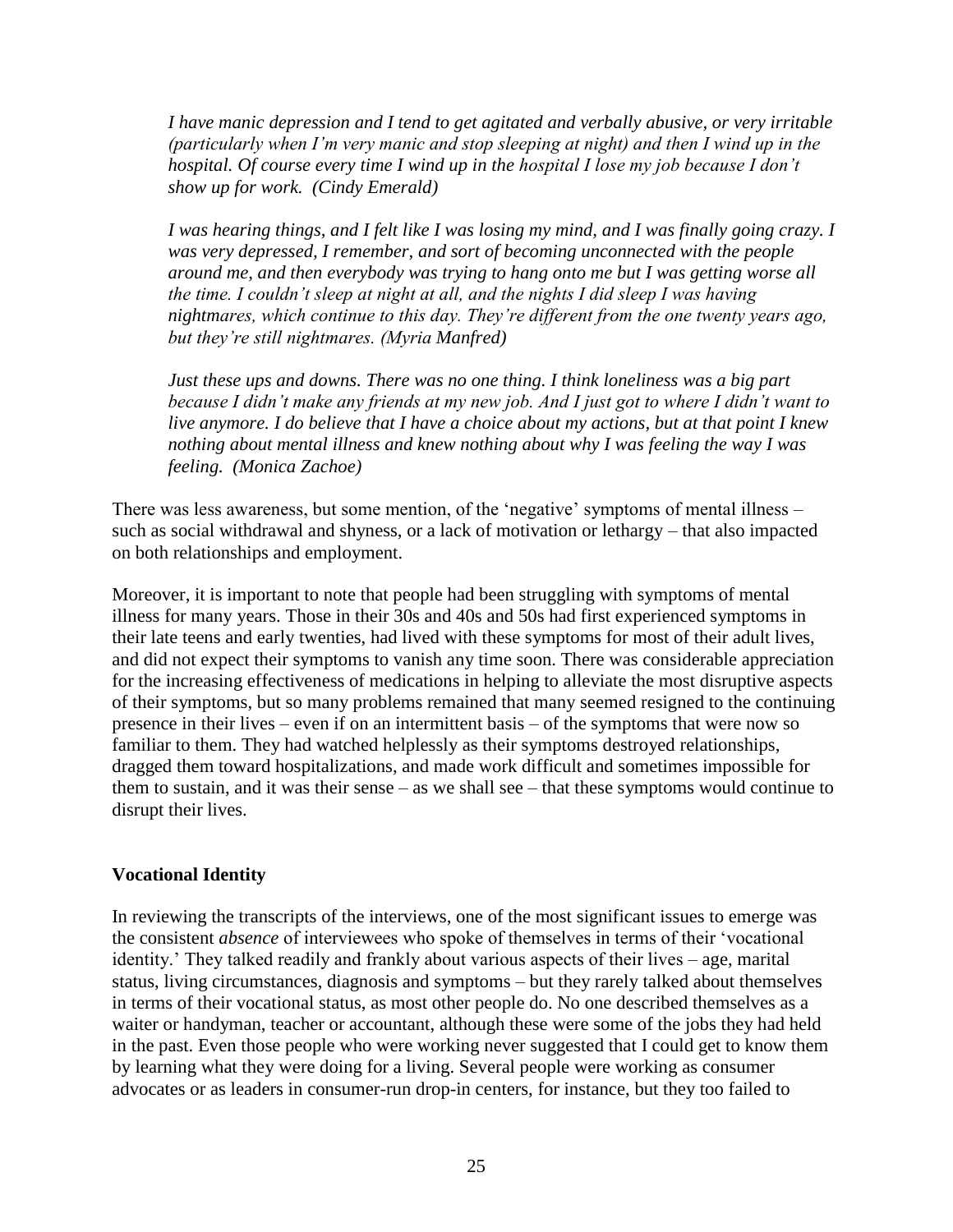describe themselves in those terms, either because it was too new to them or because they didn't have much hope that they could continue in that career for very long.

One might compare this to the way in which many people in Studs Terkel's remarkable book on the lives of working Americans – *Working –* chose to describe themselves. Terkel's 1972 book gives voice to several hundred people who were interviewed about their working lives, and frequently the interviewees described themselves as stonemasons, waitresses, actors, or taxi-cab drivers, etc. Even those who hated or were embarrassed by their jobs defined themselves within the working context. Those who loved their work and were proud of their accomplishments – people who built bridges or buildings, or who served as social workers or teachers – readily saw one core aspect of their identity as wrapped up in their work.

Little of that emerged here. People did not have a firm sense of vocational identity, neither in their past nor their future. They often had worked quite a lot, and yet there was no sense that a career of any kind had emerged around which to frame a sense of their role in the broader productive society. This failure to establish a vocational identity – like the failure to establish a family of their own – was part of their sense that they were so very far behind their contemporaries. The working Americans that Terkel interviewed were often disappointed in themselves and bitter about their careers but, unlike the interviewees in this study, they took considerable pride in their ability to survive, to function independently, and to make a contribution to the broader community within their 'career.' The implications of this divide are enormous. A generation ago, it was hospitalization that marked you as somehow 'different' from your neighbors; today, a failure to thrive at work has begun to fill that function.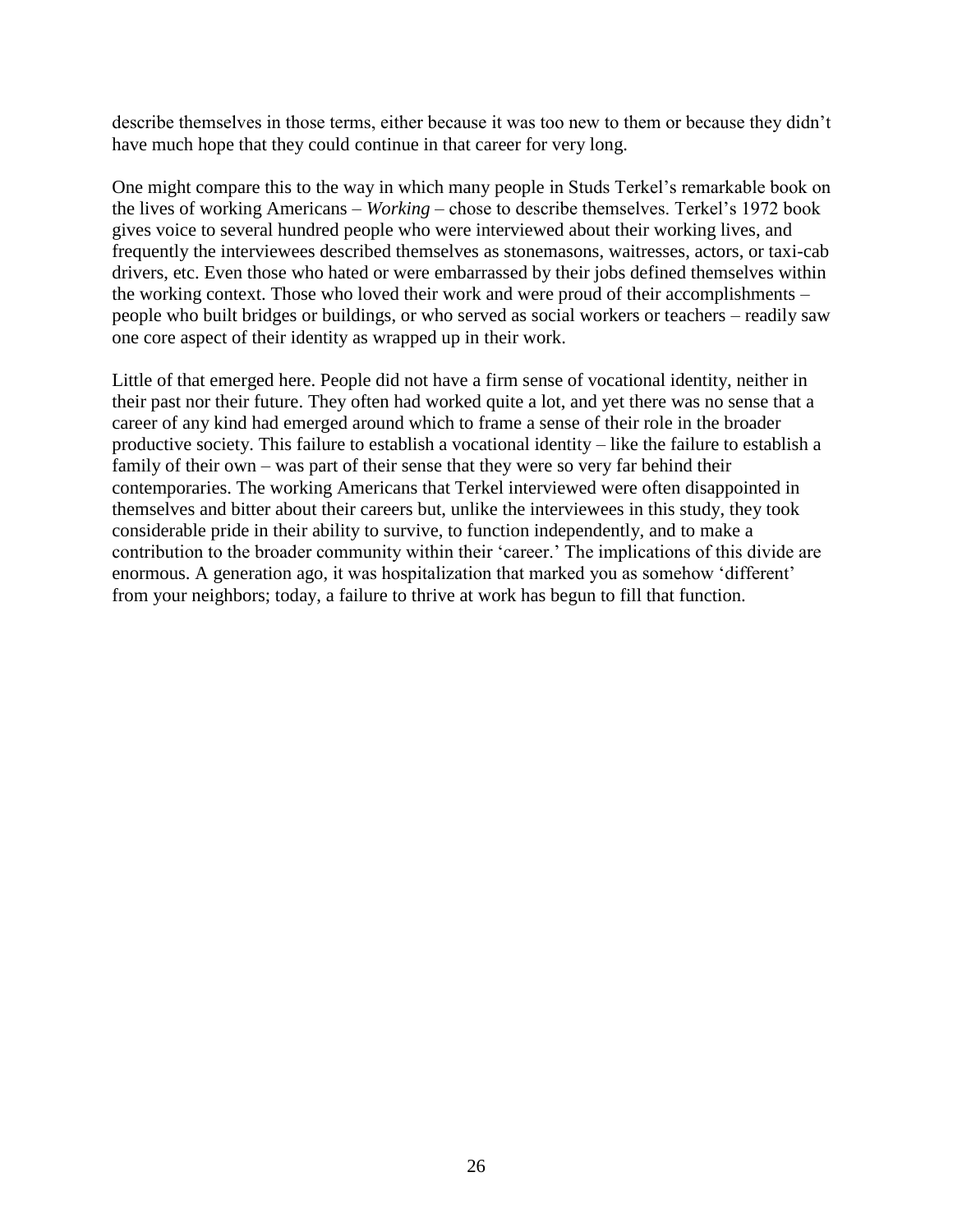#### **IV. PREPARING FOR WORK**

John Meyer is a pleasant, quiet White man, 47 years old, living in the Washington, DC, area. *After a series of fast food jobs in high school, he went away to college but found he had 'problems with people' and returned home to finish his degree locally. He went through a series of both blue collar and white collar jobs – stock boy, landscaper, computer programmer, etc. – over the next several years. He left or lost those jobs either because of hospitalizations or boredom, and followed the same pattern both when his Dad and he moved to Boston and then when they returned to the DC area. He has worked – with interruptions for hospitalizations – as a clerk, computer programmer, and landscaper in the last few years, sometimes through Transitional Employment services. He recognizes that his problems with concentration and social interactions affect his work. Currently he is working one day a week at a local hardware store. He is ambivalent about the future: he is interested in becoming a teacher, but realizes that he " . . . is not very cooperative with other people, and I've tended in the past to be very immature and inappropriate." He is abundantly aware of the wide gap between his academic/intellectual abilities and his achievements at work.*

*MH is a very straightforward African-American woman, aged 42, who has worked most of her life. "I look forward to working, and I've always worked in spite of my illness, and I've always pushed myself to work because when I don't work then I feel like I'm not moving forward anymore." Her first job, when she came up from Georgia to Washington, DC, was as a salesperson at one of the major department stores downtown. After several years she developed serious emotional problems, she divorced, and she was hospitalized. After leaving the hospital she returned to the South, worked at a variety of short-term jobs there, and then returned to DC to work at small clothing stores, then at another chain, and finally back at the department store where she had started, where she was quickly promoted to a supervisory position. Subsequent hospitalizations meant that she lost each of those jobs, but eventually found her way to one of DC's psychosocial rehabilitation programs, which placed her as a receptionist or clerk at varied transitional employment slots in the community. At the time of the interview, MH was working part-time in a TE position on the weekends so that she could attend college during the day, and is looking forward to graduating with a business management degree and potentially starting her own clothing store.*

#### **Attitudes Toward Work**

One of the most frequent complaints about people with serious mental illness is that they are 'unmotivated' with regard to work. Clinicians, case managers, social workers, and rehabilitation counselors frequently argue that those with the most serious mental illness are reluctant to enter rehabilitation and placement programs, are likely to sabotage their own success either before they move into competitive employment or soon after they have taken a job, and are frightened to move toward the economic independence that will set them adrift from the financial and medical supports of the Social Security Administration. Such arguments may be said to 'blame the victim,' yet there appears to be considerable 'case wisdom' to support it. Nonetheless, the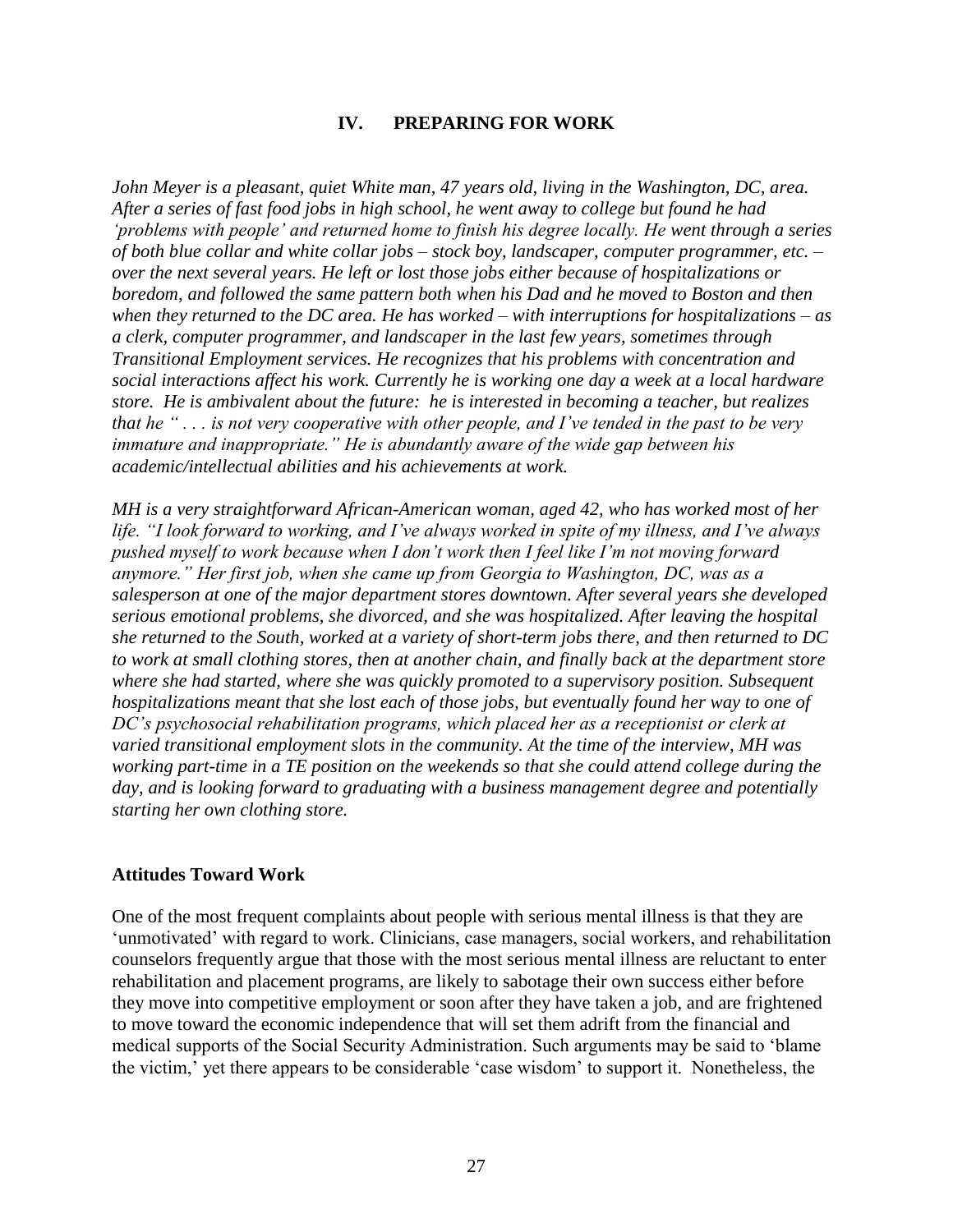data that emerge from this study force one to challenge it as an incomplete portrait of prevailing attitudes toward work.

This research offered two separate opportunities for people to talk about their attitudes toward employment: first, there was an early question about their general interest in work and its value; and, second, interviewees were later asked to share their specific plans with regard to their own work goals. Two different kinds of responses emerged: people were generally quite positive about work and its potential meaning in their lives, but more than a little ambivalent about returning to the competitive marketplace in the near term. This ambivalence – a clear understanding of the value of work and yet a reluctance to fully commit themselves to financial independence in the competitive marketplace – reflected their grasp of the barriers that exist between the ideal and the real.

There was a very deep and varied understanding of the importance of work in their lives. Some focused on specific advantages. Keith Robinson's position was unambiguous: "I'm working now and I love to work. I like the money." Joe Demaro liked both the money and the self esteem that earning it provided: "It makes you feel good about yourself to have to earn your money: to go cash a check and pay your own bills. It makes you feel a little bit a part of society when you bring your check in to cash it, and it makes you feel a lot better than waiting a whole month for some SSI money." GD wanted to work primarily to provide for and prove something to her children: "The only thing I think about a job is that I want to work. It gives me self esteem: My kids sometimes ask 'are you going to work' or 'when are you going to go to work,' and I just know this is what I need to do. I feel it's important, and it shows my children that things don't just come to you, that you have to work for them."

Quite a few people talked about the role that work plays in distracting them from their problems and alleviating the symptoms that would otherwise overwhelm them. Many agreed with Kayce Mendez:

*I find right now that I want to start working because I don't like staying at home. Being in the house and not doing anything, it really drives you down. It keeps you depressed, staying in the house and not having anything to do and not being a part of anything. It's like a waste. A part of my life is going by. I like to stay occupied. Once I start working I still have these problems where I can't concentrate, but I'm trying to stay focused on my assignment.*

Others were simply socially uncomfortable being unemployed*.* Lou Deardon spelled it out pretty clearly:

*It's terrible when you don't work, especially being a male, I guess. A lot of people are always asking what are you doing for a living, and I have to say I'm unemployed, which is kind of embarrassing sometimes, I say it so much. After a long period of time people wonder what you are doing with yourself."*

Lou's comments were echoed in Dave Pezick's: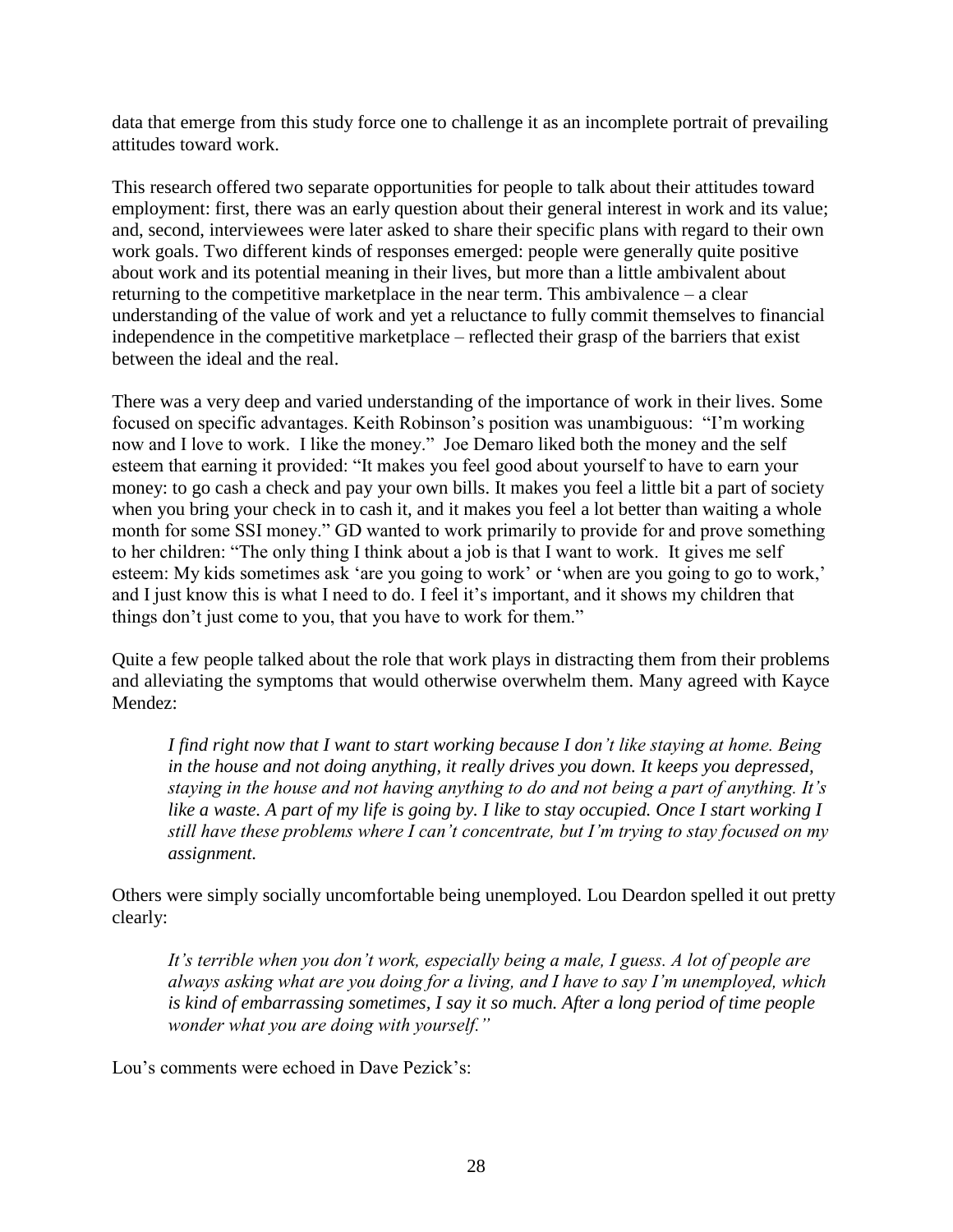*I do want to work because I notice that people on the outside have more respect for people who are working than they do for people who collect a government check, like SSI or SSDI. While the check does provide money to spend, I get a better attitude from people when I'm working.*

But many of the interviewees were aware that work provided a host of advantages, and this made work an even more important life goal for them. Cindy Emerald was succinct: "Actually, I enjoy working. I like meeting people, I like making money, and I like not getting bored, because work keeps me occupied when I'm having symptoms." Lucy Kim, however, had a more complex assessment of the role of work in people's lives:

*For a lot of people it's not just about the money. When you're not working, you are in 'the other class' of people, you are a mooch. It helps if you have worked before to realize you can work again, and people with really positive prior work experiences are much*  less afraid that they will ultimately screw up on the job, that they will fail. The *connection between work and self-esteem is difficult to explain to people, it's a little obscure. Once you get used to being on the receiving end, you find yourself stuck there.*

Claudia Thomas-Frazier similarly had numerous reasons for her repeated forays into the labor market:

*I like to work. I feel proud when I do, I feel important, and I like to be able to say that I have a job and I'm off SSA, and I want to make my children happy and give them a house and a car. Some people are satisfied just to get their check, but maybe they never had a job or a good work experience like I have had, so they don't know how good it feels. I believe that God made us to 'go and do our best' and that's what I've tried to do in all of my 13 or 14 jobs.*

In fact, then, the general attitudes toward work held by most people with serious mental illness is predominantly positive. It is not lost on them that work provides income and self-esteem, or that work provides a valued place for people in the community as well as a way to keep from obsessing about or surrendering to one's symptoms. People are well aware that it is generally wonderful to meet new people at work and make new friends, and they want to provide for their families if they can. Even those who saw themselves as likely to be dependent upon SSA support for the rest of their lives wanted to work at least somewhat, for the same mix of financial, self-esteem, social status, and clinical reasons as the others.

In an extensive series of interviews with minority workers in fast food restaurants in New York City, Katherine S. Newman found a similarly positive orientation toward work. Her book – *No Shame in My Game* – explored in depth whether the ghetto workers she interviewed were 'unmotivated' to work, and found no significant "value divide between these workers and the rest of the society: work remained central to their understanding of how to provide for themselves at both the financial and psychological level, and how to move forward in the broader society." Here too, there is no 'value divide' or 'amotivational state' for people with serious mental illness that significantly separates them from the rest of us: Black or White, male or female, lower, middle or working class – they want to work.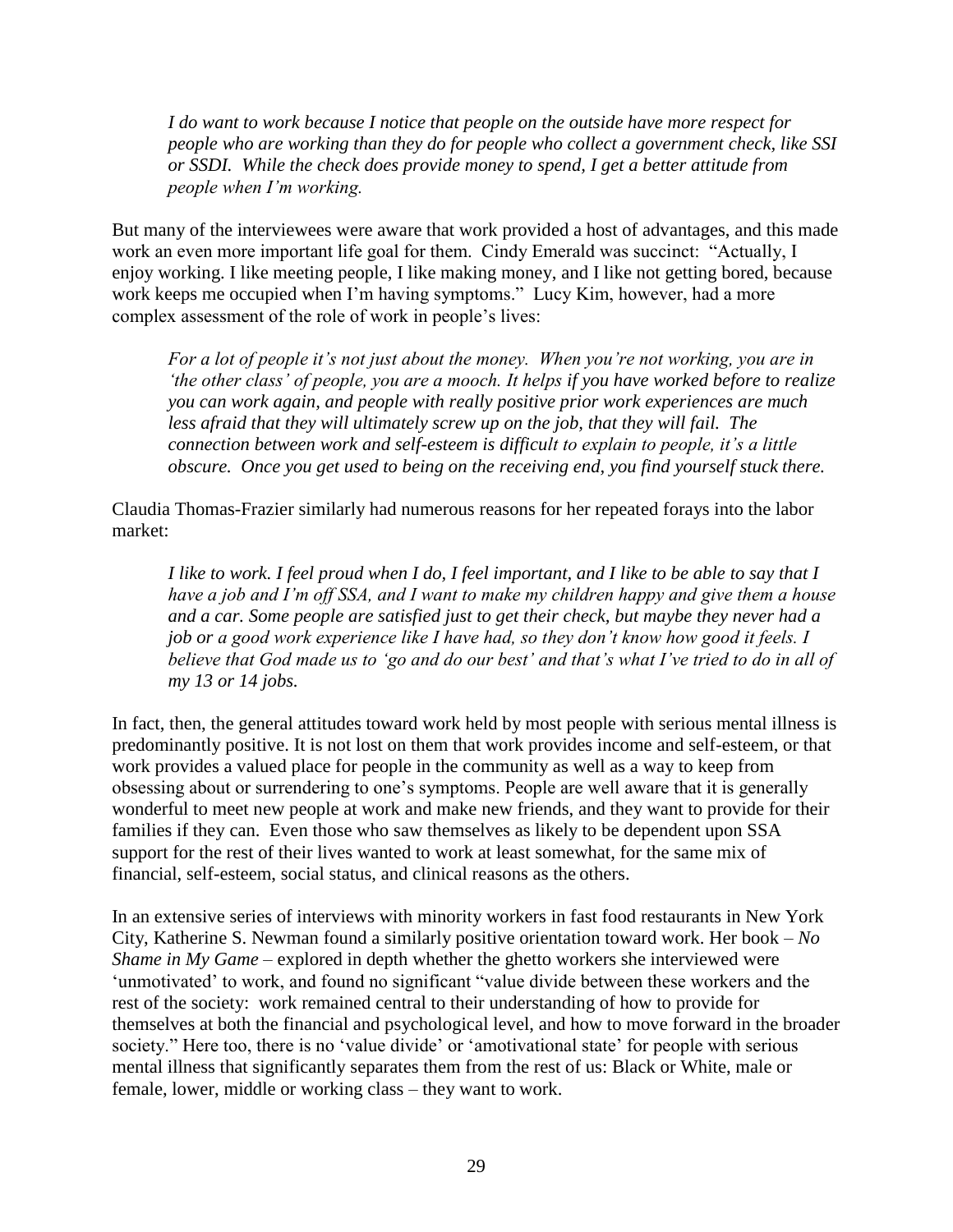The interviewees were well aware, however, of the many barriers to work for them to overcome, and thus their attitudes toward getting a competitive job – and particularly working toward full economic independence – are far more ambivalent. Lucy Kim and Claudia Thomas-Frazier both hinted in their comments, above, that people who had not worked before or who had not worked successfully were likely to be more than a little reluctant to jump into the workforce again, and that reluctance has several aspects. People talked about how they had to be careful to avoid anything that was going to be too stressful and likely to exacerbate symptoms, and they were worried that they didn't want to be stuck in boring jobs they couldn't stand for very long:

*I have a friend with a telemarketing job: boring, boring. I could not do that job. I could get it, but that's a very boring job where you sit on the telephone and you talk to people you don't see and they tell you to get lost. I don't need aggravation like that. (Steve Counts)*

Others were clearly concerned about the economic implications of a return to full-time work. Part-time work was fine with VIDS, if it supplemented his SSA check:

*I don't know how I'd survive if I just got Social Security, without working a couple of hours a week. No, I wouldn't be able to survive if I didn't work. I like to go out and eat a couple of times a week, and I like coffee. I smoke cigarettes, which are expensive, although I don't drink beer. I haven't in a long time, because just coffee and cigarettes*  where I spend my extra money. I make about \$40 or \$50 a week, that's about it, but it *helps.*

But more extensive work that threatened SSA ineligibility was clearly a difficult decision for most of the interviewees. JG, for one, was very worried about losing his place in his group home, which required SSA eligibility, and others were concerned that if they went to work and lost SSA's support they would be truly stranded if they lost their job for one reason or another. Chris Macaluso, for one, wasn't sure whether he was ready yet: "To tell you the truth, I do want to work, but I'm not sure if I do want to do it now."

Later in this report we discuss more fully the way in which the interviewees' assessment of their economic prospects limit their ambitions. For now, however, it is important to note that however clearly most people understood the value of work in their lives, most were – for good reasons and bad – clearly ambivalent about their own immediate economic independence.

#### **Encouraging Employment**

How much, in light of the ambivalence discussed above, had people been encouraged over the years to seek and sustain employment? Not much. Indeed, that work continues to be a primary goal for so many individuals is remarkable in light of the failure, as the interviewees reported it, of both the mental health and vocational rehabilitation systems to encourage people to consider work. There was some encouragement – from family members, the occasional clinician or counselor, and a few of the nation's psychosocial rehabilitation agencies – but the picture that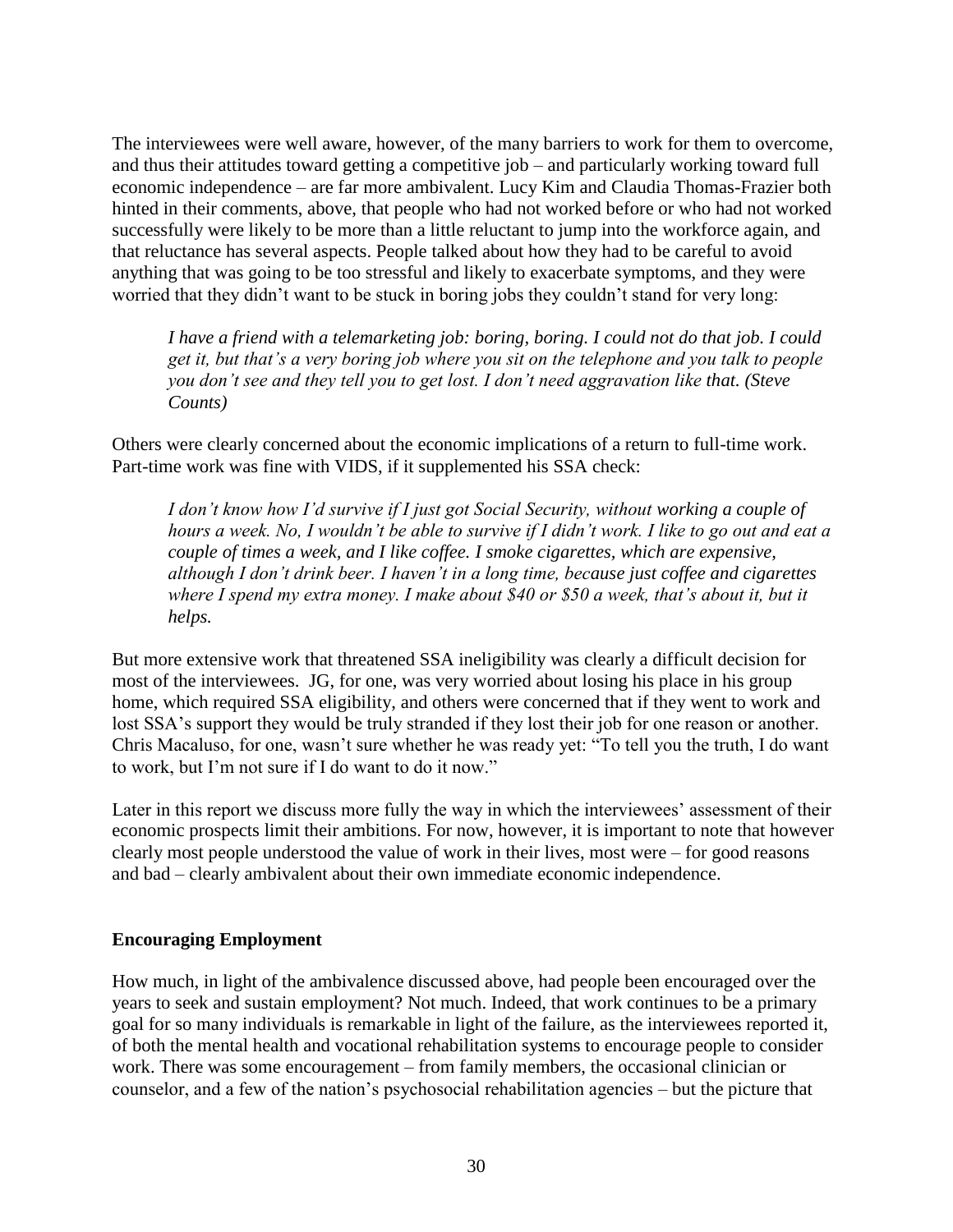emerges from these conversations with clients is that such encouragement is far more the exception than the rule.

On the positive side, several of the interviewees identified their families as the source of their continuing interest in work. Families played a key role in several ways: first, there was a sense that hard-working parents established a model for adult life that their children valued; second, interviewees reported that parents continued to directly encourage employment – a polite way of saying that any number of parents were persistent naggers, a nagging that became more persistent as parents aged and they began to worry about how their son or daughter would manage without them; and third, several people talked about the standards set by their siblings, and how humiliating it was to be the only unemployed or unsuccessful sister or brother.

MH was particularly grateful to her brother, who both consistently encouraged her to work and was always interested in her progress once she was working. RB was aware of his mother's anxieties when he was not working steadily:

*I guess my mom tired of me sitting around doing nothing. I'm getting old, you know, and my mom's 64 and she's not going to live forever, and my Dad's in a nursing home. She wants me to get kind of independent, so she did most of the work finding me jobs or rehabilitation programs.*

Norma Maxwell felt both encouraged a little intimidated by her family's overall emphasis on work:

*What encouraged me is that my mother and all her other children consider it very important for people to be successful. That's both encouraging and discouraging. They talk a lot about the importance of education and getting a good job, and they've all been very successful. They expect me to do everything myself. You know, to be out there and be a go-getter – and sometimes I can be very shy around people I don't know – makes it kind of hard for me.*

Myria Manfred looked back with some regret on her lack of response to her father's importuning: "I'm sure my dad tried: he was always saying something like 'if you could just find something, even if you don't like to do it, even just a couple of hours a day, that would be good for you. But I didn't." Surprisingly, no one suggested that their parents had discouraged employment: despite all the 'case wisdom' about how parents, worried about the emotional instability of the client or concerned about the financial implications of SSA ineligibility, tend to directly or indirectly undermine vocational rehabilitation efforts, there was no evidence of this among these interviewees.

Asked whether mental health workers – clinicians, counselors, case managers, etc. – had encouraged employment, the answer was unhesitatingly and consistently, 'no.' Although there were a few reports of clinical staff who encouraged work (e.g., DW's psychiatrist told him that if he was going to be obsessive compulsive about anything, it might just as well be a job) and a few other clinicians referred clients to their state vocational rehabilitation systems or to local workoriented psychosocial rehabilitation programs, for the most part clinicians and case managers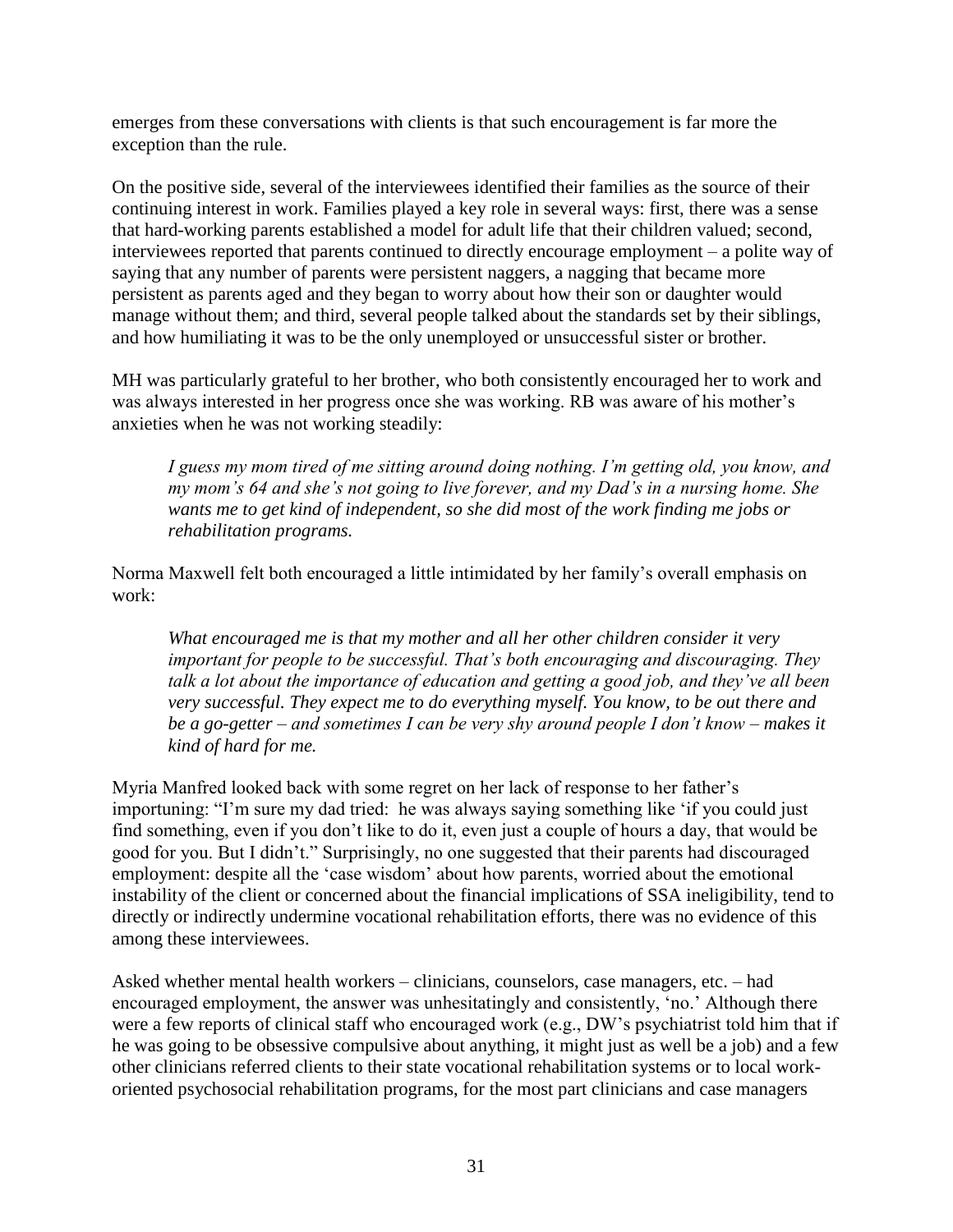seemed to the interviewees to be disinterested in work, if not downright hostile. Listen, for instance, to Ron Berman, who had worked extensively in his early years:

*I thought that the partial program that I was referred to by the psychiatrist would eventually lead me back to work, but it didn't, in part because the doctor there kept saying that I wasn't ready for work. No one really encouraged me to go back to work: I can't remember anyone even talking to me about work. I was once referred to DVR, but I found that pretty useless: they did a lot of testing, which I found difficult, and then never called me back. One psychiatrist mentioned work to me maybe once, but there was no follow-up.*

Cheri Clodi liked her doctors, but while "the doctors helped me to cope a lot, it was always in the area of symptom management, and not much about a job or a career." Steve Markind, who had worked as a bank auditor, felt that the psychiatrists he saw after he became ill "never made any connection between me and the world of work, but I'd have been better off if they did." Claudia Thomas-Frazier, with a similarly extensive work history, says that her "psychiatrist says I'm not really ready to work." Lou Deardon applied for a job with the airlines, but when his drug tests came back positive because of the Prozac he was taking, the airlines contacted his psychiatrist, who refused to say that Lou was capable of working. One of the more critical comments came from Sarkis Tashjian, who had worked for many years in a wide range of demanding jobs, which were frequently ended when his problems with manic behavior and/or drugs got out of control:

*If you want my opinion about both the mental health and drug and alcohol programs I've been to, neither one of them pay much attention to your interests in work. Not from my experience. They are there to treat you for – what's the word I want – for 'acute' symptoms, but past that, no, no.. . . Without a doubt, if you could put someone on the road to acquiring some skills, that would be a blessing, because a lot of people's self esteem is based on what they do. Why not give them a better opportunity in life, or at least point them in the right direction? There's nothing mentioned.*

Even psychosocial rehabilitation programs came in for a fair share of the criticism, with many people agreeing that it was possible to attend PSR programs for years – and many had – without either working or feeling especially pressured to be involved in transitional or supported employment programs. Others felt that while their PSR programs had in fact encouraged their engagement in on-site work crews, off-site transitional employment programs, and agencyoperated or consumer-run businesses, few pushed people beyond that level into the competitive labor market unless the consumer was fairly well motivated on his or her own. Indeed, many planned to spend the next several years in and out of their PSR agency's TE or SE programs, primarily for both the extra income and the symptom distraction they offered.

Ellen Fabian (June, 1999) offers an interesting discussion about the failure of the mental health system to address the employment needs of people with serious mental illness, suggesting that there is an abundance of evidence (Noble et. al., 1997, Anthony & Blanch, 1987; Connors, Graham, & Pulso, 1987) that ". . . vocational issues and work have not been historically featured in the development and implementation of community-based rehabilitation programs for individuals with serious mental disability." This tendency, as Fabian puts it, "to separate work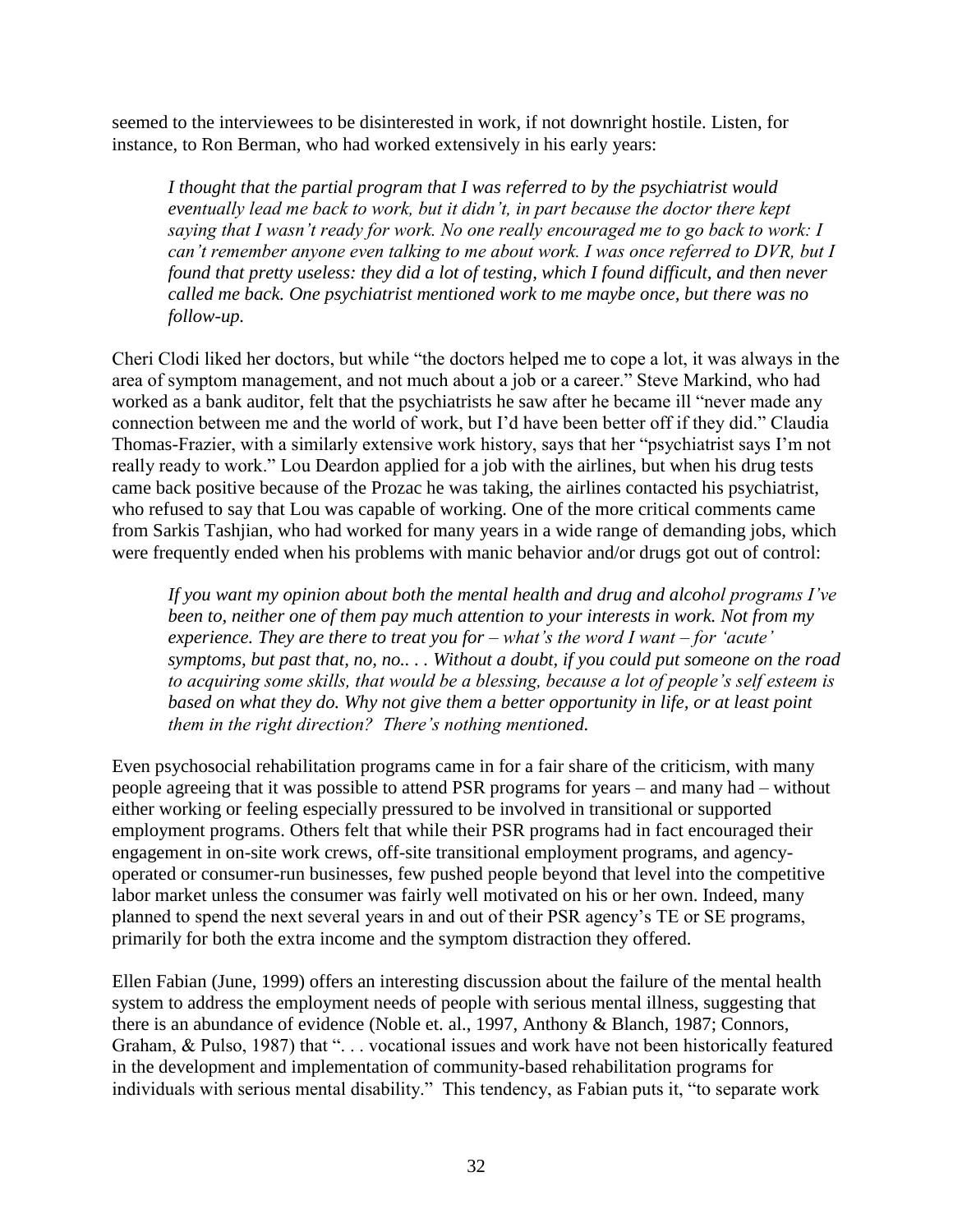from other life domains" is one that is not unnoticed by clients. The question, then, might be to question more closely who exactly – staff or client – is unmotivated with regard to work.

#### **Rehabilitation and Training**

A less clear picture emerges from the interviews with regard to the job training these people received as part of the effort to prepare them for competitive employment. Many of the individuals in this sample had some sort of specific skill training earlier in their lives: participating in a bricklaying apprenticeship program, attending secretarial school, completing an electrician's licensing program, graduating from a nurse's aid preparatory course. Others had attended college and concentrated on career-oriented courses (e.g., in accounting, teaching, counseling, or business administration). Much of this skill-oriented training was undertaken either prior to the development of the individual's significant emotional problems, or between the initial hospitalization and the growing realization that a long-term mental illness would have to be faced. It is worth noting, sadly, that interviewees were rarely in the careers that made use of their prior training.

It was also true that only a few interviewees mentioned that their state Office of Vocational Rehabilitation (OVR) had paid for them to go to a training program of one kind or another (an automobile mechanics course, for instance), most of which turned out to have little impact on the individual's subsequent career. A few people found the state/federal vocational rehabilitation program of little real or lasting value to their developing careers.

*So I go to downtown Manhattan to the vocational office, and like all day they take all these tests, and they called me back with the results a couple of weeks later and basically they said, 'well, you're not good at office work' and they ended up again saying, 'well, what do you want to do?' They said I was good putting the pegs in with my right and my left hand, but when I had to use both hands I wasn't so good with that, so maybe I should go and get some neurological testing. I don't have time for this. At this point in my life, I don't have time to find out why my brain isn't working. I'm interested in working with people, helping other people, and so the counselor there started going through the computer and the names of some programs were coming up, and that's how they referred me to the Howie T. Harp Center (a consumer-run vocational training and placement service in New York City), and I came by on my own and they offered me an application to this day care worker training program, and I start next week. (GD)*

Very few of those who participated in the Transitional or Supported Employment programs of their psychosocial rehabilitation agency were aware that OVR may have supported their engagement there as well, and so there were few kind words for the state/federal vocational rehabilitation system in these interviews. MM "tried the (state vocational rehabilitation) program a couple of times, but that never seemed to help," and this was a common experience. But then, MM didn't find her local psychosocial rehabilitation program very helpful either. Similarly, Mark Davis wasn't impressed with his PSR experience: "I felt like it was a baby sitting program at the time, and I strongly feel that I was well enough at that time to take a job and manage it by myself."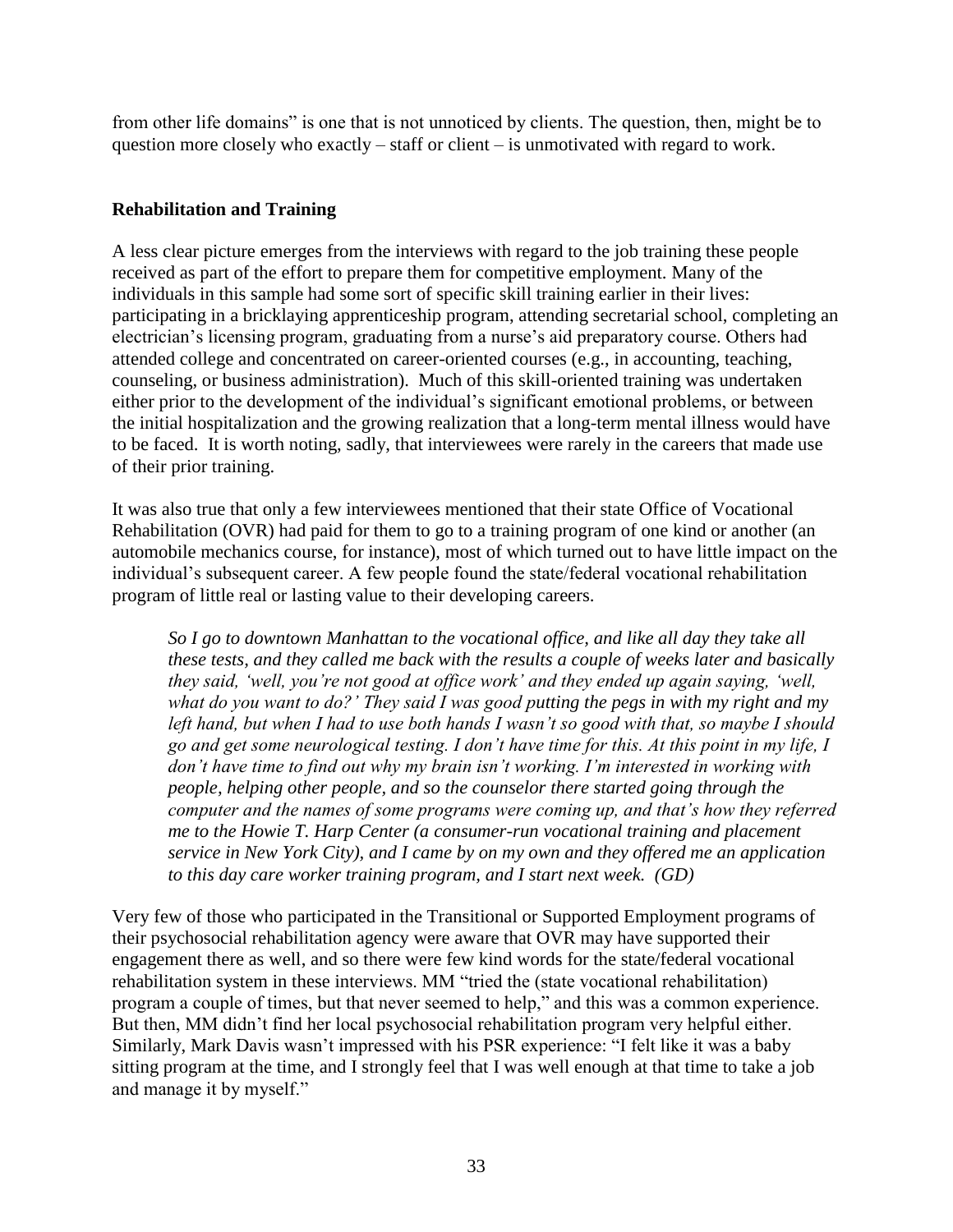It should be noted that, for most clients, entry into the rehabilitation world came years following their first entry into the general mental health community. People had typically spent years struggling with mental illness, had experienced multiple hospitalizations, months and months of community mental health services, homelessness and idleness and a general drift in their vocational lives until, often by chance, they were referred to a local office of the state/federal vocational rehabilitation system or to a psychosocial rehabilitation program. It was apparent that there was no consistent effort, on the part either of individual clinicians or of public mental health systems – nor welfare offices nor the Social Security Administration – to insure that clients were referred to employment-oriented programs early in their mental health careers.

Many others were very grateful to the psychosocial programs that served them: the agency was a place to go, it offered an accepting atmosphere whatever the type or level of symptomatic behavior they were exhibiting, and it was one of the few entities that made work possible for them, through a range of transitional and supported employment program models.

What emerged from the interviews, however, was how often these transitional and supported employment programs – in which about half of the people interviewed were participating – were used by the interviewees as ends in themselves: that is, those on in-house janitorial work crews or out on TE/SE assignments in restaurants, hotels, secretarial pools, or loading docks, as well as those working in consumer-run drop-in centers or as case management or residential service aides saw their jobs less as training opportunities preparing them for fully competitive employment and more as one of a series of jobs that provided them with the income and activity they enjoyed while not seriously challenging their eligibility for SSA benefits.

It was not clear whether the agencies had failed to convey that these positions were preparatory in nature rather than merely part of a chain of readily available jobs, but few interviewees articulated that these were training opportunities preparing one for a more competitive future. Indeed, many of the TE/SE jobs held by clients in psychosocial programs bore a marked resemblance to the jobs that clients had previously obtained on their own.

#### **Job Finding**

In general, people had very little difficulty finding jobs on their own when they wanted them. Particularly in the early stages of their careers they used the same avenues for job finding that most people find effective: family contacts, friends who had a small business, newspaper ads, and the 'word of mouth' that continues to dominate the labor market. It should quickly be noted, however, that the ready availability of jobs may be related to the types of jobs that most clients were able to find for themselves – often part-time, entry-level, low-wage, poor-benefit positions that offered little opportunity for either longevity or advancement. Even as the years went by, however, and the relatively inconsistent work patterns of many clients became obvious, these types of jobs were frequently quite easy for people to obtain. Most interviewees expressed little frustration about being unable to find the type of work they could most easily handle. This was one of the reasons, however, that the interviewees were unlikely to make a major distinction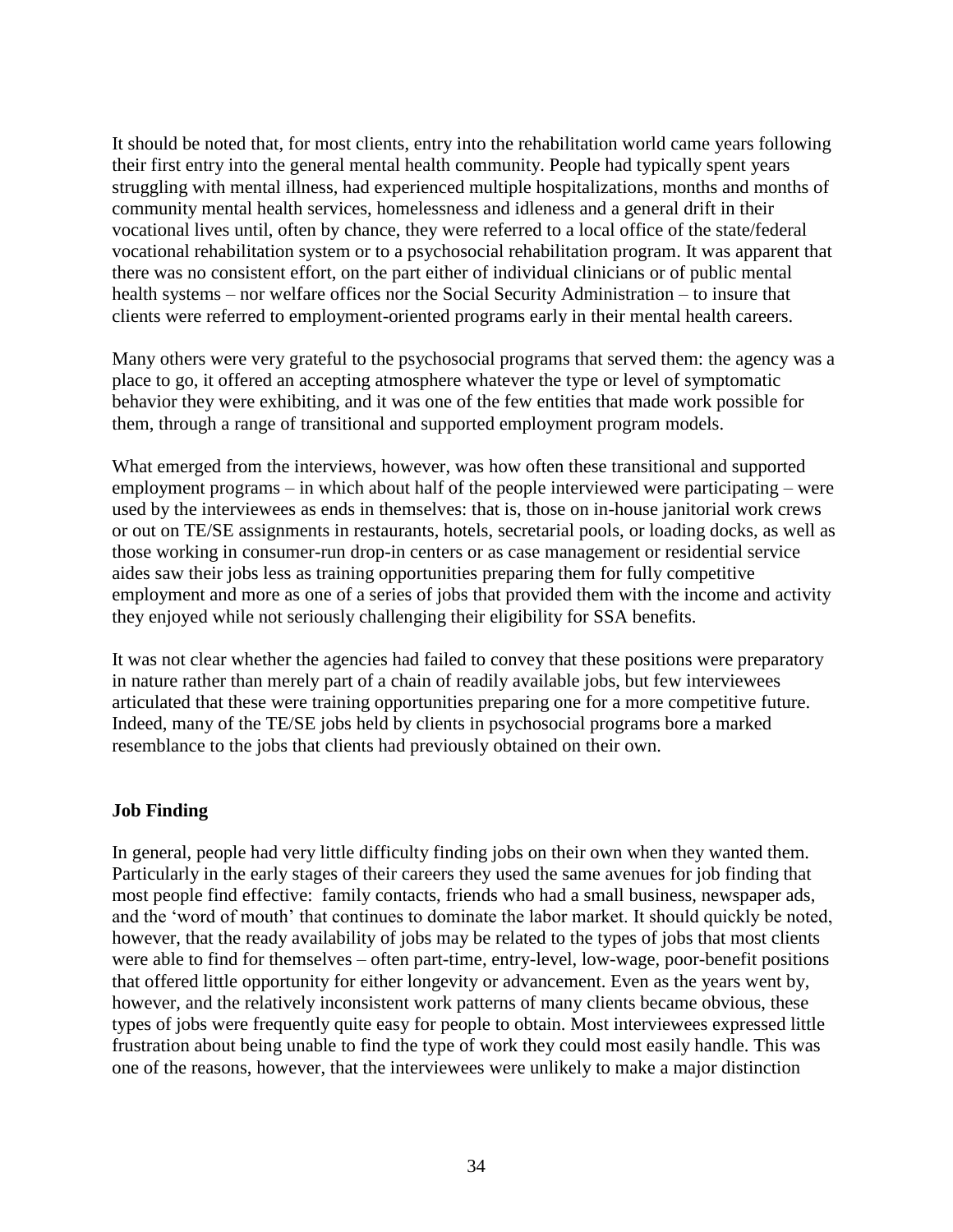between the jobs they found for themselves and the jobs that were offered to them through Transitional and Supported Employment programs.

Further, few clients were aware of any particular discrimination against themselves in the hiring process: few felt that employer attitudes constituted a major barrier to their employment. This was particularly the case since they had acquired most of the jobs they described to me on their own, without revealing to the employer that they were dealing with a major mental illness and without demonstrating such bizarre behavior in the job interview that the employer could figure this out on his or her own. Indeed, as in other surveys of consumer attitudes toward disclosure of their mental illness in the employment setting (Granger, 1998), most respondents in this research effort were happiest when the employer did not know about their psychiatric background.

This job-finding pattern, however, leaves unaddressed the discrimination that this group of people with serious mental illness might have faced had they seriously pursued more 'mainstream' employment: that is, more demanding jobs with better pay, regular schedules and decent benefits may also employ more extensive interviews, a closer reading of a resume, and much greater caution about bringing onto the worksite people with even minor personality idiosyncracies.

The dominant themes that emerged from these discussions about the degree to which people were encouraged both to pursue work and to prepare for work in the competitive labor market suggest a gap between consumer needs and system responses. On the one hand, these mental health consumers held many of the same attitudes toward employment as their non-disabled peers, and yet, on the other hand, the mental health and vocational rehabilitation systems they frequently relied upon neither encouraged them to work nor provided substantial assistance to them in reaching their work goals. These mental health consumers were frequently able to find jobs on their own, but what kinds of jobs were these?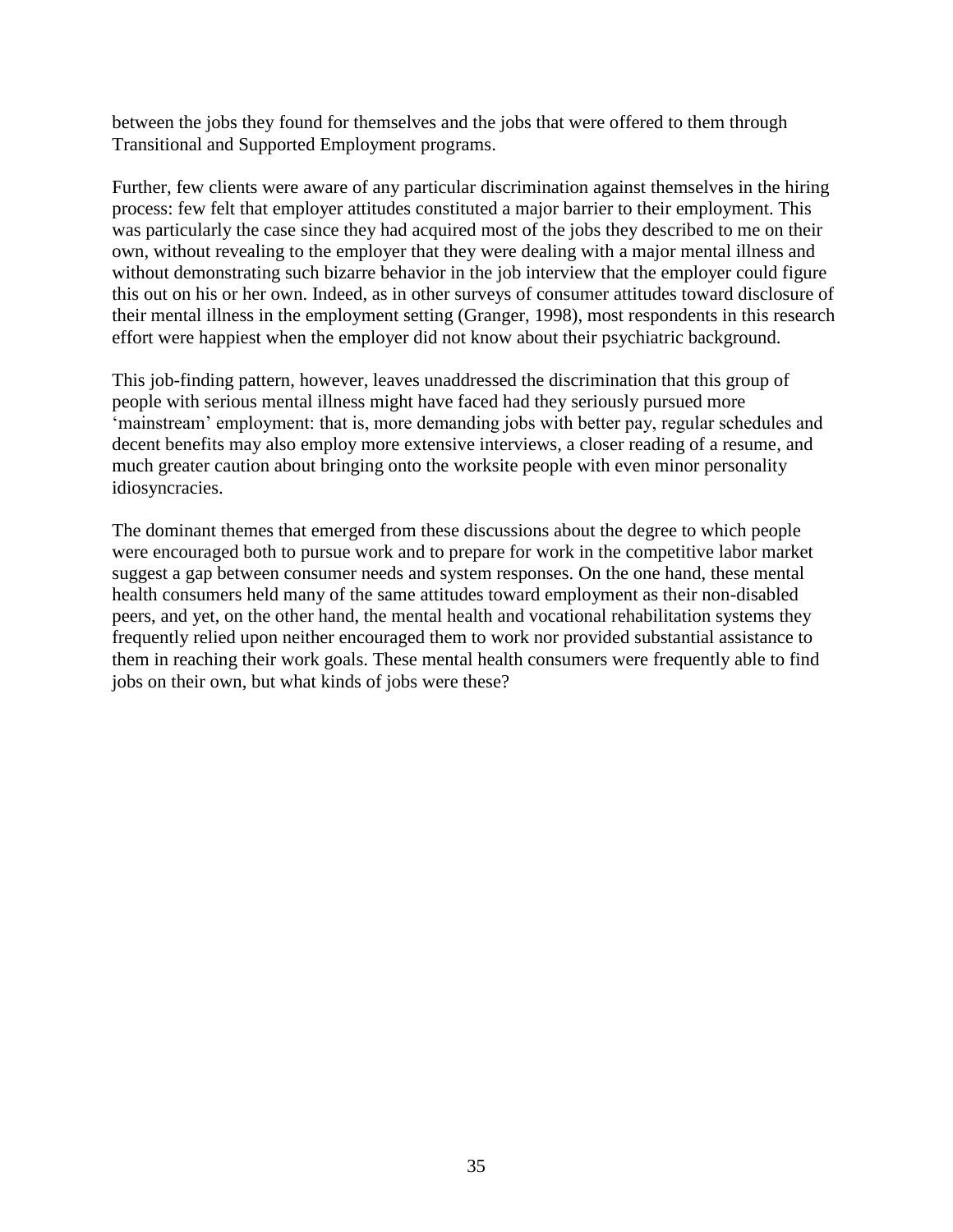#### **V. THE JOBS**

*Mark Davis is a 41-year-old White man with a manic depressive illness, an HIV+ diagnosis, and a history of substance abuse. For the past several years he has developed a national reputation as an articulate spokesperson for the consumer empowerment movement, and is currently employed by the Philadelphia City Office of Mental Health as a coordinator for HIV/AIDS policies. Mark was raised in Ohio, where he worked in a variety of 'Dairy Queen' type jobs throughout high school, and as a residence counselor in college. Although he had some emotional problems in his undergraduate years, he only became seriously ill while in graduate school. After getting his Master's Degree in Counseling, Mark was unsure that he could work professionally, and so took a job in a furniture store, moved to Florida to help his sister in her shoe store, and then found himself homeless or hospitalized on several occasions. He moved to Philadelphia at the invitation of a family member, but again experienced difficulties and wound up in a group home and dependent on SSA. Dissatisfied with the types of entry-level jobs his vocational counselors recommended, he applied on his own for a residential counselor position with a mental retardation program, where he quickly found himself in a supervisory position. After a few years he went to work for the then-fledgling consumer movement in Philadelphia coordinating consumer self-help programs. Mark helped to found the Pennsylvania Mental Health Consumer Association and has received many awards for his advocacy work. Social Security is currently asking him to return over \$26,000 in benefits he received while ill and unemployed, and the case is currently in dispute.*

*Joe Demaro is a 43-year-old African-American man, also living on his own in Philadelphia. Born and raised in Georgia, he graduated from high school after a number of school-sponsored apprenticeships in electrical engineering, masonry, and maintenance work. After a few years of jobs in these areas, Joe joined the Marines, but left after a year when two of his brothers were killed at home, and he returned to Georgia and his family to grieve. After one year he went back to trade schools, seeking to avoid dependency on SSA. He wound up pumping gas and working as a mechanic (where he was robbed), and then moved to live with relatives in Philadelphia. He continued to work at a number of now familiar jobs – on a construction crew, as a car mechanic, and in maintenance jobs – but he also began to attend a local community psychosocial rehabilitation program, and wound up on SSA. His jobs – often part-time and short-term (in order to remain SSA eligible) – ended when he either quit out of frustration with bosses or coworkers or was fired for problems related to his drinking and drug difficulties. His plans for the future are to somehow find and hold on to a full-time job with benefits so that he can have "a house, a car, and a bank account," earning enough, he hopes, to be able to escape long-term dependency on the Social Security Administration.*

#### **The Types and Characteristics of 285 Jobs**

The 38 people interviewed in this initiative could clearly recall 285 different jobs they had held after leaving high school: each person, on average, had held 7.5 jobs during his or her adult life. Many people acknowledged that there may have been some other jobs that slipped their memory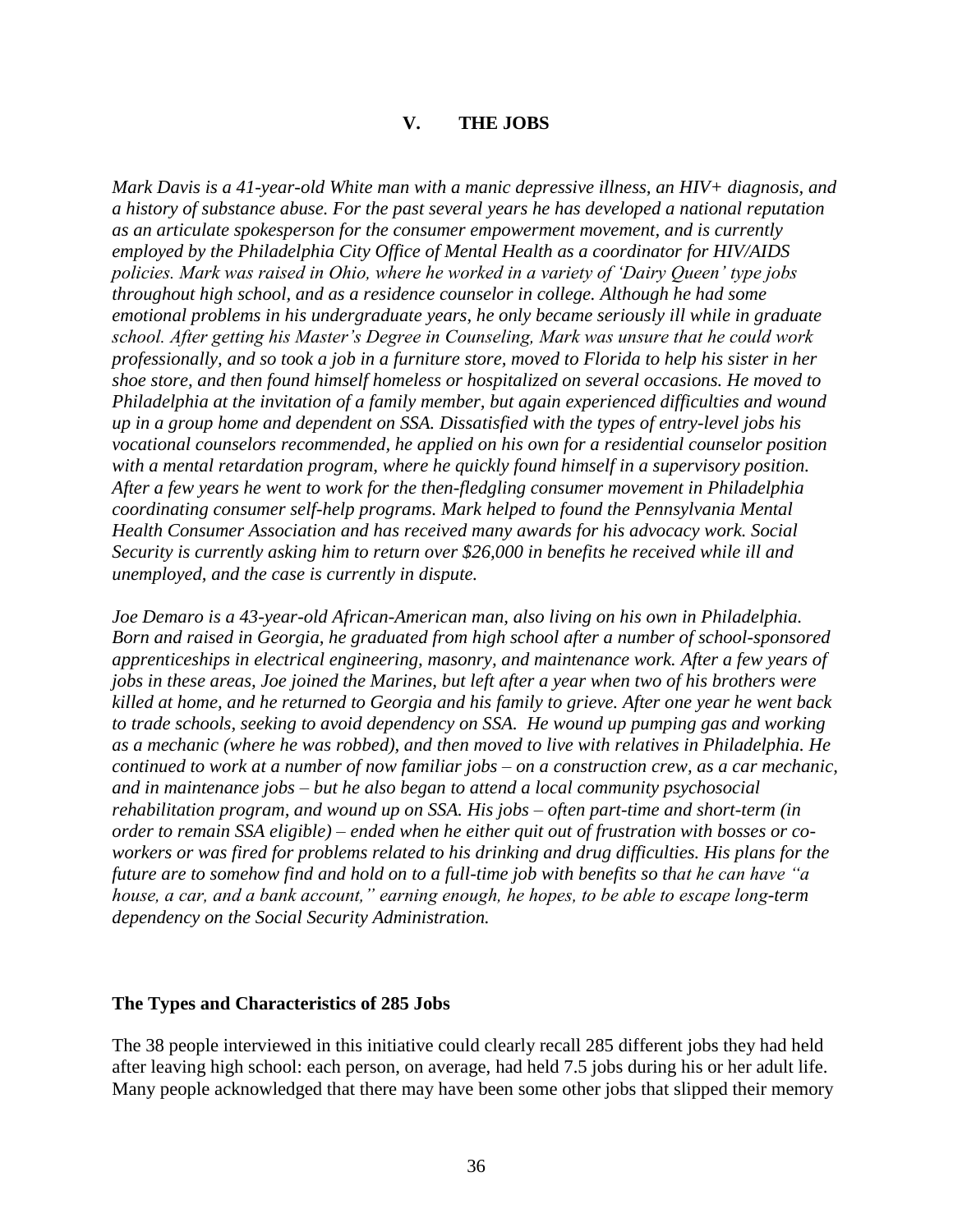during the interview, and these were likely to have been summer jobs or seasonal work or the types of jobs that they left after a very brief stay. The total number of jobs held, then, may have been as much as 20% higher, but the focus here is on the 285 jobs that people were able to recall with some clarity. Some people had been in only two or three jobs, and several had held quite a few more jobs, with older interviewees more likely to have held down more jobs as the years had gone by.

The average length of stay at these jobs was approximately 14 months: again, many jobs only lasted a day or a week or a month or two while another small set of jobs had lasted six to ten years, or, in JG's instance, 25 years. Most of the jobs, however, had lasted for six to eighteen months, with the reasons for 'job leavings' – as we shall see in the next chapter – quite varied. Full-time employment – accounting for 47% of the jobs reported on here  $(n=133)$  – was more common for interviewees in the periods immediately before and immediately after the first recognition of serious psychiatric symptoms. Part-time employment – accounting for 53% of the jobs (n= 152) was more common as the years went on, and, in fact, among those clients currently working at the time of the interview almost everyone had a part-time job. Whether the later preponderance of part-time work reflected client capacity or Social Security limitations can only be a matter of conjecture at this point.

What kinds of jobs were they? They were most often the kinds of jobs that are characterized as 'entry-level,' requiring only unskilled or semi-skilled capacities, paying poorly and offering few if any benefits. The chart on the next page provides an accounting of the 100 types of jobs people reported that they had held. The range of jobs was quite broad, although some categories – pumping gas, fast food worker, receptionist, file clerk, store clerk, deliveries, maintenance worker and dishwasher – recurred most often and the more white collar jobs (in education, accounting, or the growing consumer empowerment and self-help movement) were more rare.

What is there to learn from these accounts of jobs? First, it is important to recognize that the clients served by vocational rehabilitation programs are neither inexperienced nor unfamiliar with the world of work. They have worked in a wide range of jobs (a wider range than many of the young job coaches assisting them), and they have a fairly well developed sense of the demands of the average workplace. The numbers of jobs they have held indicate that for the most part they know how to obtain employment if they want it, and their average tenure indicates that they may not need as much introduction to 'the world of work' as rehabilitation programs assume: they know they have to get to work on time and use their time there productively; they know they need to dress appropriately for the job and interact civilly with coworkers and supervisors; and they know that stress is an inherent part of the job and that they had better find a way to cope with it. They have worked – and worked a lot (the average interviewee had worked over 100 months) – and it is a bit odd that we don't recognize their overall level of experience.

Whether or not they can or want to accommodate to the demands of the workplace is another matter, but that is one that programs can best resolve by placing clients relatively rapidly in real work situations rather than through education and off-site practice. That is, the work histories of the clients give some credence to the growing recognition in the field that effective programs do not need to hold clients in long preparatory stages – in sheltered workshops or in-house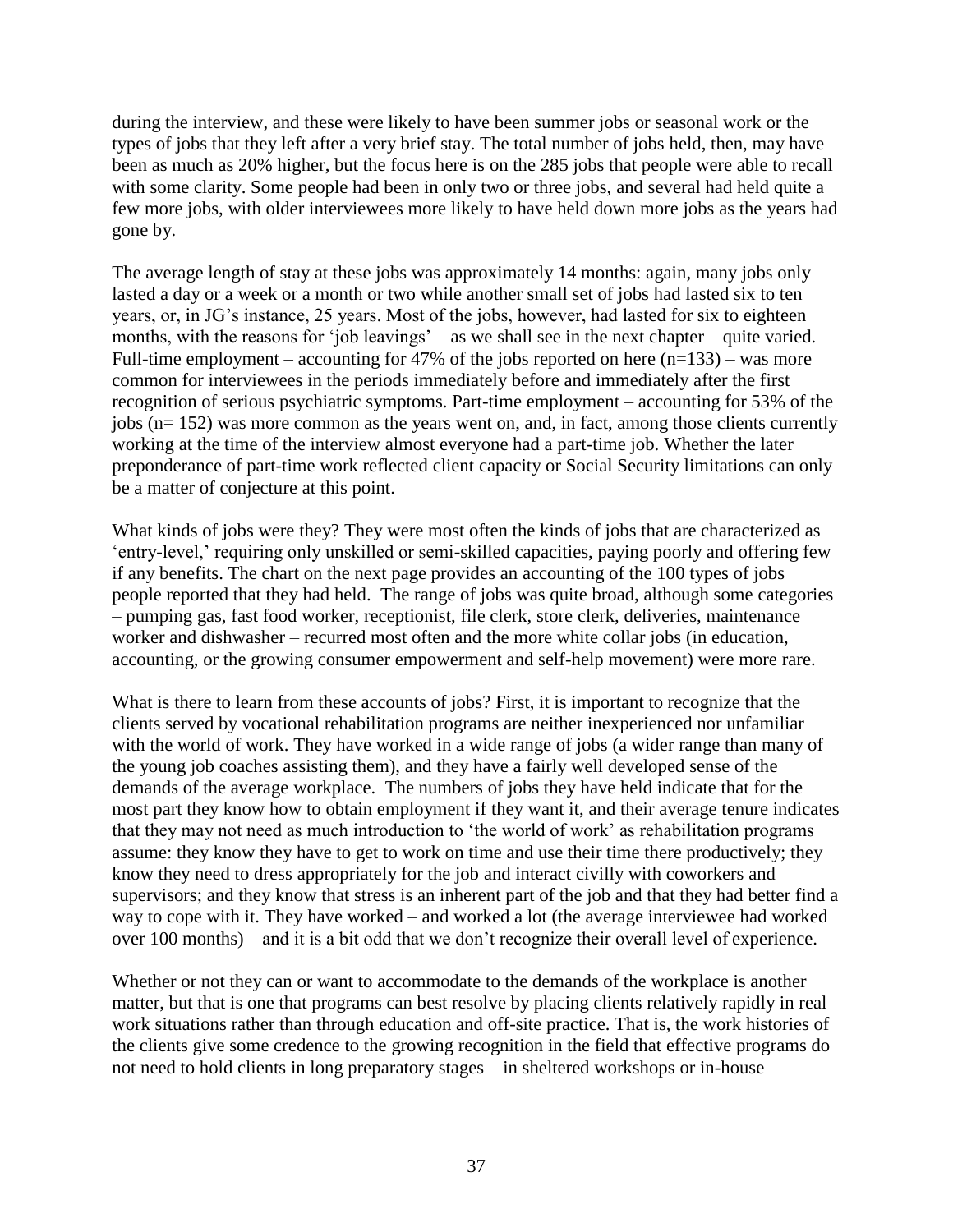#### **THE JOBS (past job titles held by thirty-eight interviewees)**

gassing airplanes meat packing busboy stock boy carnival worker factory expediter daycare worker mowing laws printer's assistant assistant manager accounting assistant furniture store clerk paper boy landscaping parcel dispatcher maintenance worker bicycle rental cook army private real estate management toy store salesperson store supervisor patient aide temp worker hospital clerk art teacher cashier selling cell phones assembly work hardware store clerk hair care product sales wiring pin ball machines nanny consumer center staff

treating lumber Woolworth's salesman pizza delivery computer salesman insulation installation messenger receptionist fast food clerk grocery clerk dishwasher college house parent shoe store clerk camp counselor construction factory work Marine Corps delicatessen clerk truck loading dietary aide art gallery salesperson mh housing counselor beauty salon administrative assistant clothing sales apartment cleaning teaching stock examiner market researcher auto detailing packaging punch press operator trimmer chef

car repair teacher's aide computer data entry gas station attendant farm truck driver teacher cleaning zoo cages mail room worker office clerk taxi driver group home supervisor consumer advocate security guard trash man electronic repair carpet cleaning furniture delivery Navy telephone operator car wash payroll clerk legal filing waitress media assistant movie usher bartending comptroller clown mail house worker locksmith folding machine operator go go dancer substitute teaching

(from *The Career Patterns of People with Serious Mental Illness: A Qualitative Inquiry,* Richard C. Baron, April 2000.)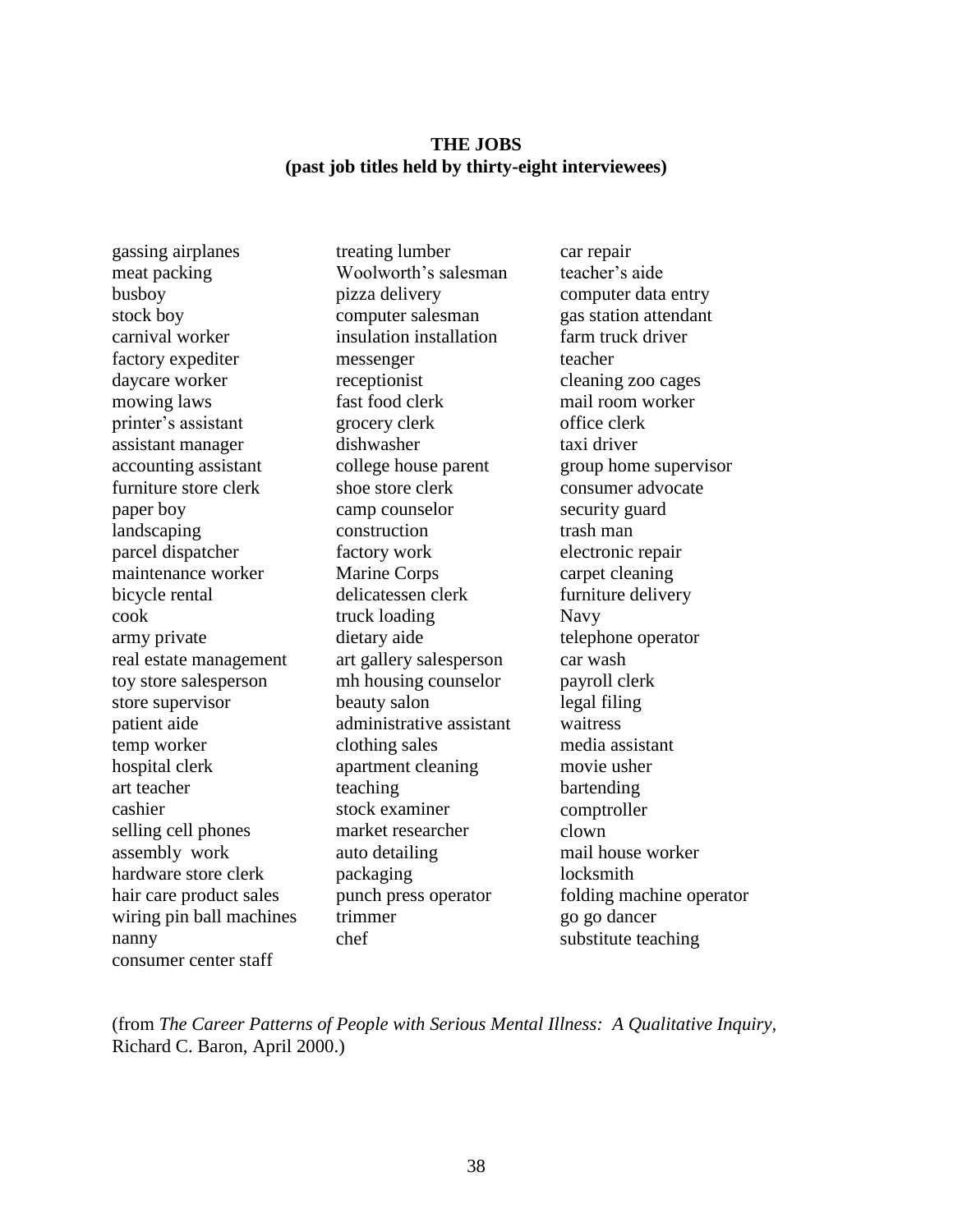psychosocial work crews – before introducing clients to the demands of real jobs. They've been there before, and in many cases they have coped successfully with the demands of the workplace well enough to hang onto their jobs for quite a while.

Second, however, the preponderance of jobs are at the lower end of standard occupational listings (Botterbusch, 1999). There are a large number of unskilled jobs (pumping gas, stockboy, grocery clerk, dishwasher, usher, kitchen helper) and a similar concentration of jobs in the semiskilled arena (truck driver, salesperson, cashier). A smaller number of jobs fall into the skilled category (accounting, property management) and very few in the semi-professional and technical category (nurse's aide, teacher), with almost none in the professional and managerial category (administrator, clergy, attorney, business owner).

The critical point to be made in relation to this clustering of jobs at the bottom on the occupational listings ladder is that the preponderance of jobs in entry-level positions does have enormous *economic* meaning for the interviewees. People in these jobs even on a full-time basis earn very little, and people in these jobs on a part-time or intermittent basis earn still less. The health care and vacation and related benefits associated with skilled and semi-professional jobs are generally not attached to these jobs, and the opportunities for advancement into 'better' jobs in supervisory and management positions in the same field are often cut off by the individual's lack of educational achievement. Joe Demaro is unlikely, even if he continues to work successfully in the unskilled and semi-skilled arena for the next twenty years, to obtain the "house, car, and bank account" that are his goal.

Third, it is worth considering for a moment what many of these jobs are like. It has been commonplace in the mental health field both to concentrate job placements in the entry-level unskilled and semi-skilled categories and then to poke fun at those jobs. "Flowers, food, and filth" is the ungracious way in which I have frequently referred to these types of jobs in the past – as though such jobs were beneath both myself and the clients I served. It ought to be an article of faith within the rehabilitation community that any necessary job that is reasonably well done has an essential nobility about it, and that the people who do those jobs ought to be as well respected as anyone else who is working for a living. But this does not mean that we need to overlook some of the distressing characteristics of those jobs, for they are often quite physically taxing, mind-numbing, repetitious, and poorly-paid.

In Studs Terkel's *Working*, his conversations with people without disabilities in those same kinds of jobs reveals a level of disappointment and despair that is distressing to anyone who hasn't been trapped at that level of daily work. Surely these are as well the responses of people with mental illness in similar jobs. While some of Terkel's sample actually liked their jobs, discontent was the more frequent response, and one might expect people with mental illness to have the same range and intensity of responses. Such responses are particularly poignant for those individuals whose emotional difficulties have kept them in jobs at great variance from their intellectual and educational qualifications: even those interviewees who had successfully completed college or graduate school and whose first jobs had been in skilled and professional roles often now found themselves working part-time in grocery stores and temporary agencies. Even Mark Davis worries about how long he can sustain the professional role he has acquired – and lent some distinction to  $-$  in the face of his multiple health problems.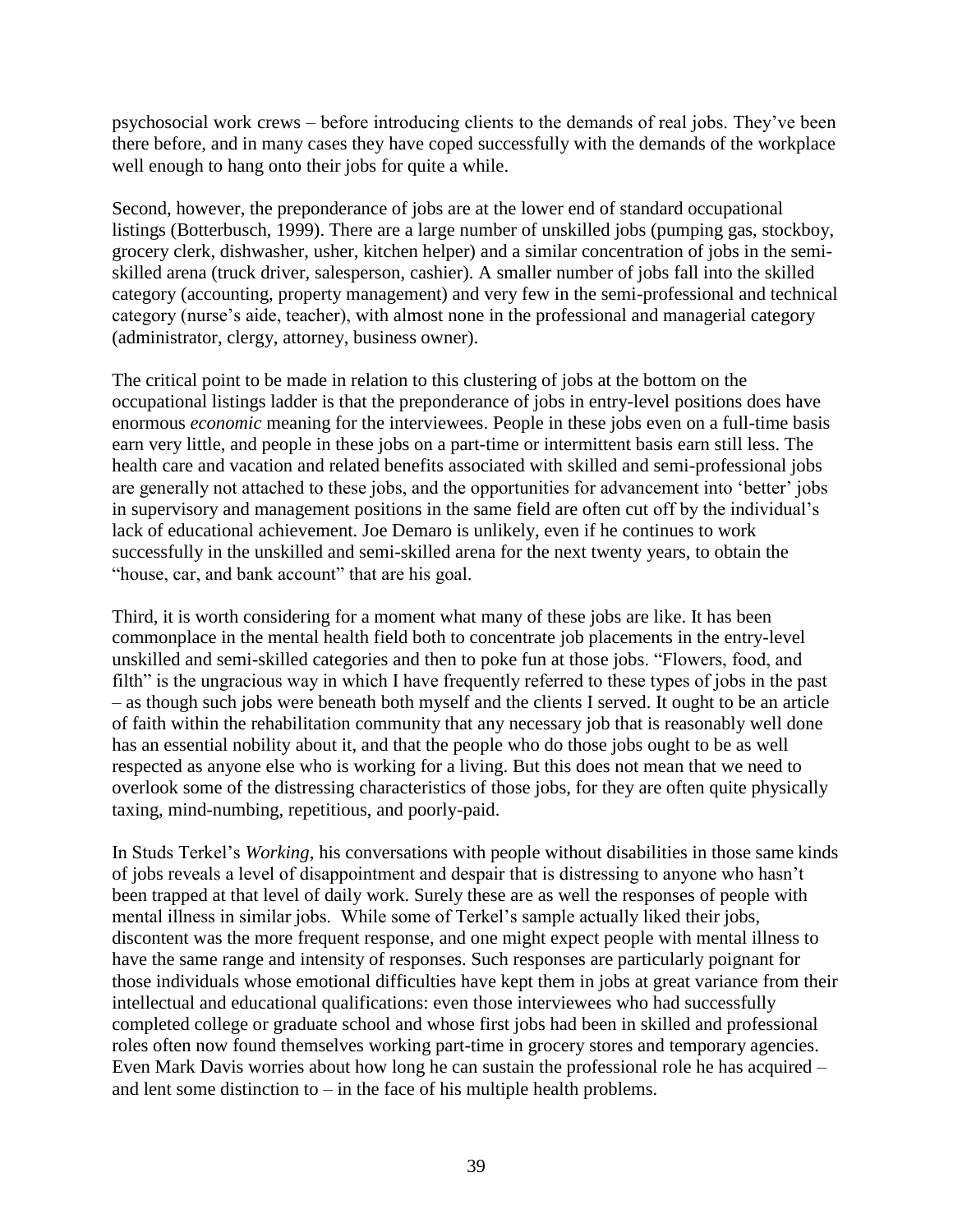Fourth, the preponderance of unskilled and semi-skilled jobs raises a question about the future: how long will such jobs be available? Plentiful now, will they continue to be readily available to our clients? Some labor force projections (Cook, 2000) note that 70% of the jobs in the fastest growing occupational categories in the US over the next two decades will require advanced degrees – that is, not just four years of college (rare enough among people with serious mental illness) but graduate training as well. In looking forward, entry-level jobs may be in shorter supply, and more competitively sought by others without disabilities who are similarly without the educational qualifications for economic success in the new economy.

This represents a considerable challenge to the nation's network of vocational rehabilitation agencies – including the psychosocial rehabilitation agencies that offer transitional and supported employment programs. Their ability to move their clients into better paying – i.e., more skilled – jobs is currently considerably limited, and the limits are in part a result of the past educational levels and vocational achievements of the clients they currently serve. That is, as has already been noted, the jobs that TE and SE and other vocational programs assist many clients to obtain are not really much different from the jobs they have been able to obtain in the past on their own.

### **Job Satisfaction**

Very few clear themes emerged from an analysis of interviewees' comments about whether or not they liked their jobs. Given the substantial number of jobs many people had held, it was not surprising that most people liked some jobs and disliked others. Given the range of individuals in the sample, it was similarly not unusual to find that some kinds of jobs were liked by some and disliked by others. Even a few comments give a sense of the variety of opinion about job satisfaction:

*I feel like I'm a little older than most of the people who work in the store, and I feel like an idiot working with teenagers and getting the same pay. It makes me angry. (RB)*

*The staff at the psychosocial agency where I now work as a receptionist talks to everyone about things that are really interesting, like mental illness. I'm interested in various aspects of mental illness, and I ask them questions from time to time, and they provide an answer. I'm not supposed to be listening to their conversations, but I do, and it's really very stimulating to work there, and I feel that I have a very important job. Another job I enjoyed was working at a fast food place. It started part-time and ended up full-time, and the longer you stayed the more you got paid. I enjoyed it. I got responsibility. It was hard work, and I stood on my feet a lot longer than I ever had, but so what? And then, once, when Social Security said I wasn't qualified to work, my PSR agency in Virginia Beach got me a job at a hospital, where they loved my work, which only encouraged me even more, so I did a really good job. (Steve Counts)*

*The job with the Sanitation Department as a trash man was all right. That's a hard job. I learned how hard that was. Very tedious, very repetitious – just emptying trash all day and walking a lot. They did it at a fast pace, and that's another thing you really don't*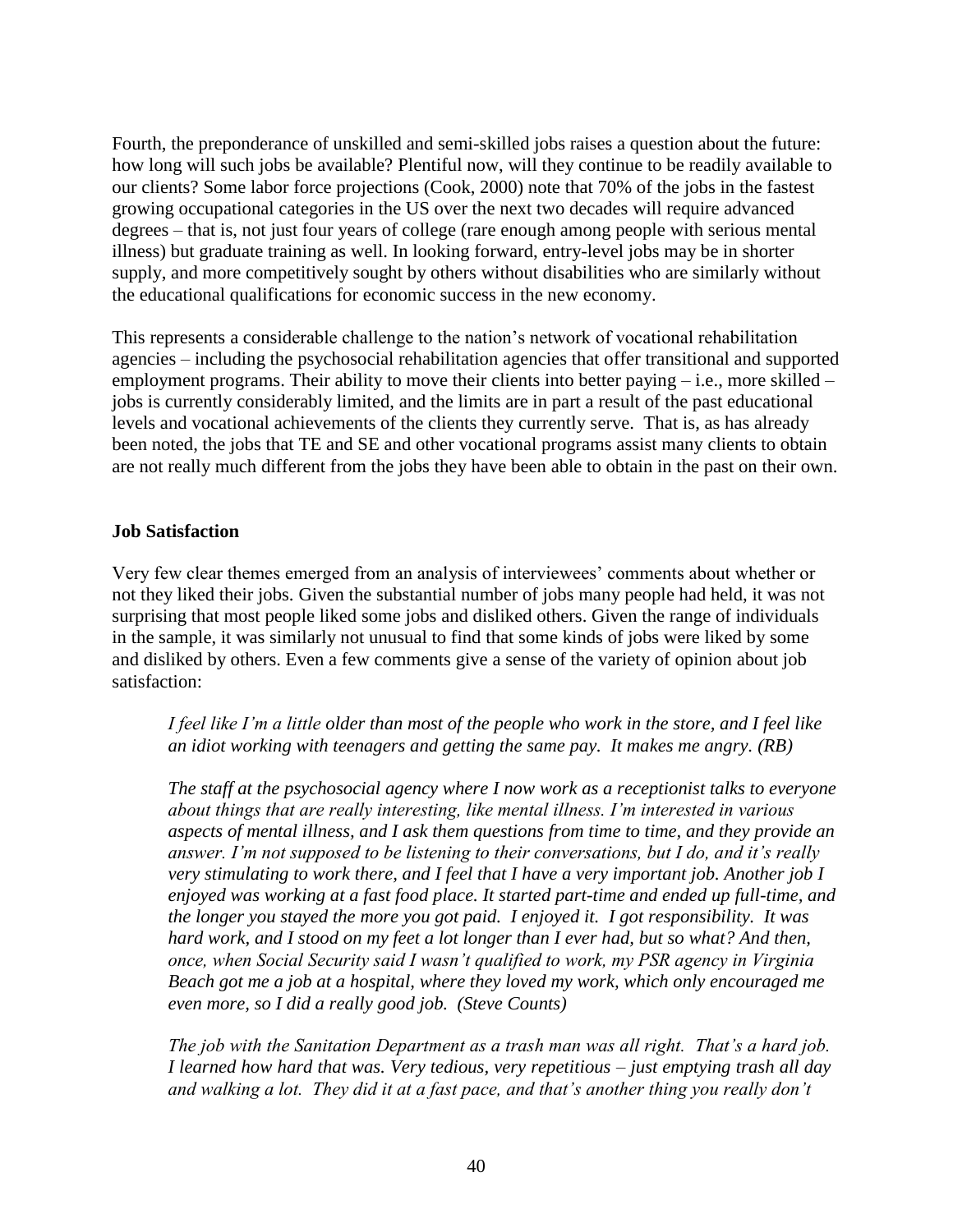*notice, that they do work at a fast pace. Another time I was only pushing carts outside a supermarket. I thought I was over-qualified for that, plus they were short-handed on weekends and it was very busy and crazy, and I didn't like that at all. (Lou Deardon)*

*I liked it when I was a floor technician, because all I did is just floors and operate machines like six or eight hours non stop. I'd be so tired when I got off work in the morning that I couldn't even get my keys together to get into the house. But I thought, 'this is sweet, because I'm making a lot of money, even if it is a lot of work.' (VIDS)*

*At one point, I couldn't find anything I liked. I looked for part-time work, and had a lot of short-term jobs over about five years. I didn't have very good experiences with these jobs. Either I hated them and left or they didn't like me and I got fired, particularly the kind of jobs I got with temporary agencies. (Aussie Humphrey)*

*The restaurant jobs I can do, and the funny thing is, that's the only thing I can seem to get these days. I don't like the work, but I can do it and before I couldn't. I used to always be awkward at cooking burgers, and now I can do it pretty good and I can't stand it. (Paul Lapira)*

*What you have to do, being only a high school graduate, is a lot of physical labor, like bussing tables, washing dishes, load weighing, and cleaning floors and bathrooms – jobs I don't really like, and that are especially physically demanding if you're on medication. (Jack Motta)*

The only consistent pattern that emerged was that the 'atmosphere' of the work environment was a major determinant of job satisfaction: if the interviewees got along with supervisors and coworkers, most people seemed happy enough, despite the type of job and the rate of pay. Making friends on the job, finding people who could be supportive, or even just being able to joke their way through the day made even depressing jobs bearable. But if the work environment was unpleasant – if people made fun of the interviewee or even just left them socially isolated, if one began to believe that coworkers were gossiping behind one's back or undermining one's success – then the work itself became unbearable.

It was interesting, as well, that hardly anyone in these interviews mentioned discrimination. There were very few comments about discrimination in the interview or hiring process, as previously noted, and still fewer with regard to supervisory or coworker harassment. There were one or two cases in which someone talked at length about how employers in general were disinclined to hire people with serious mental illness, but no personal stories of having been disadvantaged in this way. There were a few instances in which interviewees complained about the way in which they were treated on the job by coworkers, in which people made fun of them or turned away from the possibilities of even casual friendship, but the interviewees attributed this on-the-job cruelty to their own peculiar behaviors or social awkwardness rather than outright discrimination.

A few people counseled others to avoid mentioning their mental illness to supervisors or coworkers if this was at all possible, a widespread opinion that has been noted in other research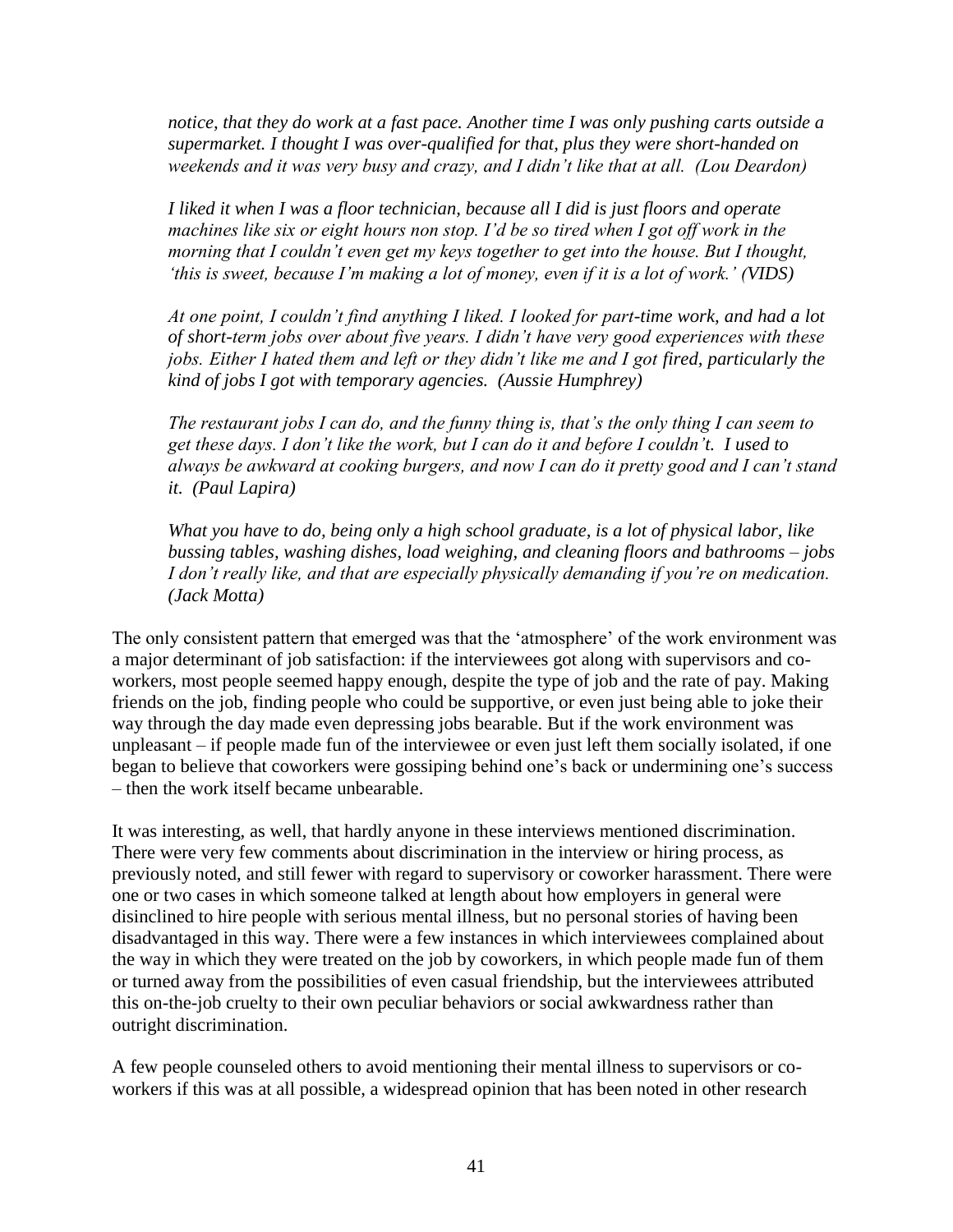(Granger, 1996). Because so many of the jobs we talked about in these interviews were those that people had found on their own – without the benefit of a mental health or vocational rehabilitation program – interviewees had mostly experienced work from the perspective of people with an undisclosed mental illness, and were far more comfortable in that environment than when they had been 'placed,' 'supported,' and 'monitored' in ways that made their psychiatric histories prominent aspects of their work persona. While Steve Counts felt that "if they knew I was mentally ill, they might be inclined to treat me more kindly, and because I have not experienced any discrimination, I'm not reluctant to talk about it," most others felt more wary:

*It's hard to explain the gap, and that's it. Telling them you're a mental patient doesn't look good. They don't understand it. It has to be explained to them that you're a good worker, the same as anybody else, but so much stigma is involved it doesn't really help. The stigma involved is mostly preconceptions: like you'll be freaking out on the job and shooting everyone. One employer actually asked me that. (Lou Deardon)*

*On my next job I won't disclose my mental illness to anyone. I didn't like the way my boss treated me when he knew, and I wouldn't want to go through that again. He treated me as though I was stupid and incompetent, and I hated it. I might disclose to someone*  like a boss or a co-worker after I had been on the job for a while and had proven myself, *but people just don't believe someone like me, with a serious mental illness, can work. But then, a lot of people with mental illness don't believe they can work either, and don't know what kinds of jobs they can do. (Cindy Emerald)*

## **Opinions about Coworkers**

While the interviewees had only mild concern about the attitudes of their non-disabled coworkers about them, they had no shortage of opinions about their coworkers, and it was not particularly flattering. On the one hand, there was a lot of concern – particularly in the unskilled jobs categories – that other people on the job didn't work very hard. Joe Demaro complained to the supervisor in one job that he was doing "all the stripping and waxing of the floors, and stuff, and it makes no sense for me to be bringing those floors up and I'm doing all the work and the other guys don't do no work." Norma Maxwell had been in a job where she felt she did pretty well for a while, but then "got involved with some ladies that worked there that would sit and watch soap operas, so I got into that and my boss didn't like that one bit." DW was very disillusioned about the workplace:

*For a while I had mostly short-term jobs, for no more than two to four months: dishwasher, factory worker, working in a hair salon for a friend. Usually I got bored: the jobs would get old after a while, and the factory jobs were often chaotic – assembly work and janitorial work mostly – where there was hardly any supervision and most of the regular guys just goofed off and didn't take any responsibility for their work.*

There was also a sense in these entry-level jobs that people with mental illness tended to stay at them for longer periods of time than their non-disabled co-workers, and this was sometimes a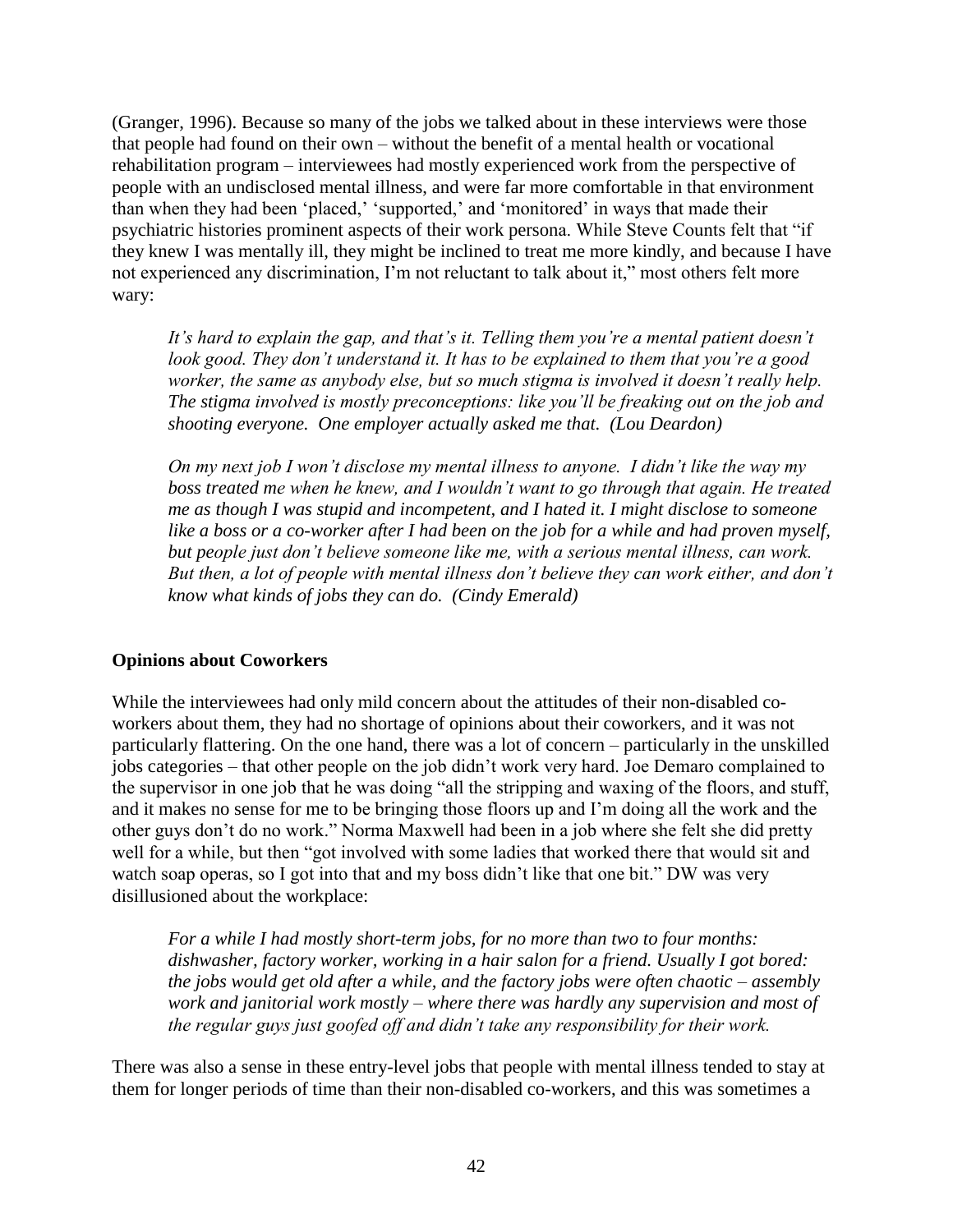source of pride and sometimes a source of embarrassment. RB felt that "people who work in the stockroom for too long are thought of as suckers. You spend too many years there at any job and you'll be taken advantage of. People leave all the time: managers leave to see if they can get a better job. I don't know why I stay." Dave Pezick had the same experience:

*Yeah, a lot of the people I started with left the job. They couldn't take it. It was hard work and a lot of them left. I guess some of them found other jobs. I'm sure they did. When I had been there a year, because it was just so unbelievable because the work is really hard, and it's a lot of night work too, people who came back were just amazed.*

### **Job Patterns: An Initial Analysis**

The job pattern that begins to emerge from these interviews is relatively consistent, with several key points:

. most interviewees worked before graduating from high school (after school and during summers), and those who go on to college may have some similar collegiate work experiences;

. most people begin working at age-appropriate and education-appropriate roles, and continue in similar jobs in the years immediately before and after the first serious signs of emotional difficulties and/or hospitalizations;

. a pattern begins to develop thereafter of entry-level jobs, held for one or two years, with intervening periods (of varying length) caused by symptom exacerbation, hospitalizations and insecurity about one's own work capacity;

. consumers alternate between jobs of this type that they find for themselves and similar jobs made available to them through TE and SE and other similar rehabilitation programs; and

. a later entry onto the Social Security roles for financial and medical support encourages a long-term commitment to part-time employment in entry-level positions, with little concerted movement toward full-time work and financial independence.

Two key issues should be noted in this regard. First, there is an all-too-clear lack of *movement*  from one level of employment to another. Most of those interviewed – and these were largely middle-aged individuals – were still at the entry-level of employment and had not advanced very far up the economic ladder. One might expect to find within this age range of non-disabled individuals a significant number of people who had made meaningful vocational progress: people who had begun to establish increasing tenure in their jobs, others who had become supervisors or managers, some who had found a way toward economic independence. Such progress, however, was largely absent for these interviewees. Even those who were working within the consumer empowerment movement, where both better-paying and moreintellectuallychallenging jobs were available, were either just getting by on their salaries or combining their just-better-than-minimum-wage salaries for part-time work with their continuing Social Security payments.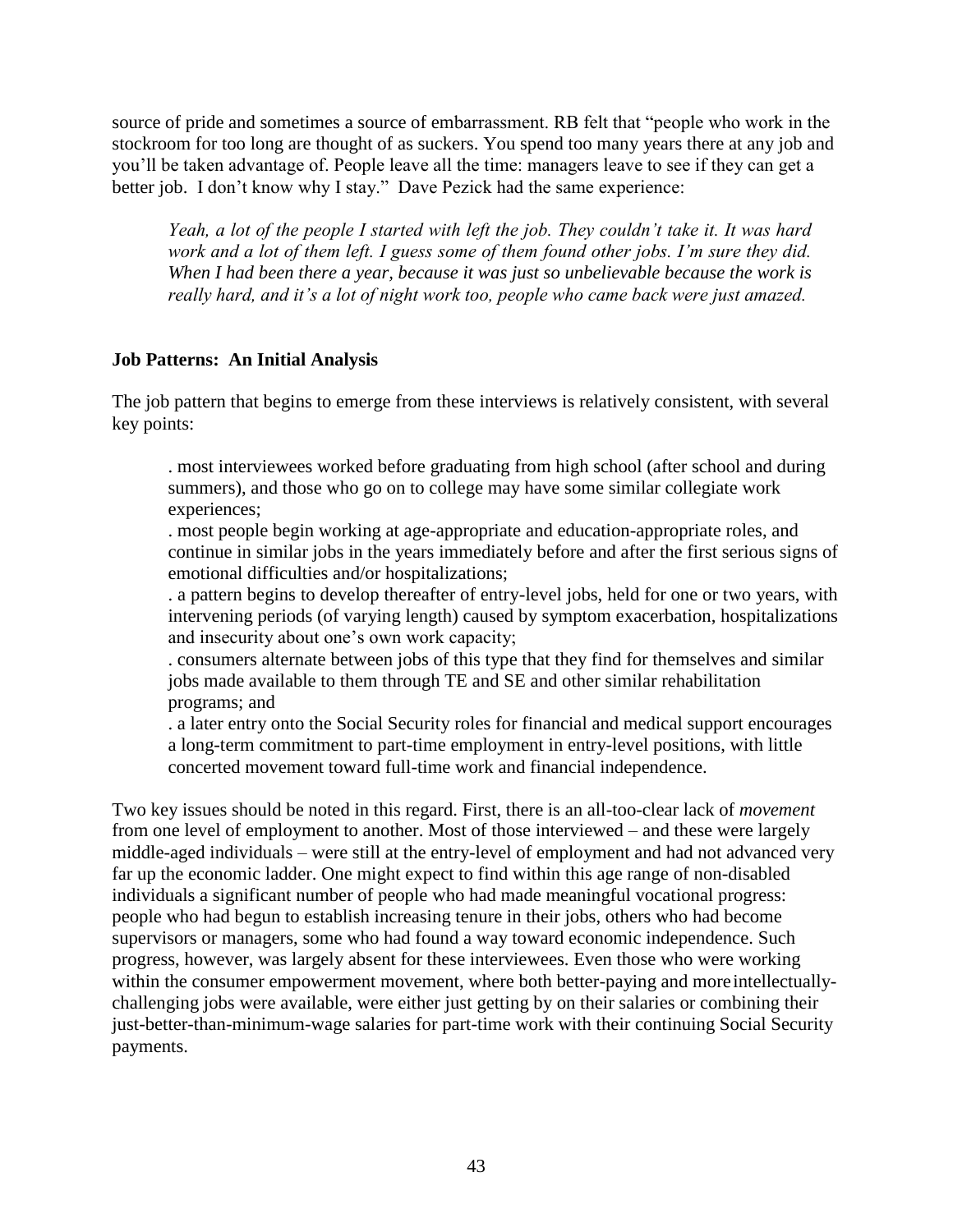For most of these people, then, their 'careers' consisted mainly of repeated efforts to start over. To look at this within a positive framework, it does suggest that there are a great many people with serious mental illness who have both a rather substantial work history and a dogged willingness to return to the labor market whenever and however they can. But a more dour economic analysis suggests that even those with work experience and work motivation make little progress toward the kinds of jobs that offer the opportunity to establish economic independence or – far harder – to manage any substantial realization of the American Dream.

Second, it is useful to stop for a moment and wonder how different this job pattern is from the job patterns of persons in similar jobs who do not have disabilities: that is, how do the careers of persons with serious mental illness differ from the 'normative' patterns of their coworkers without disabilities?

In fact, a significant number of people without disabilities work in jobs similar to the unskilled and semi-skilled jobs that dominated the work histories of these interviewees. Economists capture information about those workers in two major categories. First, those who are *contingent* workers are in jobs that are not really designed to be long term, including seasonal workers, people on temporary assignments, and independent contractors. In an October 1996 analysis of data from the Current Population Survey (Polivka, 1996), economists estimate that as many as 6 million people hold such jobs, with as many as 40% of them in unskilled or semiskilled roles. Second, there is a growing *secondary labor market* composed of people holding similar jobs (with low wages and minimal benefits) but with an expectation that their jobs can be permanent: 42% of those who hold minimum wage jobs, for instance, are adults in the  $25 - 65$ age range (Haugen & Mellor, 1990), and some estimate that one out of every fifteen Americans has worked in this kind of job within the fast food industry alone.

For people without disabilities who work in the contingent and secondary labor markets, then, traditional career patterns may be unusual. The services sector of the economy – comprised of those people who work in fast food restaurants, on landscaping crews, in gas stations, or at hotels, etc. – is thought to generate remarkably high rates of job turnover, sometimes as much as 300%, and episodic employment is a remarkably familiar pattern in the nation's inner cities and isolated rural communities (Newman, 1999). Although there is very little definitive normative data, what is suggested here is that more research needs to be done to assess the degree to which the employment patterns of people with serious mental illness – careers frequently composed of an intermittent series of entry-level jobs – are similar to or different from those of their nondisabled coworkers in similar jobs. If the work patterns of people with mental illness are not substantially different from those of their non-disabled coworkers, then research needs to look more closely at the work experience itself. It may well be that the individual's mental illness plays only a small role in the unsatisfactory career patterns that seem so ubiquitous: the structures of those jobs or the nature of the labor market itself might also contribute substantially to the static careers reported here for people with serious mental illness.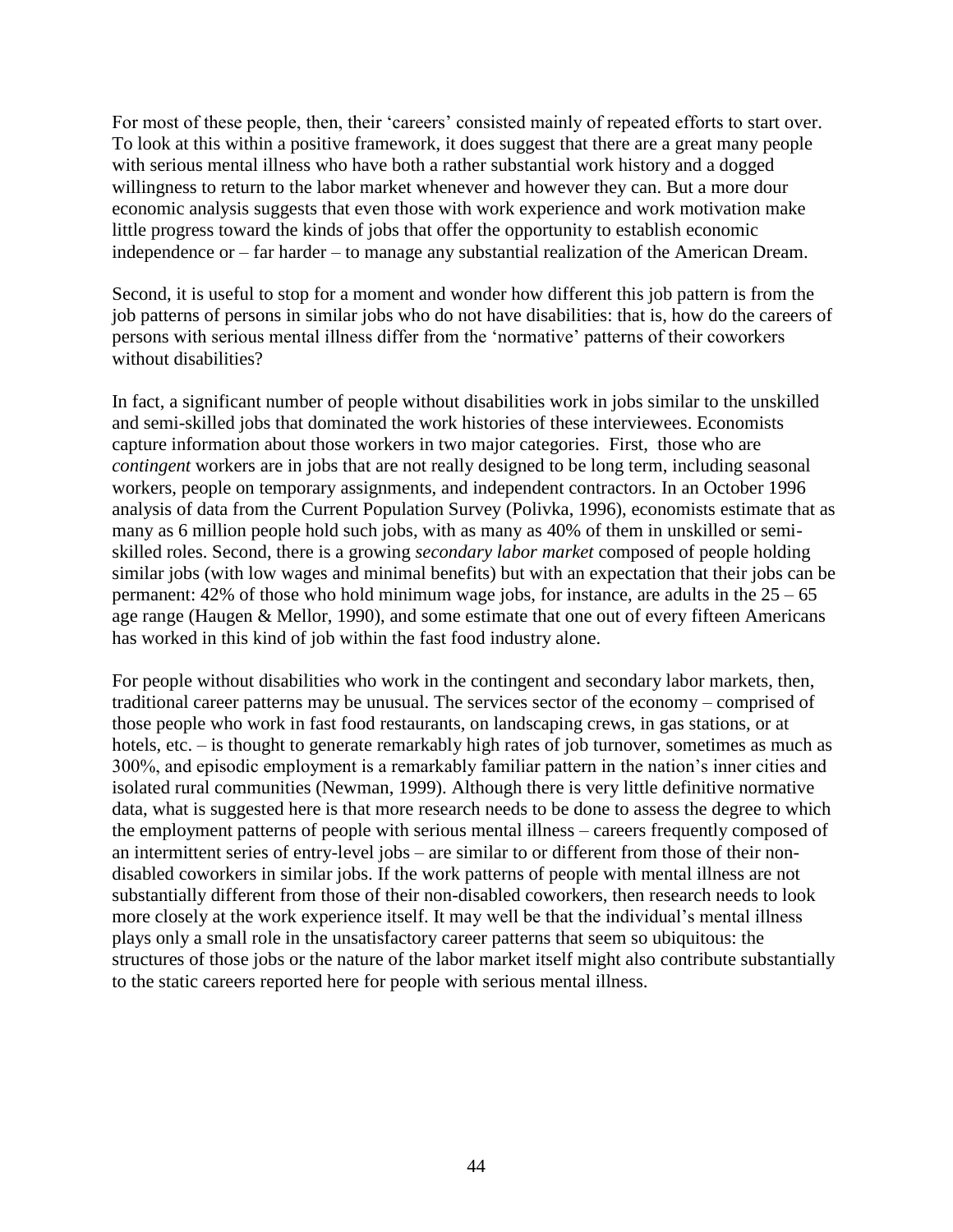#### **VI. THE JOB EXPERIENCE**

*Steve Counts is a 49-year-old White man with a Bachelor's Degree in Political Science who is working at a psychosocial rehabilitation program in Washington, DC, as a part-time receptionist and accounting assistant. He first began to have emotional problems at the age of 23, while in college, but didn't seek professional help until two years later, when he responded to a television public service announcement and sought out a community mental health center. Work is important to him, in part because of the models his parents set and their encouraging attitude toward his career throughout his life. In high school he had many part-time and summer-time jobs (lawn mowing, baby sitting, etc.) and after high school he worked in a fast food restaurant for a year and a half, but quit after a fight with his boss. He then worked for a printing company for a year, but left to attend college. After college he worked as a clerk in a fast food restaurant, but quit after a while and didn't work at all for the next year. His next job, as an assistant to the general manager of a beer distributorship, ended when he became paranoid, lost time on the job, and was fired. After five more years of unemployment – with only part-time jobs in between hospitalizations – he faced a choice: he could either accept Social Security or get a job through a psychosocial program. He took the job, and worked as a management trainee in a restaurant for a year until the company went bankrupt. He then drove a taxi for better than two years, worked for a newspaper for two years, and then went back to driving the taxi for another two years. After some financial problems, he wound up in the Washington, DC, area, broke and homeless. Contacting a psychosocial program there proved very helpful, including finding a home, getting a part-time job with the agency, and then reluctantly accepting SSDI eligibility.*

*Ron Berman, a 55 year old White man living on his own in Philadelphia, has a similarly rich work history. He was aware of his emotional problems throughout his childhood, and after some suicide attempts and neurosurgery, dropped out of school in the tenth grade. He worked for three years for the neurosurgeon who had operated on him, gassing airplanes, but left for a better paying job at a lumber treating plant, where he had an accident after about a year that forced him off the job. The state Office of Vocational Rehabilitation sent Ron to an automobile mechanics course, and for the next four years he worked at a car dealership, winning several awards for his work. The job ended when a General Motors strike forced large layoffs locally. He went to work then for a meat packing plant where his father worked: after a year he was in a serious accident on the job in which he lost one arm, but went back to work at the plant later for another ten years, driving a truck for the company. Despite the fact that Ron never felt that his emotional problems were a problem on his job, they were affecting his home life: after his wife left him, however, he began to have more problems coping on the job. He is still unclear whether he was legitimately laid off from his last job or was in reality fired, but he has never worked again, particularly after becoming eligible for SSDI in 1984. He believes that he has a very high intolerance for stress that makes competitive employment impossible: although Ron is very active in consumer self-help programming in his community, he says that he cannot manage more than six hours of meetings in three days without exacerbating his manic-depressive illness. Nonetheless, Ron is surprised that "no one has encouraged me to work since 1984," although he freely admits that to consider working full-time he would have to be assured that he'd "never need to go on SSDI again."*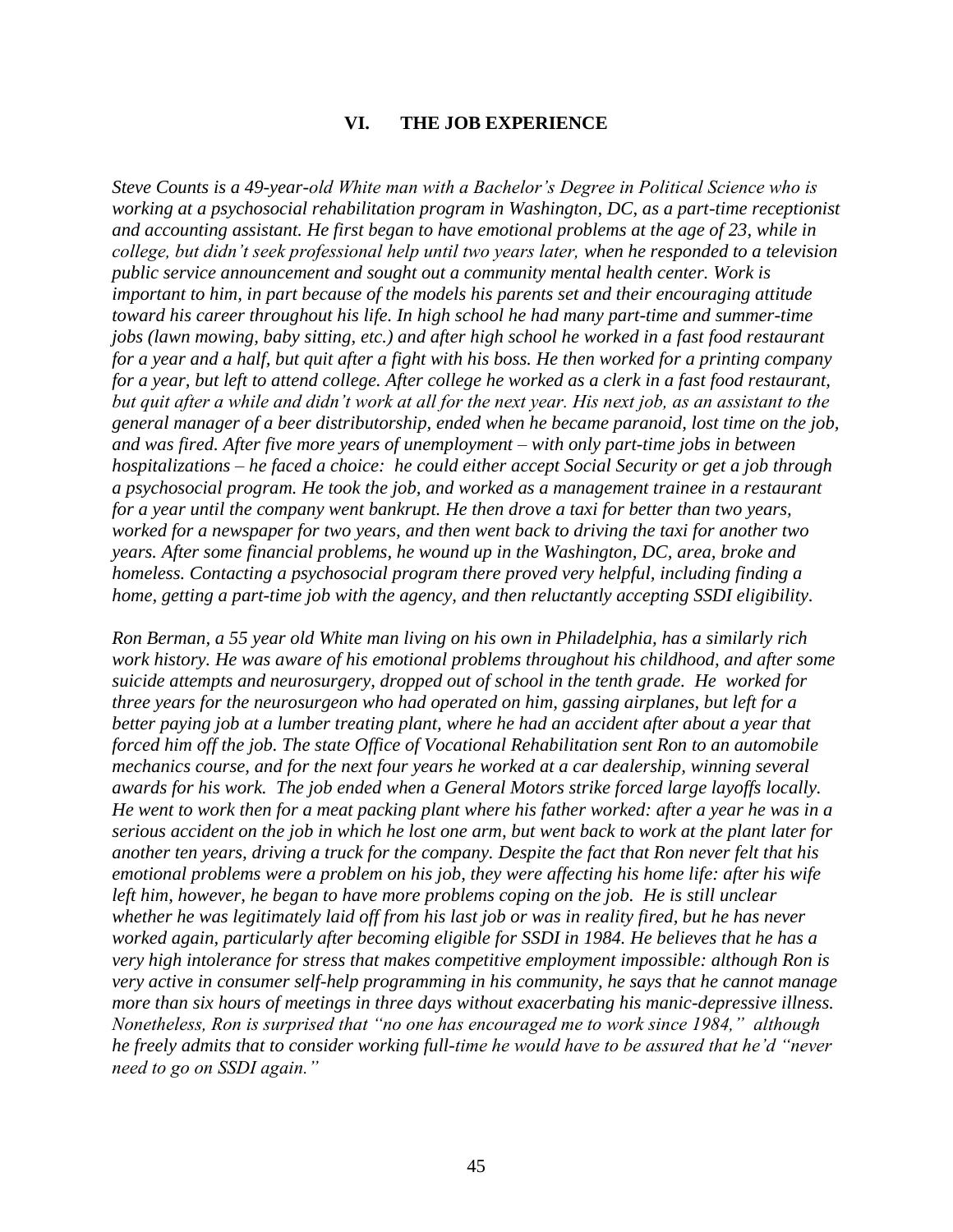#### **Work Performance**

Steve Counts and Ron Berman were but two of the people interviewed for this study who had both extensive work histories and several positive on-the-job experiences, but who were currently either unemployed or underemployed. What happened? This chapter looks at several characteristics of their careers: their performance on the job; their impression of the impact that their mental illness had on their job performance; the reasons for leaving their jobs; and the alternating patterns of employment and unemployment that characterize their careers. To some degree, all of these aspects of work serve to set them apart from their coworkers, but perhaps not as significantly as it is often assumed.

Work performance is a useful starting point for understanding the careers of people with serious mental illness. What happens on the job? How well do such individuals perform? The answer is rather mixed: at most of their jobs, the interviewees felt, they did either very well or at least as well as their coworkers, but they understood clearly those instances in which their work performance simply didn't measure up. Indeed, most people had had both types of experiences.

Lou Deardon felt not only that his work performance was good, but also that other people with mental illness also did well on the job:

*Mostly I did good work. . . . . I think that most people like me put their best foot forward when they're on the job, and if they have any crazy thoughts they let them go when they're off the job. They try to look good on the job.*

VIDS was actually surprised that despite the problems he has with memory and stamina, his boss always says "you're doing a good job. He has told me that twice since I've been there: when I leave every day he says thank you, which I guess means that he's pleased with my work." Jose Perez felt that he had found a number of jobs where he performed well: at one early job as an electrician, "I had always been very good with my hands in high school, so I fell in love with that at the time and I excelled in it. Just like I'm falling in love with the legal services for the disabled that I'm doing now, and doing really well at." GS had done well, she thought, at a wide variety of Transitional Employment positions:

*I do really well in those six-month TE positions, before I have to move on to another assignment. I work well with the other people, and they almost always say they are sorry to see me go, but that's the way the program works.*

Even in those instances in which the job may have ended badly, most people thought they had done a good job for most of the time they had worked. Claudia Thomas-Frazier had a history of nurse's assistant or day care jobs, one after the other over the years, but still felt that her work performance was generally pretty good:

*I was a nurse's aide again for a year, and I liked helping older people, but I got a reputation in the end as a troublemaker. For four months then I worked in a day care center for kids, but it was too cold that winter to go to work every day, and I quit. So*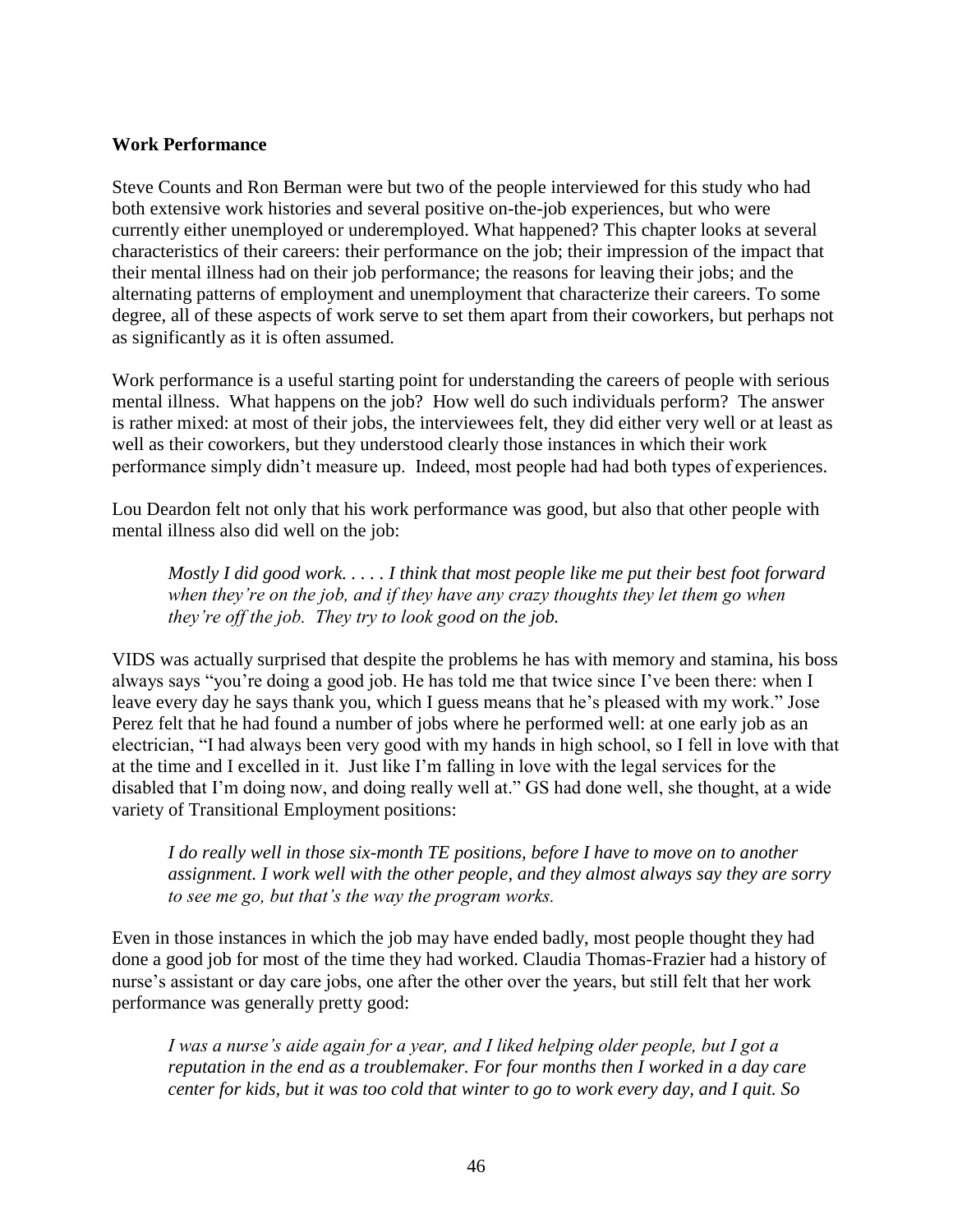*that's the pattern. I do real good on a job at first, but after a while I start 'second thinking,' and wonder whether I should be there or not, or worry that I'm going to be fired. Maybe I would have done better on these jobs if I had stayed with the medication, but what usually happens is I get depressed or angry and then quit. I lose my hold on reality. They always tell me that I'm a good worker and they can't understand why I leave, but it seems to always happen pretty much the same way: I quit.*

Like Claudia, everyone was aware that there were two important aspects to every job: getting the work done and getting along with other people. Most people felt that they were adept at both challenges: indeed, as we shall see later on, Claudia's pattern of quitting was far more common than firing.

People were also aware of their more pronounced on-the-job deficits. VIDS knew in one job that "they were never satisfied with me," and Paul Lapira understood that sometimes he was so preoccupied with his emotional problems that "I would have to take breaks – long breaks – and they didn't like that." MM's situation was typical of a number of stories I heard, where people were aware that their on-the-job performance was inadequate, but not so inadequate that they lost their job:

*So I worked in an office on weekends, for Standard Oil, while I continued in school. I didn't do too well there: they said I talked too much. Even though I got a promotion and a raise, I didn't do all that well: my attendance was a little erratic, and I disturbed others with my talking and they were always complaining about me, and my typing was getting pretty inaccurate. I worked there for two or three years, however.*

Kayce Mendez would lose jobs, he knew, because he just couldn't keep up cognitively. "I found a lot of jobs complicated. I was forgetful, had problems remembering things, like the steps I was supposed to follow, even in jobs flipping hamburgers, where there are certain steps to follow," and he knew that people had a difficult time with him because "I pretty much keep to myself. I don't have problems with anyone, it's just that I'm a quiet person . . . and if I'm in a room where people are having a conversation, I would probably just read a book." John Meyer had the same combination of cognitive and relationship problems:

*They had the old stock cash registers, the mechanical kind. I had a lot of trouble with the keys on the cash register, and it was very frustrating for the customers because there were lines of people. I liked working there, but I think I could have been a little more approachable, but I was kind of isolated . . . . The thing I remember about that job was that I was not cooperative in dealing with people, and I was very immature. My interactions with people were inappropriate, and I couldn't follow their directions, so they let me go.*

Often enough the interviewees' work experiences started off positively, but then something – an exacerbation of symptoms, a change in job assignments, or a serious error on the worker's part – became problematic. GD was working as a secretary at a university and was feeling pretty good about the job: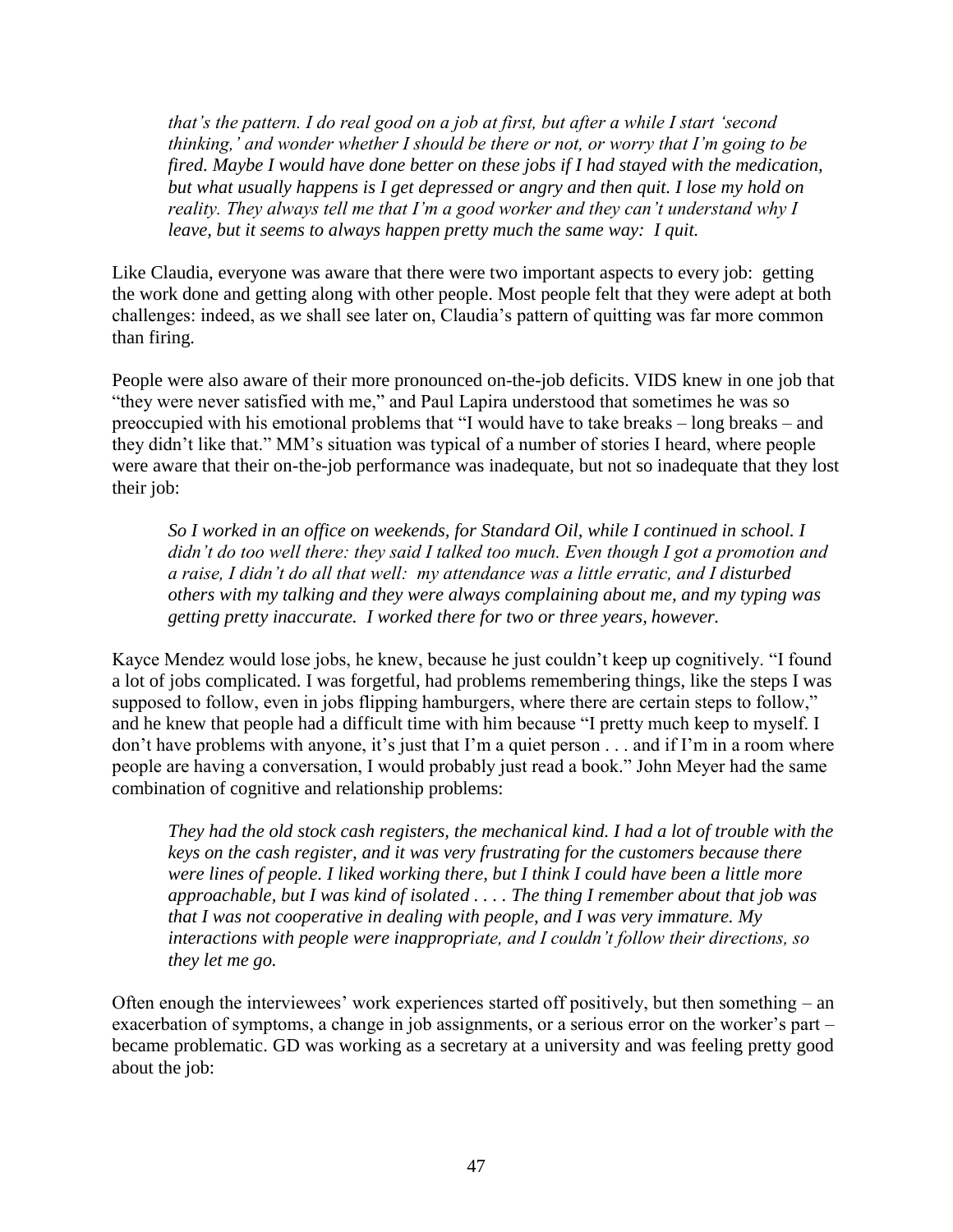. . . *because I always felt like I was doing something in there. I was typing or doing the budget, or working on reports. . . . I felt like I was doing a lot of stuff . . . and everyone got along with me, everyone liked me, like the professors and the students. But, then, I starting stealing petty cash, and although I'd return the money, because I knew they needed the money, I was always nervous, and when they found out of course they fired me.*

It is useful to keep in mind, however, that these reports of work performance – of mostly good but occasionally poor efforts to meet production standards and get along with everyone on the job – were predominantly in unskilled and semi-skilled jobs, by definition those jobs that make very minimal demands on the intellectual capacities of workers, and where even interpersonal skills need not be as highly developed as in many other skilled or professional positions. All the same, two key points emerged repeatedly: first, that many of the work experiences of the interviewees had been quite positive, where they had done good work in both the productivity and interpersonal dimensions of the job; and, second, that people were very aware – and remarkably undefensive – about those instances in which they had not been able to manage.

The interviewees' perspectives on their job performance dispelled a number of my expectations about how the past work histories impacted on future work goals. On the one hand, not only had people worked a good deal, they believed they had often worked quite successfully, and therefore could readily imagine a future, with appropriate supports, where they could work successfully again. On the other hand, there was little complaining about discriminating bosses and harassing coworkers: most people had a realistic sense of when and where they had had some problems – for whatever reason – and had few wildly unrealistic expectations about their capacity for their next entry into the labor market. This pattern – of meeting employer expectations early on and then failing later on when they became sick again – fed interviewee concerns, it should be noted, about their ability to leave SSA support permanently behind.

## **The Impact of Mental Illness on Employment**

While there was no question in the responses of the interviewees that mental illness had had a major impact on their careers, they were careful to draw a distinction between the overall impact of mental illness in their lives and the impact of their illness on their on-the-job performance. On the whole, interviewees felt they had performed satisfactorily – and sometimes with considerable distinction – while they were at work, but that their symptoms often kept them from going to work or induced their quitting. In talking about the 285 jobs that had been held, there were only two stories of people who had lost their jobs directly because of bizarre or unacceptable behaviors while at work: Steve Markind reported a manic episode during a staff meeting in which he suggested his accounting firm could expand dramatically, and was fired that afternoon; and GD has stolen some money in a desperate need for cash to deal with her drug addiction. Otherwise, the impact of mental illness on the career patterns of these people was often far more subtle.

Many people talked about some of the performance-related impacts of their illness: early in his career, Joseph Ciupa had lost several jobs in ways that he thought were unrelated to his incipient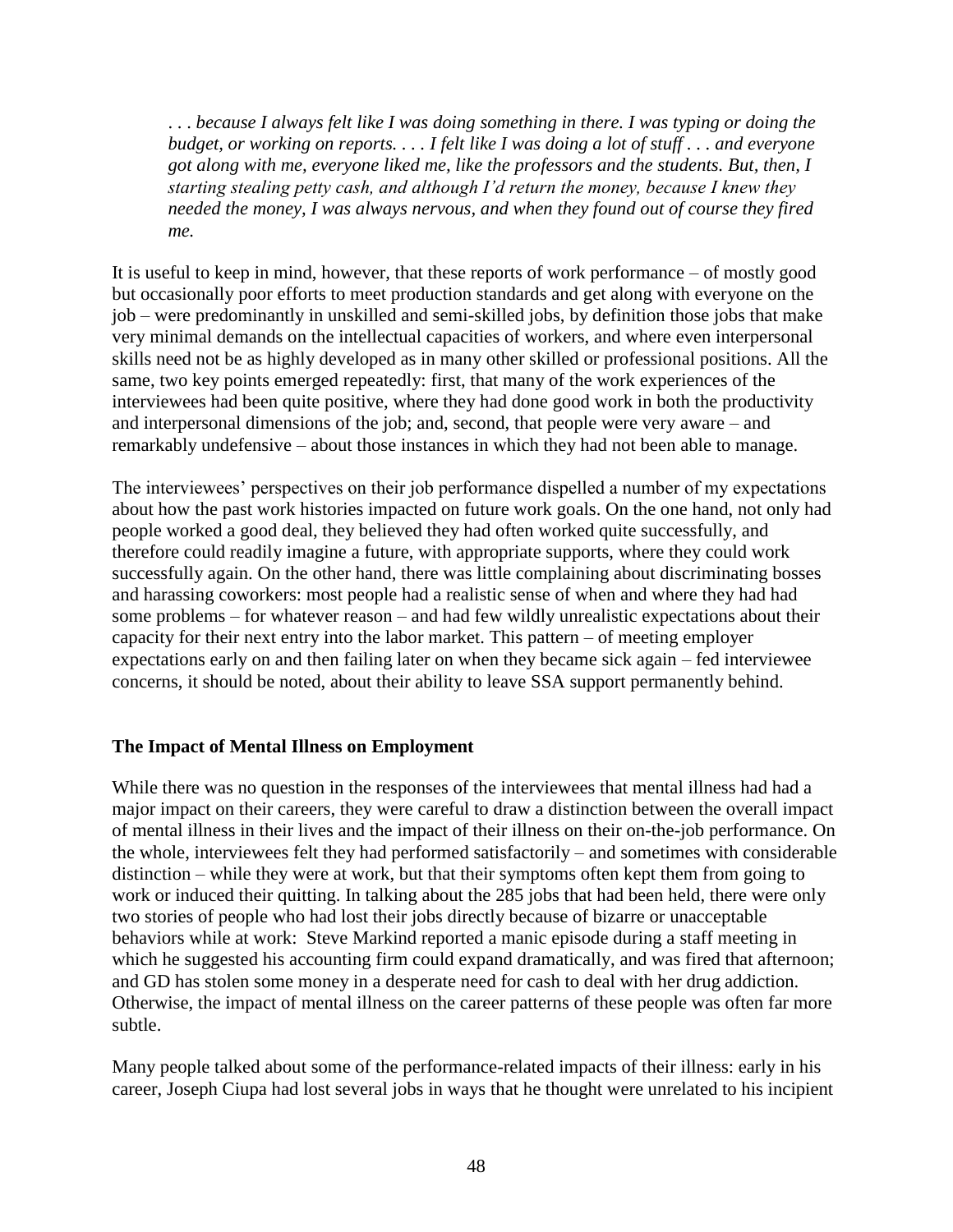mental illness, but more recently he felt that his cognitive problems – "I can't remember eight things or keep the assignments I have in order, and I have difficulty with the rules of most workplaces, like no drinking, no flirting, no stealing, and no absences" – were related to his underlying illness; Mark Davis understood that his depressions had been a work problem, but more recently finds that "the thing that most disturbs me, because it affects my work, are the problems I have with my memory, which is partly a result of shock treatments and partially just a general problem I have related to my illness;" and several people commented on the impact of medication on their work capacity, and on their stamina in particular.

More often, however, people talked about the importance of keeping their illness off the work site. Ron Berman was not the only person to make this distinction:

*I was always dealing with my problems with anger, the occasional episode of violence on my part, the depression which swept over me, and the problems of having lots of manic energy. But I want to make clear that none of these problems ever affected me on the job, and people at work almost never saw the depression or the energy or the mania in a way that upset the workplace.*

MM "never had any sort of symptoms on the job." Monica Zachoe had worked as a teacher for many years, and through several hospitalizations, but felt that:

*I was a very good teacher, that I know. And the reason I say that is because not many teachers get letters from their students after they leave a school to say that "you're the best teacher." And my mental illness never had much impact on my teaching, because I was real steady emotionally when I was teaching. I was doing something that I liked, and because I wouldn't allow my mood to show to the kids. I'm not saying I didn't have the moods, especially the depression, but I would not let the kids see that. And I was able to control it for many years.*

Norma Maxwell felt very similarly. Although she heard voices all the time:

*. . . the only time I experienced difficulties on the job is if somebody found out, and then I felt like they would treat me differently. I don't know if it was just my paranoia, or what it was, but I felt like once they knew, it was always a different situation. . . . My mental illness is my problem, it's my own personal ordeal. When I'm with my friends I don't act crazy, but when I'm alone what I do is my business.*

Lucy Kim, on the other hand, had a very balanced perspective: she could recognize the problems that her emotional difficulties created on the job, but felt that for the most part she had developed a series of strategies and supports that allowed her to work successfully nonetheless:

*Initially, I just couldn't cope on the job. After dropping out of college I just moved around a lot, got into drugs, and took whatever sorts of jobs I could find to keep going: I*  was a waitress, did office work for a temporary agency, was a clerk in a couple of *clothing stores – with none of the jobs lasting more than six months. I was pretty unstable, but I certainly didn't see myself as having emotional problems, just being a*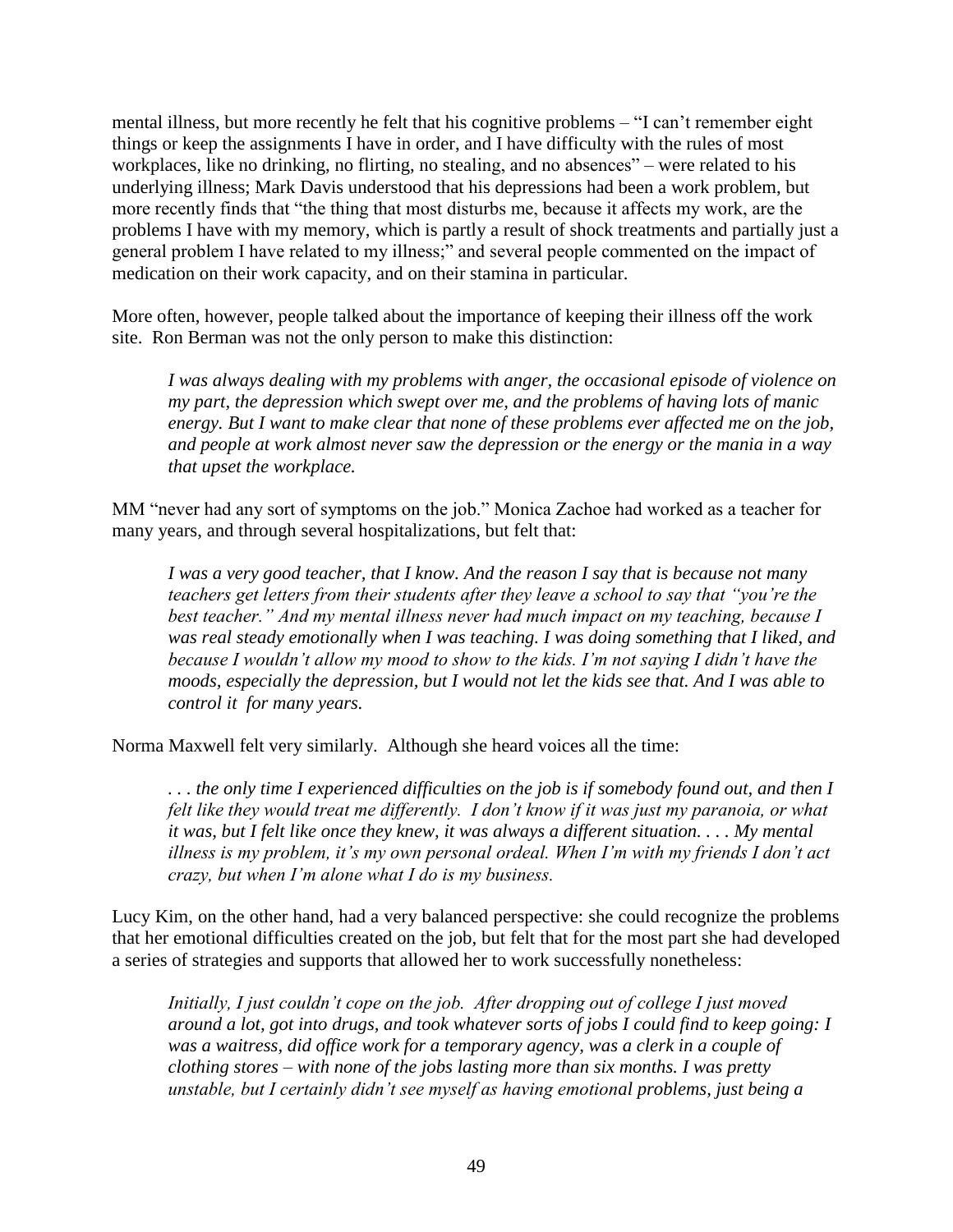*little flaky. And this went on for several years. But, to tell you the truth, this was the kind of life a lot of my friends were leading then.*

*I manage pretty well at the moment, though. I occasionally start to feel confused, but then I can usually get the medication raised and that helps. I have also gotten more adept at using my supervisor for support when I know I'm beginning to have problems, and since it is an agency where everyone is familiar with mental health issues, this works out pretty well for me. I was always sort of hiding this secret before, and I'm much more comfortable now.*

*But I'm always afraid the illness will cycle back. I have big problems with concentration and organization of my work, and I think a lot of people with mental illness have the same issues. Sometimes I just don't want to go to work, in part because I still feel different from everyone else. And sometimes I just am so anxious or nervous that I can't sit still. I'm still always waiting for 'the big one' – the onset of some psychiatric problem that leads to job loss, where my judgement deteriorates and then I'm back on drugs or drinking, and then my friends abandon me, and then I'm homeless and crazy again. So you can see why taking a job is scary for a lot of people.*

There were two areas where interviewees felt the strongest connection between their emotional problems and their work performance: first, alcohol and substance abuse; and, second, a low tolerance for stress. Both Lucy Kim and GD talked at length about how their problems with drinking and drugging cost them jobs that they really liked: in several instances lunchtime drinking led to pronounced 'attitude' problems back on the job in the afternoon, but inevitably led as well to the more serious problems of being unable to get up in the morning or simply neglecting to come back to the office after lunchtime. Joe Demaro recognized his substance abuse problems as directly related to failures in his career: "that's the whole history of 23 years of addiction. That's why I know why I couldn't maintain jobs, and still can't. I know how I was."

Indeed, over a third of the interviewees identified themselves as substance abusers. A few people discovered the seriousness of their substance abuse while in the military:

*At one point I was living with one sister and decided to join the Navy and make it a career, planning to retire in my 40s. What I didn't realize was how my addiction was already in full swing, so to speak. I made boot camp, had two weeks of apprenticeships and school, and I was busted for smoking reefers. I was discharged after two years, the discharge papers say, because my alcoholism 'was a burden to command.'" (GD)*

*My problems really started over in Germany with the Army, because I started drinking most weekends, and things sort of went downhill from there, and in the end I got a dishonorable discharge from the service, which was too bad because I really liked my job as a prep cook. (Cindy Emerald)*

Aussie Humphrey lost several jobs because she got involved in drinking, and Paul Lapira, who was "using drugs, mainly marijuana, and drinking lots of coffee and staying up throughout the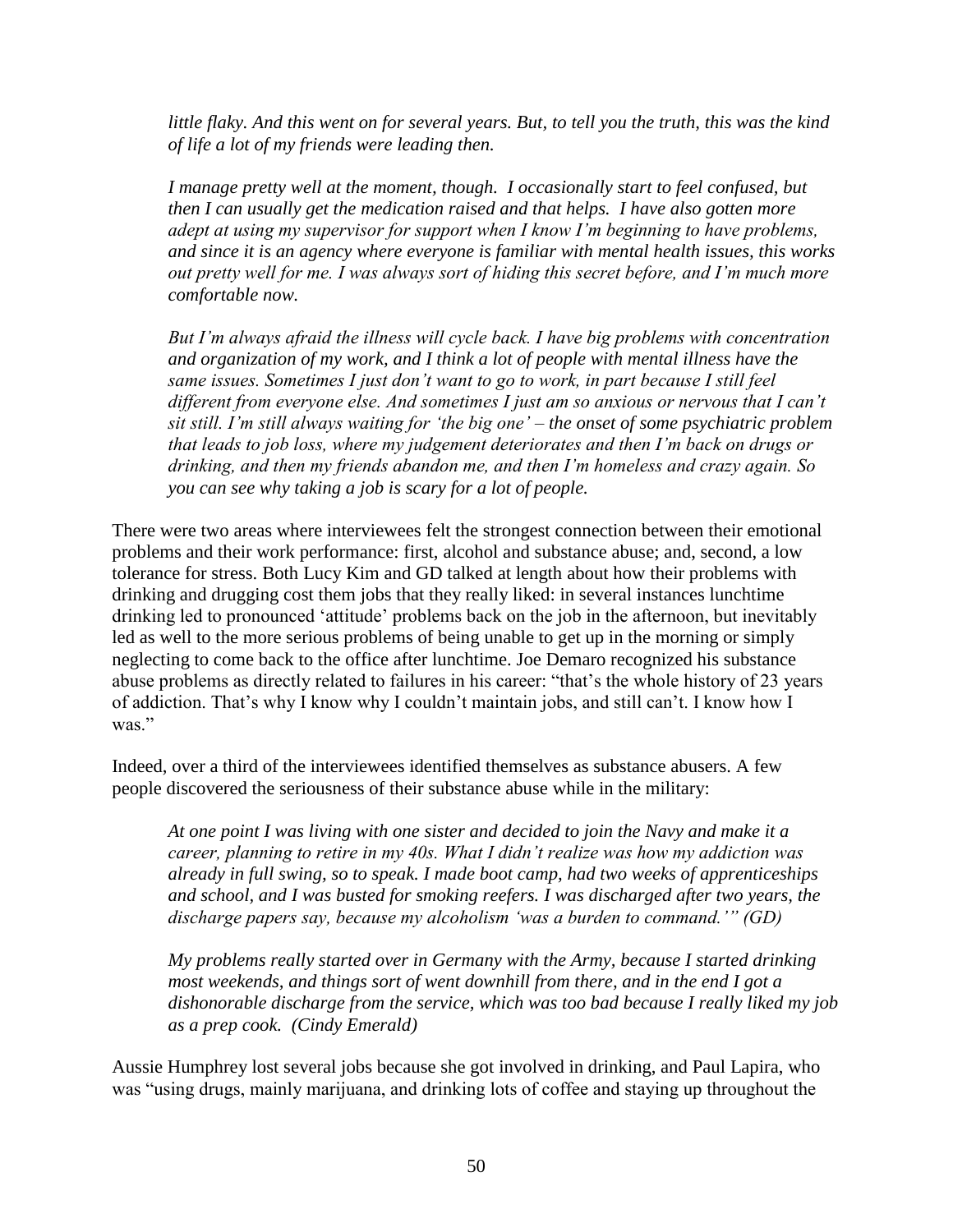night all the time" was confronted by his boss, denied having a problem, but then thought that Howard Stern, on the radio, was talking directly about him and broke down. Jose Perez lost his job with the electrical company for the same reason: "I didn't like my job, but the alcohol and drug abuse at that time magnified or augmented the underlying problems." One interviewee, who as a teenager had begun dealing drugs on the street and living very well with the profits, had been in and out of drug treatment programs since he began using drugs at the age of 12, and became a serious cocaine addict at 17.

One of the most frequent explanations people offered with regard to the way in which their mental illness impacted on their careers, however, was the low tolerance for stress that many interviewees believed was a characteristic of their illness. Ron Berman finds that the Lithium he takes controls his mania but that the 'depressions are pretty debilitating' and leave him without the capacity to cope with pressure. VIDS thinks of work as "inward stress every day, every hour, on every job. There are demands on a job you have to perform, and if you don't perform, they get rid of you." JG believes "more emphasis has to be placed on helping people to deal with stress more productively, so that they can work."

Stress, however, is notoriously difficult to define and more difficult still to measure: nonetheless, many of the interviewees believed that the fundamental characteristics of most decent jobs – full-time work, the demand to show up every day, week in and week out, the pressure to perform consistently, and the presence of so many other people to contend with – all represented very real challenges to their emotional stability. There was little sense that these could be the kinds of stressors that 'reasonable accommodations' under the ADA or strong support from a vocational program could help people to cope with more successfully, and there was little faith, in any case, that such accommodations or supports were likely to be available in the workplace. Many interviewees knew that they could *get* a job and that they initially could perform reasonably well on the job, but they were concerned that a long-term commitment to the marketplace could not be sustained because of the stresses implied by this commitment. Indeed, many clients had had the experience of leaving jobs in the past when they felt that the stress of the position – of performance demands, of interpersonal relationships, of balancing the demands of one's private life with the demands of the workplace – had been become insupportable.

#### **Leaving the Job**

To better understand the career patterns of people with serious mental illness, then, it becomes important to look more closely at the reasons that people leave the jobs they have. The initial outlines of the 'careers' of these people – a series of entry-level positions that they hold for varying periods of time – only provides a partial portrait. This study sought more information on the reasons people gave for 'job leavings' – whether voluntary or not – and the degree to which the patterns of 'job leavings' experienced by people with serious mental illness were or were not similar to patterns of job leavings among their non-disabled coworkers. Cook (1992) had already explored some of these questions in her examination of job leavings among youth with mental illness, in which she found that "it appears from these data that the labor force behavior of youth with psychiatric disabilities is somewhat like that of their non-disabled counterparts, at least as reported in the research literature." However, the interviewees reported upon here are a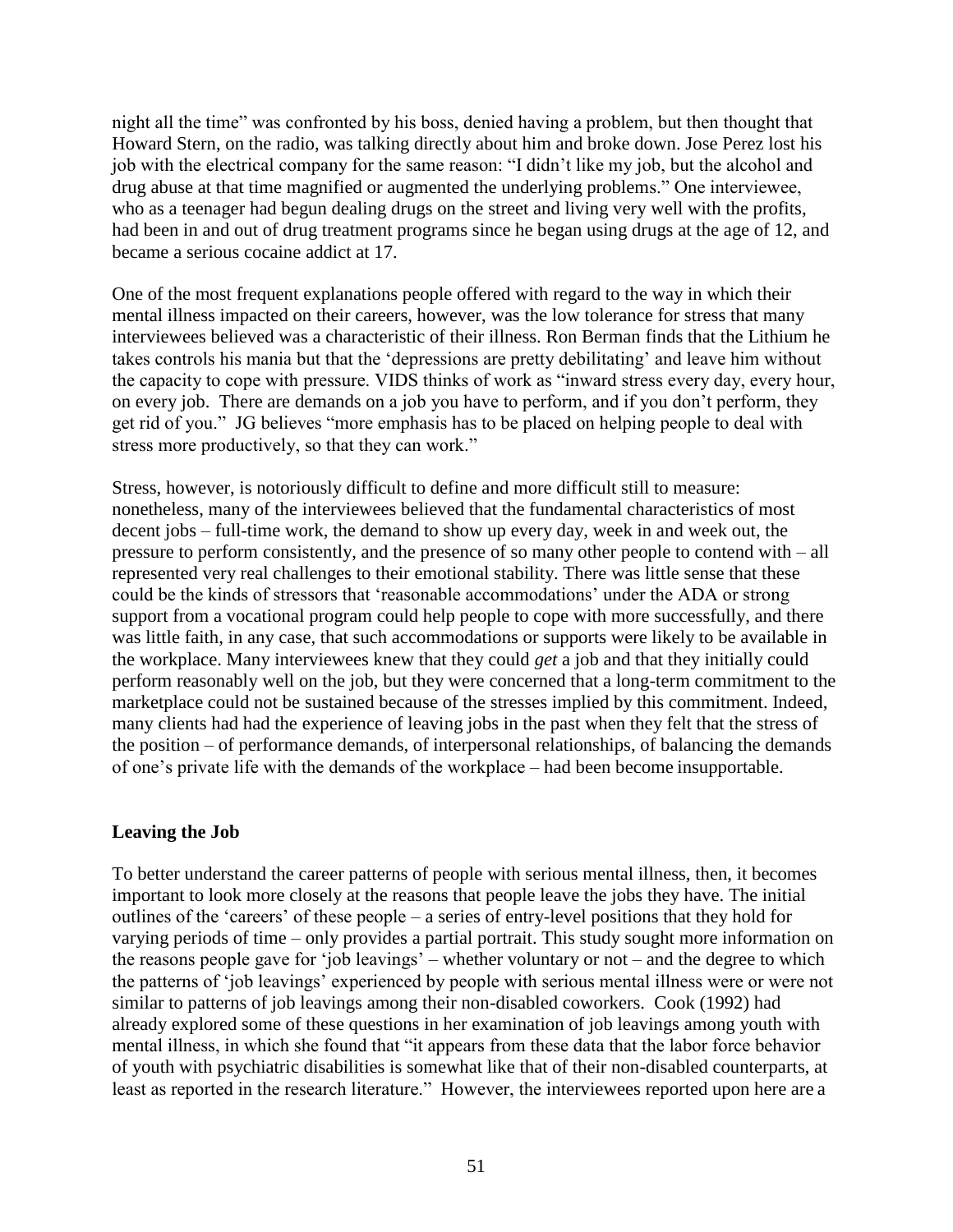more mature middle-aged group: how did their patterns of job leavings compare to their nondisabled counterparts?

At the broadest level of analysis, there was tremendous variety in the reasons provided for job leavings, both across the sample as a whole and within individual cases. Almost everyone reported some mixture of layoffs, firings, precipitous quittings, and thoughtful resignations to seek better paying jobs or more education. Three broad patterns emerged among the 260 job leavings the interviewees discussed: a) job leavings unrelated to mental illness; b) job leavings directly related to mental illness; and c) job leavings that fell into a broad middle ground in which both the interviewee and the interviewer were unsure of the role of the individual's mental illness in the decisions that led to unemployment. No one pattern, however, overwhelmed the others.

*Job Leavings Unrelated to Mental Illness.* One major group of the job leavings appeared to have nothing at all to do with the mental illness of the individual: that is, neither symptomatic behavior on the part of the interviewee nor prejudice on the part of the employer or coworkers forced a job leaving. Some people left their jobs for the best of all reasons: they either found a better job or had decided to return to school. Ron Berman, Steve Counts, Aussie Humphrey and Lucy Kim all left full-time jobs at some point in their careers to go to jobs that offered more pay, better benefits, and an interesting change, and they were not unusual. MM was not alone in leaving her entry-level job to return to school, and one interviewee left her job after a year as a go-go dancer "to concentrate on getting my GED."

But other people were forced out of their jobs by economic circumstances: restaurants, car dealerships, publishers, printers and factories closed down; some people were out of work when Kmart moved out of town, a private school closed its doors, or a company moved out of the country; and the layoffs, downsizings and buyouts of the past twenty years of economic turbulence pushed more than a few of the interviewees into unemployment. Leo Bruckner lost his job when his fellow carnival workers had a dispute with the owners, and Ron Berman was out of work at the car dealership when GM went on strike.

Several people lost jobs due to accidents: Ron Berman lost an arm on the job, Keith Robinson left his favorite job when he was electrocuted working on wiring out on a building site, Steve Markind made a serious accounting mistake when be was a bank teller, and Dave Pezick stepped on a conveyor belt at the wrong time and was fired because of it. Joe Demaro left his job at a gas station after a series of robberies. Health issues, family crises, and social violence forced withdrawal from jobs in several cases: VIDS almost lost his arm in an accident, Armenta Taylor left one job to have her first child, Paul Lapira was too physically sick to show up on the first day of a job he had been looking forward to, and Keith Robinson left the military to return home after two of his brothers had been killed More tragically, one of the interviewees had been raped in the parking lot outside her office one evening after work, and another had been sexually abused by the father of the family where she was working as a nanny. One woman had been hospitalized for depression following the break-up of her marriage, and found that the religious school where she taught felt both of these events made her somehow morally unfit to continue teaching once she had returned to her job; they subsequently asked her to resign.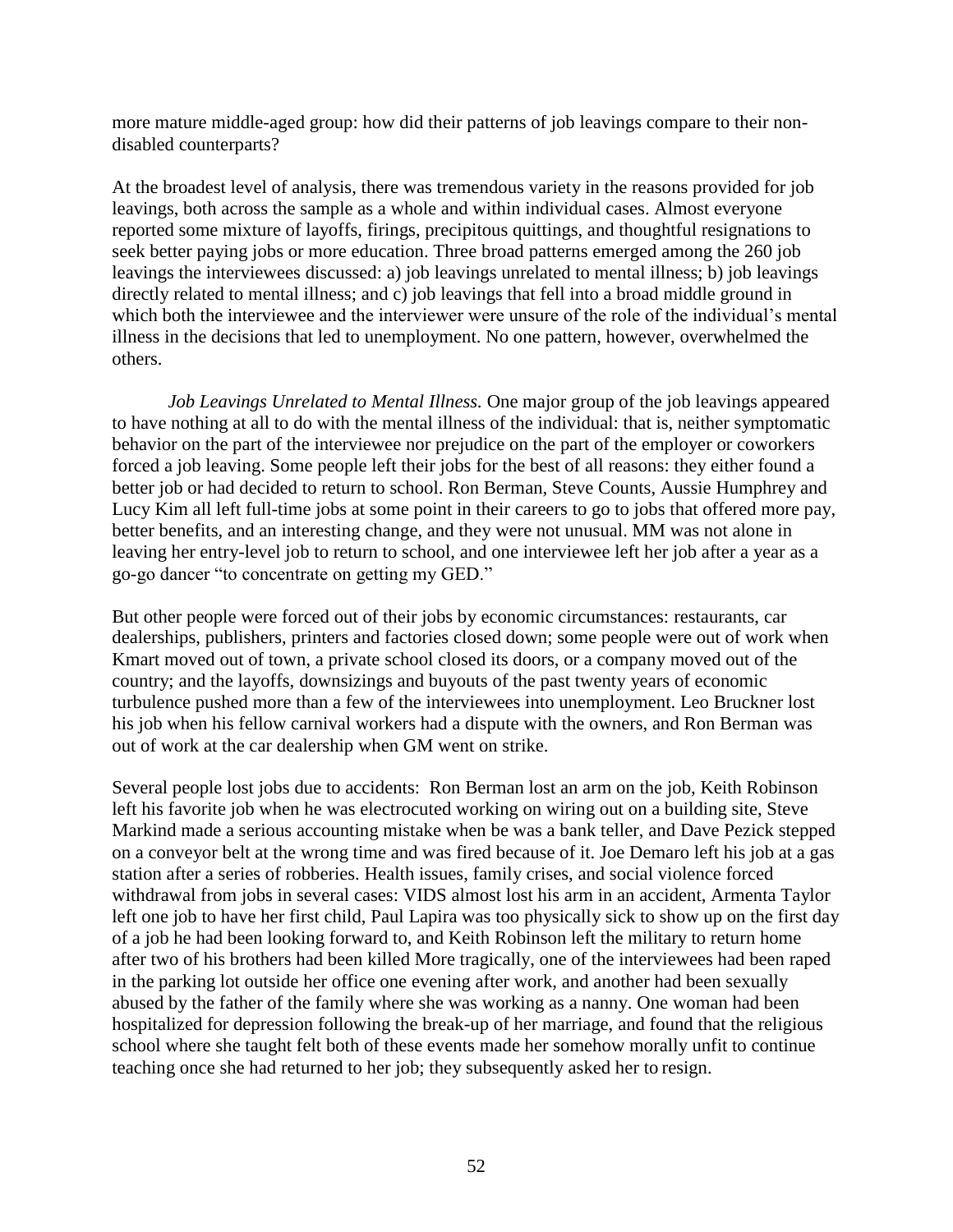None of these events had much to do with the emotional problems of the individual who was then unemployed, and it is important to remember that the reasons they lost their jobs are not different from the wide range of reasons one would hear from their non-disabled coworkers about their own 'job leavings.' In a still volatile economic era, it can be anticipated that layoffs and downsizings and closures will continue, and that accidents and health crises and incidents of violence will have the same impact on people with serious mental illness as on those without psychiatric disabilities. It is a warning, as well, to vocational rehabilitation programs to ensure that their programs are able to help people in these post-placement circumstances: Granger (1999) has made the point that rehabilitation programs have to be able not only to assist some people in finding jobs over the course of their careers, but also to provide people the skills they need to independently 'pick themselves up and start all over again,' as the Cole Porter song phrased it.

*Job Leavings Directly Caused by Mental Illness.* Just as frequently as they talked about job leavings unrelated to their mental illness, however, people talked about the jobs they lost specifically because of their symptomatic behaviors. As noted earlier, there was very little discussion on the part of the interviewees about how they resented employer intolerance of their disability-related behaviors, of how they might have continued had some kind of 'reasonable accommodations' been available to them at the time, or at what point they considered filing an employment discrimination case under the ADA to rectify matters. For the most part, people either withdrew from a job because they felt they were too ill to work (which often meant that they had been hospitalized), or were fired because they just stopped showing up on a regular basis and the employer – often after weeks or months of difficulties – finally had had enough.

Hospitalization was perhaps the most frequently cited single reason for job loss. Lou Deardon, VIDS, Cindy Emerald, MH, and Bernice Scarborough had all lost several jobs due to hospitalizations. For Gail Slick, hospitalizations were particularly disruptive:

*For the next five or six years after that first hospitalization it was always the same pattern: I'd work in the winter while living at home – and also drinking and drugging a lot – and then I'd get sick in the summer and have to be hospitalized. . . By the time I was in my late twenties, I had been hospitalized maybe a dozen times.*

Job leavings due to hospitalization raised a number of interesting questions in the interviews. It was clear that most people quit following hospitalization, or were out of touch with the employer and lost the job by simply disappearing. Almost no one said that they had contacted their employer following hospitalization to say they were sick but would be ready to return to work as soon as they were released. Neither family members nor clinical personnel – in the hospital or in the interviewee's community mental health center – nor vocational counselors took this step on their behalf either. There were several explanations for this: first, many interviewees felt that the return of such serious symptoms confirmed earlier concerns that they couldn't really expect to work; second, other interviewees assumed that their treatment, whether in the hospital or in community settings, would be too extensive to permit a return to the job; and, third, most were simply too embarrassed to return to the work site, where they would feel compelled to explain what had happened to them.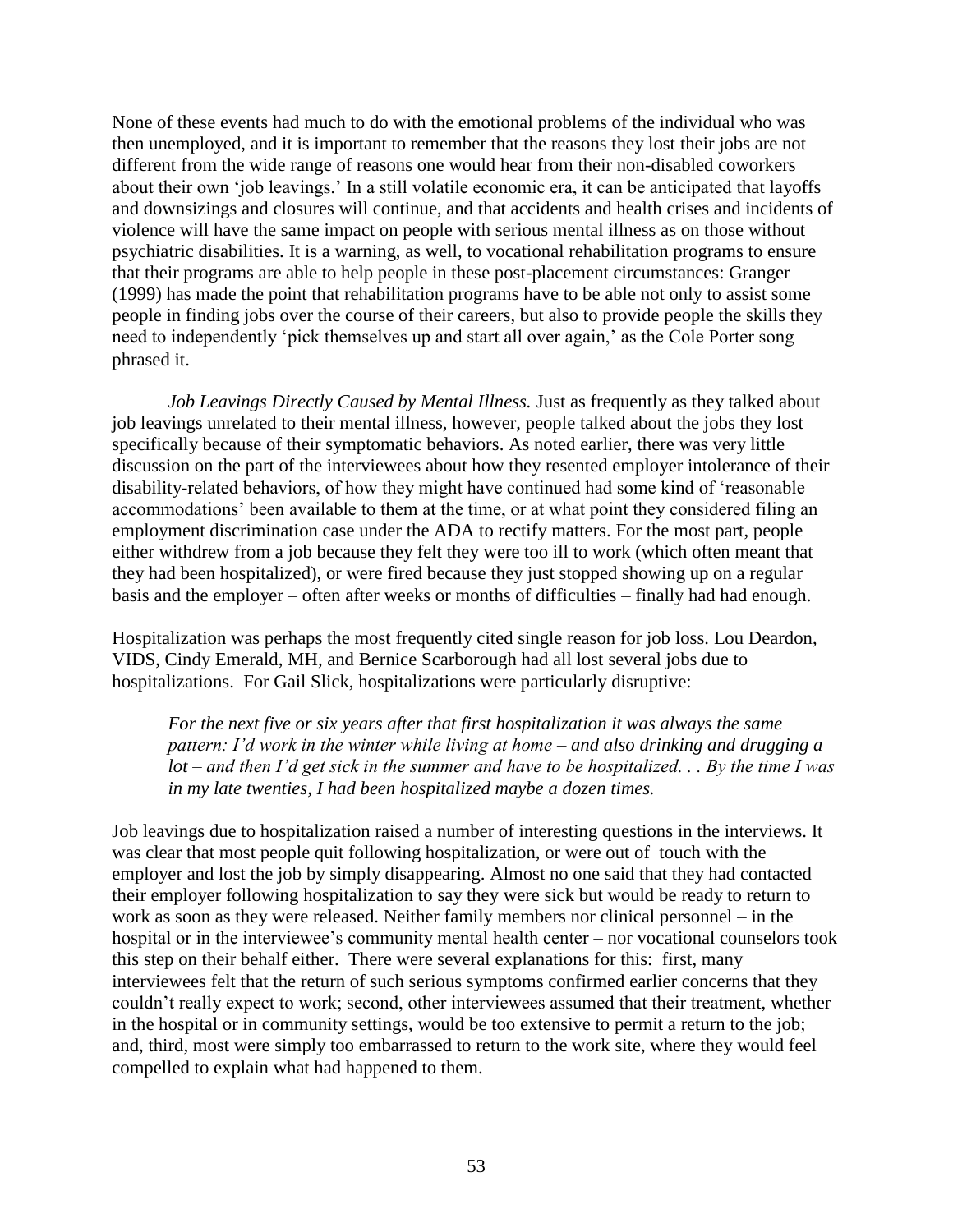Much the same was true for people whose job leavings were precipitated by substance abuse problems. Jose Perez felt he had been dismissed because of his 'bad attitude' at work, due to his drinking, even though they called it a layoff. GD had worked at a series of secretarial positions over the years, but they frequently ended badly too:

*Basically, I lost a lot of these jobs because of my bad attitude, and I know it had to do with my drinking at the time. I had, like, an 'I don't care' attitude and was very defensive. If I was corrected for something, I took it like this person was trying to hurt me and I was always making excuses for the things I would do which were wrong. ......I had problems with supervisors on some jobs, and in other jobs I was just bored: I hated sitting all day filing papers, and used to throw them in the garbage*. . . . *I was just so bored, and I found myself going to lunch, drinking, and coming back and being nasty to coworkers.*

Sarkis Tashjian's substance abuse problems were of another type: he had difficulty getting to the job:

*Sometimes I worked 50-plus hours a week, but sometimes I was struggling to get to work on time, or at all. I often missed three days in a row, but I was such a good employee while I was there that they kind of persevered with me for a long time. I was there about a year and a half. They'd call me at home and my mother used to cover for me, back in the beginning. It was bad. They finally let me go, because I basically forced them to. They had said they'd give me one more chance, but then I didn't show up and they had to fire me.*

Indeed, almost everyone had at least one story in which their failure to show up for work – to be consistently late, to disappear for one day or several days, to stretch out breaks or be noticeably late returning from lunch, or to leave earlier and earlier each day – was the major problem. In some instances, as noted above, this was due to psychiatric hospitalization or substance abuse, but more often it was a result, as the interviewees understood it, of their symptoms. Several people spoke of the paralyzing depression that overwhelmed them before they had even gotten out of bed in the morning, while others talked about the manic episodes that found them on an outing with friends or across town on some seemingly critical errand, or in another state heading for the beach or the casinos or the girls, before they realized they were due at work, or that they had the only keys to the building, or that this had been their last chance. It was not uncommon for employers to put up with this type of behavior for a while, and then lose their patience.

Other symptoms played a role as well. Ron Berman was driving the company truck one day when he became convinced that 'the Secret Service was following me, and I took the van and parked on the interstate and I was thinking I should jump in front of a truck. I was gone for four hours and when I got back they fired me." It was not uncommon for interviewees to come to believe that everyone in the office was talking about them and plotting to make life difficult for them. And others were well aware that their social inhibitions led to tensions for them that resulted in a decision to quit. Quite a few felt that some of the less bearable symptoms of mental illness – visual and auditory hallucinations, anxiety attacks and obsessive-compulsive behaviors – distracted them from work and led to firings due to 'failure to perform' prescribed tasks.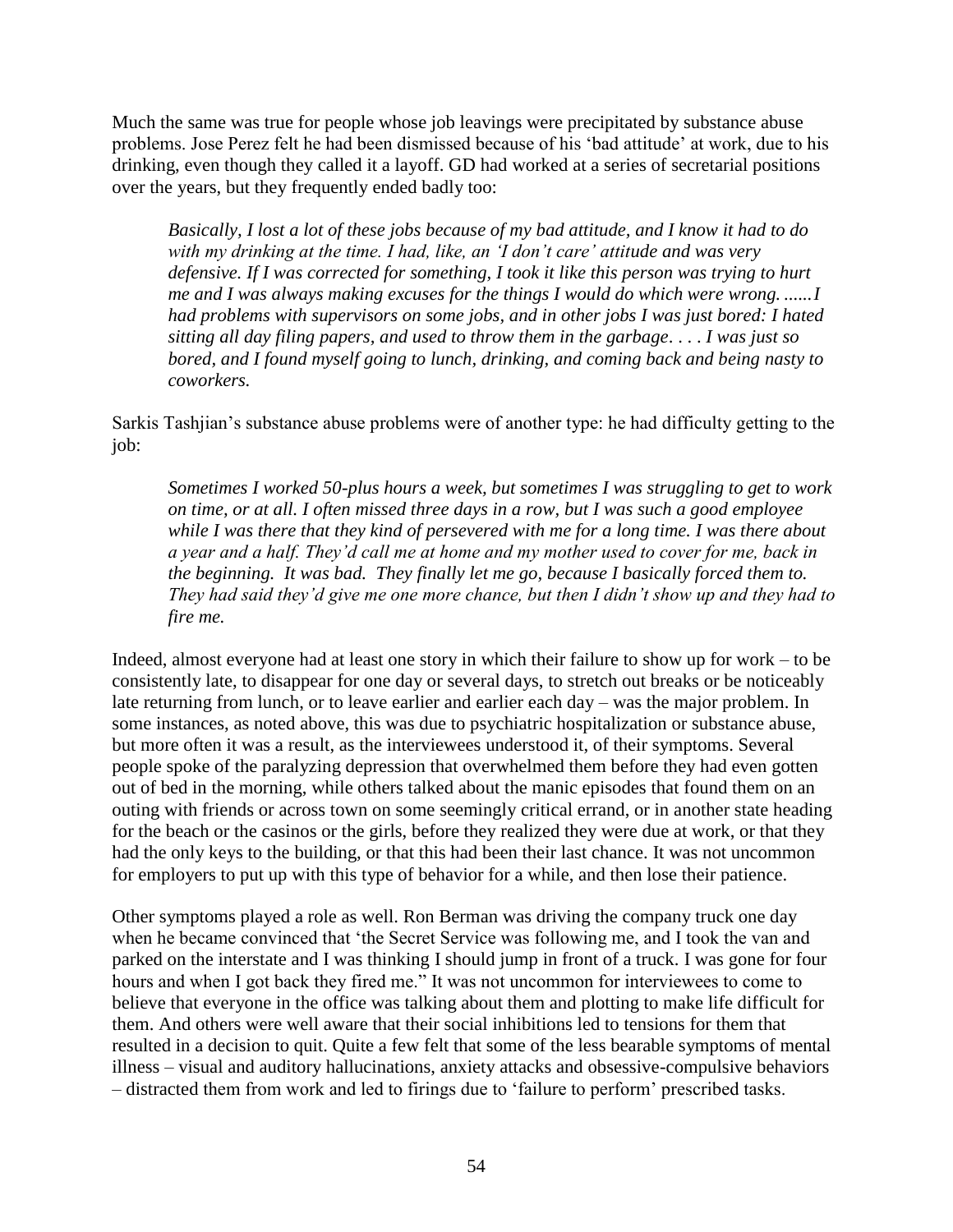A fourth recurring theme was the degree to which an intolerance for stress was the decisive factor in the interviewees' decision to quit. Many interviewees felt that an inability to mange normal levels of work stress was an inherent part of their disability, and indeed several felt that their eligibility for Social Security SSI and/or SSDI payments was based on their low tolerance for stressful situations. Aussie Humphrey told a story that was repeated often by others:

*The psychosocial agency had gotten me a variety of transitional employment jobs – at a factory, filling balloons at a toy store, and as a dishwasher at the university dining hall, for six months each. After a while I got my own job waiting and bussing tables at a restaurant on weekends, but left after a few weeks there too because I got a full-time job at a restaurant down the street. But I left there after three weeks because I just couldn't handle either the physical demands of that much work or the stress of that much work.*

Kacey Mendez found it stressful to work at McDonald's: "I ended up leaving because the people got to me and I was not following directions too well. I get fatigued a lot when I work full time: I kind of get burned out, stressed out, and everything." Jack Motta left in the middle of the evening when the restaurant owner for whom he worked "gave me all these chores to do, cleaning up and everything, and putting everything outside, and I just kind of called my dad and said I've had enough stress here." Dave Pezick left a part-time job when they wanted him to switch to full-time: "I just couldn't handle it." Such job leavings were also particularly damaging to the future vocational ambitions of the interviewees: stress-related quittings served to reinforce more than anything else the notion that they were simply not able to work.

*The Middle Ground.* Between those job leavings that had nothing to do with the individual's mental illness and those that were directly a result of debilitating symptoms or stress intolerance was a broad middle ground in which it was difficult for both interviewee and interviewer to assess the role that mental illness had played. In the great majority of these cases the interviewee had quit, but in an economic age in which "take this job and shove it" has become a national anthem and the abundance of jobs encourages rapid job mobility, it is difficult to assess the degree to which these types of job leavings are symptomatic. Indeed, many of the reasons offered for leaving a job were familiar to those given by others in the broader society who work in the secondary labor market.

Several people left their jobs because "it was too damn cold that winter to work outside" or because they had difficulty finding transportation to the job, and several other people were fired because they were found sleeping through the night shift or argued repeatedly with coworkers. A few people had gotten into either verbal or physical fights with their supervisors:

*I went to work for the Philadelphia Stock Exchange for several years, when I examined the books and records of brokerage houses all over the country. . . . It just got to a point, from the first day, when I was rubbing my boss the wrong way and he rubbed me the wrong way, and after a couple of years we just agreed to part. (Steve Markind)*

*For four years I had a job at Denny's, where I started on the day shift and then did night shift work, mostly cleaning up, and I worked there pretty much full time, with good*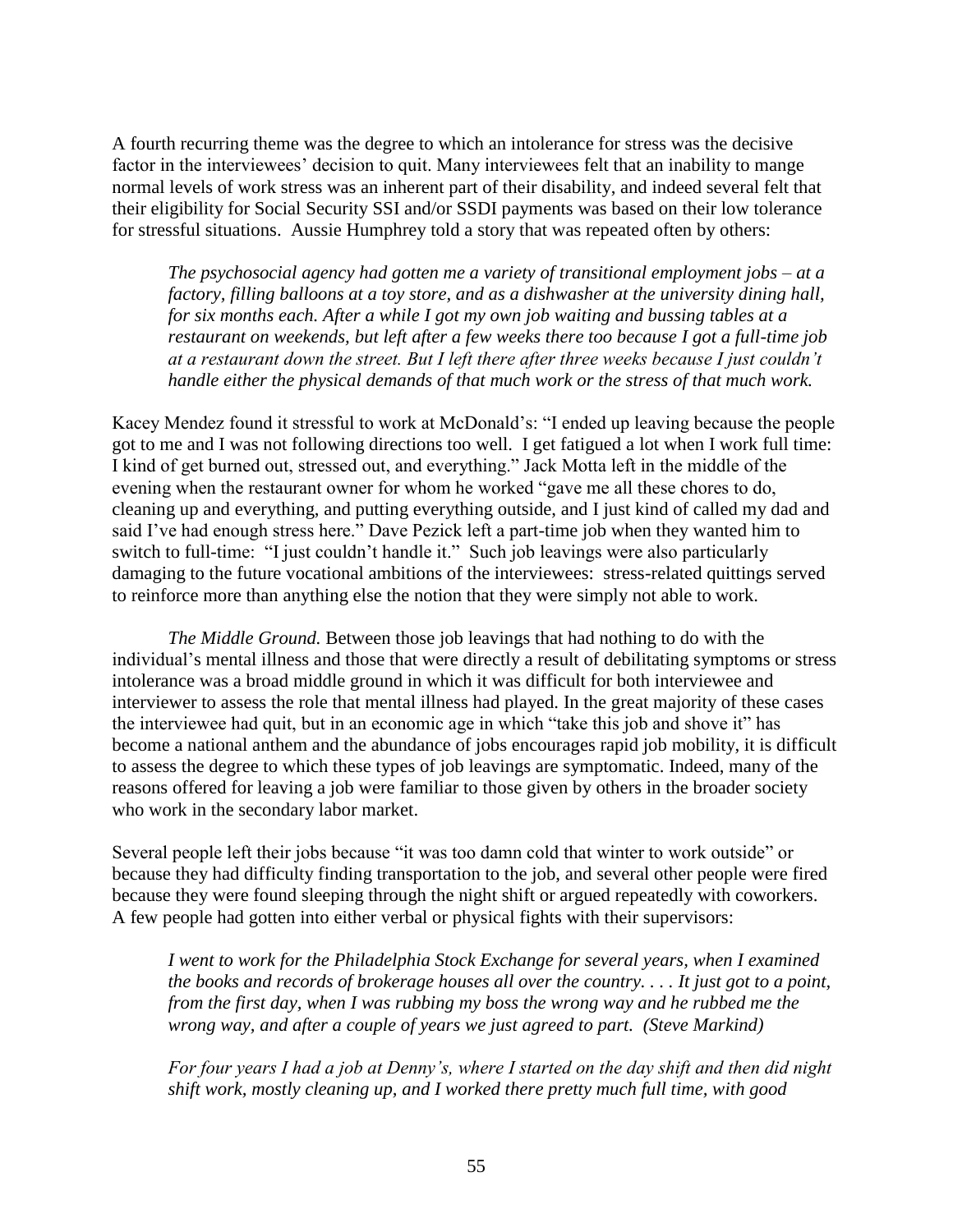*benefits, and it was working out pretty well. I had a number of bosses over that time, but after a while I had one supervisor I didn't get along with at all, and I wound up having a fist fight with him about the length of a break I was on, and I was fired. That was very upsetting, but I immediately found another dishwasher job, full-time, and got along really well with everyone there. I had that job for seven years, until I got into anther argument with my supervisor, and was going to quit, but they fired me first. (DW)*

Others were told by their supervisors that they were just too slow-moving or too slow-thinking to be worth their salary. The interviewees, for their part, didn't dispute these negative estimations of their work, but neither did they feel that the issues raised by such job leavings were fundamentally based in their mental illness.

A few people lost jobs because of their dishonesty in handling money: they borrowed cash from the till that they intended to pay back; they took someone else's tips off a table; they didn't pay back a short-term loan; they stole lottery tickets; they spent themselves into bankruptcy without telling their partner in a small business; etc. These are not particularly unusual stories in today's world, it should be noted, nor are they at all uncommon among people living on the very limited incomes most of the interviewees reported; it is far from clear, however, that such actions (as well as other on-the-job lapses of judgment) were based in the individual's mental illness.

Similarly, the interviews were full of stories about people who quit their jobs – after a few days but more commonly after a few months or year or two – because they were bored. Some who found their jobs boring were like the college-educated and intellectually-oriented John Meyer who left an entry-level routine job because "it was extremely boring: there was nothing to do, and they wouldn't let you wander around, and they didn't like you to leave your desk." But there were also those like high-school graduate Cindy Emerald, who had worked as a cook for a while, but then left a later job as a telephone operator "after three months because it was really boring." None of the interviewees thought that leaving what they thought of as boring jobs  $-$  as store clerks or salespeople or lawn mowers or factory workers or restaurant staff – was symptomatic of their underlying psychiatric illness. The question remains, however, whether a repeated pattern of leaving boring jobs does suggest some underlying incapacity to cope, or whether many people without psychiatric disabilities would respond in much the same way.

And it is similarly hard to know how to evaluate the repeated instances in which interviewees left their jobs because they felt the pay was too low. It was not just those whose educations or experiences might ordinarily have given them access to better paying jobs. Joe Demaro and Paul Lapira, whose qualifications were relatively limited, were not alone in deciding to leave the maintenance jobs where they were making \$5 or \$6 an hour, part-time, without any real benefits. Myria Manfred had had similar experiences:

*I worked in a grocery store, I worked in a restaurant, and I worked in a hotel, and I was paid like \$3 an hour, and after a while I quit because it just wasn't worth it. . . .I worked a whole winter at a supermarket for almost nothing. I was desperate when I quit. I'd rather walk the streets for days than work for \$3 an hour doing cleaning jobs.*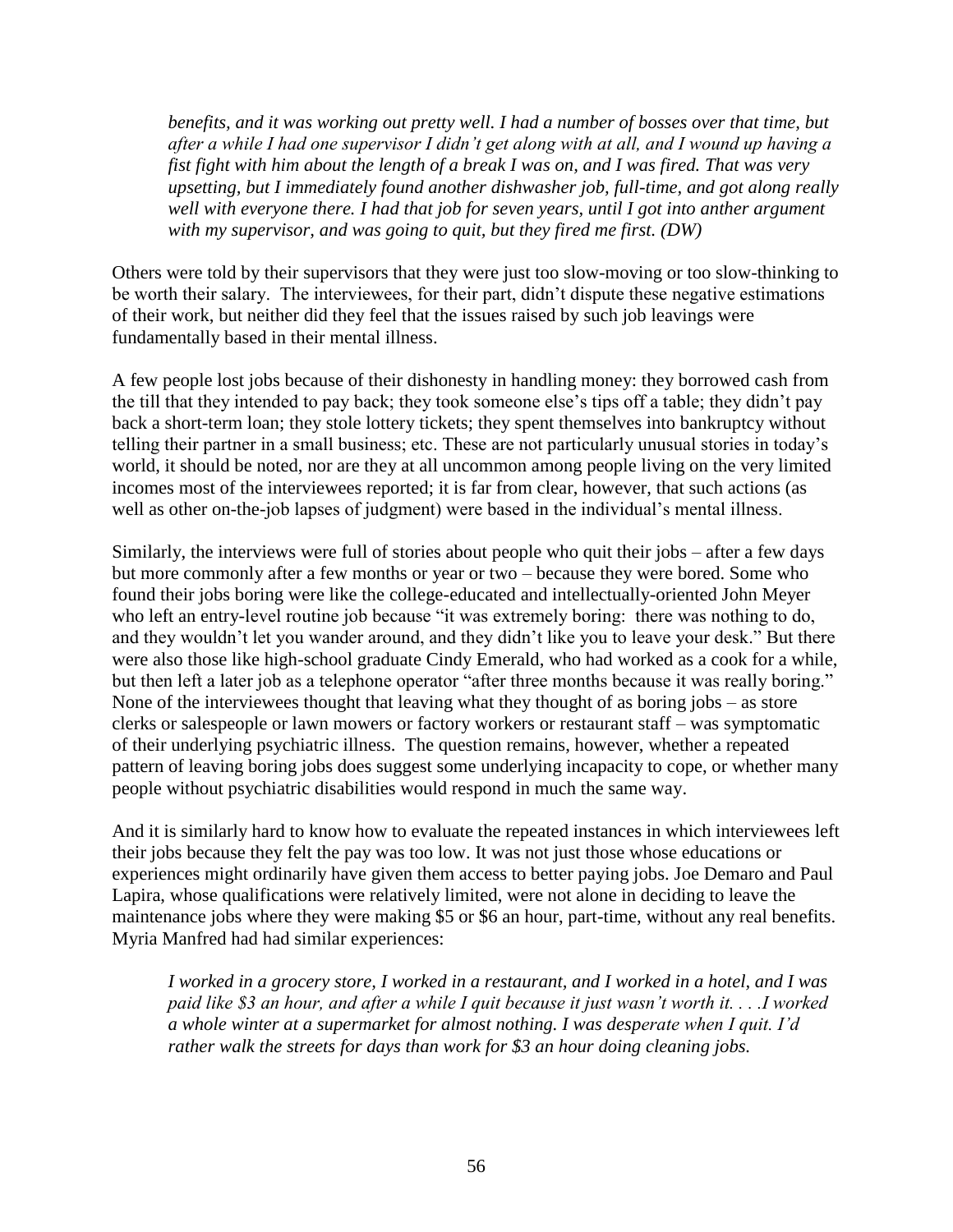The wide variety of reasons given for job leavings in this broad 'middle ground' – the inconvenience of some jobs, the conflicts with coworkers and supervisors that made the work site an uncomfortable setting, the boring nature of most entry-level jobs, and the low pay that is offered – raise the question of whether those in the mental health and vocational rehabilitation community have gone too far in 'pathologizing' job leaving behaviors that are in fact rather reasonable and rather like those of the non-disabled workforce in similar types of jobs.

# **Being Out of Work**

The final aspect of the job experience that needs to be explored here is the 'out of work' experience of the interviewees, which is the subtext for their decisions (when it was their decision) to leave jobs. Almost everyone in the sample had been unemployed for significant periods of time during their working lives, and this is as important a part of understanding the career patterns of people with serious mental illness as any other.

Several themes emerged slowly in the interviews. First, hospitalizations often resulted in the longest periods of unemployment. Whether it was the seriousness of the symptoms that led to hospitalization that made it difficult for people to quickly re-engage in the labor market after discharge (and, indeed, many clinicians are especially wary of a return to work in the immediate post-hospital months) or the way in which hospitalization seems to confirm for the mental health consumer, family members, clinicians and case workers alike that work may be too challenging to reconsider, many people withdrew from the marketplace for months and frequently for years following a significant (longer-term) hospitalization. This tended to be less true in the early years of an individual's struggle with mental illness, when they were more likely to want to leave the psychiatric experience behind them and rapidly demonstrate that they were fully ready to participate in the mainstream of community life, but it was more typically the case in later years.

Second, the growing recognition on the part of the interviewees that theirs was likely to be a continuing disability, to one degree or another, seemed to result in a search for an acceptable but alternative lifestyle. Many people continued to live at home with their parents, in part for emotional support, but in part as well for the financial support they could expect if they were not going to be working. Families were often caught in a bind: realizing the psychiatric problems of their children, they wanted to offer all the support they could, but they were also frequently reported to be the only voice in the client's life suggesting work. Immediately after his first hospitalization, Steve Counts found himself having "trouble getting a job. I laid around the house for a while, and then my father gave me an ultimatum to get out and find a job;" however, Steve was so paranoid that he "couldn't even go out to get food, couldn't go out to do anything," until he reached a community mental health program and asked for help. After JG's business of 25 years had collapsed, "I couldn't find any other similar job, lived off of my savings for about two years until they were all gone, and then was really nervous all the time about money."

Quite a number of people have wandered in and out of human service systems without really reengaging in the labor market, and homelessness was not at all uncommon among this group. A number of women followed boyfriends from community to community, while many men found shelters an acceptable alternative between jobs. Lots of people supplemented their Social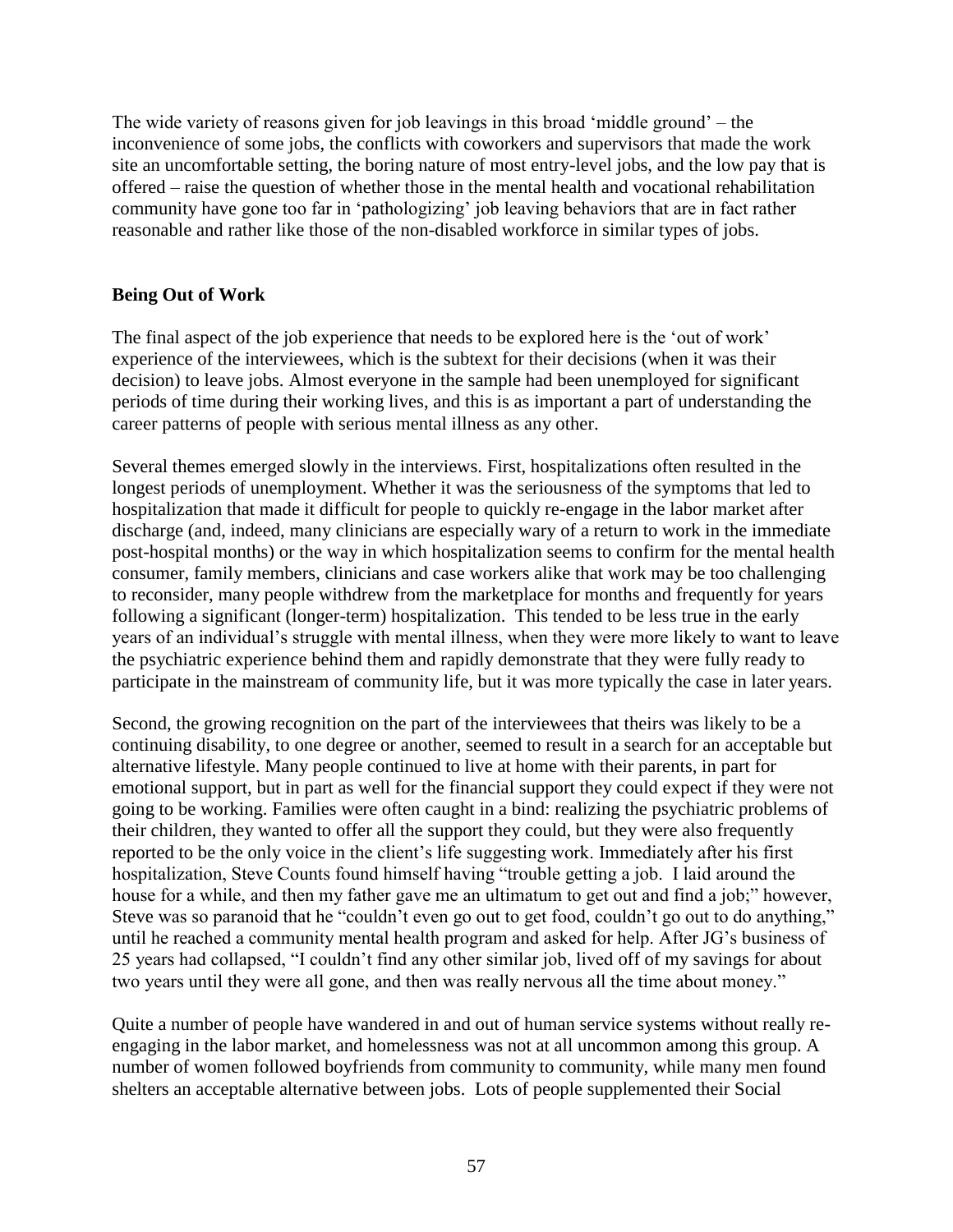Security payments with short-term entry-level part-time jobs, but others withdrew from work entirely. For most of the interviewees, contact with a psychosocial rehabilitation program, or, indeed, any kind of comprehensive community based mental health and rehabilitation service system, came rather late in the course of their struggle with mental illness, but people were in and out of psychosocial programs – and in and out of the Transitional and Supported Employment jobs they offered – with the same casualness with which they approached the general competitive labor market.

Others found solace in private projects. Myria Manfred devoted a number of years to writing:

*Well, I wrote this 400 page book about my life, and I don't know if it was my doctor who asked me to do it, or whether I just started out writing, and I put out 400 pages and I gave it to him as a manuscript. I don't know whether he read it or not.*

John Meyer appeared to find solace in reading, widely, and spending many hours in the years when he wasn't working at the library. RB dreams of an opportunity to develop his energysystem plans, and has done a good deal of research in that direction. But many of the interviewees simply do not know where the time went when they weren't working. They were not overly engaged in clinical treatment, nor actively volunteering in community life, nor playing homemaker roles within their families. They were out of work – for months and years at a time – with no real alternative engagement, and the longer they were out of work the more they feared that they would never be able to work again.

Finally, one of the major inducements to long-term unemployment appeared to be the availability of financial support and medical assistance from the Social Security Administration, to be discussed in greater detail in the next chapter of this report. It did seem that the repeated efforts of the interviewees to re-enter the labor market slowed considerably when they at last began receiving SSI and/or SSDI checks. Many had struggled with mental illness along with the demand to earn a living – or part of a living, if they had family members to assist them – for much of their early years of psychiatric difficulties. The reluctant acceptance of financial dependence upon social transfer payments, however, seemed indistinctly to make their periods of unemployment less problematic and their efforts to rejoin the labor force less vigorous.

- - - - - - - - - - - - - - - - - - - - - - - - - - - - - - - - - - -

These career patterns, then, must be understood within the context of the types of jobs most interviewees had been able to obtain in the past: entry-level unskilled or semi-skilled positions, sometimes on a full-time basis but more often on a part-time schedule, with low pay and meager benefits. Within that context, these people with serious mental illness may have been working, with regard to both productivity and interpersonal relations, at or near the level of their nondisabled coworkers. Indeed, most interviewees reported that their emotional problems did not have a significant impact on their on-the-job behaviors, although their symptoms may have kept them away from the job to a degree that forced either quitting or firing.

We can turn to some of the other literature in the field to assess the validity of several aspects of the above assertion. Cook (1992) found roughly similar patterns of job performance, job tenure,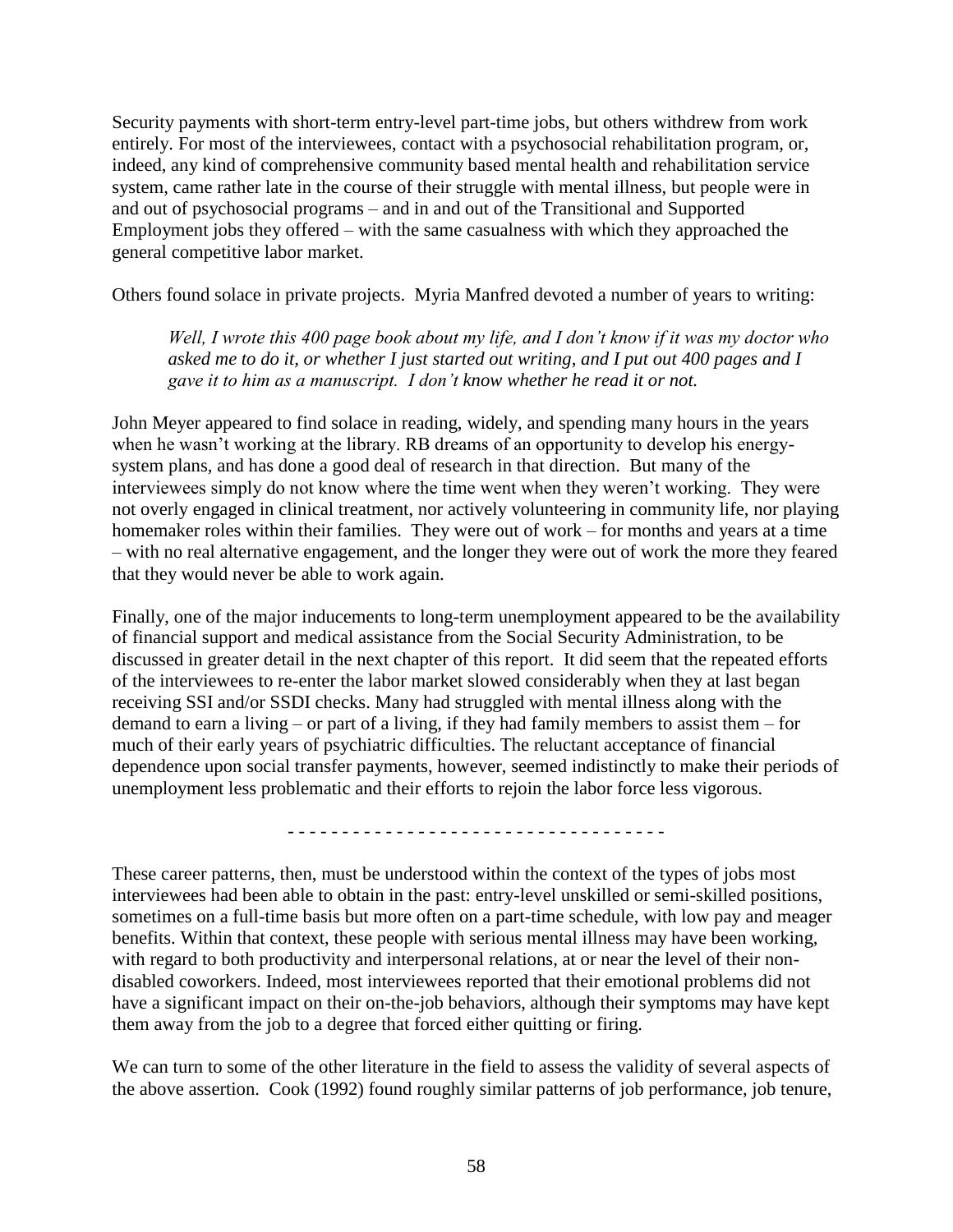and reasons for job leavings among both youth and adults with serious psychiatric disabilities, and Botterbush (1999) found similar results among adults with psychiatric disabilities who were working in white collar roles, with even fewer job leavings attributed to psychiatric disability than in this study. Newman (1999) reports on the reasons inner-city residents on welfare report for leaving their jobs, and their reasons provide a strong parallel to the reasons provided here. It is commonplace for employers to report difficulty in holding onto entry-level workers: in one study (Kruger, 1991), estimates for the annual turnover rates in the fast food industry hovered around 300%, and many major employers are finding it necessary to moderate the demands they make on entry-level workers in order to hold onto to the ones who are most productive (Kiernan, 1999). The proliferation of employer-sponsored Employee Assistance Programs over the past twenty years is largely attributed to the explosion of drug related problems among employees as well as increases in emotional problems that impact on employee tenure.

One of the minor themes that emerged from the interviews, in fact, was how forgiving many employers turned out to be. It was not uncommon for people to note that they had repeated difficulty getting to work on time or controlling their negative attitudes toward coworkers, but that they were able to hold onto the job for one or two or three years anyway. It is comforting to think that employers recognized the emotional problems of these individuals and – without formally making 'job accommodations' under the ADA – cut them some slack, but it may be more likely that their on-the-job behaviors may not have been worse, or that much worse, than the performance of their non-disabled, or non-labeled, coworkers, and employers were overlooking everyone's idiosyncracies just to make sure enough people showed up to work each morning.

However, two aspects of the career patterns described here provide some grounds for a more worrisome interpretation. First, there were substantial periods of unemployment in almost every interviewee's history, with some of it due to extended periods of hospitalization and some of it due to either an inability or unwillingness to seek work while living in the community. This is a significant factor distinguishing this population from their non-disabled coworkers. Sometimes these interviewees moved to new jobs after leaving another one, but more often they took their time – often considerable time – regrouping and returning to the workplace, which is less true for non-disabled workers. Although these gaps in employment history did not appear to have a significantly negative impact on their ability to find new jobs, when they did go looking for them, in the entry-level labor market, they did create a substantially different career pattern for this population, one of repeatedly entering and leaving the labor market.

Second, what emerges most clearly from this data is that these interviewees made little or no *progress* in their careers: there is no evidence that over time this group moved to positions of greater responsibility or challenge; wage rates and benefit offerings are as low, relative to prevailing wage rates, at the point of the interviews as they were at the beginnings of their working careers ten or twenty or thirty years earlier; tenure on the job did not increase, in part because there seemed no clear improvement in people's ability to manage the stresses of the work site; and there was little development, it seemed, in the formation of a clear work identity or a sense of the 'arc' of their careers.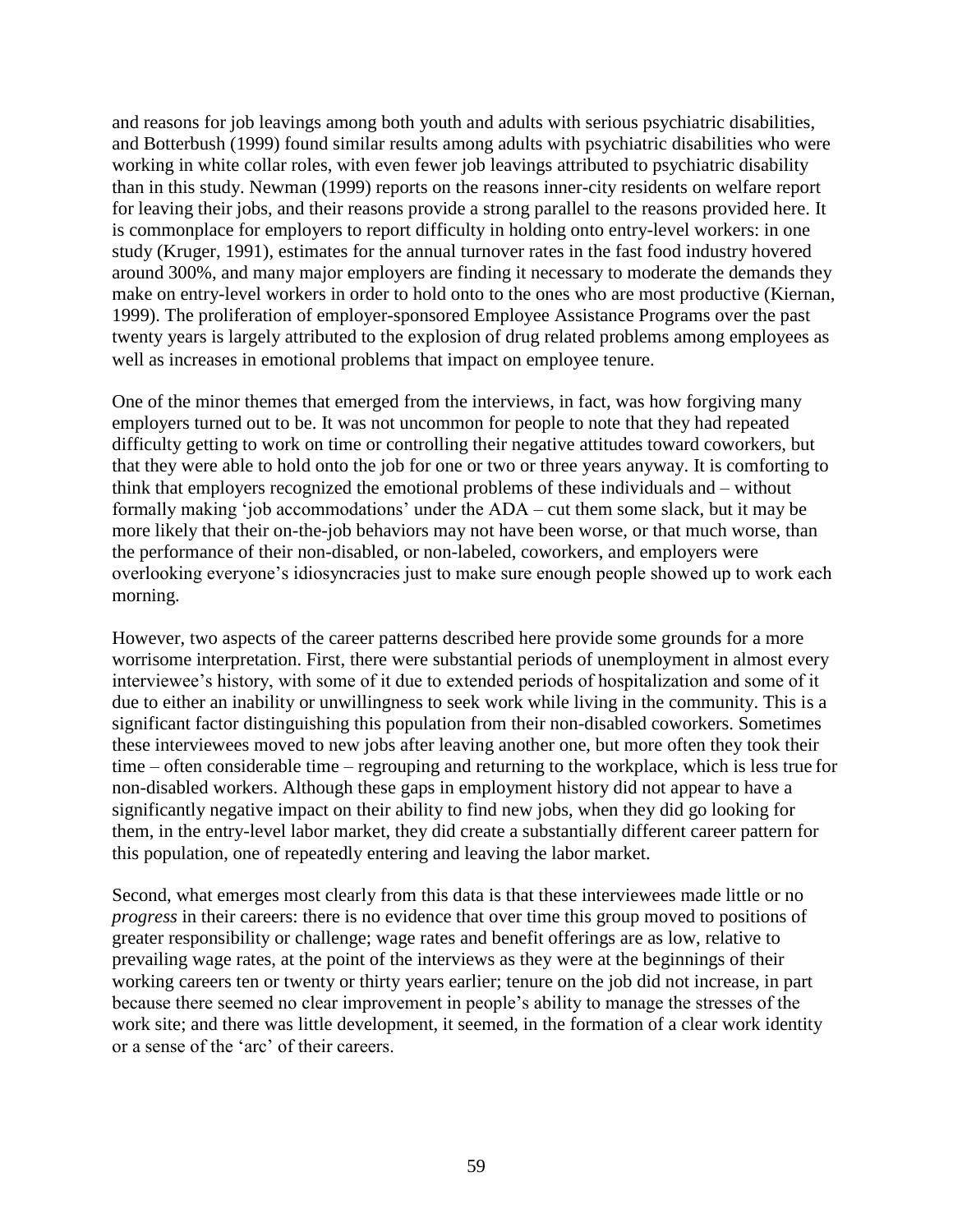Szymanski and Hershenson (1998), in their review of general career development theory and its relevance to people with disabilities, talk about the 'arc' of one's working career, and that there is for many people a change over time – a dynamic in the process – as they develop their capacities. Super (1990) talks about a 'life-career rainbow,' with changes in one's life parallel to changes in one's career, with 'exploration' (from ages 15 to 24), 'establishment' (from ages 25 to 44), and 'maintenance' (from ages 44 to 65) the predominant model – bounded on one side by 'development' in childhood and on the other side by 'decline' in the retirement years. For the people studied here, however, such a maturational dynamic does not appear to be in play.

It is important to ask, however, whether this established career arc is universally applicable, and indeed there is some growing evidence (Pigeon, 1999) that for people on the lower end of the economic ladder such an arc may not be a common experience. One of the most profound impressions left by Studs Terkel's *Working,* written nearly thirty years ago, was the number of people in traditionally working class unskilled and semi-skilled jobs who felt left behind by the general economy: waitresses who had held essentially the same job for thirty years, truck drivers with no greater responsibility at the end of their working lives than at the beginning, porters and maintenance men, welders and brick layers who were doing pretty much the same thing for their entire careers, and making very little economic headway in the process. A generation later, Newman is hearing the same thing from the inner-city residents whom she interviews, who work hard at the fast food jobs that were the focus of her study, but can only occasionally capture one of the few full-time jobs and are almost never able to move forward into the ranks of managers.

Similarly, the individuals interviewed here appear to be perpetually 'starting over' in their careers, making little progress over the years, with neither the labor market nor the rehabilitation community seemingly able to move them forward into more challenging jobs or more economically rewarding careers. A Boston University study of substantial numbers of people with serious mental illness in managerial roles throughout the economy provides initial evidence that this need not be the case for everyone (BU, 2000). Nonetheless, such career patterns may remain the norm for the majority of persons with serious mental illness today. Even the people interviewed in this study who were working in very responsible positions within the consumer empowerment and consumer self-help movements (e.g., Manfred, Slick, Perez, Berman) were mostly doing so on a part-time or volunteer basis, with little sense of where to go from there. Botterbush's study of the Minnesota Mainstream program and its work helping people with serious mental illness re-enter the white collar fields that serious mental illness had forced them to leave behind reported what must be seen as very disappointing earnings data. We have made remarkably little progress in helping people move toward the economic mainstream of the country. We need a much greater understanding of why this is so, and whether this is an immutable fact – generated by the way that disability interacts with the labor market – or one that individuals and rehabilitation providers and policies can impact upon.

But, certainly, no understanding of this can move forward without taking into account the way in which Social Security benefits shape the vocational, economic, and medical lives of these interviewees, for no factor is more often cited as the basis for unemployment than the way in which the Social Security Administration's SSI and SSDI regulations are seen to serve as a disincentive to employment.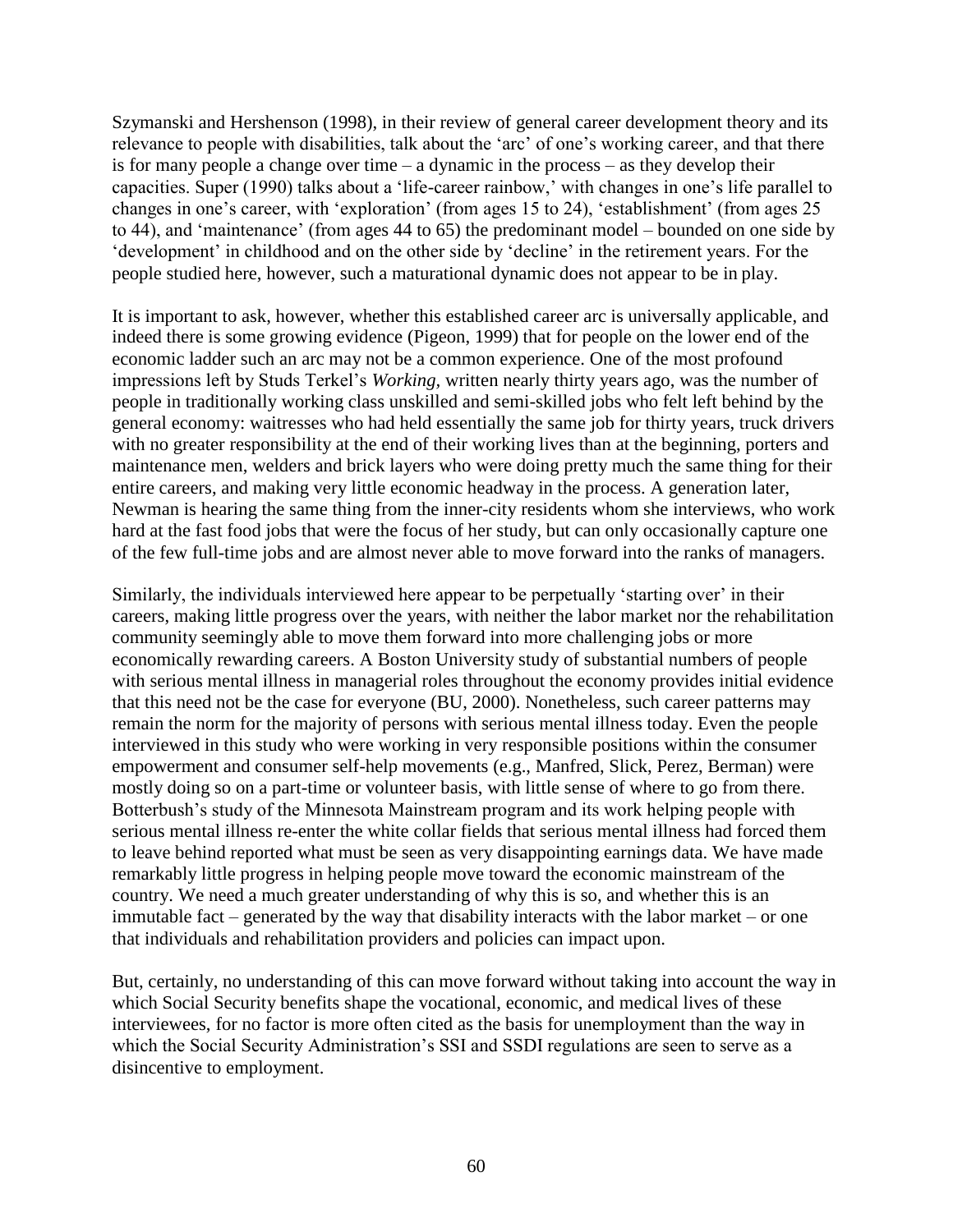## **VII. THE IMPACT OF SOCIAL SECURITY BENEFITS**

*Lucy Kim is thirty-six, Asian-American, born and raised on the West Coast, currently living in a supportive housing program in New York City, where she is also working full-time as an Administrative Assistant at a competitive salary with benefits. Asked about her attitudes toward work, Lucy begins talking about SSDI and the fact that she is no longer receiving a check and "it is really scary to move off of SSDI, since I feel as if I'm spending my very last poker chips." After high school, Lucy dropped out of college and worked at a variety of short-term jobs – waitress, temporary secretary, saleswoman – until she wound up in a drug treatment program and on SSDI for the first time. The program put her to work within the agency, and then Lucy got herself a job as a 'media assistant' at an ad agency, full-time, where she did well (and left SSDI) until moving to another full-time job with another ad agency. When she transferred from the LA to the San Francisco office she didn't like the people or the work, began to drink heavily again, and was ultimately fired for non-performance. Homeless and in treatment, she reentered SSDI, then moved to New York, where she was soon on her own and homeless again. Referral to a shelter and a treatment program eventually led to a rehabilitation housing and employment program, where she began volunteering as a receptionist, then took a part-time job as an administrative assistant: although she now works full-time, she is "still very fearful that I'll wind up back in a shelter."*

*Jose Perez is a 40 year old Latino man who is currently working part-time as a Benefits Specialist for a New York City advocacy project, where he provides counseling and assistance to people with disabilities with regard to the work incentive provisions of the Social Security Administration's SSI and SSDI programs. Jose's major emphasis with those he counsels is on 'the false impression of fear' that most people have about the SSA programs, "when in fact most people can find a way to work without losing their most critical benefits." Jose's work career began when he dropped out of high school to take a well-paid job as a maintenance man and locksmith, which he held for four years but lost due to substance abuse problems. He quickly found another very similar job and held that for five years, but was fired for the same reasons. In and out of hospitals for his substance abuse and mental health problems for a while, he later landed a job with the electric company in New York City, where he worked for another four or five years before his abuse problems led to another firing. His most serious problems on the job, however, came after his father died: after trying various entry-level jobs Jose wound up on SSDI four years ago. In the last two years, Jose has been working as a Peer Specialist and going to school to study both computer information and paralegal work on behalf of people with disabilities.*

#### **Establishing Eligibility for SSA Benefits**

Of the 2.4 million people estimated to have a serious mental illness by the National Institute on Mental Health, about half – 1,154,754 – receive SSI or SSDI benefits (Kennedy and Manderscheid, 1992), yet almost all of these interviewees had received SSI and/or SSDI support in the past, and all but a few were still currently on the SSA roles. This is partially due to the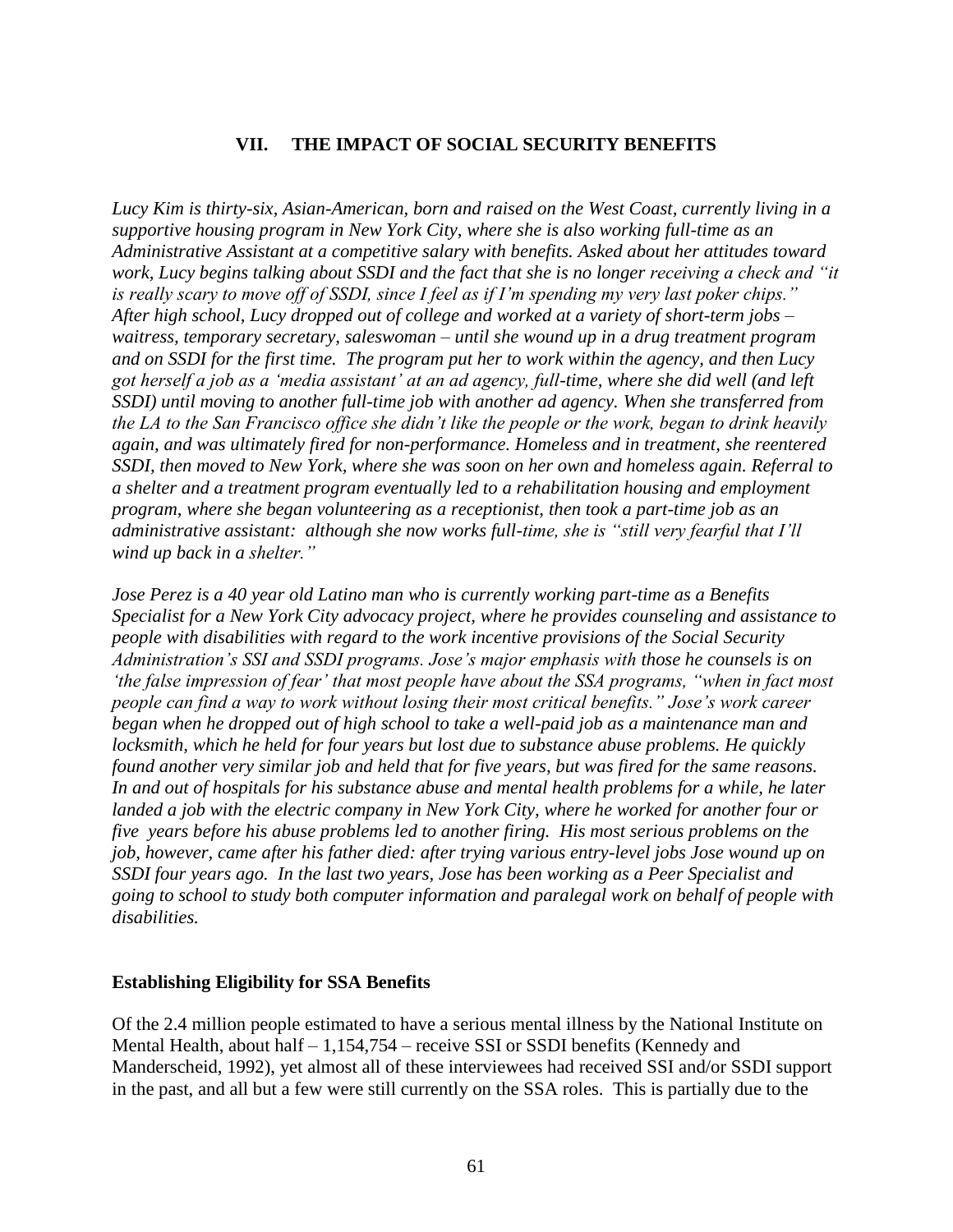fact that the interviewees were drawn from within the community of those receiving public mental health treatment and rehabilitation benefits of various kinds, and so it was far more unlikely that they would be financially comfortable enough to escape SSA dependency. Within this community, however, SSA is ubiquitous.

There were two issues about establishing eligibility for SSA that emerged in the interviews. First, applying for eligibility was often a step taken both reluctantly and long after the first recognition of the severity of the disability. People did not receive a diagnosis of serious psychiatric impairment and immediately turn to the SSA system for financial support. Estroff (1997) makes the point that the factors that first lead to application for eligibility are a mix of 'dysfunction, demoralization, and dependence,' and it appears from the data collected in these interviews that people sought to function independently as long as they could, working when possible and/or relying upon family members when that was feasible. As noted earlier, if unemployment is the new marker of serious mental illness (replacing hospitalization), then entry onto the SSA roles is the clearest indicator that this is going to be a long-term issue. Lucy Kim captures a part of the way in which this happens:

*This is when I went on SSDI, which Synanon had arranged for me when I first came into the program. I didn't think I could do anything at the time. I was just totally defeated. So SSDI seemed like a good idea.*

Lucy's comment above captures the second major theme that emerged here: the decision to apply for SSA eligibility, while nominally that of the applicant himself or herself, is in fact more often that of others. Lucy applied for SSDI – or her application was 'arranged for' her – by the substance abuse program she entered, both in her own interests and, reasonably enough, to ensure that the program would be paid for its services. Shelter programs often assisted homeless individuals to apply, parents were often quite rigorous – once their hopes for 'cure' had faded and their finances were running thin – about making sure that the application process proceeded forward, and clinicians and rehabilitation counselors of all kinds were cited by the interviewees as the ones who took the initiative in applying for support. For GS:

*Once I got into the hospital they got me on welfare before I left so that I wouldn't have to go back to work right away, and then welfare got me to get onto SSI on account of my mental illness. But even then I went out and got another factory job part-time.*

Estroff 's analysis of SSA entry (1992) captures this reluctant entry into the system as well. Her study explored intensively the process and reasons for application, and found that the process of "dysfunction, demoralization and dependence" not only took some time but required the participation of others:

Most study participants became involved in the disability income application process reluctantly, after repeated efforts to work and support themselves by other means, and with the substantial involvement of their families and mental health professionals. Seldom, if ever, were these decisions made primarily by the study participants alone, and equally rarely were the respondents the sole beneficiaries of receipt. We view the process as entangled with and reflective of the needs of service providers and membersof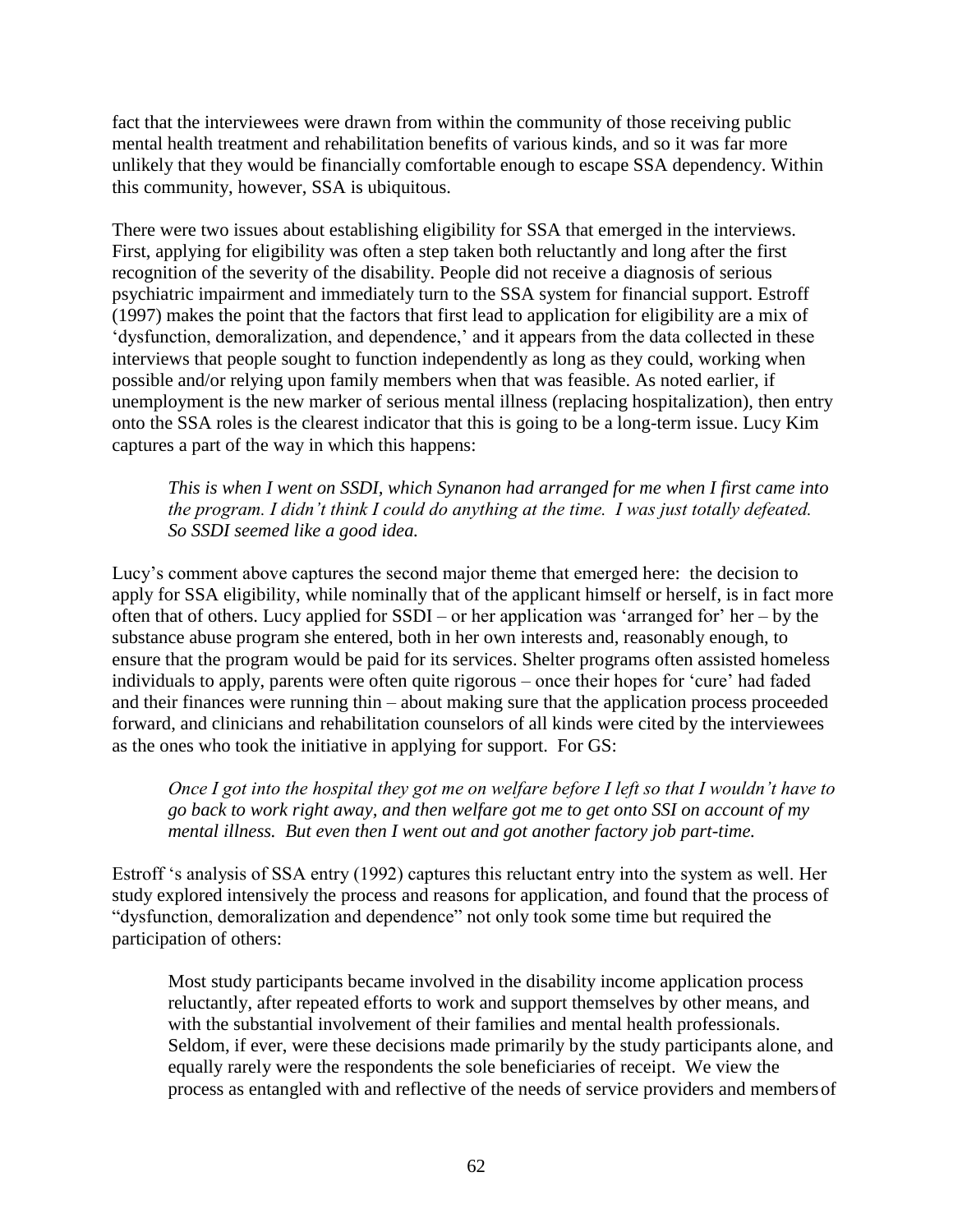the respondents' social network, and in relation to the limited opportunities available to them.

# **Living with an SSA Dependency**

There was more than a little ambivalence in the interviewees' discussion of what it was like to be the recipient of an SSI and/or SSDI check. Most people were grateful for the check, for they relied upon it for their basic needs:

*I've had epilepsy and schizophrenia all my life, and I don't seem to be able to hold a job for very long, so the check comes through pretty regularly. At this point, I don't really think I can work more than four hours a day, so the check is pretty important to me, and was particularly important when I was raising my two younger sons. (Clauia Thomas-Frazier)*

*I'm only 31, but I don't really plan to work anymore in the 'real world' because even though the SSA check isn't much, it keeps you off the street in an apartment with enough food to eat. (Aussie Humphrey)*

Mark Davis, who was working, was aware that the only alternative for him in the past to make sure he got the counseling and medications he needed was the medical support that came with SSA eligibility, and he was aware that leaving or losing his current job, with its relatively reasonable medical benefits, might create a crisis for him. Ron Berman, who felt that his problems with stress would easily overwhelm him if he worked, appreciated SSA support and the opportunity it gave him to volunteer a major portion of his time to the consumer self-help movement. And all of those who were interviewed who were working part-time felt that they were thankful that their meager part-time earnings were supplemented by the SSI or the SSDI check and the access to comprehensive physical and mental health care that it provided.

There was, at the same time, some marked hostility toward this dependence, and toward the impoverishment it implied. Steve Markind very much wanted to leave SSA behind because he felt the whole system 'demeaned' him, and MM spoke a little contemptuously of the 'paltry amount of money that SSDI provides' as hardly the major factor that kept her from working. For Lucy Kim, entry onto the SSDI roles was a bit disturbing:

*I just want to say one thing about SSDI: being on SSDI was my first real experience of not having much of an 'id' or an identity beyond that of someone who was so sick she needed to depend entirely on SSDI for support.*

Sarkis Tashjian thought that most people viewed their dependency in a much more cavalier fashion:

*I see the problems with 'the check' to lie with the psychiatrists who tell people 'you know what, you qualify for SSI and you're severe enough that you need it,' so I think many people get complacent about it. That's what I see in people who want to go for this, and*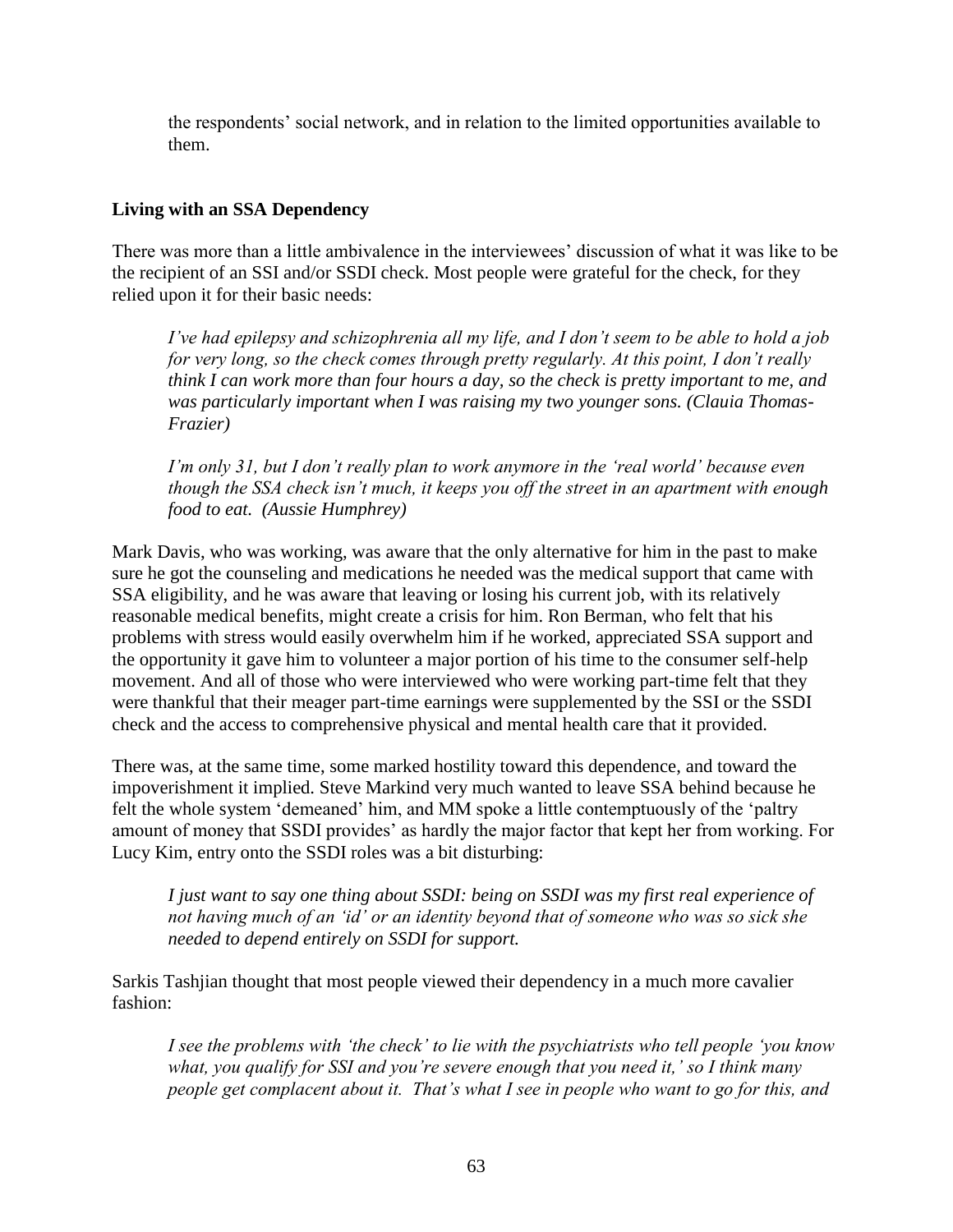*they're all gung ho because they get that first big check and they don't need to work anymore, and they actually laugh about it. There's nothing to laugh about when you get \$500 a month: that's not much, and some people think it's some kind of gravy train. That's nothing. I don't know how anybody could live on that. It's sad. It's pathetic.*

Mark Davis echoed the frustration with the SSA system in discussing a now long-standing dispute between himself and SSA: he reported that SSA wanted him to return over \$26,000 in back payments that they said they should not have sent him in the first place, a story which was echoed, in less financially dramatic form, by several of the interviewees. For most people, then, SSA dependency was not an ego-enhancing aspect of their lives, but it was in many instances all they had by way of security. GS, whose entry onto the SSA roles had been managed by the welfare system, ultimately managed to leave SSI for a while, but "it felt like I was throwing away a crutch." Such attitudes are worlds away from the attitudes of entitlement that most older Americans have about the Social Security retirement checks they feel they have earned.

### **Leaving SSA**

While a few of the interviewees did feel that they would be dependent upon SSA for the rest of their lives, most people hoped to be able to establish their financial independence at some point – usually a rather vague point – in the future. There was no question, however, that the prospect of leaving SSA's roles for self-reliance was the source of tremendous anxiety, one that almost everyone said had to be done with careful planning and lots of financial and programmatic assurances before it would be possible.

Those who did not believe it would ever be possible to end their dependency on the SSA check spoke about their prospects with a kind of hard-nosed realism that seemed to mask a basic sense of hopelessness. Mike O'Donnell, who struggled with both mental illness and blindness to hold a number of entry-level restaurant worker jobs, had little hope of independence: "Well, because of my disabilities I'll be receiving SSA for the rest of my life . . . unless things were to drastically change and I became very rich, which I don't foresee happening." DW, with a degree in Political Science and a wandering career in part-time unskilled jobs that supplemented his check, was perhaps the most cynical about his prospects:

*Well, I might be an errand boy, but I really don't know what kind of work will be next. I think I like small-time, low-stress and part-time work, something temporary like in a restaurant. I don't really want a regular job, full-time, because even in a restaurant they require you to have speed, and I can't do that. Also, I want to stay part-time because I don't want to lose my SSDI. You know, I was hospitalized in 1993, for a long time, and it*  really frightened me about what would happen if I was off SSDI and needed this kind of *care. I wondered whether work was really for me, and although the answer to that question is 'yes,' it is probably part-time work that I need. I've accepted the economic level that I'm going to be living at. I do some bartering, and I ask myself every time I want to buy something whether I really need it. I have difficulty managing the stress of jobs, so I think the next 20 years will be made up of SSDI checks and part-time work.*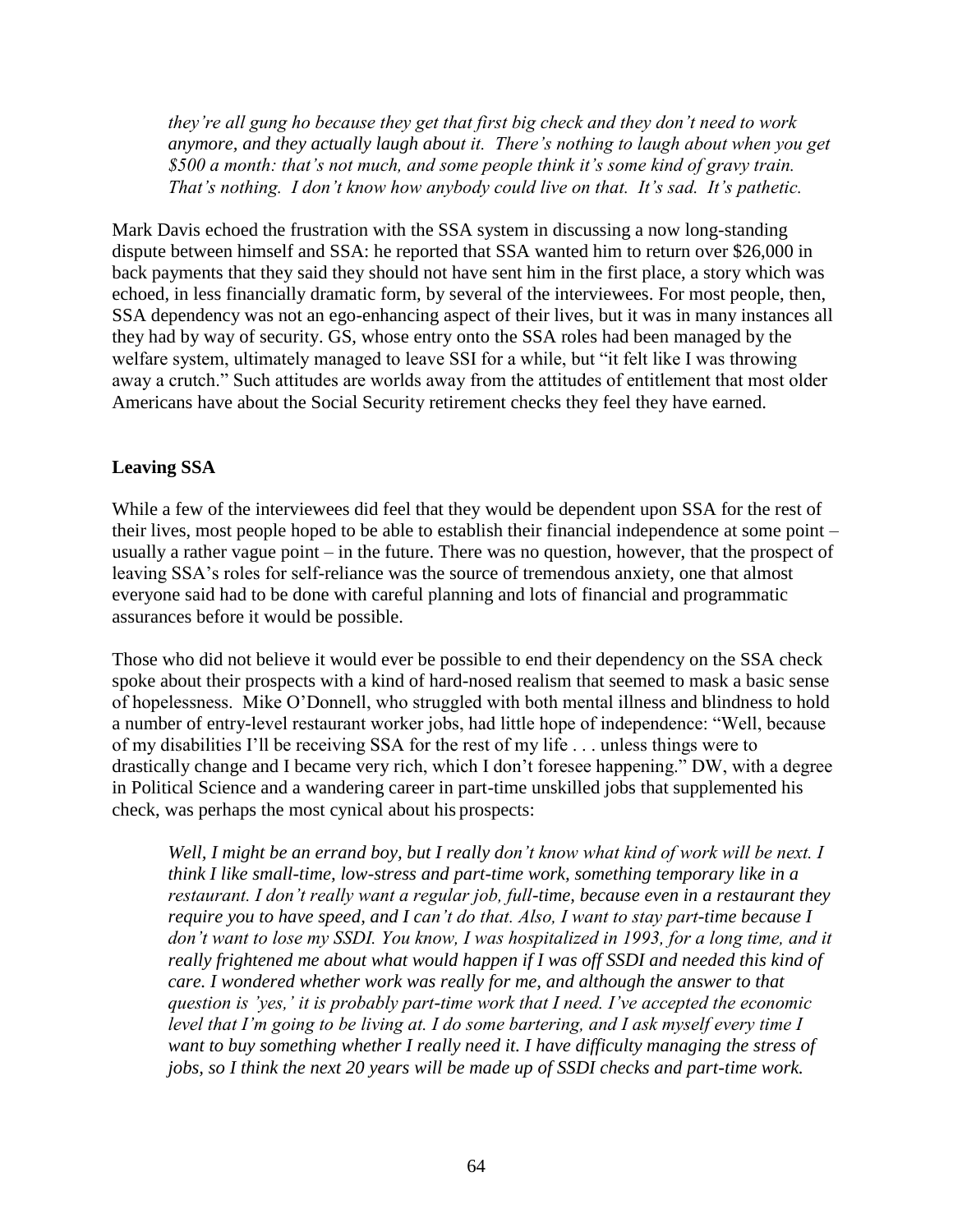Others articulated a greater hope for their departure from the SSA rolls, but on a very conditional basis. They wanted to establish their financial independence only *if: if* they could be assured of medical benefits; *if* they could be guaranteed a quick re-entry to the rolls when they lost their job and couldn't find another; *if* they were earning enough in their jobs to make it really worth their while; *if* they knew they wouldn't get terribly sick again, and so forth. While RB felt that "I wouldn't need (SSA) if I had a full time job," and Lucy Kim believed that "getting a full-time job is a little like gambling: you risk losing some of your benefits, its true, but if you win, the payoff is big," most people were far more cautious.

Indeed, most interviewees not only believed they had a long-term disability that would require continuing treatment, but that they were quite likely to be very sick again somewhere down the line, sick enough to lose their jobs, as they had in the past. Sarkis Tashjian felt as though he was in a 'Catch 22' in which if he worked he would lose the services that made it possible for him to work in the first place. VIDS expressed the fears of many when he said that:

*If I got a job they (SSA) would cut me off, and if I got sick again in a year or two, I don't know if I'd ever be able to get it (SSA) back, and that's the main reason that I don't even try full-time work. I've been working part-time for years.*

Cindy Emerald felt exactly the same way:

*While I wasn't sure I wanted to be on SSDI, once I got it, I didn't want to take the risk of losing it by working full-time, particularly if I thought that I'd get sick again. Which was just as well, because in the end I did get depressed and suicidal and had to quit the job. Now I'm pretty determined that I'm going to need to stay on SSDI for the rest of my life, particularly to make sure I can pay my medical bills, and so I am going to work only part-time.*

The loss of medical benefits was the most frightening of prospects for the interviewees, and this had a significant impact on the types of jobs – and the rates of pay – that most people thought would make it possible for them to leave the SSA rolls comfortably. Cheri Clodi wouldn't worry about losing her SSI benefits "if I could find a long-term job that paid me in the vicinity of \$30,000 a year." Aussie Humphrey took a very similar and pragmatic approach:

*To tell you the truth, getting the SSI check just about kills any motivation I have for staying on a job. At the same time, I do want to work. The PSR program here advises everyone to start slow with an easy entry-level part-time job, but I'd like to work full-time and get off of SSI, but that depends on being able to find a good paying job, but who's going to hire me for one of those if I don't have the education or experience?*

There were two patterns of thought among the interviewees with regard to their ongoing relationship to SSA: Joseph Ciupa expressed one of them when he noted that "I realized that if I earned much money on my own that would disqualify me from SSA, so I pretty much stayed away from work." Most of the others had accepted, at least in the short-term and until they felt they would not be likely to be so seriously ill again that they would lose their jobs and need SSA,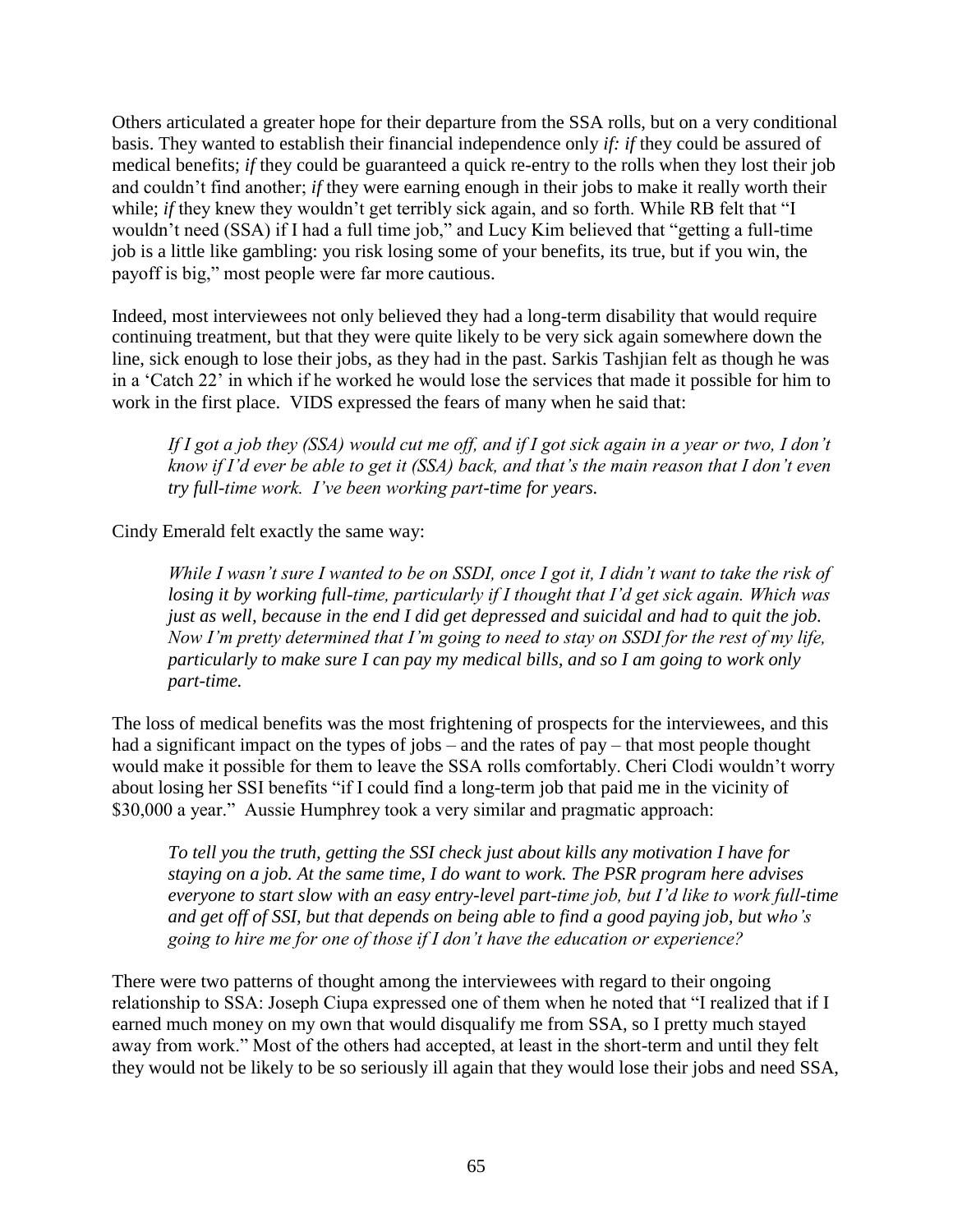that they would continue carefully to work part-time, like Monica Zachoe, running a consumer drop-in center in Minnesota:

*My work is very important to me. I enjoy it, and, frankly, I wish I could afford to work full-time, but I can't, because my medication runs about \$500 a month. I've had to refuse two raises for that very reason . . . But the one thing about my work is, I work 32 or 33 hours over a two week period that I'm paid for, but probably volunteer 20 hours more over those same two weeks, so it's almost full time, even though I'm paid part-time.*

## **The Impact of SSA on Career Patterns**

Two closely related themes gradually emerged from the data. First, it became important to make a distinction, in assessing the past careers of these people with mental illness, to distinguish between 'failure' in the labor market and a 'failure' to move forward. In fact, many people with serious psychiatric disabilities were not failures on the job: their productivity and interpersonal relationships on the job seemed reasonably good enough, their tenure in unskilled and semiskilled positions seemed not unlike those of their non-disabled coworkers, and their willingness to return to the competitive marketplace, albeit sometimes after months or years of unemployment, was commendable. As a group, however, they had failed to make *progress*, to increase the numbers of hours they worked, to diminish the length of no-work periods between jobs, to move toward supervisory or management positions, to earn more, and to become less dependent on social transfer payments for their basic financial and medical needs.

Second, a fair measure of that failure to move forward, if we listen to the voices in this report, is the way in which 'the check' impacts on their sense of themselves, their role in the competitive labor market, and their best interests. The Social Security system may not be such a significant disincentive to work, but it is a powerful disincentive to career advancement. That is, many of those interviewed had worked – extensively and successfully – in the past and planned to do so in the future, but on a part-time basis that would not threaten their benefits. Many balked, however, when the prospect of genuine economic independence reared its head. Although quite a few knew they could work full-time, they were not sure for how long, and whether the medical benefits they rely upon now would be available to them in the future.

Equally as important, the interviewees returned frequently to the theme of their inability to find and hold a job that would hoist them beyond the economic exigencies of 'the working poor." They were not sure, given their limited educational and experiential backgrounds, whether the competitive labor market had a job with a respectable salary and the extensive medical benefits they need. The success of a few mentoring programs, the ambitious programs of a still small number of consumer-run placement services, and the placement of a small corps of consumers into the mental health services delivery field was not enough to convince most of these consumers that they could find full-time work that would keep them safe from economic and medical disaster.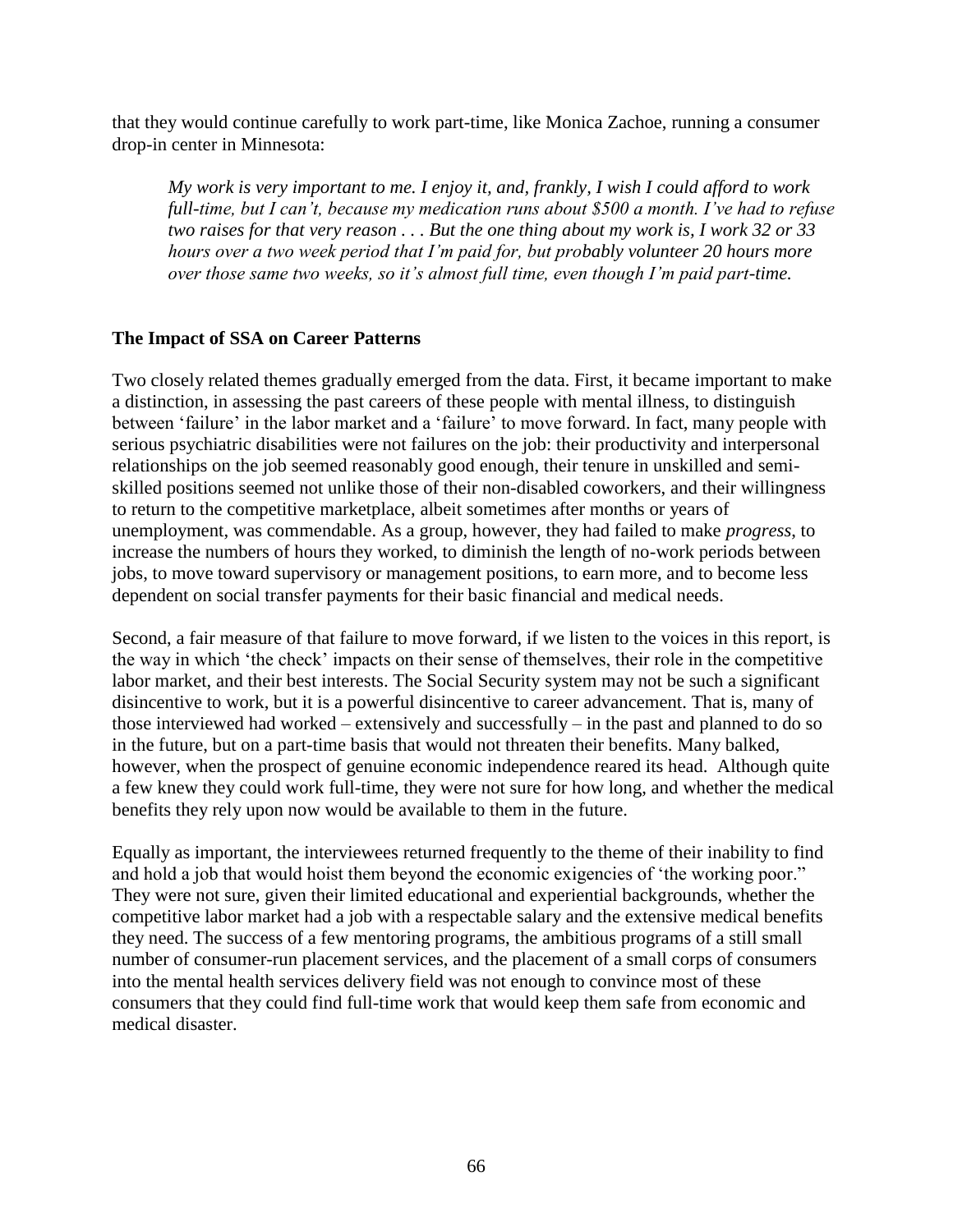### **VIII. LOOKING AHEAD**

*DW is a 43-year-old White man who has been living on his own for the past 15 years. DW attended several colleges over three years, earning a BA in Sociology, but has never worked in the field. Although he had entry-level restaurant jobs throughout high school and college, DW didn't work for a year or two after getting his BA. The symptoms of his obsessive-compulsive disorder, which had begun in high school, prompted several hospitalizations and, once he did begin to work, made him an over-exacting employee in most jobs. After a referral to a local psychosocial rehabilitation program, DW began a series of Transitional Employment placements, and then began to get a few part-time jobs on his own. A job at Denny's lasted for several years, but ended with a fist fight with his supervisor. Another quickly attained job as a dishwasher elsewhere lasted seven years, but ended similarly. DW does not feel that his mental illness was a factor in these incidents: he was "doing good work and living on his own, but had abusive supervisors." Until two years ago DW had avoided applying for SSA support, getting by, if very modestly, on his part-time earnings and family support, but at the suggestion of a social worker he did finally apply and begin receiving SSDI checks. He returned recently to the psychosocial rehabilitation program, combining the Transitional Employment placements, which he doesn't like, with part-time jobs that he gets on his own – mowing lawns, cleaning up at a hair salon run by a friend, etc. He views his prospects soberly: "I really want to take it easy, working a schedule that doesn't put too much stress on me."*

*Sarkis Tashjian is a 34-year-old White man, born and raised in Philadelphia, with a long history of manic-depressive behaviors and drug and alcohol abuse problems. He was recently in treatment again, and living with his parents. Sarkis was a very bright and active teenager, doing well at school, managing a part-time (20 hour a week) job at a delicatessen in the neighborhood, and selling drugs on the side. In the year between his graduation from high school and entering college, he was making \$2,000 a week working full-time at a deli and dealing drugs. He left college because of a growing drug dependency, and began selling ladies' shoes at a local department store, but was fired after the store accused him of stealing. Sarkis found a partner and opened an auto detailing business, but the drug addictions of both partners led to disaster within a year, and Sarkis began selling cars for an auto dealership, a job he lost when his drug problems and manic behavior wore out the patience of his employer. In and out of mental health programs and drug treatment centers over the years, Sarkis says that no one ever spoke to him about his problems at work. Recently, Sarkis has entered another drug treatment program, and feels that – now that he is a born again Christian – he is turning his life around. He is sober, on welfare (for the first time in his life), and planning to go to college for a degree in Environmental Science and Engineering so that he can work on environmental issues in the future.*

#### **The Vocational Future**

This study sought interviewees' assessments of 'future employment prospects' through two means: for a general sense of the employment potential of people with serious mental illness, interviewees were asked how they saw the future for the other people with serious mental illness they had met in their journeys through their community mental health clinics, day hospital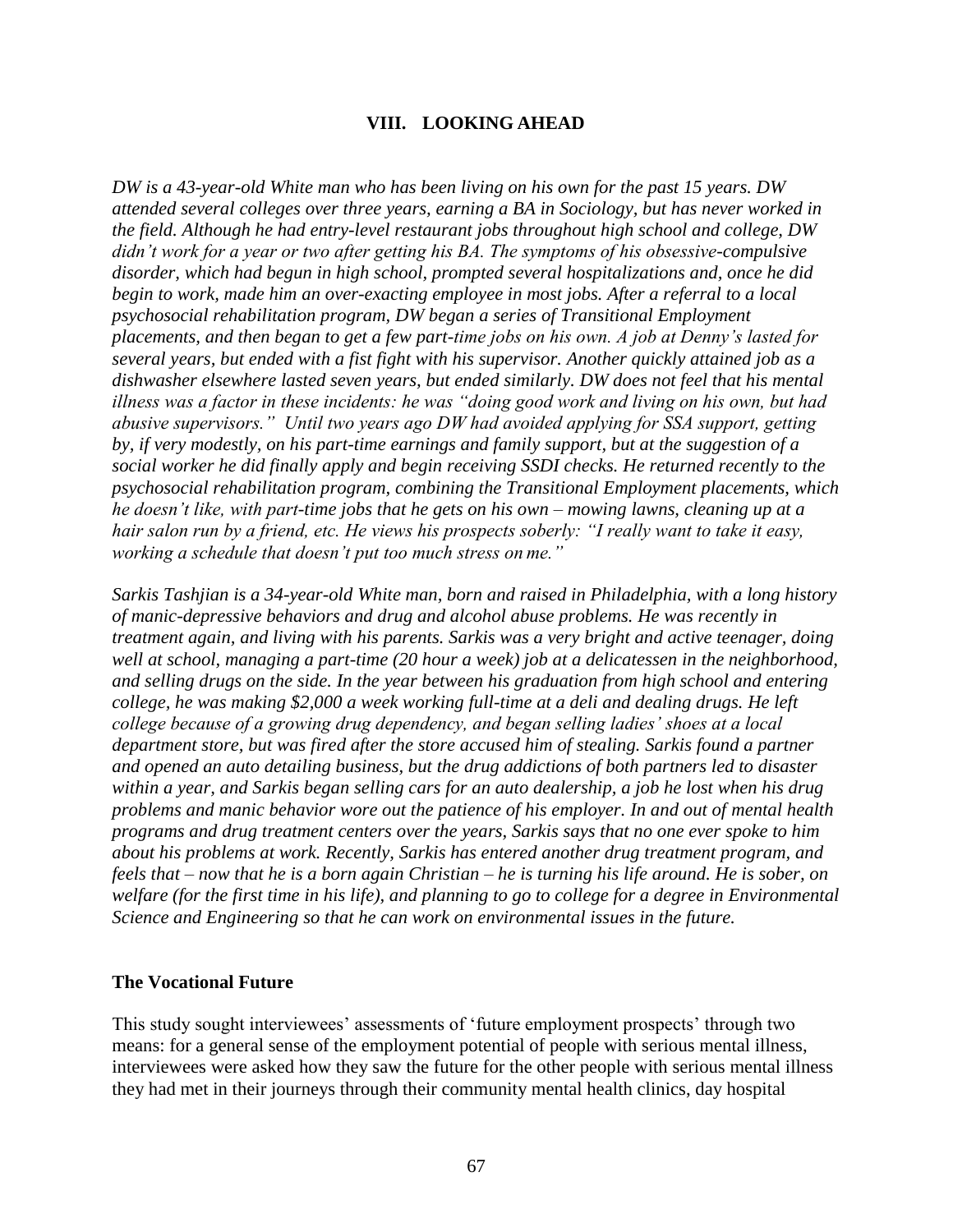programs, psychosocial rehabilitation agencies, and vocational training programs; for a more specific assessment of their own future, each interviewee was asked to imagine the next five or ten years for themselves.

In reviewing the data on interviewees' assessments of the career prospects of *other* people with serious mental illness, one cannot help but be struck by the gentleness and compassion of their responses. To be sure, there were repeated references to the fact that a lot of people are just too 'lazy' and 'complacent' to find jobs on their own or to cooperate with the vocational placement personnel available to them, but even this laziness was viewed more regretfully than angrily: what, many of the interviewees seemed to be saying, could people be thinking if they weren't at least minimally interested in some kind of a job?

For the most part, however, people readily understood the motivations of those who were reluctant to work, perhaps projecting their own ambivalent attitudes toward employment. They saw people avoiding the labor market for a wide range of now familiar reasons: fear of losing their eligibility for SSA support; anxiety about whether they could actually hold down a job without getting very sick again; the work incapacities that are inherent in the symptoms of illness itself or the lethargy induced by the medications taken to treat the illness; or the persistent discouragement of work that they had experienced. Lucy Kim captured a part of the problem:

*Well, there is this culture of unemployment, this 'culture of the patient,' that is pretty discouraging for people. . . . Once your spirit is broken, you accept a different level of existence. People are just too scared to get out there. It makes me angry that they won't try, that they don't want to try, because it's not an issue of functionality, it's an issue of fear.*

Cheri Clodi captured another issue, one that several other people mentioned, in talking about how difficult it is for people with serious mental illness to find the right kind of job, where they felt they could work within a supportive environment:

*First of all, there is a lot of fear of the world outside a mental health program, and a lot of people are looking for jobs in 'safe places,' where they will feel at home and not be made fun of or taken advantage of. We all know it's not quite right to 'live off the system' the way we do, but most people are so concerned about their day-to-day living, getting by on their check and getting the medications and treatments they need to keep going, that the idea of going out and getting a job and managing for themselves is very scary.*

However, there was a clear sense among the interviewees that the people with mental illness they had known *should, could, and would* work if the right kind of opportunity presented itself. GS noted not only that she likes to work, but also that:

*Most people here are thrilled to get a Transitional Employment Placement and have a chance, even though many of them have hygiene problems or really odd personalities. Most people say they just can't sit around and look at the wall: I did that for a year, and it was all I could take, so I got a job. You should see people around here when they learn they've gotten hired for a job: they're so excited. Partly it's because society says you*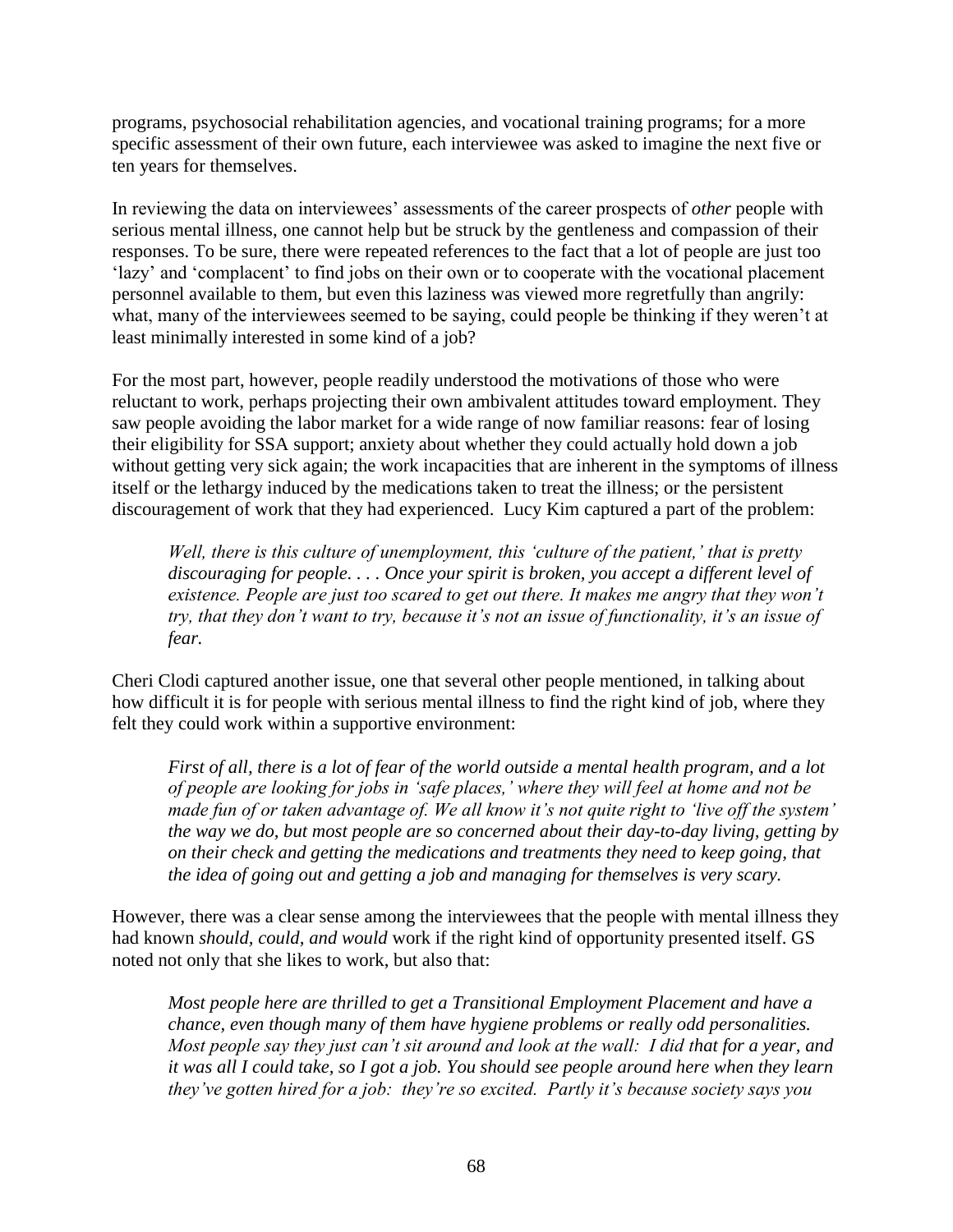*have to work, but partly it's because they are so bored without some daily structure in their lives.*

What then did the interviewees see for themselves? What future careers awaited them? Being asked this rather difficult question – at once mundane and profound – left most of the interviewees momentarily with little to say, as though a focus on a 'career' with a long-term future, rather than a more straightforward focus only on the next placement, was something that had not been broached with them before. While one might expect such a response from any sample of younger people, who are after all in the 'exploration' phase of their lives, it was a startling void for people in their middle years, and it was the only point in most interviews at which interviewees were noticeably uncomfortable. A few people, of course, had thought seriously ahead and were quick to sketch out their plans – for either long-term dependency or self-sufficiency – but most were 'living in the present' to such a degree that their more *distant*  futures were fairly obscure. As they began to respond, however, three different projections of career patterns began to emerge: first, a permanent withdrawal from the labor market; second, a long-term combination of SSA support and part-time work; and, third, genuine financial independence in the labor market.

## **A Permanent Withdrawal from the Labor Market**

One clear theme that emerged from these interviews was the lure of never working again, particularly for those who thought their re-entry into the labor market, in any form, was extremely unwise or unlikely. Several interviewees clearly had no desire to work: frightened of losing SSA eligibility if they worked at all, concerned that work stress would exacerbate symptoms, or simply feeling comfortable with the economic and activity levels they had established without working, they planned no real careers for themselves for the remainder of their potential working lives – which ranged from 15 to 35 years.

Ron Berman provided an instructive example, for he had established a workable financial and social life for himself without employment:

*I rely on SSDI. It leaves me with very little money, to tell you the truth, but I don't really mind. I'm a little better off than just with welfare, and my parents have helped me out a great deal, such as buying me the condominium in the apartment where I live. . . . Actually, I don't believe I will ever be able to go back to work. Work just generates more anxiety for me, more frustration and depression. I've really given up, particularly when I consider my current capacity for work – running manic-depressive self-help groups as a volunteer – and compare it to the great work I used to do when I functioned at a totally manic level.*

VIDS was very concerned as well about the possibility that he would get sick again if he worked: "I don't really think about it that much, because I don't have any ambition. I live day-to-day. I don't have a car, but it doesn't bother me because I haven't had a car since 1980." And JG, who says he would take the 'right' job for the 'right' pay also says that now that he is in his fifties he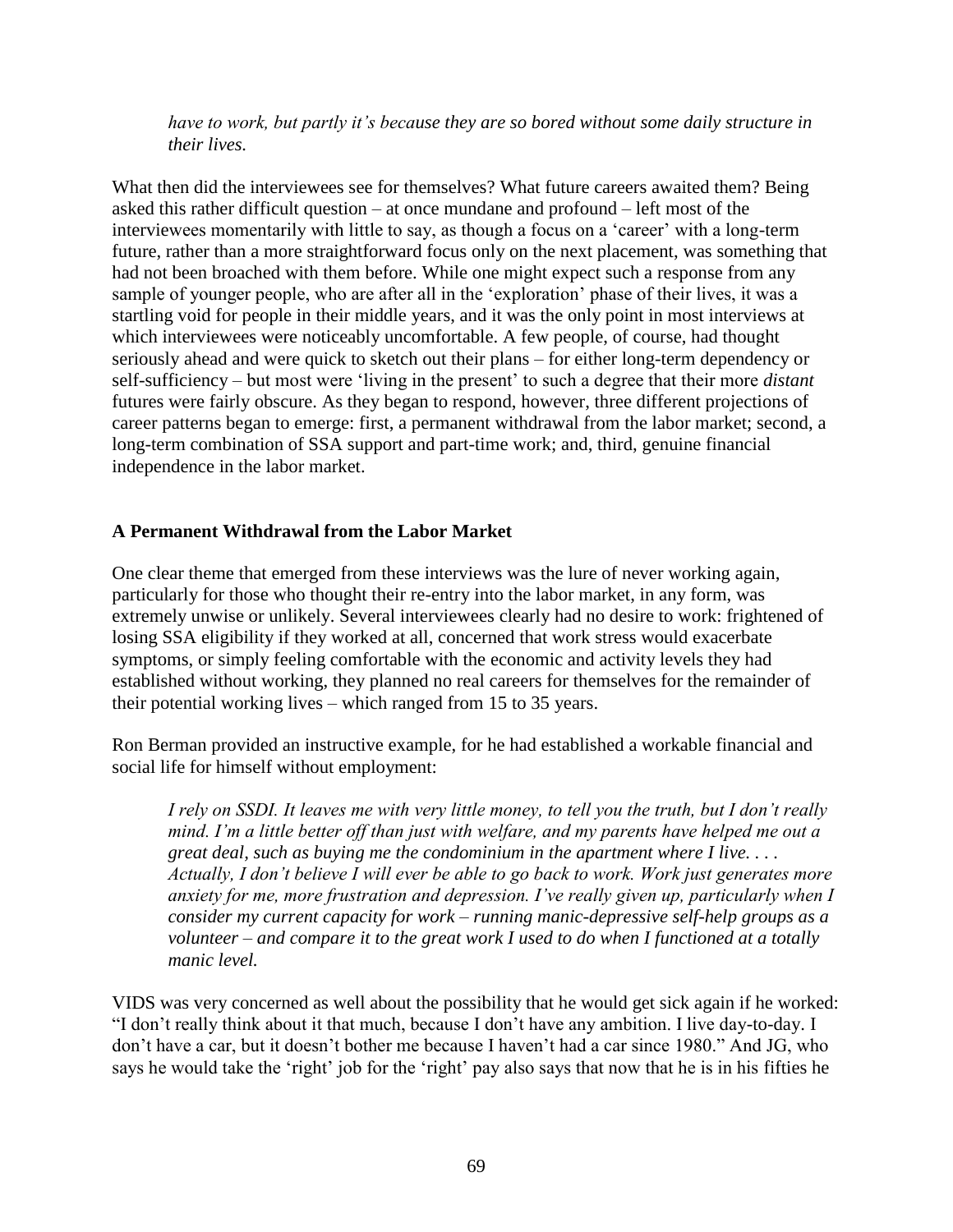wouldn't be unhappy spending the next decade in the assembly workshop in the psychosocial program that is his second home.

Disturbingly, all three of these men, like most of the others who expressed no real motivation to return to the competitive marketplace, had had substantially successful work experiences, and over many years. It is true that they all had substantial periods of unemployment as well, and that they clearly struggled with mental illness on a day-to-day basis, but their decision to avoid any further employment opportunities outside their agencies could not be explained in terms of their past failures, their inability to hold part-time jobs without losing benefits, or their complex social or volunteer obligations. They had simply decided to go no further. Cheri Clodi was a little more ambivalent, but seemed to be settling in to a kind of long-term dependency:

*Actually, I'm not sure I have any sort of well thought-out long-term goal where work is concerned. . . . I like the clubhouse program I'm in. I love working on the newsletter, and I do a lot of the writing that is produced here. I enjoy doing the work here, and they really don't push me too hard to get a job. I feel as though I fit in here very comfortably, with lots of friends, a place to live, and things to keep me occupied. I'm not sure about the need to find a job.*

This 'just say no' approach to work may have been sanctioned by the 'culture of unemployment' in which they lived or may have been the consequence of having the very modest but still workable financial support of the Social Security Administration to meet their basic needs. Alternatively, this may have been an accurate assessment of the way in which their mental illness limited their capacities.

What was certain, however, was that the decision not to work imposed a set of economic limitations on them with which they had come to terms. Any rehabilitation program designed to move them toward employment would have to deal with all of these complexly intertwined issues, and simultaneously at that. But those who said they didn't plan to work again were clearly in the minority here. Most people wanted to work, and held out greater or lesser ambitions for themselves.

## **Combining SSA Support with Part-Time and Intermittent Employment**

Substantially more people planned to remain on SSI and/or SSDI, probably permanently, but to supplement these financial supports with part-time and intermittent employment that did not threaten their SSA eligibility. Like those who chose to withdraw entirely from the workplace, people in this cluster feared losing the financial and medical support SSA provided and were concerned that if they took a job that forced them off SSA and then lost the job – due to either a return of symptoms or the vagaries of the economy – they would be economically stranded. Some couldn't imagine themselves with the stress tolerance, energy levels or intellectual capacity to survive independently. More than a few were aware that they didn't have the academic credentials or the work experience that would give them access to better jobs – with decent levels of pay and benefits – and didn't see themselves making much economic progress by pushing themselves into to full-time employment.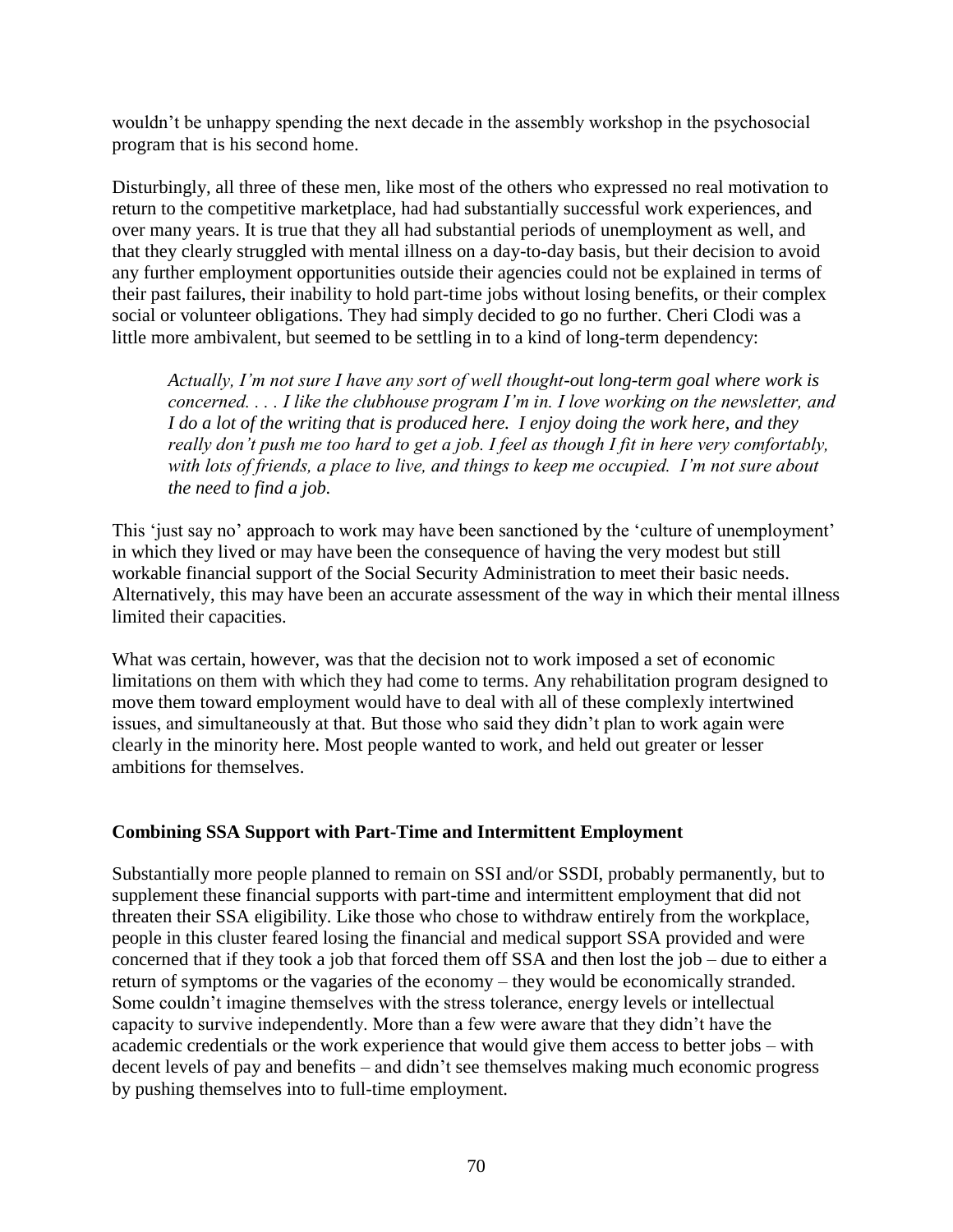Several people saw themselves continuing to be active in the mental health movement, as volunteers or part-time personnel: this was interesting work, where a wide range of accommodations were readily available, and one in which an underlying set of emotional disabilities needn't be hidden all the time. But work within the mental health community was also work in which – perhaps most importantly – employers were often willing to bend the rules and requirements to make sure that people would not run afoul of the Social Security Administration.

It was interesting that few people bothered to make much of a distinction between the part-time jobs they acquired through Transitional and Supported Employment programs and the part-time jobs they were able to get on their own: the important issue, to them, was to have the chance to earn some extra money without the threat of SSA ineligibility. Few people in this cluster of respondents articulated that the TE/SE placements they had had in the past or would have in the future were designed to move them toward economic independence. No one took the time, in these interviews, to explain how one or a series of placements were designed to prepare them for full-time employment, to familiarize them with the demands of the marketplace, or to increase their vocational maturity. While this might indeed be happening, the people in the program were not aware of the process in which they were engaged, and did not appear to look much beyond the current placement and the one that would follow that one. Their engagement in these programs was, in effect, a lifestyle choice.

Again, one of the implications of this choice was the economic consequences of living within the very narrow confines of an SSA check and some extra income from part-time work. There were two different attitudes, within this cluster, toward these economic restraints. Some of the group – particularly those whose families of origin had not been particularly well-off to begin with – were comfortable with the lifestyles that a limited income dictated. Dave Pezick bridled a bit when questioned about how he felt living within a very restricted income:

*Actually, I don't think I am doing too badly. I have a little money in the bank, and I get by, without any real problems with money. Section 8 helps me with the rent, and I'm able to pay my bills. . . . And when you work full-time, you don't have much of an outside life. That's all you do, basically, when you work, so I'm just satisfied with my disability and my occasional part-time jobs. I'm satisfied just doing that.*

Others, however, resented the limitations but were determined to live within them to avoid the hazards of SSA scrutiny or the frustrations of independence in the labor market. It was noticeable, for instance, how many men, of all ages, talked about how much they wanted to be able to own a car, but realized that this would probably be permanently beyond their economic capacity: in fact, less than 10% of those interviewed owned a car, and in most instances car ownership was a result of parental indulgence. A few people, however, had established an almost Zen-like acceptance of 'doing without' in a consumer-oriented culture. DW, holding a BA in Sociology and working occasionally on landscaping crews and in a hair salon, captured this best: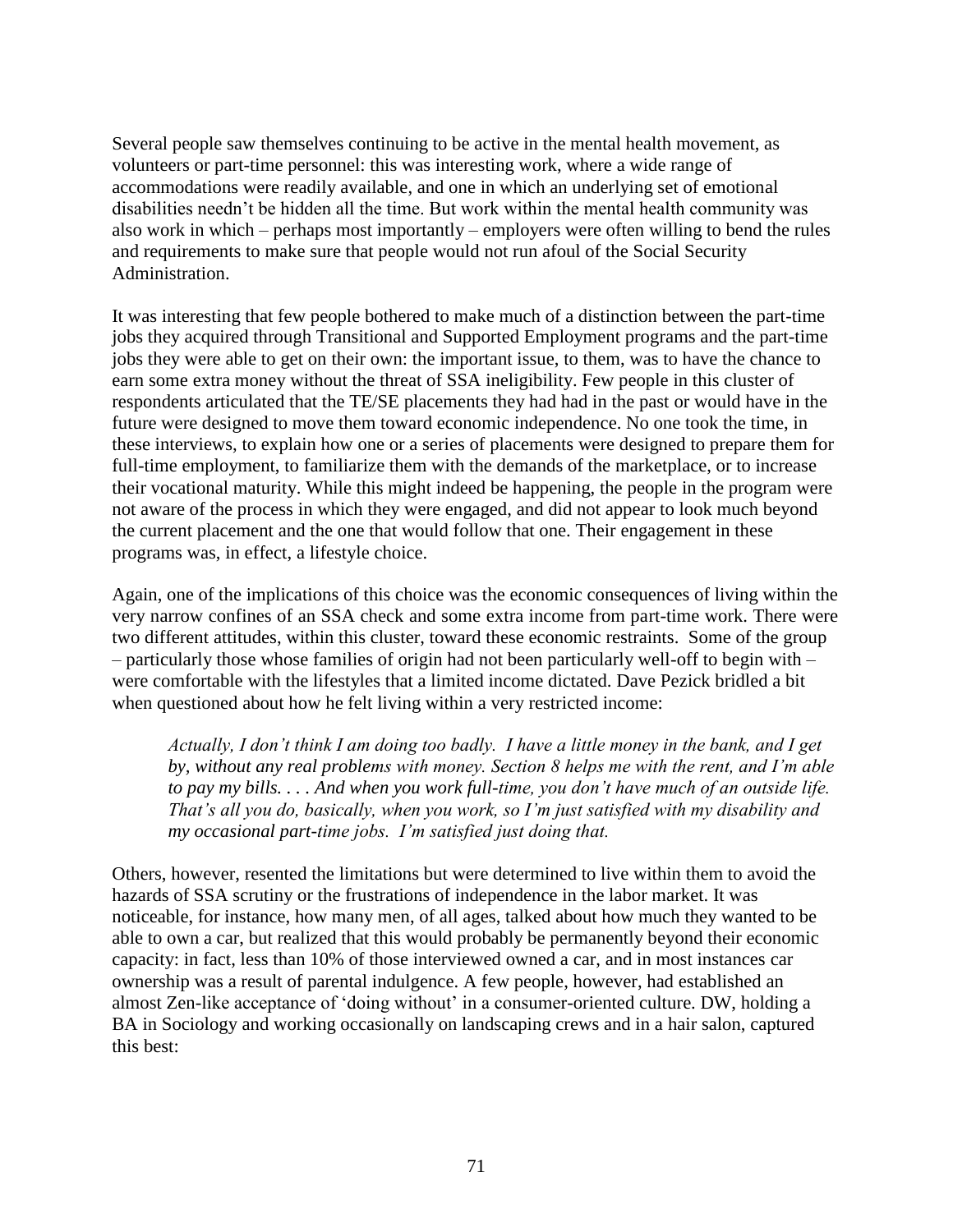*Actually, I've made my peace with my economic level: one learns to do without. A little bit of peace of mind is better than a lot of stress. I know that if I took a job I would press*  too hard to do it just right, and then I'd wind up in the hospital. I'd like to be able to *work and to be financially independent, but I realize I have difficulty working with other people, particularly with those that are hard to deal with, so this is what my life is going to look like.*

# **Escaping Dependency: Full-Time Independent Employment**

Other people, however, articulated the hope that they would, sooner or later, escape their current dependency on the Social Security Administration, holding jobs that would provide them with a decent income, suitable benefits, and the opportunity to fully participate in the life of their community. Many of these hopes seemed reasonable and realistic, particularly where there was a strong correspondence between the individual's past and his or her projected future, but there were a few such hopes that were based on fantasies and conjectures that were clearly part of a story that people told themselves about themselves.

Most, however, made perfect sense. Leo Bruckner thought he might drive a truck or own a carnival, and indeed he had worked in such settings before. Cindy Emerald thought she might be able to get a steady job as a cook, a job she had succeeded at in the past in the military. MM wanted to return to retail sales, and MH wanted to do the same, and both had worked for years in the field when their illness was not overwhelming them. Myria Manfred and John Meyer both thought they might teach. Several people were either in school or talked about going back to school to develop the credentials they needed: Sarkis Tashjian was about to enter an Environmental Engineering program, and several others were already in college or technical schools.

A few people had unrealistic dreams. One man thought he might "make a famous discovery or something," and another man was still nursing an idea about an invention that would use 'compressed air to run a car' that he had first had when he was a teenager, and a few people who hadn't finished high school were interested in college programs and professional positions that seemed very unlikely. These were rare cases however, with most people at least thinking about the kinds of jobs they knew they could do that would lead them to self-sufficiency.

Two broader themes emerged, however, that sounded a note of caution. First, many of those with what ordinarily would have been realistic vocational ambitions for themselves had really no idea of how to get from their current circumstances to the full-time jobs that would establish their economic independence. There was, that is, no real plan in place for them to move from here to there, nor did they seem to be working closely with vocational counselors or job coaches or educational personnel to make their dreams a reality. In fact, most continued to dream of a more successful career without making substantial progress toward their goals.

Second, however, it was surprising how many people talked about the future in 'lifestyle' terms rather than 'vocational achievement' terms: that is, the interviewees frequently talked about their ambitions for living some portion of the American Dream – which was most commonly defined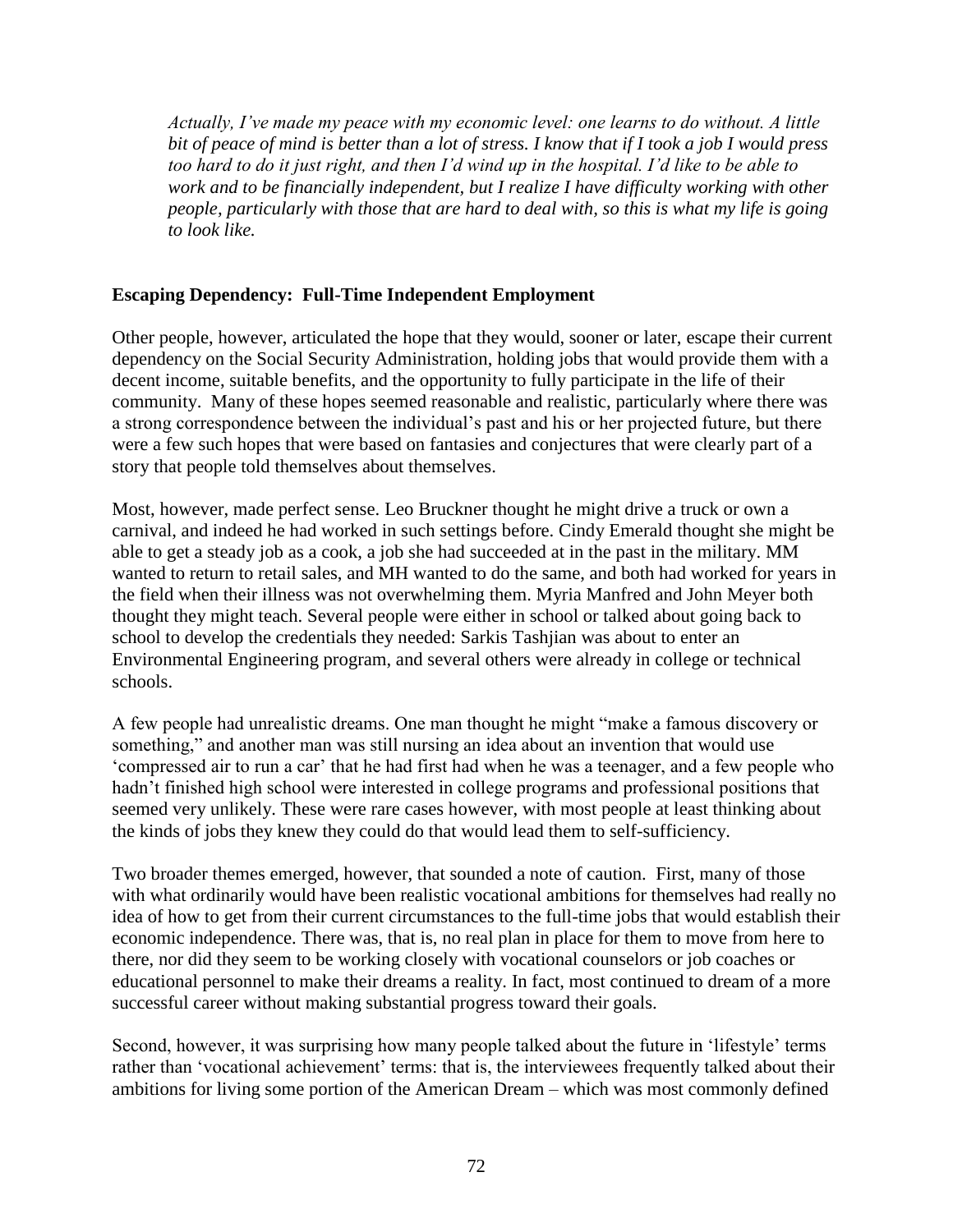as 'a family, a house in a nice neighborhood, a car, and a chance to vacation now and then' – rather than enjoying the non-monetary satisfactions of being a salesperson, teacher, social worker, or maintenance supervisor. Like many others in the service industry, the interviewees saw the job of their dreams as a means to an economic end, rather than an 'identity' or as a productive activity with its own intrinsic value. This was of particular concern because the careers that are most likely to be available to people in their circumstances may not provide the kind of financial security and lifestyle comforts that people so consistently said defined their goals. Indeed, for so many of the interviewees it seemed that even car ownership, that most commonplace possession in the standard American Dream, would remain well beyond their economic grasp.

What emerged most forcibly in these interviews was the gap between the demands of the US labor market and the work and lifestyle ambitions of people with serious mental illness. Even modest financial success in today's economy depends upon some acquiescence to the way the vast majority of jobs are structured: employers want full-time workers with a long-term commitment to their jobs and a steady capacity to be productive. Other kinds of jobs are available, to be sure: part-time and full-time work, and temporary or short-term work, in the secondary labor market, as well as work in settings where the employer has made substantial accommodations to the disability of the individual. But these kinds of jobs are routinely poorly paid, with few benefits, and little long-term security. They do not provide real access to the American Dream to those who hold them, whether or not they have disabilities. It may be that many of these interviewees, despite our unwillingness to acknowledge it, will be entering the labor market in order to join the ranks – the growing ranks, it should be noted – of the working poor.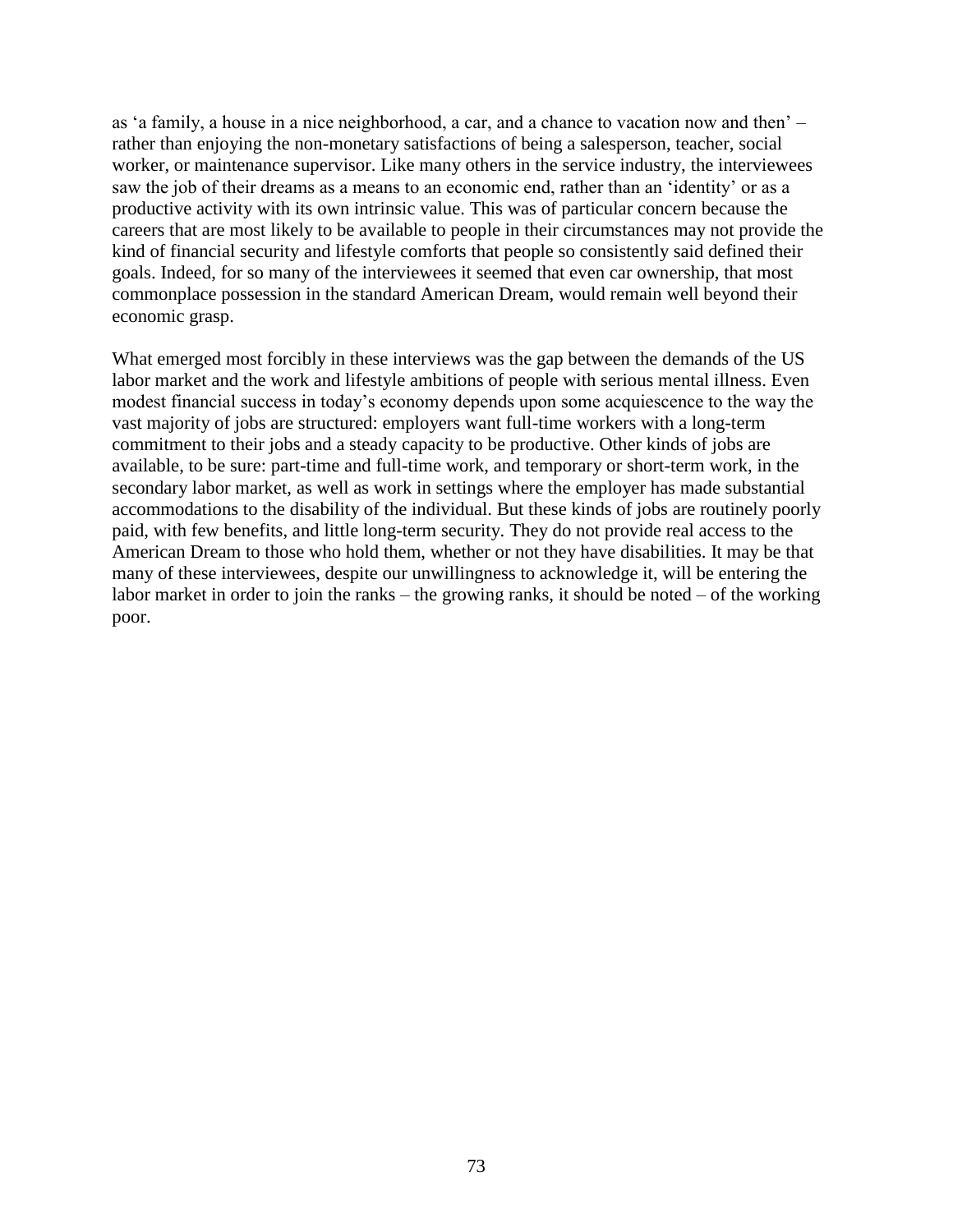# **IX. CHARACTERISTICS OF THE CAREER PATTERNS OF PEOPLE WITH SERIOIUS MENTAL ILLNESS: SUMMARY OF FINDINGS**

*RB is a 27-year-old White man who lives in the Philadelphia suburbs. After a series of part-time and summer jobs in high school and college – paper route, Woolworths counter man, teacher's aide, restaurant clean-up, pizza delivery, computer programming – RB dropped out of college just before graduating and returned home, where he has lived ever since. He had received counseling for his emotional problems both in high school and in college, and continues to work with a counselor. After leaving college he "didn't do much" for a while, working in gas stations and in similar secondary labor market jobs, as well as experiencing several brief hospitalizations for anxiety and depression. Two years ago he got a 20 hours/week job at a local office supply store near his home, where he works for \$6.75 an hour and few benefits. RB doesn't like the job, resents it that younger people and newer workers earn the same as he does, and worries that his education and intelligence have been wasted. He is interested in finding work in a lab so he can extend his college work in biology, but isn't sure how to proceed. While he is uncomfortable about his current job status, about his dependence (upon SSI, his mother and his part-time earnings), and about the demoralization he feels when comparing himself to his contemporaries, the future is rather obscure to him: "I really don't have anyplans."*

*GD is a 41-year-old White woman, divorced and raising two children, ages 6 and 12, out of a one-bedroom apartment in the Bronx. GD, who is currently not working and is supported by welfare, wants a job in order to increase her self-esteem, set a better example for her kids, and distract herself from continual 'rumination' on her problems. Raised in a Catholic orphanage, GD was assigned a wide range of work tasks by the nuns, including summer assignments working with children in camp programs. After graduating from high school she worked in a series of secretarial jobs, but these usually ended after six months because of her growing problems with substance abuse. GD then joined the Navy with high hopes, but after two years was discharged, as a 'burden to command,' because of her substance abuse. She returned home, married a man who also abused drugs and alcohol, and again worked in a series of secretarial jobs – each for two or three years – before substance abuse led to her dismissal. After the birth of her second child, after which she stopped working and relied upon Welfare for support, GD and her husband divorced and she entered a Methadone program. Recently – over an extended period – she has been able to wean herself off Methadone as well. When her youngest child started school, GD began to wonder about returning to work, and was referred by the Methadone program to a training service at a consumer-operated mental health program, and was shortly about to start a six-week program to prepare her for work with children in day care centers.*

How, then, could we characterize the career patterns of these interviewees as they struggled with serious mental illness? To answer that question, it is important to note, first, the kind of people who talked with us about their past careers and future work ambitions. On the one hand, these were not people in the midst of psychotic episodes, or even those whose behaviors currently required either short-term or long-term hospitalization, although all had experienced those kinds of severe symptoms in the past. On the other hand, these were also not people who had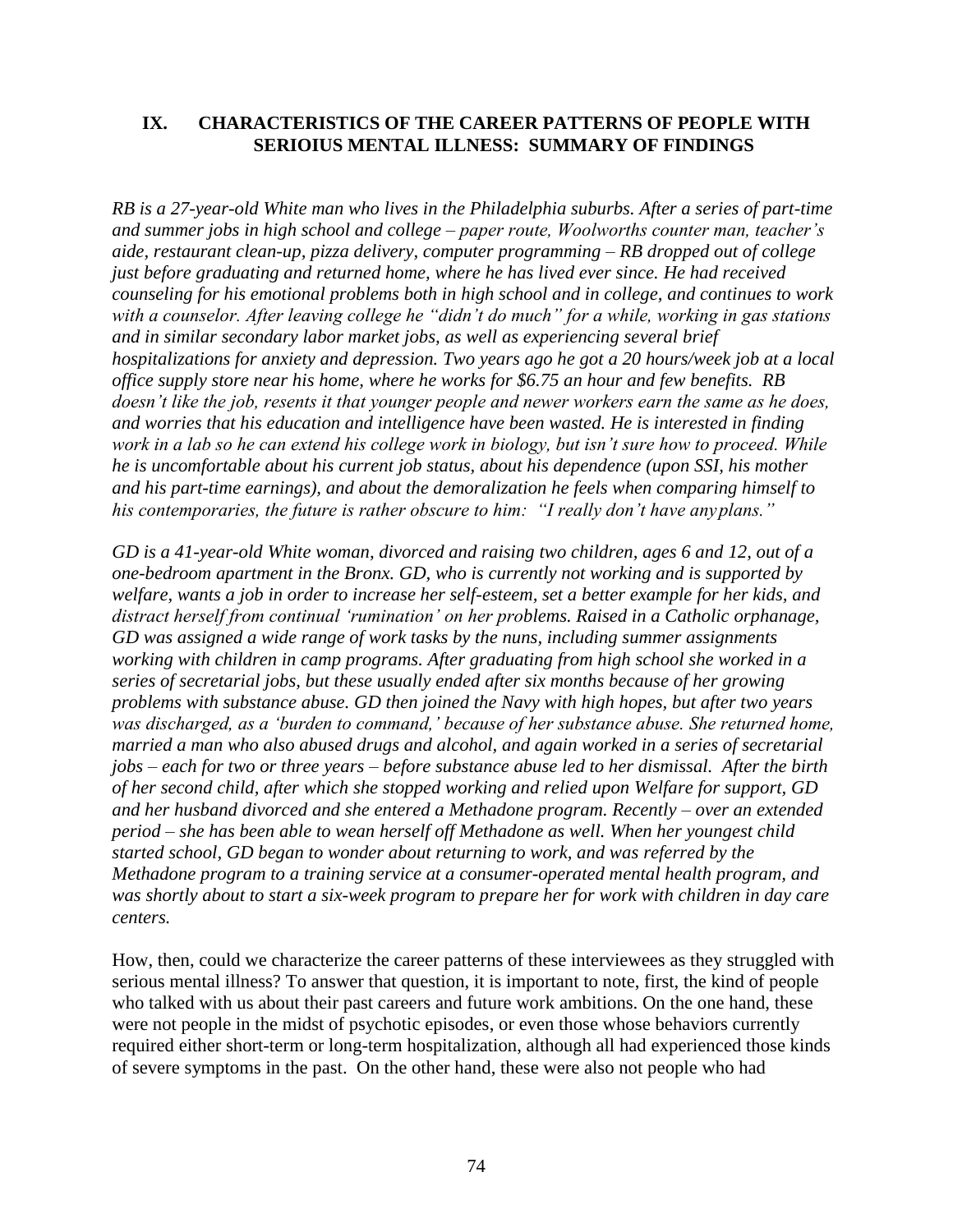experienced only a single episode of psychiatric disturbance, or whose problems were not too disruptive of their domestic lives or employment patterns.

Each of the thirty-eight people spoken to in this study had a serious and long-term mental illness, but they lived in community settings, received treatment from community mental health centers or publicly-supported private psychiatrists and counselors, and they had been associated, to one degree or another (and for varying lengths of time) with the psychosocial rehabilitation, vocational counseling, or consumer-operated services from which they were recruited. They shared many of the same demographic characteristics and residential circumstances of others in these programs, and reported similar diagnostic and treatment histories, symptom problems and personal strengths.

In characterizing the career patterns of these interviewees it is also important to note that this was a qualitative research effort focusing on the themes that emerged from talking with people about both their past and their future. There has been some effort to quantify results, but this initiative primarily has searched for common themes among the thirty-eight transcripts of hour-long semistructured interviews. The study was not designed to replicate or challenge past estimates (e.g., of the rate of unemployment among persons with mental illness, the percentages of those dependent on SSI and/or SSDI, or the three – or four or eight – most critical disincentives to employment that keep so many people from full participation in the competitive labor market. This study was, instead, an effort to listen closely to a group of individuals from a common, if broad, diagnostic and services background to learn more about their careers and to capture the 'dynamic' of their lives.

The study was also less concerned about capturing the somewhat static 'point-in-time' data – percentages working, average tenure in last placement, mean wages now earned, numbers who have left the SSA rolls in the last six months – that in the past have tended to dominate program outcome studies of these issues. It sought to answer the question of 'where have these people been and where are they going' within the context of their lifetimes, rather than simply in the context of their 'entry into' and 'exit out of' one or more human services delivery systems.

Ten tightly inter-related themes emerged from the analysis of these interviews. Certainly none of the statements below could be said to reflect the comments or feelings of *everyone* who was interviewed, but the issues and patterns that emerged repeatedly, however rich with personal detail and idiosyncratic interpretation, are important to note. They force us to re-examine some of the assumptions we make about current and future clients who are in public mental health systems, psychosocial rehabilitation centers, and vocational rehabilitation agencies, and may indeed suggest the importance of thinking through more closely our obligations to their *distant*  vocational and economic lives.

*People wanted to work.* However tempting it may be to read this finding as a meaningless platitude that contradicts a great deal of case wisdom about the lack of motivation among people with serious mental illness, the data here provide strong evidence that the desire to work persists, and persists for broadly familiar – normative – reasons: to earn money, to establish one's independence, to set an example for one's children, to boost one's ego, to avoid rumination, and to escape the boredom of a life lived without something meaningful to do. There is no great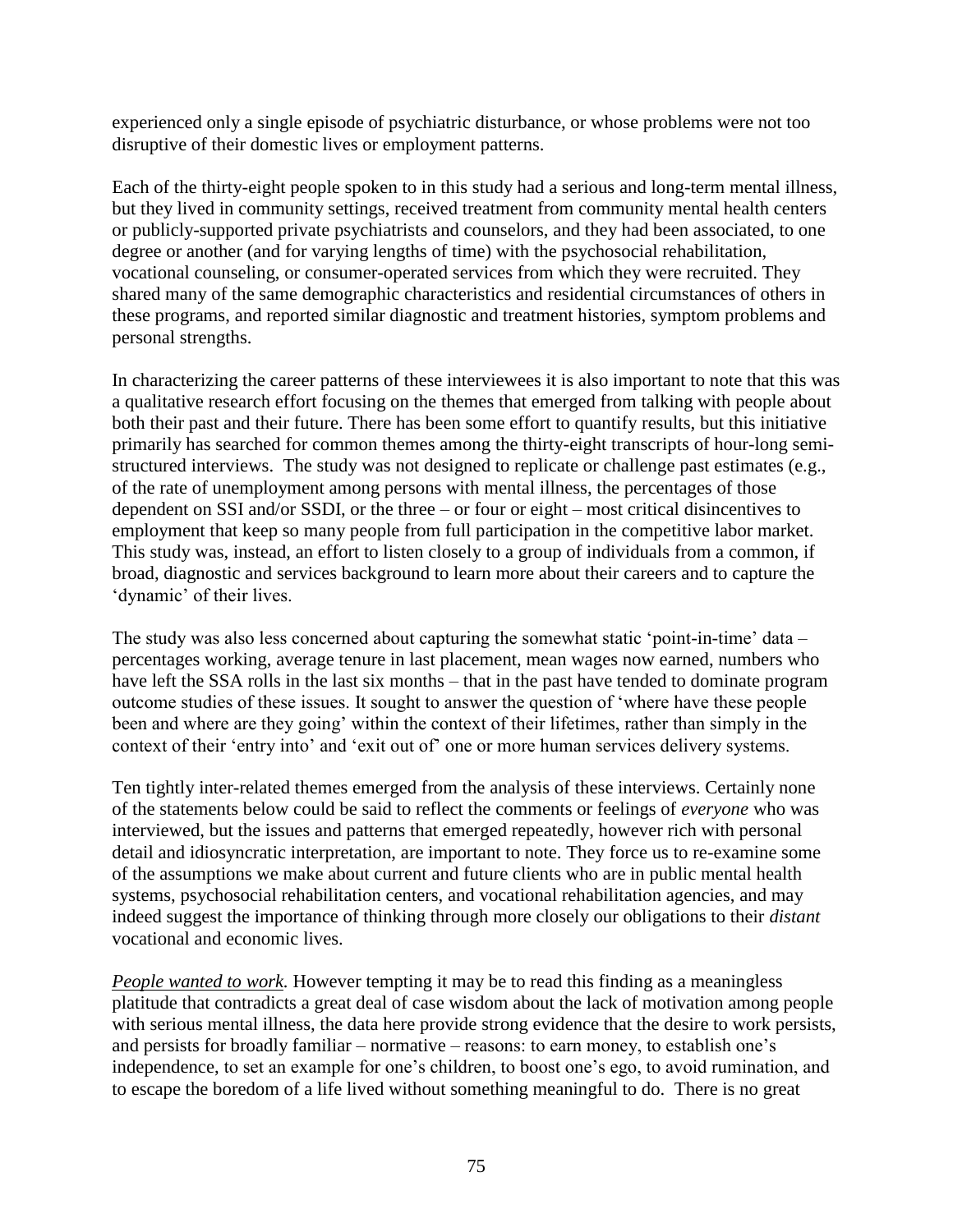'values divide' where employment is concerned. It is true, of course, that several interviewees had no intention of working in the future and that quite a few intended to work only to supplement their SSA check with cash from occasional odd jobs, but most people wanted either an ongoing and substantial part-time engagement in the competitive labor marketplace or a fullthroated participation in the workforce that would lead toward economic independence. While there is tremendous anxiety about the leap from part-time to full-time employment, because this is often a leap as well from economic dependence to the multiple challenges of independence, people deeply resented the financial and medical threats to their survival that kept them from working.

*People received very little encouragement to work from mental health and vocational rehabilitation personnel.* It was surprising how quickly and surely interviewees, when asked about whether mental health or vocational rehabilitation staff had encouraged them to work, responded in the negative. They often noted how disconcerting it had been to have clinicians and case managers counsel them not to work (at least not yet) and thereafter remain oblivious to the work dimensions of their lives. It appears to have been very simple to escape the pressure of 'getting a job' by simply getting out of the house. Parents tended to encourage employment and nagged their children about becoming financially independent, but the three systems of care and support to which the interviewees turned – community mental health programs, the vocational rehabilitation system, and the Social Security Administration – had done little to actively promote employment for these interviewees. Even psychosocial rehabilitation programs and consumer-operated centers – both of which were viewed by the interviewees as much more likely to provide substantial assistance to clients who wanted to re-enter the labor market – still put little direct pressure on clients to work: with perhaps a too-fastidious approach to consumer empowerment, these 'recovery' oriented programs were reported to be less than assertive about the overall importance of employment outcomes.

*People had worked a good deal in the past, and often had worked successfully.* After-school and summer-time jobs were commonplace experiences, and those who went to college generally also worked in the evening and during semester breaks. More importantly, most people kept working for many years, sometimes intermittently, following their initial recognition of emotional problems and subsequent hospitalizations, repeatedly returning to the competitive labor force despite their diagnoses. Indeed, people reported that in many of their jobs they were as productive as their non-disabled coworkers and able to get along with them and their supervisors reasonably well. It is interesting to note that their tenure in many of the secondary labor market jobs they had held was comparable to that of their non-disabled coworkers. Employers, particularly those with substantial numbers of entry-level personnel, appeared to tolerate a wide range of idiosyncratic behaviors from everyone at the worksite.

*Serious mental illness did not often affect on-the-job performance; instead, the symptoms of mental illness led to frequent absences from work, and these resulted in firing and quittings.* The interviewees consistently reported that their on-the-job behaviors rarely gave employers grounds for complaint, and that their most serious symptoms of mental illness – voices, paranoia, anxiety, stress – rarely became problematic at the worksite. Much more common was the often gradual off-the-job escalation of symptoms (like paralyzing depression, hypermanic activities, paranoia about coworkers, or excessive alcohol and drug use) which made it increasingly difficult for the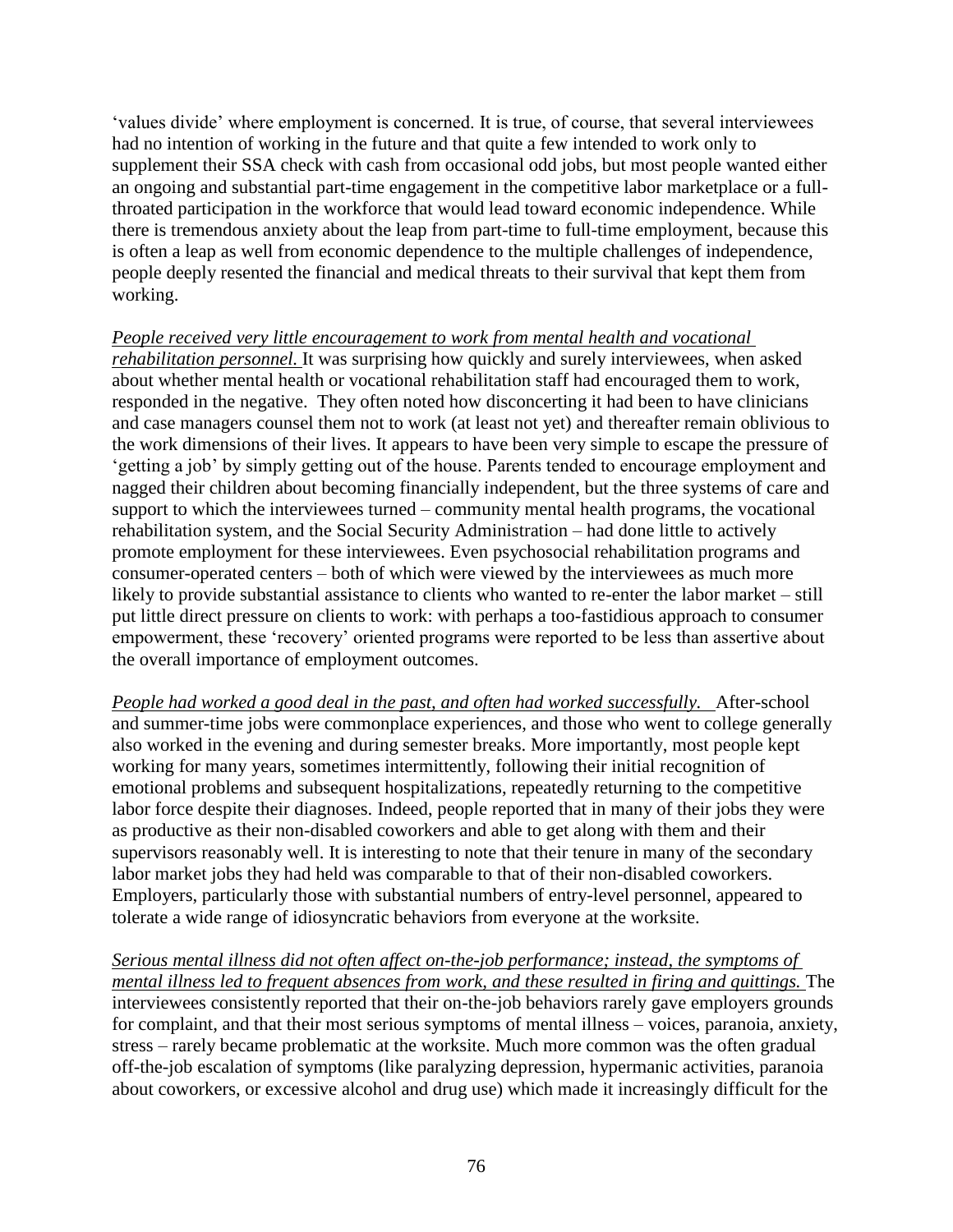interviewees to show up at work. Bizarre behaviors on the job were exceedingly rare, but a common experience was an unexpected inpatient hospitalization, at which point either the worker called in to resign or the employer, not having heard from the employee, was left with little option but to fire. Further, the interviewees reported very few instances in which discrimination or abuse, on the part of either supervisors or coworkers, impacted on job performance or tenure.

*Most people had worked primarily in the secondary labor market, at entry-level jobs, often on a part-time basis, for little pay and few benefits, making little progress over time. The vast* majority of jobs held by the interviewees were unskilled and semi-skilled jobs, where the requirements for the job are low, performance expectations are limited, and – as a result – pay is at or near the minimum wage, with benefits meager or non-existent. Even those people with the educational and experiential qualifications for more demanding and rewarding positions had either never held jobs in their field or had gradually sought refuge in the secondary labor market. Interviewees tended to move from job to job in this secondary labor market without making much progress with regard to salaries, benefits, responsibilities, social status, or satisfaction. Most people had never developed a strong 'vocational identity' for themselves that would either characterize their past experiences or future ambitions: indeed, many interviewees were continually 'starting over' at each new position.

*The reasons for job leavings varied considerably, but about as many jobs were lost for reasons unrelated to mental illness as for reasons directly related to psychiatric pathology.* Far more people quit their jobs than were fired. Many people lost their jobs for reasons unrelated to their mental illness (e.g., plant closings, store bankruptcies, family moves, the pursuit of additional education, transportation system inadequacies, better jobs, on-the-job accidents, health crises, etc.), but certainly many people also lost their jobs because of psychiatric hospitalizations or the chronic lateness or repeated use of sick leave caused by their mental illness. There was a broad middle ground of reasons for which people lost their jobs or quit – fights with supervisors, low pay, boring assignments, poor performance, etc. – in which it is hard to discern the role of the worker's mental illness, suggesting a need for caution about interpreting every unplanned job leaving within a pathological framework.

*There were frequent and long absences from the workforce for many people.* One of the most distinguishing characteristics of the interviewees was the intermittent nature of their participation in the workforce. This did not appear to be a significant problem for most people in finding new jobs within the secondary labor market – where jobs continue to be plentiful and employer scrutiny somewhat casual – but it does suggest that people did not always aggressively seek to re-enter the workforce after psychiatric or employment crises. For many of the study's participants, the salaries they received – from part-time employment in particular – only supplemented their basic financial assistance package: they were often able to comfortably withdraw from the workforce for short and long periods of time when they felt depleted by the hospitalization experience or demoralized by a failure or frustration at work.

# *While Social Security's SSI and SSDI programs played a critical role in providing necessary financial and medical support to people, it also acted as a disincentive to vocational progress.*  Although the interviewees often succeeded at one job or another, they frequently failed to make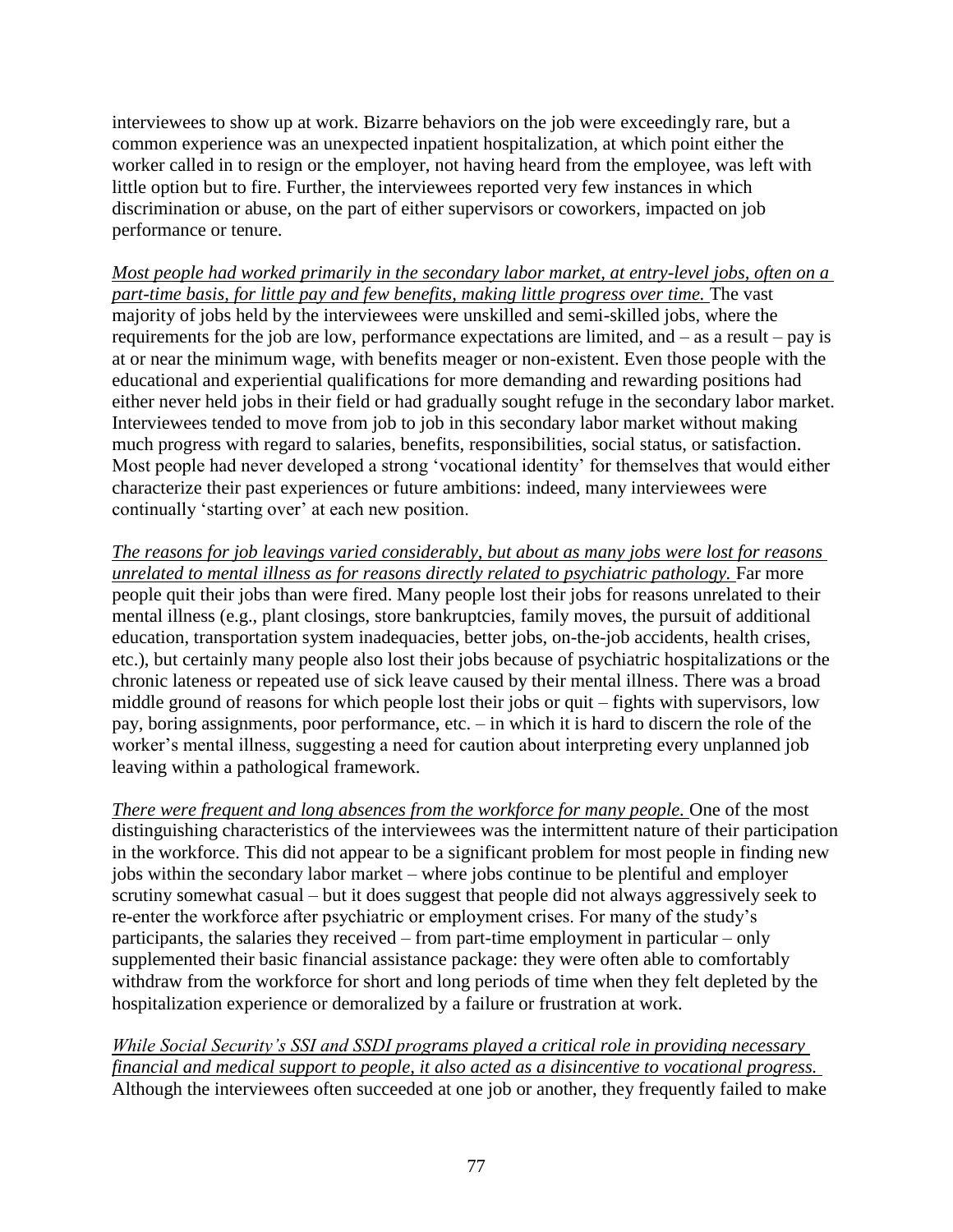significant vocational progress: this failure to progress had much to do with the degree to which the interviewees were frightened of losing the financial support and medical benefits of SSA eligibility if they turned to long-term full-time employment. Although people typically turned to the SSA system for support years after their first diagnosis, and did so reluctantly, they then monitored their earnings closely, and preferred not to move forward vocationally without a wide range of guarantees – that they would be able to earn a decent salary, that available medical benefits would meet their mental health needs, or that the job they would take would offer a long-term assignment, etc. Interviewees were rarely willing to risk financial or medical abandonment.

*Most people planned to continue working in the future, but few had long-term plans.* Although a few of the interviewees had chosen to withdraw from the competitive labor market entirely – to rely on SSA or Welfare checks and family and charitable support – the great majority planned to continue working. Many hoped to continue working part-time, relying on SSA for fundamental support and supplementing that income with casual work in the secondary labor market and/or TE/SE placements. Many other people, however, hoped to return to full-time employment, eventually. There was considerable ambivalence about facing the challenge of financial independence and the escape from SSA dependency, and thus few people had well-developed plans for achieving such goals.

*The economic prospects for many of the interviewees are necessarily modest: most people, if they work, will remain in the ranks of the nation's 'working poor.'* Certainly those who have chosen to work part-time while relying on SSA for basic financial and medical support will remain only at or near the poverty level unless family and friends provide additional help. For those who look forward to full-time work, there are few jobs they can obtain, given their academic credentials and current capacities, that will give them access to the American Dream of economic prosperity. The demands of the labor market are such that those without a college education *and* without the capacity to work full-time, continuously, and at a very productive level are likely to find it difficult to find well-paid employment. It is possible that many clients will nonetheless find great satisfaction in working, enjoying the self-confidence, social involvement, and meaningfulness that many of their non-disabled coworkers find, but they may not find the financial success and genuine economic independence they believe awaits them.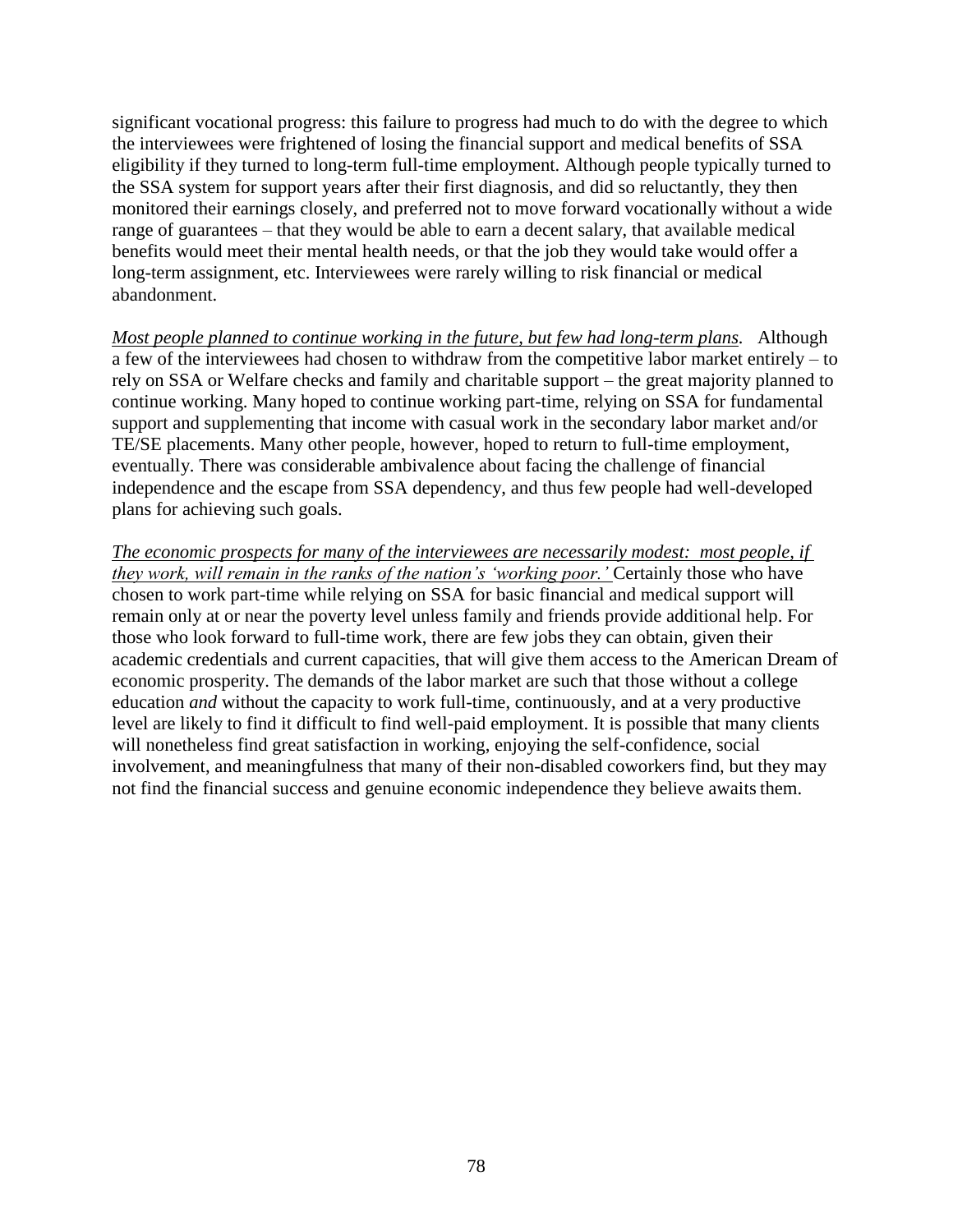# **X. DISCUSSION AND RECOMMENDATIONS**

*Cindy Emerald is a 41-year-old White woman, living in the District of Columbia suburbs. While she currently is not working, Cindy has spent 20 years in the food business because she "lovesto work, because she is so bored with nothing to do." After high school and a little time in community College, Cindy joined the Army, working as a ' prep cook,' – a job she enjoyed but lost when her escalating drinking problem led to a dishonorable discharge. Cindy's marriage also ended. Back in the States, Cindy worked at various times as a dietary aide, a telephone operator, an electronics assembler, and a salesgirl in a flower store, all jobs she held for one or two years until she quit or was fired over drinking problems. After a particularly difficult period, including hospitalization for depression, Cindy applied for SSDI, and then began working part-time to supplement her check. Ten years ago she began attending a PSR program, which placed her in an entry-level part-time job for five years, until another hospitalization. For the past two years, however, she has not worked at all. She is hoping one day to leave SSDI for a full-time job in food services. "I know everyone has periods of success and misfortune, but I'd like to be making some progress over time."*

*Monica Zachoe is a 61-year-old White woman working part-time in a small university town in Minnesota. Monica left college after three years to marry and start a family. When her three grown children had moved away and her husband had divorced her, she expanded her part-time teacher's aide work to full-time teaching and then returned to college to earn her BA and then a Master's degree. She taught on and off for the next 15 years, often in private Catholic School systems, leaving one job for a better offer elsewhere, losing another job when the school's financial problems forced closure, and being forced out of another when a recent hospitalization for depression and suicide led to community and school disapproval, despite the affection and respect of her students. She moved from Minnesota to California to teach, and then back to Minnesota, where – unable to find much beyond short-term substitute teaching assignments – she entered the SSDI rolls following another hospitalization. After several years she entered a consumer self-help leadership training program, and for the past two years has worked part-time as the Regional Coordinator of a Consumer Program Network, although she would much rather be working full-time.*

With a more complete sense of their past careers and future ambitions before us, what could be done to enhance the work opportunities of these interviewees, as well as the many other people with serious mental illness in public mental health systems who are like them? What implications, that is, do the findings of this study have for the counseling practices, rehabilitation programs, and social policies that shape our human services systems for people with significant psychiatric disabilities? Although there may be many others, six broad issues are discussed here.

#### **Recognizing the Past Work Experience of People with Serious Mental Illness**

It is useful for the field to take note of those people with serious mental illness who have in fact had repeated and successful work experiences, even though they have not had traditional careers. To assume that most people with serious mental illness have had only a minimal exposure to the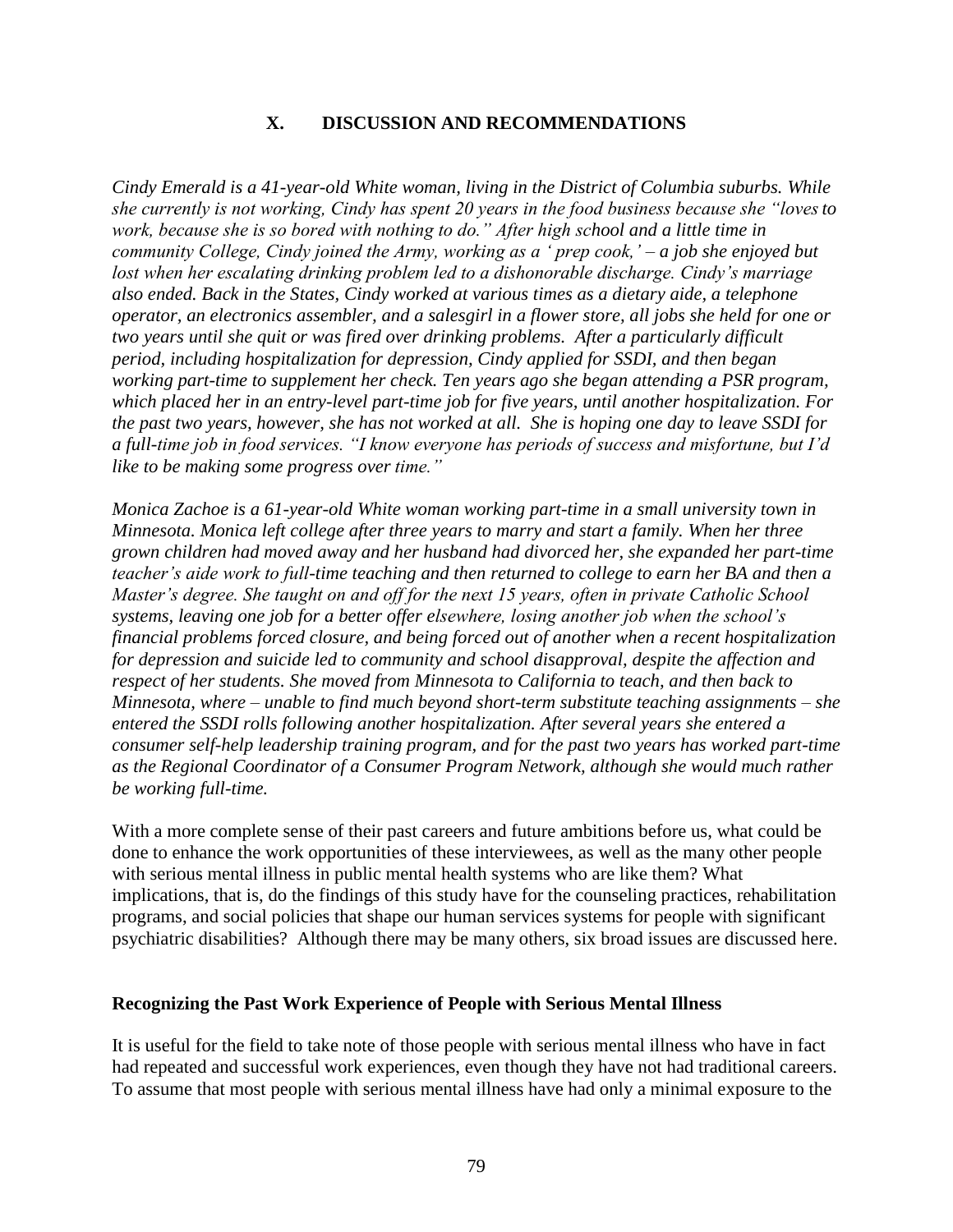work world, or to presume that most of their jobs have ended prematurely because of the clients' own symptomatic behaviors, may be to misread the experiences that many consumers bring to the rehabilitation setting. Part of the problem, of course, lies in the casual way with which most clinical programs in the public sector gather vocational information on clients at intake: "have you worked in the past two years" being an all-too-common assessment of the new client's vocational past. Part of the problem as well is the often limited exploration of past job leavings: sometimes it's the economy that closes down a job opportunity, and sometimes it is the work environment that is indeed intolerable. What can the field do, however, to recognize those consumers with some degree of past success at work in a way that enhances the client's opportunities for meaningful recovery?

First, these interviewees would have benefited from someone in the mental health or vocational rehabilitation systems talking to them about work early and often. This is especially important for clinical personnel in psychiatric hospitals and community mental health centers, but also for case managers and day hospital staff. The interviewees' reports that they only made their way to vocational programs or psychosocial rehabilitation centers years after a diagnosis or inpatient hospitalization suggests either that the 'work' aspects of their lives were overlooked or that old clinical taboos about the dangers of work to clinical stability are still firmly in place. While there is a good deal of wisdom in refraining from pushing people back into the stress of work life immediately following a psychotic break or a difficult hospitalization, there is also more than enough evidence that the longer the reluctance persists to engage the client in a meaningful dialogue about their next job, the less likely it is that the client will ever re-develop a sense of himself or herself as a worker and a vision of the future as encompassing a long-term engagement in the labor market. This is hardly recovery.

Second, it would have been appropriate for service providers to go beyond merely 'offering' rehabilitation services to these interviewees and to take a more assertive and directive stance with regard to the importance of work in their next 20 or 30 years. While it always unwise and generally counter-productive to force clients to return to the world of work, *strongly* urging clients to do so would have been less an 'imposition of one's own values on the client' and more a reinforcement of the client's own values with regard to the importance of work in their lives. Certainly the issues of SSA eligibility need to be discussed, but far too many people have assumed that no work or only occasional work is possible, when in fact the old Work Incentive regulations made regular part-time work very possible and the newly enacted SSA Work Incentives Legislation now makes full-time work eminently feasible for many.

Third, so many of these interviewees (and those like them) had worked in the competitive labor force before entering rehabilitation programs that there appears strong justification for one of the fundamental tenets of Transitional Employment and Supported Employment: indeed, moving clients back onto 'real' jobs as quickly as possible and eschewing long-term placements in sheltered workshops or psychosocial rehabilitation work crews seems eminently reasonable. These interviewees were well aware of the demands employers make on the job: they've been there before, and have as good a sense as anyone of the employer's preferences with regard to promptness, appropriate dress, responsiveness to supervision, and collegiality with coworkers. They may have had some difficulty with some of these issues – as do many of their non-disabled colleagues – but it is hard to argue that extensive prevocational programs in segregated settings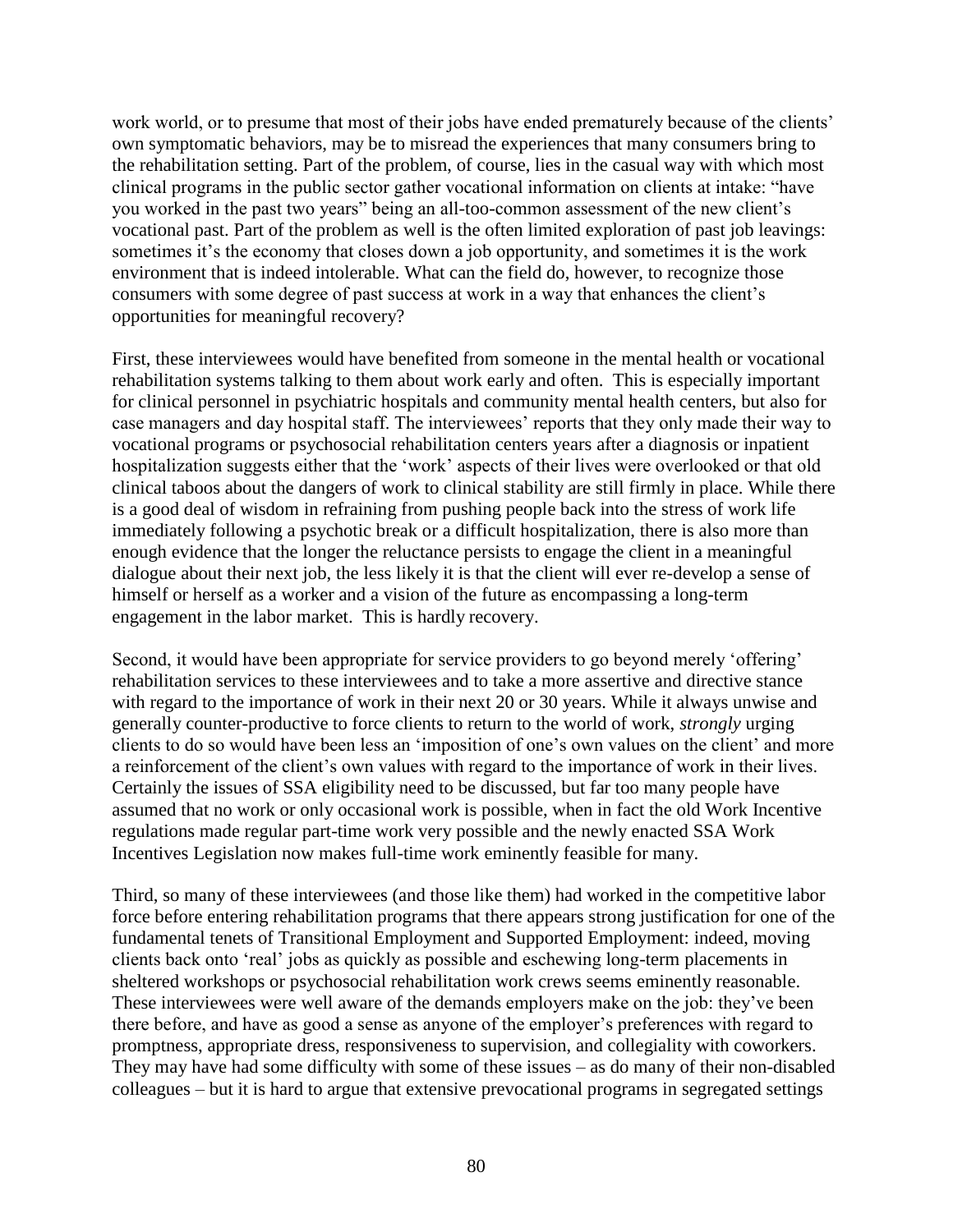can do much to improve Cindy Emerald's or Monica Zachoe's on-the-job performance when they next move out to the competitive marketplace.

# **The Impact of Interrupted Careers**

The surprisingly rich past work careers of these interviewees should not blind us to the way in which many of their careers have been characterized by interruptions in work that occur again and again, forcing them into unemployment for both brief and quite extended periods of time. Such interruptions were devastating to morale and motivation, significantly impacting on the individual's sense of a vocational identity. The problem with 'gaps' in their work history would not appear to have been the suspiciousness of employers and their reluctance to hire, for this is a very minor issue in the secondary labor market that most interviewees sought out. The problem that emerged was that these individuals saw themselves less in terms of their work roles and more in terms of their patient status. What can be done to limit those interruptions and minimize their impact?

First, it is clear that many of these interviewees could have made good use of additional assistance in holding on to their jobs. The current fiscal practices in the rehabilitation community of rewarding agencies with outstanding placement rates but overlooking longer-term outcomes represents a short-changing of these interviewees' long-term potential. Programs need to have the resources they require to ensure they are able to track client tenure and provide support early and effectively before the client unnecessarily leaves a job or is fired.

Second, many programs need to develop the capacity to help people survive a psychiatric crisis without losing a job. Again, the problems to be resolved for these interviewees were not very often on-the-job problems of low productivity or disintegrating supervisor/employee relationships. The problems were most often ones in which the client began showing up late, taking longer breaks, calling in sick or not calling in at all, or resigning after a visit to a psychiatric emergency room or state hospital. These are the times when an effective counselor could have helped the client believe in his or her capacity to return to the job, to face the embarrassment many feel upon returning to work, and to negotiate for and use effectively whatever sick leave policies or job accommodation provisions are available.

Third, the tendency to help clients who quit or who were fired to 'take a break' from the workforce while re-assessing their performance was not so helpful: many of these interviewees could have been assisted in responding to a peremptory quitting or a demoralizing termination by getting back on the horse again and finding another job. A great many of the interviewees did just that when they found themselves out of work, for whatever reason, and job coaches and case managers ought to encourage that course of action whenever possible. Our practice, programs and policies don't need to reinforce the already prevalent but wrong-headed notion that the only people with mental illness who can work are those who never lose a job.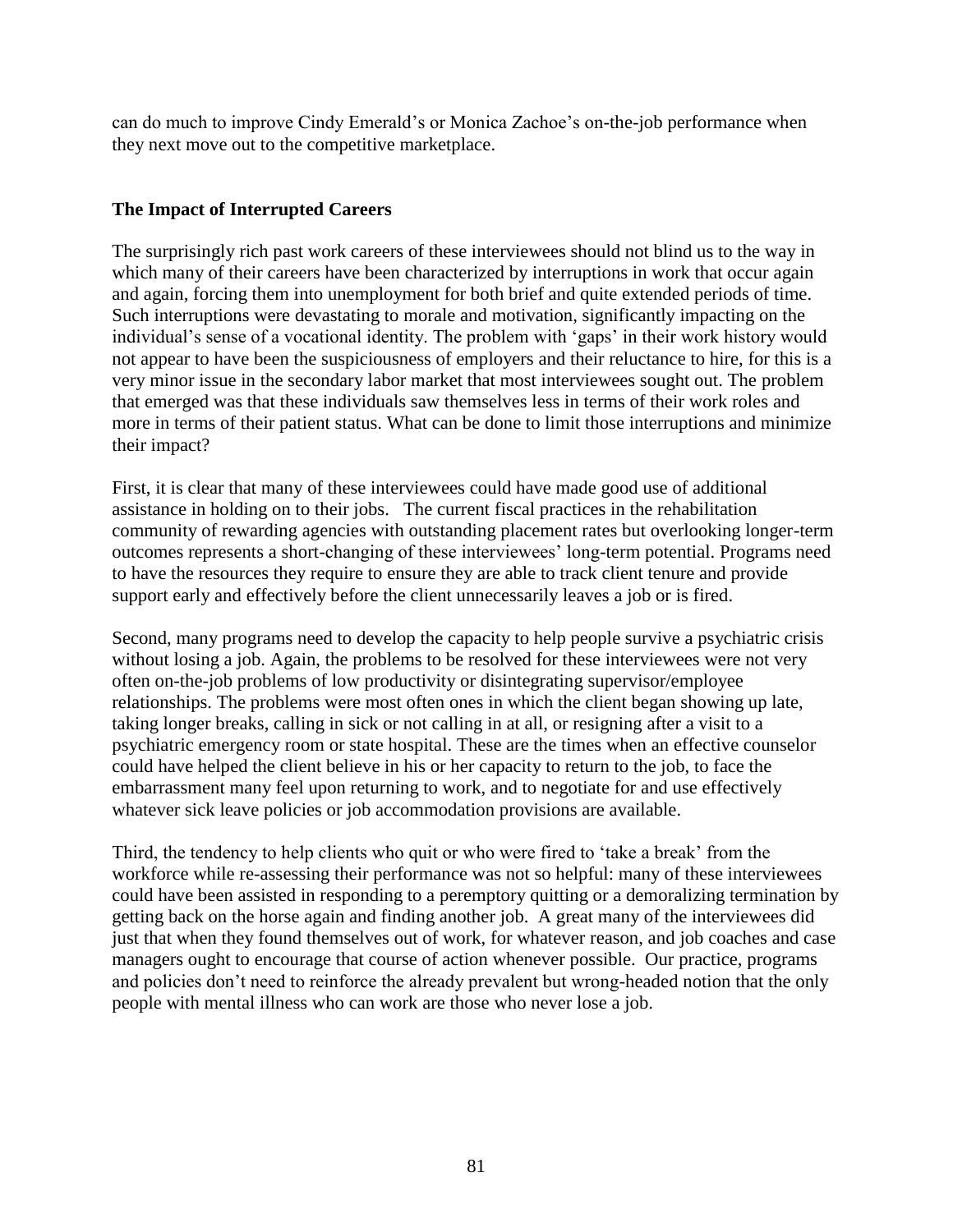#### **Establishing Normative Standards for Job Tenure: The Roseanne Syndrome**

Because so many of those interviewed in this study had worked, and often were still working, in the secondary labor market, it is useful to have some perspective on what the careers are like of people without disabilities who work in similar positions. This study did not explore in depth current information on the career patterns of non-disabled individuals in the secondary labor market, but the data that was immediately available, combined with anecdotal information from employers, suggests that in many respects the people interviewed, despite their psychiatric disabilities, may not have been doing that much worse than their non-disabled co-workers. This, in turn, would argue for helping those who were interviewed to see their past careers as far closer to 'normal' than they have presumed, as well as argue for re-orienting the performance standards of the rehabilitation programs that serve them.

For want of a better and more descriptive phrase to describe those 'normative' career patterns in the secondary labor market, let us refer to it as *The Roseanne Syndrome,* named here after Roseanne Barr's eponymous TV series about a working-class couple and their three children in the 1980s and '90s. The show, which was often praised as providing an unusually realistic portrayal of working-class life, was rare in its depiction of a family's economic struggle to get by. In the course of the eight years or so the show was being produced, Roseanne held down about five jobs: factory worker; telephone solicitor; hair salon maid; waitress; and owner of a mildly successful roadside restaurant. Dan, her husband, held about as many jobs: running his own home repair business; supervisor of a county automotive maintenance crew; owner/operator of his own motorcycle shop; and then back to home repair as an independent contractor.

Their work performance was not particularly outstanding: Roseanne was frequently at odds with her employers, frustrated and exhausted by the jobs, and often embarrassed by the more menial aspects of her work. Dan's home repair business dried up in the recession and his motorcycle shop business failed. There were emotionally trying periods of unemployment, real economic limitations in their lives, and no shortage of disappointment in what they had managed – or, really, not managed – to make of themselves. However, in no sense was this pattern of largely secondary labor market jobs, several of which were part-time in nature and relatively short-term in tenure (and few of which provided the basis for economic progress) ever portrayed as pathological in nature. These were people without college educations struggling at the end of the twentieth century to make ends meet as best they could.

This may be, of course, the career pattern today of many people who are without a college education or who, for one disabling or disadvantaging reason or another, cannot meet the normative standard of full-time, consistent, and highly productive work that is rewarded with middle-class salaries and benefits. There is an abundance of evidence that, indeed, this is the work pattern for many people without disabilities, and that, even as the rest of the economy surges forward, they are left behind. What we hear from employers is that, for this workforce, job performance is at best satisfactory, attendance is often erratic, and job tenure problems challenge the employer's best effort to create a coherent workforce. These are the problems that also can be heard as the 'welfare-to-work' juggernaut moves forward. While it may be unclear for the moment whether the problem is based in the incapacity of the workforce or the nature of secondary labor market jobs, it is important, nonetheless, that clients' careers and our program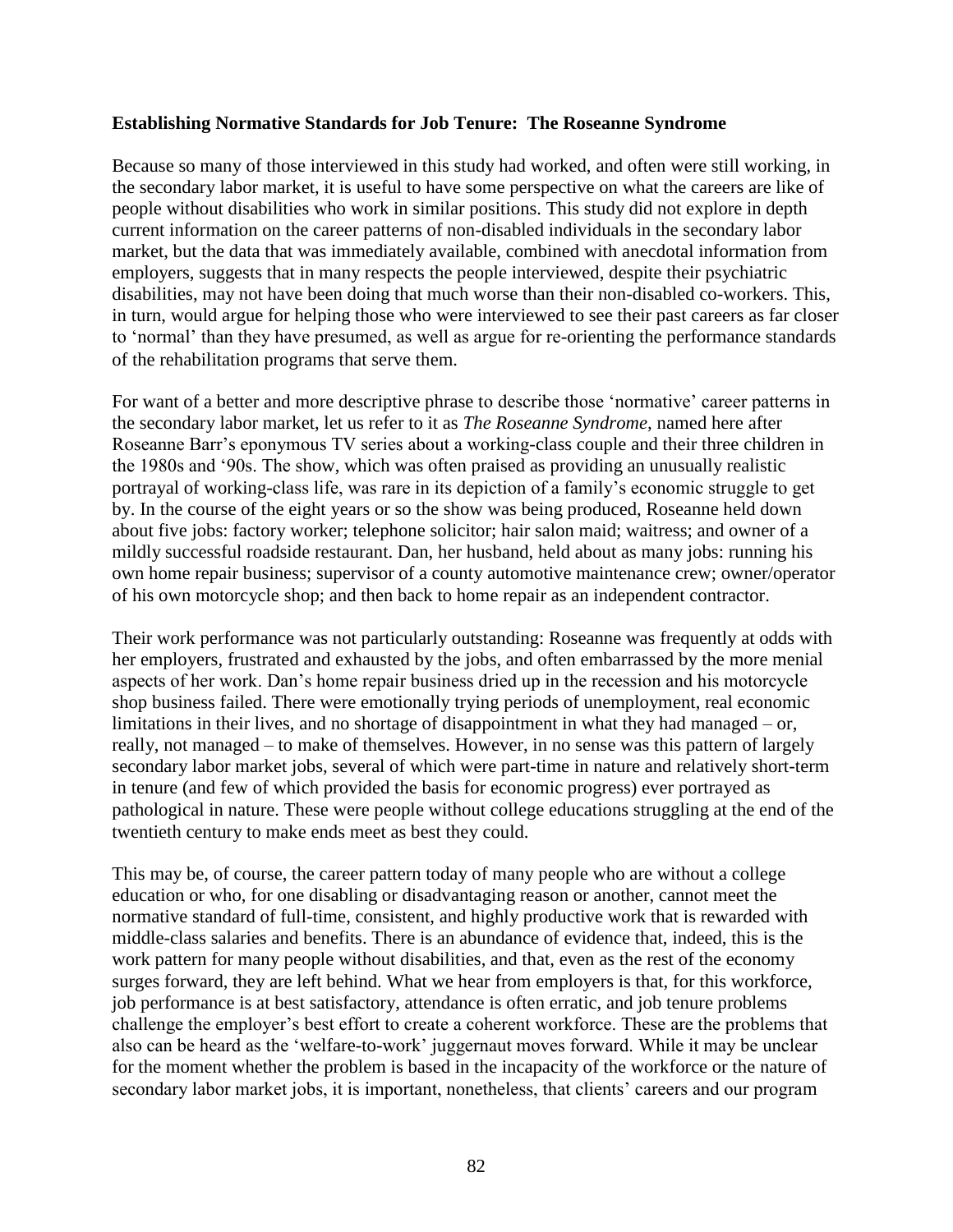successes are assessed with these normative patterns in mind. For those who hold secondary labor market jobs, where the pay, benefits, and other advantages of the job are decidedly low, job performance – productivity, attendance, loyalty, tenure – is likely to be low as well. How can the rehabilitation community respond best to these issues?

First, while it is certainly true that rehabilitation programs place far too many people into the secondary labor market because 'that's where the jobs are,' it is critical to acknowledge that in fact many people are appropriately being directed to secondary labor market jobs, given their education, their intellectual capacity, their disability, or their work interests. Many of those interviewed in this survey either preferred these kinds of jobs or recognized their own limited capacity to move up the jobs ladder. It would have been better had their families and friends *and*  their rehabilitation counselors and coaches found more explicit ways to honor those clients who can succeed in the secondary labor market, even while recognizing that job attendance may be somewhat more erratic and job tenure far less extended than what is anticipated (and, indeed, required) in more white collar positions. These too are careers, and although they may not be middle-class careers with middle-class rewards, those who struggle with their mental illness to maintain them are no less deserving of our respect and regard.

Second, it is absolutely critical that the field not pathologize every 'job leaving' as though it is rooted in mental illness, remembering that almost everyone has real difficulty with a supervisor and smoldering resentment about coworkers at least once, and that many people make rational decisions to leave their jobs because their work is boring or poorly paid. These are not mental health issues, any more than are those job leavings that result from business failures or physical health problems or family crises. What may be difficult is sorting out that wide range of job leavings that may or may not have mental illness in their origins, but – at least on the testimony of these interviewees – even repeated job leavings in the secondary labor market often may have had little to do with the individual's psychiatric disabilities.

Third, however, the problem of on-and-off career patterns of these interviewees is less readily normalized, for the vast majority of people without disabilities, even those who change jobs frequently, usually quickly find their way back into the labor market. This has generally been true in good economic times: after the pain of being laid off and the shock of recognizing that one's old job doesn't exist anymore, most people make adjustments and return to work in one capacity or another. It is worth remembering, however, the daily stories of stress and tragedy that accompanied the widespread plant closings and company downsizings of the early 1980s and the difficulties that many people – without a college education often, but without disabilities as well – had in finding new careers in a recessionary economy. In this respect, then, the interviewees were not alone, yet far more needed to be done to help them return to the labor market as soon after they were unemployed as possible.

# **Poverty: A Central Aspect of the Lives of those with Serious Mental Illness**

It is hard, in reviewing the transcripts of these interviews, to escape the fact that most of this group of people with serious mental illness lived at or near the poverty level. They were well aware of the ways in which their lifestyle fell short of the American Dream, and particularly of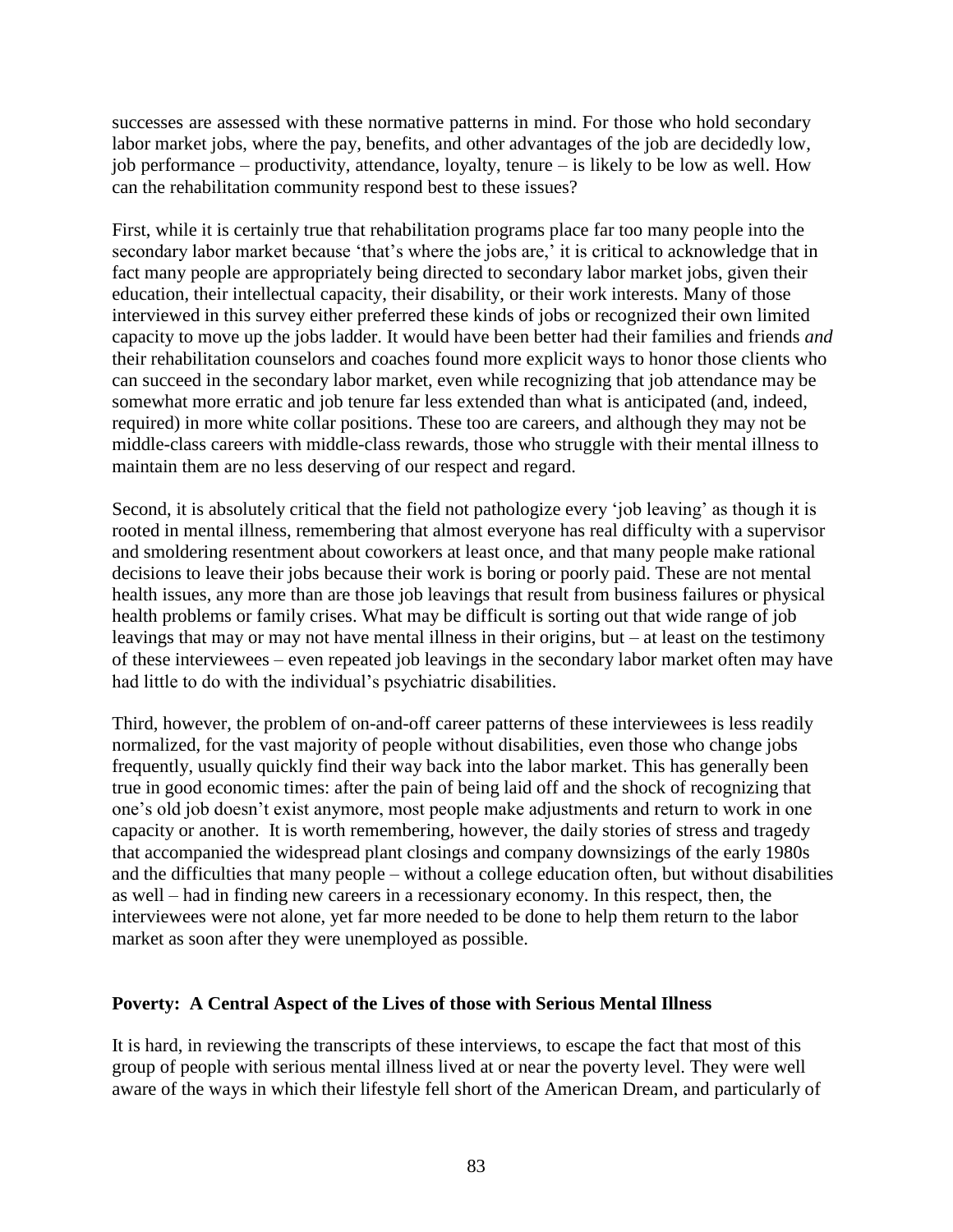the lives of their siblings and their schoolmates and the images of a prosperous populace that fills their television and movie screens. They knew they were socially isolated and often without either families of their own or close friends they could call upon in an emergency, but they also knew that they couldn't afford to eat out very often, to wear nice clothes, to buy and operate a car, or to own a home. And this was true for almost everyone in the group, and particularly for those who did not have family members to supplement their lifestyle in one way or another. Yet, this relatively impoverished state – an almost inescapable fact of their lives – is the one thing that often is not discussed, either in treatment settings or in vocational planning. How can the field respond to this?

First, those few who have determined not to work except in the most casual and occasional of jobs, depending almost entirely upon SSI and/or SSDI (or welfare), had quite impoverished lives. It may be true that a variety of food and housing and recreational subsidies made life sustainable, but it was a meager existence nonetheless, and one that many clinicians and case managers could only barely imagine and thus found very painful to discuss. The mental health rehabilitation community generally opted to encourage this population to work as a way to relieve at least some of the stress of this level of deprivation, but it also chose to avoid making this impoverishment itself a focus of discussions with clients about their lives and their feelings about themselves. These interviewees, and others like them, could have benefited from a more sensitive exploration of what it means to them to be so poor.

Second, however, for those who had chosen to remain dependent upon SSA but to supplement their check with regular or intermittent part-time work, there should certainly have been a more forthright discussion of the economic implications of this choice, and a re-visiting of the topic every so often as circumstances changed. It is difficult to specify how counselors could have pushed people forward – to have assertively encouraged steady progress toward full-time independent employment – while validating and acknowledging the very real strengths it had already taken for some to manage their illness and a part-time job. Nonetheless, these interviewees might have made more progress if their clinicians, counselors, case managers and job coaches had consistently helped them to focus simultaneously both on the current job and the better jobs they might have been able to attain in the future.

Third, a still more perplexing issue emerges if rehabilitation workers begin to acknowledge that many of those interviewed in this study who wanted to leave SSA behind for full-time work might nonetheless have continued to face economic deprivation. It is certainly true that a greater number of these consumers could have been helped to seek and sustain more middle-class careers – with salary and benefit levels that would have provided a more substantial lifestyle – but many more were likely to remain in the secondary labor market, for a wide variety of reasons, and the field has to find a way to encourage independent employment, to honor it and support it, even while recognizing that for many people the decision to work only moves them into the ranks of the working poor. Such a concern does raise the question of how much the rehabilitation community really 'values' work for its non-monetary benefits.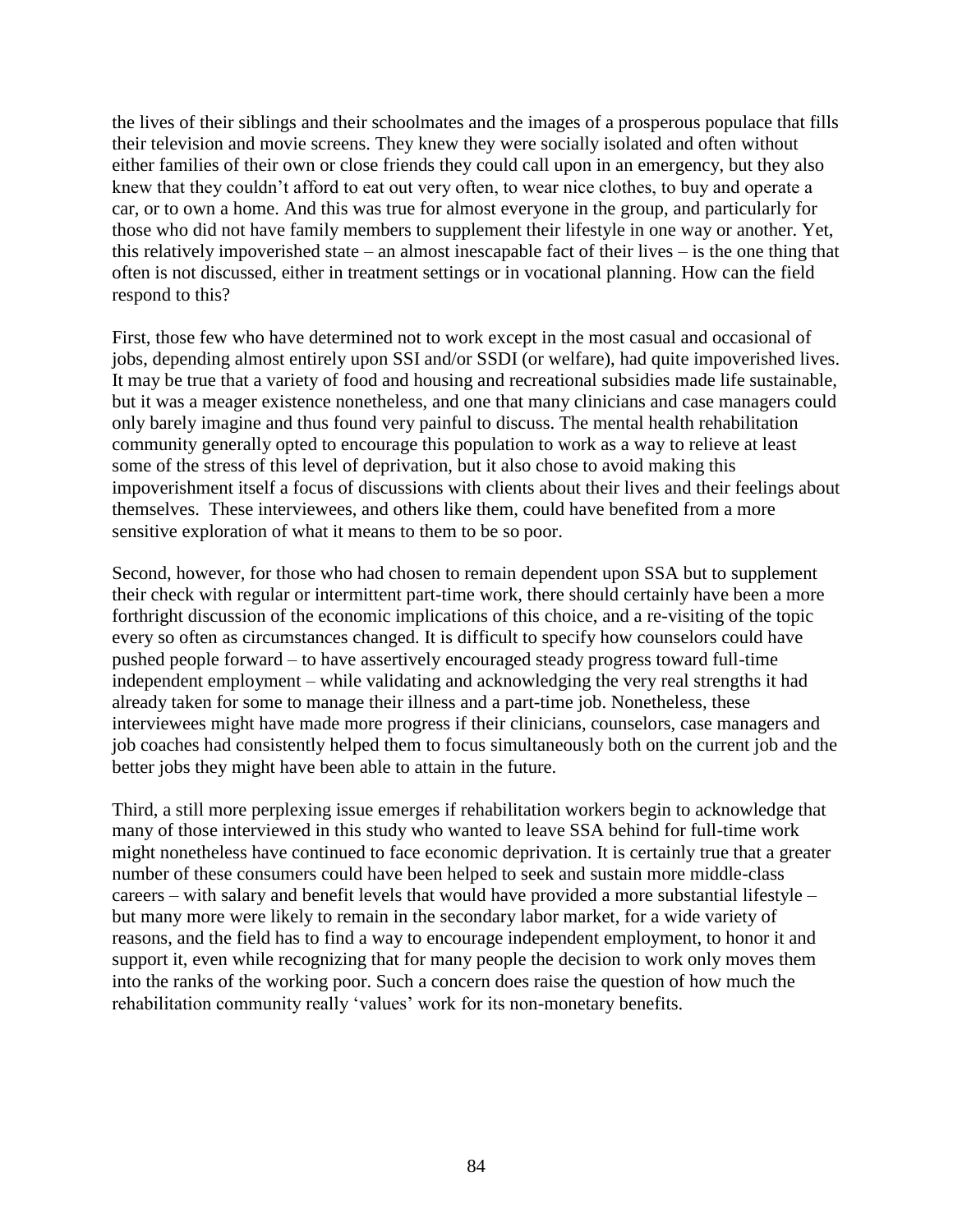#### **Moving Beyond the Secondary Labor Market: The Prerequisites of Prosperity**

How, then, could the rehabilitation field have moved more of these interviewees into economic prosperity? It is valuable to remember that economic prosperity remains at the heart of many of their dreams of the future: a family, a house, and a car, and so much else that is currently beyond their grasp. Neither these interviews nor the predictive capacities of current testing programs can readily tell us which people would be most likely to have careers entirely in the secondary labor market, which people would do well to re-enter the labor market by starting off in entry-level jobs and then moving forward, and which could avoid the secondary labor market completely by moving directly into – and often back into – white collar roles. We do know, however, that there are too few programs available to assist those who want to reach for real economic success. On the one hand, there are few rehabilitation programs that offer real opportunities for consumers who are working successfully, part-time or full-time, in the secondary labor market to move on. On the other hand, there is almost a complete absence of programs to help people establish themselves in white collar careers or re-establish themselves in long-lost professions. The rehabilitation community must begin to frame – and study – programs that are more aggressive in this regard.

First, there needs to be much greater emphasis on education and training for careers that go beyond the secondary labor market. Supported education programs can play a critical role here, encouraging people to complete their high school education to be sure, but, more critically, helping people to complete their abandoned college careers or graduate programs: only with the credentials they need can they go forward economically. It is true, it should be noted, that two alternative approaches show promise: funding for 'consumer operated programs' provide opportunities for decent salaries at interesting jobs (jobs that didn't exist a decade ago), and 'entrepreneurial training' offers the challenge of self-employment as a way to proceed. But these programs cannot be of use to more than a handful of those in the mental health system today: not everyone is cut out for the human services despite their experiences as recipients of services, and far too many self-employment schemes of those without disabilities fail all too quickly for this to be a productive avenue for many. While further development in these areas is important to pursue, the field needs as well to develop educational and training opportunities that move people toward the well-paid careers of the mainstream.

Second, it is also time to turn to the employer community to ask for help in examining and redefining the requirements of jobs with substantial salaries. Few people who work part-time have access to the salaries and benefits they require for a 'beyond impoverishment' existence, and few of those needing substantial on-the-job accommodations do well enough to live entirely independently. Employers may have a better notion than human service workers about how to reconfigure jobs so that people with psychiatric disabilities have the opportunity not only to perform well but also to earn adequately.

Third, and much more far reaching, is the need for advocates to address the growing wage inequality in this country. Most economists now agree that the wage gap between those with and without a college education is widening, and that the current economic expansion is not really 'raising all boats.' This is true for those entering the labor market under 'welfare-to-work' policies, who are rarely finding the types of jobs that are capable, however hard and well they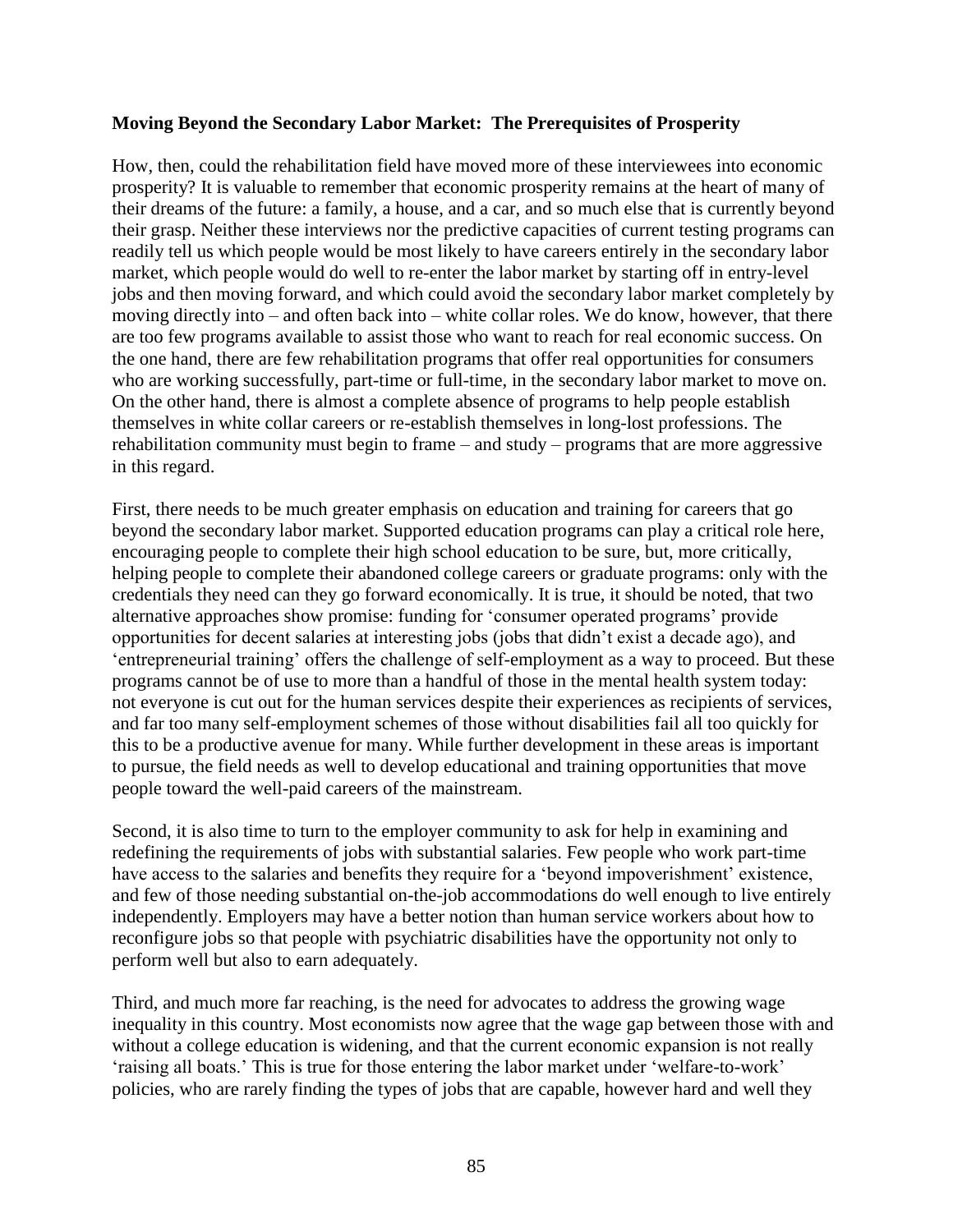work at them, to lift them out of poverty. It was also true for these interviewees as well: several noted the frustration of trying to find a job they could manage that paid well enough to tempt them to part with their SSA check. These last two issues – redefining job structures and arguing for greater wage equality are difficult for human services personnel to undertake, but it is in challenging these kinds of broad social issues that advocates for those with mental illness will have the opportunity to link arms with representatives of other disability and disadvantaged groups.

# **Talking to Clients About Their Vocational Futures**

An apology for such gloomy prognostications seems in order here, and yet is beside the point. The most difficult of questions, for practitioners in particular, is when to raise and how to resolve these issues with consumers. Talking to people like these interviewees about their relative impoverishment – about the implications of not working at all, about the lifestyle that a reliance upon 'the check' and part-time employment brings, or about working full-time only to enter the ranks of the working poor – offers a profound challenge, for it requires one to be startlingly honest and encouraging at the same time. It is this challenge that has persuaded so many counselors to sidestep the question, to avoid discussions about the *distant* working lives of the clients they serve and the financial implications of their clients' and the economy's current circumstances.

Several factors argue for grappling with these issues directly. In the first place, these interviewees clearly recognized that work has a value far beyond the monetary. People knew that work was good for their mental health: it distracted them from symptoms, provided a fine alternative to thinking of themselves in symptomatic and negative terms, ended the boredom of their lives, and strengthened social skills and self concepts in ways that overwhelmed the advantages of a salary. In the second place, a great many of the interviewees had gotten by with a great deal less financially than their counselors for quite a while, and were able to talk about the problems of their limited funds fairly directly in these interviews: many had come to terms with their economic status, and were simply looking, as Cindy Emerald puts it "to make a little" progress."

Such discussions need not dwell on what is impossible, either in a general or specific sense. The counselor's role is not to offer the individual with a serious mental illness a hard and fast prediction of his or her future work potential: we haven't the tools for accurate prediction in any case. What makes more sense is to talk honestly with clients about how people throughout the society, with or without disabilities, follow different careers paths, with different economic implications, and to stress that no one path has a monopoly on virtue. We have to find a way to validate the ways in which many people live, giving working class life the sense of purpose and pride it held only a generation ago, while leaving open the possible door to greater prosperity.

For people with serious psychiatric disabilities, as for the rest of us, career patterns are unpredictable The best thing most of us can do is to assess our own capabilities and interests, pursue the educational and training opportunities we think move us toward desirable goals, and then simply get started to see how it turns out in the end. Any of a variety of endings are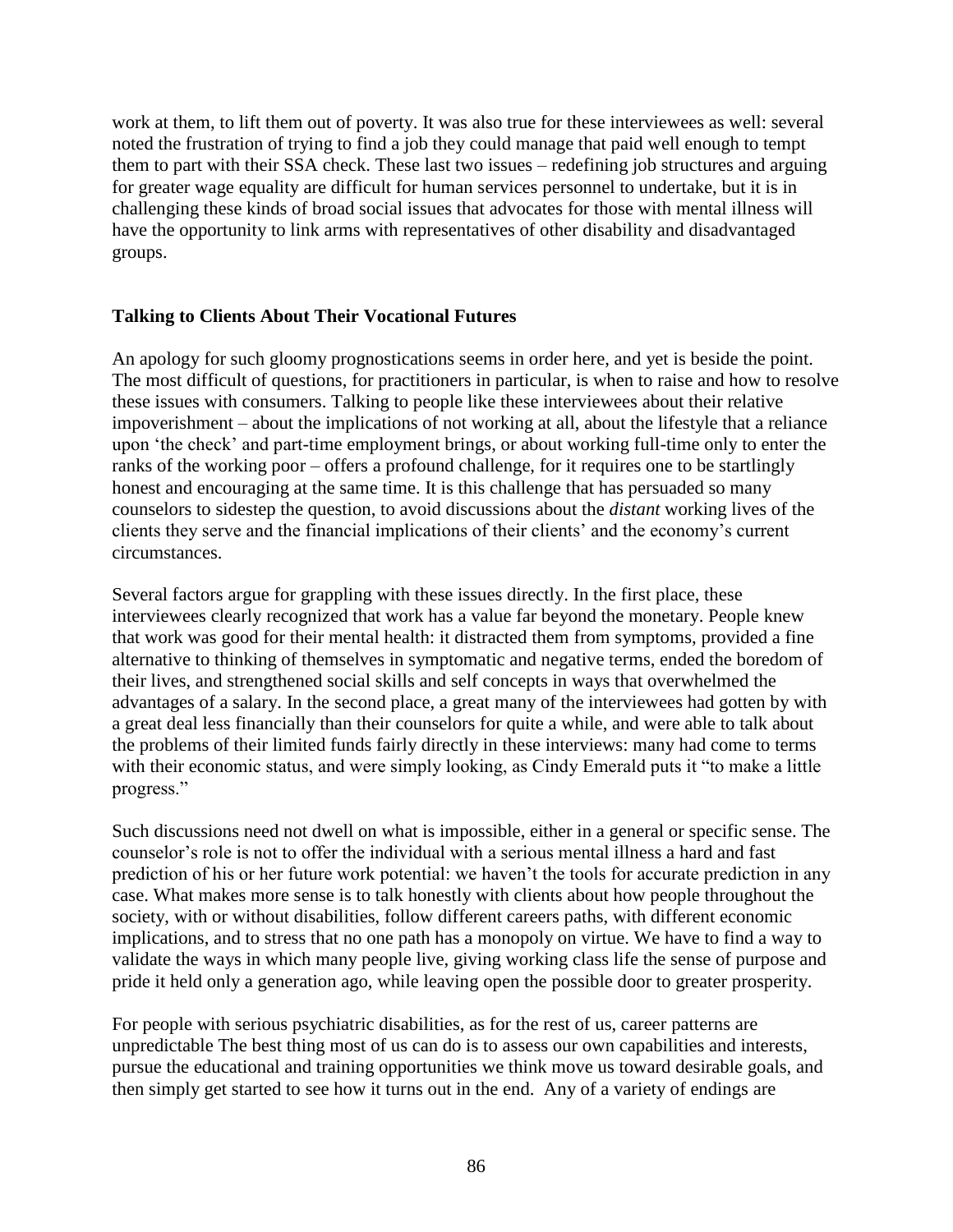acceptable – indeed, honorable – if they represent a fair approximation of the individual's potential. However, if mainstream career counseling is in part designed to help people come to grips with the economic implications of the choices they make, shouldn't the rehabilitation community be doing similar counseling for people with serious psychiatric disabilities as they move to realize their potential?

More than anything, these interviews reinforced how great that potential remains. However unrealized at present, there is a wealth of experience and competence that is being largely wasted. We are in danger, if we don't act on that potential, of watching yet another generation of people with serious mental illness lost to idleness and poverty rather than reaching their individual capacity, and that would be, both for the people in these interviews and so many like them, a tragic failure.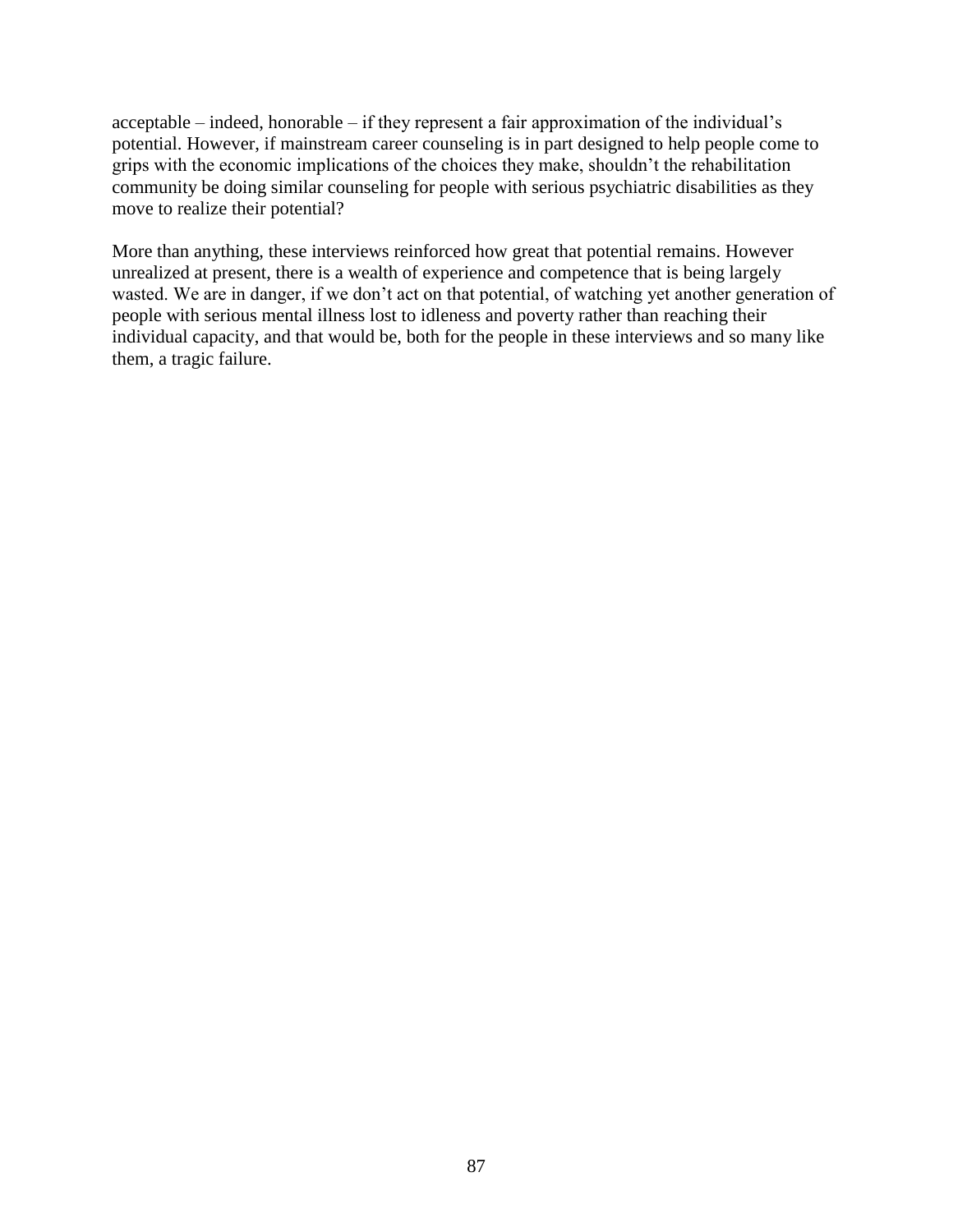# **CITATIONS**

Anthony W A & Blanch A (1987) *Supported employment for persons who are psychiatrically disabled: An historical and conceptual perspective.* Psychosocial Rehabilitation Journal, Volume 2.

Anthony W, Howell J & Danley K (1984) The vocational rehabilitation of the psychiatrically disabled. In M. Mirabi (Ed.) *The chronically mentally ill: Research and services.* Jamaica, NY: SP Medical and Scientific Books.

Baron R, Rutman I & Hadley T *Rehabilitation Services for People with Long-Term Mental Illness in the Managed Behavioral Health Care System: Stepchild Again?* Psychiatric Rehabilitation Journal, Volume 20, Number 2, Fall, 1996.

Blankertz L, Cook J, Rogers S & Hughes R (1997) Choosing Client Level Outcome Measures for Individuals with Severe and Persistent Mental Illness. *Behavioral Healthcare Tomorrow,*  Fall Edition.

Bond G R & McDonel E C (1991) *Vocational rehabilitation outcomes for persons with psychiatric disabilities.* Journal of Vocational Rehabilitation, Volume 1, Number 3.

Botterbusch K F (1999) *Outcomes and career achievements of persons with professional qualifications who have severe psychiatric disabilities: The Minnesota Mainstream experience*  Rehabilitation Research and Training Center on Community Rehabilitation Programs, University of Wisconsin – Stout, Menomonie, WI.

Cohn R M (1978) *The effect of employment status change on self attitudes.* Social Psychology, Volume 41.

Connors K A, Graham R S & Pulso R (1987) *Playing store: Where is the vocational in psychiatric rehabilitation.* Psychiatric Rehabilitation Journal, Volume 10.

Cook, J A (1992) *Job ending among youth and adults with severe mental illness.* The Journal of Mental Health Administration, Volume 19, Number 2, Summer.

Estroff S E, Patrick D L, Zimmer C R & Lachicotte W S (1997) *Pathways to disability income among persons with severe persistent psychiatric disorders.* The Millbank Quarterly, Volume 75, Number 4, The Millbank Memorial Fund, Malden, MA.

Fabian E S (June, 1999) *Rethinking work: The example of consumers with serious mental health disorders.* Rehabilitation Counseling bulletin, Volume 42, Number 4.

Feather N T & Davenport P R (1981) *Unemployment and depressive affect: A motivational and attributional analysis.* Journal of Personality and Social Psychology, Volume 41.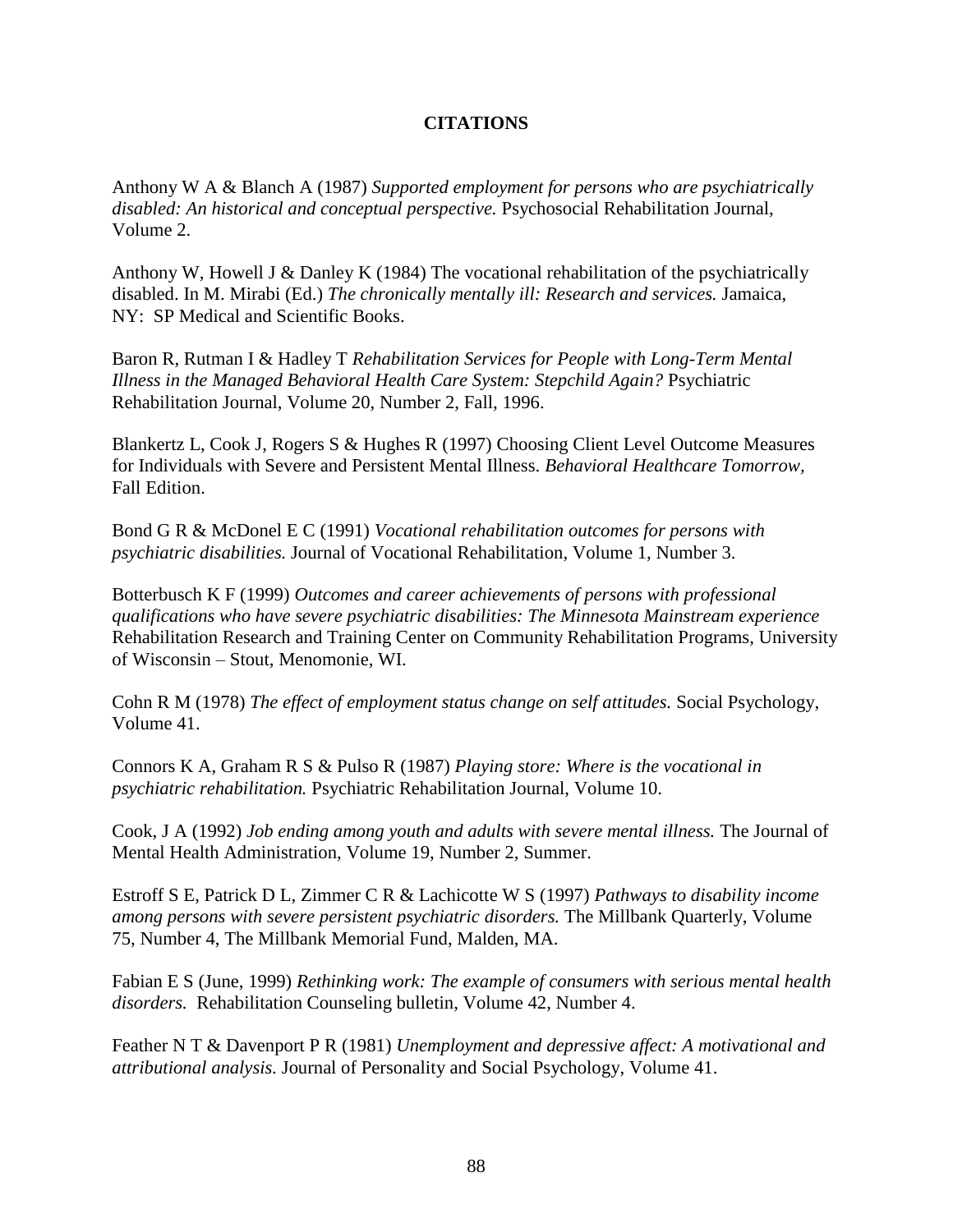Freud S (1953) Civilization and its discontents. In J. Strachey (Ed). *The standard edition of the complete psychological works of Sigmund Freud (Vol 21. Pp 64 – 145).* (Original work published 1930).

Granger B & Baron R (1996) *A final report on a national survey on job accommodations for people with psychiatric disabilities.* Matrix Research Institute, Philadelphia, PA.

Granger B (1995) *Final report on a national survey of agency-sponsored entrepreneurial businesses employing individuals with long-term mental illness.* Matrix Research Institute, Philadelphia PA.

Harding C M, Strauss J S, Hafez H & Lieberman P B *Work and mental illness: Toward an Integration of the Rehabilitation Process.* The Journal of Nervous and Mental Disease, Volume 175, Number 6, June 1987.

Haugen S E & Mellor E F (1994) *A profile of the working poor.* Report 869, Bureau of Labor Statistics.

Kennedy C & Manderscheid R W (1992) *SSI and SSDI disability beneficiaries with mental disorders.* In "Mental Health, United States, 1992." Department of Health and Human Services, Washington, DC.

Kiernan W E, Marrone J & Butterworth J (June 1999) *Beyond demographics: Strategic responses to a changing workforce.* Institute for Community Inclusion, Boston Children's Hospital, Boston, MA.

Krueger A B (February, 1991) *Ownership, agency, and wages: An examination of franchising in the fast food industry.* Quarterly Journal of Economics.

Mallinckrodt B & Fretz B R (1988) *Social support and the impact of job loss on older professionals.* Journal of Counseling Psychology, Volume 35.

Marrone J & Golowka *If work makes people with mental illness sick, what do unemployment, poverty and social isolation cause?* Psychiatric Rehabilitation Journal, Volume 23, Number 2, Fall, 1999.

National Institute on Disability and Rehabilitation Research (1992) *Strategies to secure and maintain employment for people with long-term mental illness.* Washington, DC: Author.

Newman K S (1999) *No shame in my game: The working poor in the inner city.* Alfred A. Knopf and The Russell Sage Foundation, New York, NY.

Noble J, Honberg, R, Hall L L 7 Flynn L M (1997) *A legacy of failure: The inability of the federal-state vocational rehabilitation system to serve people with severe mental illness.* National Alliance for the Mentally Ill, Washington, DC.